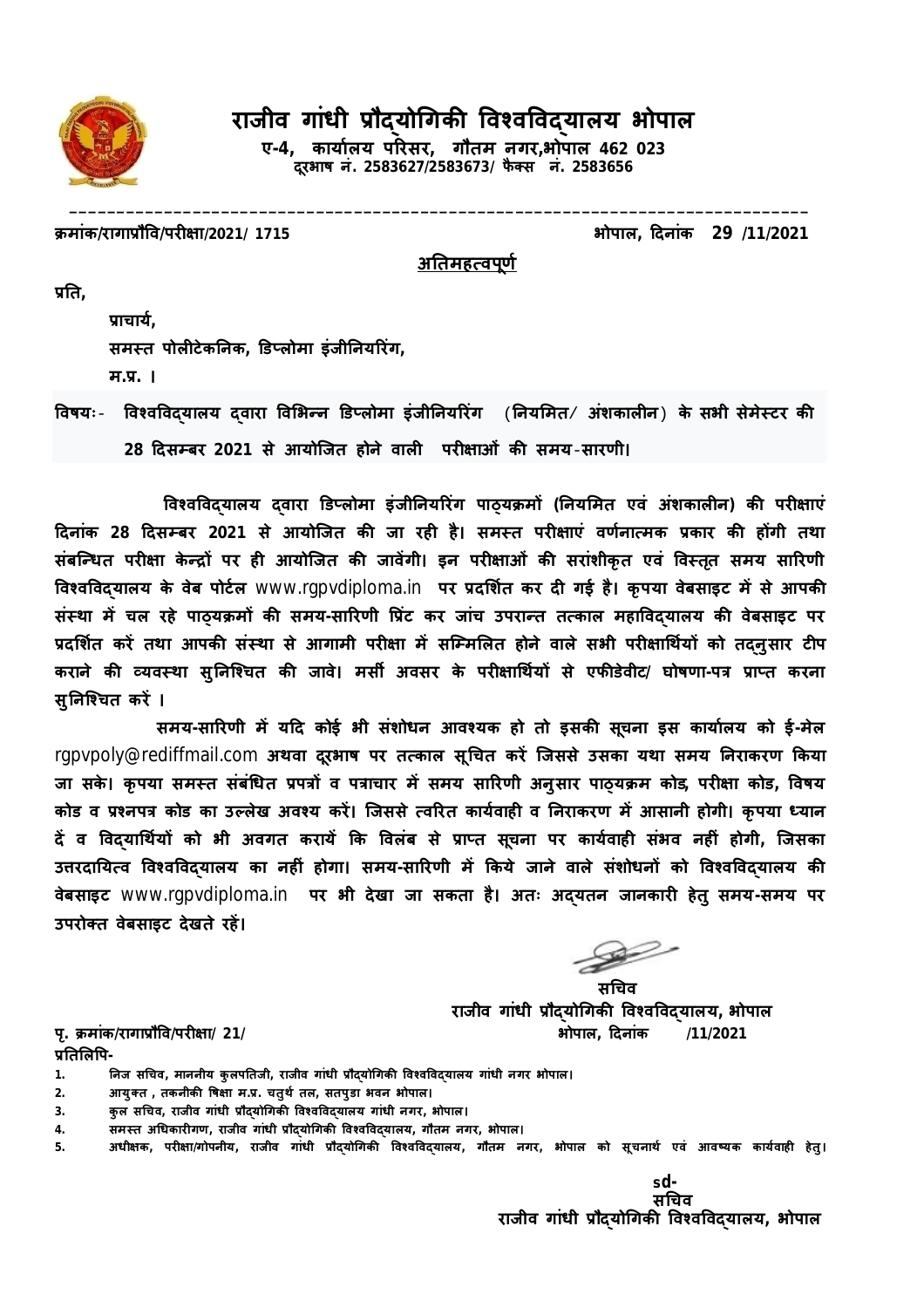### RAJIV GANDHI PROUDYOGIKI VISHWAVIDYALAYA POLY WING BHOPAL (FORMERLY M.P. BOARD OF TECHNICAL EDUCATION BHOPAL) **TIME TABLE FOR DIPLOMA EXAMINATIONS DEC - 2021 : (A01-C02)**

| Date & Day     | <b>Time</b>                                                                                                                     | A01<br>CGPA12 | A03<br><b>OCBC2019/20</b> | A03<br>CGPA12          | A05<br>CGPA15 | A05<br>CGPA20 | A06<br>$CGPA-15$         | A06<br>$CGPA-20$ | <b>B01</b><br>Revised | C <sub>01</sub><br><b>OCBC19/20</b> | <b>C01</b><br>CGPA12 | C <sub>02</sub><br>CGPA12 | CO <sub>2</sub><br><b>OCBC19/20</b> |
|----------------|---------------------------------------------------------------------------------------------------------------------------------|---------------|---------------------------|------------------------|---------------|---------------|--------------------------|------------------|-----------------------|-------------------------------------|----------------------|---------------------------|-------------------------------------|
| 28/12/2021 Tue | 11.00 A.M. - 02.00 P.M                                                                                                          |               |                           | 611(6280)              | 502(6654)     |               | 611(5149)                |                  |                       |                                     | 601(6312)            | 601(6077)                 |                                     |
|                |                                                                                                                                 |               |                           | 612(6281)              |               |               | 612(6110)                |                  |                       |                                     |                      |                           |                                     |
|                |                                                                                                                                 |               |                           |                        |               |               | 613(6111)                |                  |                       |                                     |                      |                           |                                     |
| 29/12/2021     | Wed 11.00 A.M. - 02.00 P.M 401(6591)                                                                                            |               | 401(6953)                 | 411(6046)              | 602(6046)     |               | 401(6103)                |                  | 401(1112)             | 401(6934)                           | 411(6046)            | 412(5181)                 | 501(7028)                           |
|                |                                                                                                                                 |               |                           | 412(5181)              |               |               |                          |                  |                       |                                     | 412(5181)            | 411(6046)                 |                                     |
| 30/12/2021 Thu | $11.00$ A.M. - 02.00 P.M 501(6595)                                                                                              |               | 501(6956)                 | 501(6276)              | 401(6650)     |               | 501(6105)                |                  | 303(1111)             | 501(7002)                           | 501(6307)            | 501(6070)                 | 401(7024)                           |
| 31/12/2021 Fri | 11.00 A.M. - 02.00 P.M                                                                                                          |               |                           | 602(6282)              | 503(6655)     |               | 603(6109)                |                  |                       |                                     | 602(6313)            | 602(6078)                 | 301(7020)                           |
| 03/01/2022 Mon | 11.00 A.M. - 02.00 P.M 402(6592)                                                                                                |               | 301(6950)                 | 402(6273)              | 402(6651)     |               | 402(6104)                |                  | 402(1113)             | 301(7000)                           | 402(6304)            | 402(6067)                 |                                     |
| 04/01/2022 Tue | 11.00 A.M. - 02.00 P.M 301(6587)                                                                                                |               | 402(6954)                 | 301(6250)              | 301(6646)     | 301(7255)     | 301(6100)                | 301(7278)        | 301(1109)             | 402(6935)                           | 301(5022)            | 301(6061)                 | 502(7029)                           |
|                | $\begin{bmatrix} 0.5 & 0.1 & 20 & 22 \end{bmatrix}$ Wed 11.00 A.M. - 02.00 P.M $\begin{bmatrix} 50 & 2 & 65 & 96 \end{bmatrix}$ |               | 502(6957)                 | 502(6277)              | 611(6658)     |               | 503(6106)                |                  |                       | 502(7003)                           | 502(6308)            | 502(6071)                 | 402(7025)                           |
|                |                                                                                                                                 |               |                           |                        | 612(6659)     |               |                          |                  |                       |                                     |                      |                           |                                     |
| 06/01/2022 Thu | 11.00 A.M. - 02.00 P.M                                                                                                          |               |                           | 621(6283)<br>622(6284) | 403(6652)     |               | 304(5143)                |                  |                       |                                     |                      | 603(6079)                 | 302(7021)                           |
| 07/01/2022 Fri | 11.00 A.M. - 02.00 P.M 403(6593)                                                                                                |               | 302(6951)                 | 403(6274)              | 302(6647)     |               | 302(6101)                |                  | 403(1114)             |                                     | 403(6305)            | 403(6068)                 |                                     |
| 10/01/2022 Mon | 11.00 A.M. - 02.00 P.M 302(6588)                                                                                                |               |                           | 302(6270)              | 504(6656)     | 302(7256)     | 203(6098)<br>104(6098)LT | 302(7279)        | 302(1110)             | 403(6936)                           | 304(6253)            | 302(6062)                 | 503(7030)                           |
| 11/01/2022 Tue | 11.00 A.M. - 02.00 P.M $503(6597)$                                                                                              |               | 503(6958)                 | 503(6278)              |               |               | 504(6107)                |                  |                       | 503(7004)                           | 503(6309)            | 503(6072)                 | 403(7026)                           |
|                | $12/01/2022$ Wed 11.00 A.M. - 02.00 P.M 404(6594)                                                                               |               |                           | 404(6275)              | 404(6653)     |               |                          |                  | 404(1115)             | 404(7001)                           | 404(6306)            | 404(6069)                 | 303(7022)                           |
| 13/01/2022 Thu | $11.00$ A.M. - 02.00 P.M 303(6589)                                                                                              |               |                           | 504(6279)              | 505(6657)     |               | 303(6102)                |                  |                       |                                     | 504(6310)            | 504(6073)                 |                                     |
| 14/01/2022 Fri | 11.00 A.M. - 02.00 P.M                                                                                                          |               | 404(6955)                 |                        |               | 304(7257)     |                          | 304(7257)        | 201(1105)             | 303(6933)                           |                      |                           | 504(7031)                           |
| 17/01/2022 Mon | 11.00 A.M. - 02.00 P.M 304(6590)                                                                                                |               | 504(6959)                 | 303(6271)              | 304(6648)     |               | 505(6108)                |                  |                       | 504(7005)                           | 305(6303)            | 304(6064)                 | 404(7027)                           |
| 18/01/2022 Tue | 11.00 A.M. - 02.00 P.M 202(6584)                                                                                                |               | 304(6952)                 | 202(6035)              | 101(6640)     |               |                          |                  | 102(1102)             | 304(6843)                           | 102(6035)            | 202(6035)                 |                                     |

**Note: 1. Date, time and order for any paper/exam. may be changed on short notice. Students should remain in constant touch with their college for changes (if any) in time table.**

 **2. Duration of some papers (marked with \* ) may vary as per scheme of examination, but examination will start at the same time.**

**3. Three digit numbers are subject codes. Four digit paper codes, given in bracket, show commonality of paper among different courses.** 

**4. 'LT' stands for remedial paper specially for Lateral Entry students.**

 $\begin{picture}(120,17)(-20,17)(-20,17)(-20,17)(-20,17)(-20,17)(-20,17)(-20,17)(-20,17)(-20,17)(-20,17)(-20,17)(-20,17)(-20,17)(-20,17)(-20,17)(-20,17)(-20,17)(-20,17)(-20,17)(-20,17)(-20,17)(-20,17)(-20,17)(-20,17)(-20,17)(-20,17)(-20,17)(-20,17)(-20,17)(-20,1$ 

**Secretary Rajiv Gandhi Proudyogiki Vishwavidyalaya Bhopal**

**Page 1 01/12/2021**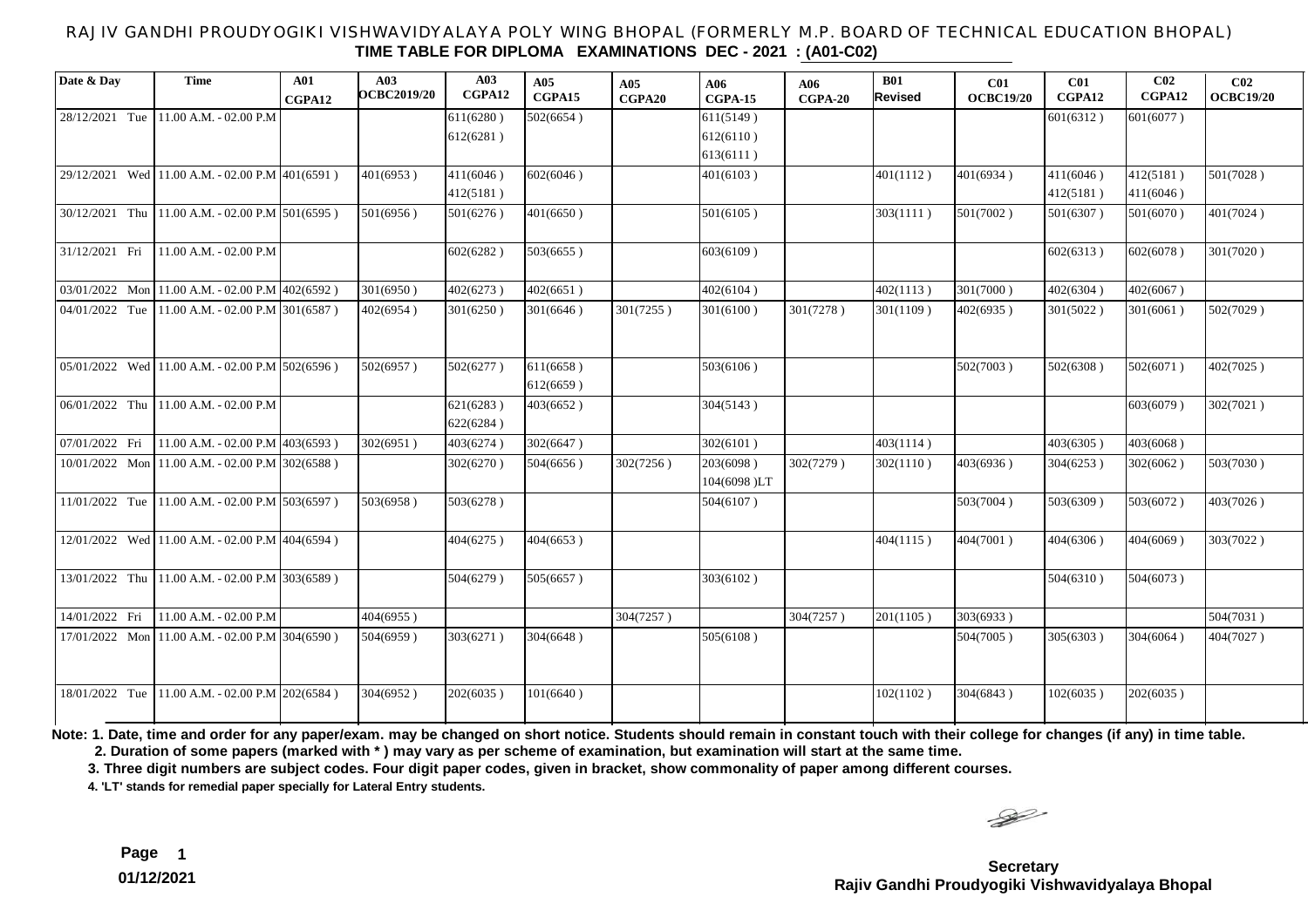### RAJIV GANDHI PROUDYOGIKI VISHWAVIDYALAYA POLY WING BHOPAL (FORMERLY M.P. BOARD OF TECHNICAL EDUCATION BHOPAL) **TIME TABLE FOR DIPLOMA EXAMINATIONS DEC - 2021 : (A01-C02)**

| Date & Day     | <b>Time</b>                                     | A01<br>CGPA12 | A03<br>OCBC2019/20       | A <sub>03</sub><br>CGPA12 | A05<br>CGPA15 | A05<br>CGPA20            | A06<br>$CGPA-15$         | A06<br>$CGPA-20$ | <b>B01</b><br>Revised | C <sub>01</sub><br><b>OCBC19/20</b> | C <sub>01</sub><br>CGPA12 | CO <sub>2</sub><br>CGPA12           | C <sub>02</sub><br><b>OCBC19/20</b> |
|----------------|-------------------------------------------------|---------------|--------------------------|---------------------------|---------------|--------------------------|--------------------------|------------------|-----------------------|-------------------------------------|---------------------------|-------------------------------------|-------------------------------------|
| 18/01/2022 Tue |                                                 |               |                          | 106(6035)LT               |               |                          |                          |                  |                       |                                     |                           |                                     |                                     |
|                | 19/01/2022 Wed 11.00 A.M. - 02.00 P.M 504(6598) |               |                          | 505(6261)                 | 201(6643)     |                          | 103(6095)                |                  |                       | 302(6903)                           | 505(6311)                 | 511(6074)<br>512(6075)<br>513(6076) | 304(7023)                           |
| 20/01/2022 Thu | $11.00$ A.M. - 02.00 P.M $ 102(6580)$           |               |                          | 102(6031)<br>102(6031)LT  | 408(6031)     |                          | 407(6031)                |                  | 202(1106)             |                                     | 202(6031)                 | 102(6031)                           |                                     |
| 21/01/2022 Fri | 11.00 A.M. - 02.00 P.M 203(6585)                |               |                          | 203(5132)                 | 103(5132)     |                          | 102(5132)<br>102(5132)LT |                  | 103(1103)             |                                     | 103(5132)                 | 203(5132)                           |                                     |
|                | 24/01/2022 Mon 11.00 A.M. - 02.00 P.M           |               |                          | 304(6252)                 | 305(6649)     |                          | 403(6649)                |                  |                       |                                     | 603(6314)                 | 305(6065)                           |                                     |
| 25/01/2022 Tue | $11.00$ A.M. - 02.00 P.M 103(6581)              |               | 201(6801)<br>101(6801)LT | 103(6032)<br>103(6032)LT  | 507(6032)     | 104(6801)<br>104(6801)LT | 507(6032)                | 104(6801)        | 203(1107)             | 201(6801)                           | 203(6032)                 | 103(6032)                           | 201(6801)                           |
| 27/01/2022 Thu | 11.00 A.M. - 02.00 P.M                          |               | 101(6805)<br>105(6805)LT | 401(6251)                 | 202(6644)     | 201(7252)<br>101(7252)LT | 404(5147)                | 201(7277)        |                       | 101(6805)                           | 303(6302)                 | 401(6066)                           | 101(6805)                           |
| 28/01/2022 Fri | 11.00 A.M. - 02.00 P.M $\vert$ 201(6586)        |               |                          | 204(6036)                 | 102(6641)     |                          | 105(6641)                |                  | 104(1104)             |                                     | 104(6036)                 | 204(6036)                           |                                     |
|                | $31/01/2022$ Mon 11.00 A.M. - 02.00 P.M         |               | 202(6802)<br>102(6802)LT | 305(6272)                 |               | 202(7253)                | 201(6097)                |                  |                       | 202(6802)                           | 401(6063)                 | 303(6063)                           | 202(6802)                           |
| 01/02/2022 Tue | 11.00 A.M. - 02.00 P.M 104(6582)                |               | 102(6806)<br>102(6813)   | 104(6033)<br>104(6033)LT  | 204(6033)     | 102(7251)                | 205(6033)<br>106(6033)LT | 101(7251)        | 204(1108)             | 102(6806)<br>102(6813)              | 204(6033)                 | 104(6033)                           | 102(6806)<br>102(6813)              |
|                | $02/02/2022$ Wed 11.00 A.M. - 02.00 P.M         |               |                          |                           | 104(6642)     | 101(7250)                |                          | 102(7276)        |                       |                                     | 302(6301)                 |                                     |                                     |
| 03/02/2022 Thu | 11.00 A.M. - 02.00 P.M 204(6583)                |               | 203(6803)<br>103(6803)LT | 201(6034)<br>105(6034)LT  | 203(6645)     | 203(7254)<br>102(7254)LT | 204(6099)<br>105(6099)LT |                  | 101(1101)             | 203(6803)                           | 101(6034)                 | 201(6034)                           | 203(6803)                           |
| 04/02/2022 Fri | 11.00 A.M. - 02.00 P.M                          |               | 103(6807)                |                           |               | 204(6807)                |                          | 103(6807)        |                       | 103(6807)                           |                           |                                     | 103(6807)                           |
| 07/02/2022 Mon | 11.00 A.M. - 02.00 P.M                          |               |                          |                           | 303(6670)     |                          | 104(6670)<br>103(6670)LT |                  |                       |                                     |                           |                                     |                                     |
| 08/02/2022 Tue | 11.00 A.M. - 02.00 P.M                          |               | 204(6804)<br>104(6804)LT |                           |               | 103(6804)<br>103(6804)LT |                          | 203(6804)        |                       | 204(6804)                           |                           |                                     | 204(6804)                           |
|                | 09/02/2022 Wed 11.00 A.M. - 02.00 P.M           |               | 104(6808)                |                           |               |                          |                          |                  |                       | 104(6808)                           |                           |                                     | 104(6808)                           |
| 10/02/2022 Thu | $11.00$ A.M. - 02.00 P.M $ 101(5161)$           |               |                          | 101(5161)                 | 205(5161)     |                          | 101(5161)                |                  |                       |                                     | 201(5161)                 | 101(5161)                           |                                     |

**Note: 1. Date, time and order for any paper/exam. may be changed on short notice. Students should remain in constant touch with their college for changes (if any) in time table.**

 **2. Duration of some papers (marked with \* ) may vary as per scheme of examination, but examination will start at the same time.**

**3. Three digit numbers are subject codes. Four digit paper codes, given in bracket, show commonality of paper among different courses.** 

**4. 'LT' stands for remedial paper specially for Lateral Entry students.**

 $\begin{picture}(120,17)(-20,17)(-20,17)(-20,17)(-20,17)(-20,17)(-20,17)(-20,17)(-20,17)(-20,17)(-20,17)(-20,17)(-20,17)(-20,17)(-20,17)(-20,17)(-20,17)(-20,17)(-20,17)(-20,17)(-20,17)(-20,17)(-20,17)(-20,17)(-20,17)(-20,17)(-20,17)(-20,17)(-20,17)(-20,17)(-20,1$ 

**Secretary Rajiv Gandhi Proudyogiki Vishwavidyalaya Bhopal**

**Page 2 01/12/2021**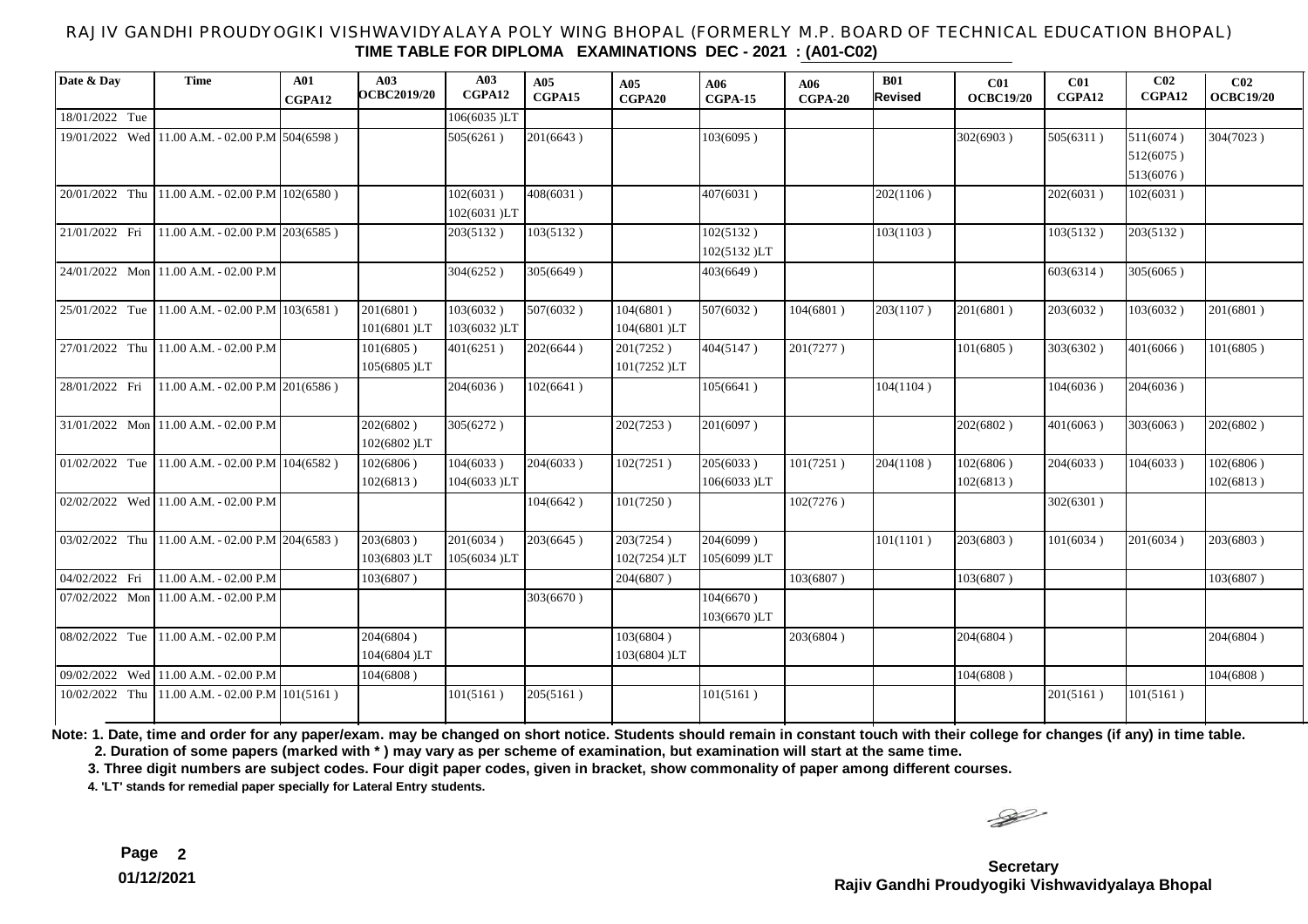### RAJIV GANDHI PROUDYOGIKI VISHWAVIDYALAYA POLY WING BHOPAL (FORMERLY M.P. BOARD OF TECHNICAL EDUCATION BHOPAL) **TIME TABLE FOR DIPLOMA EXAMINATIONS DEC - 2021 : (A01-C02)**

| Date & Day     | Time                     | A01<br>CGPA12 | $\begin{array}{c} \text{A03} \\ \text{OCBC2019/20} \end{array}$ | A03<br>CGPA12 | A05<br>CGPA15 | A05<br>CGPA20 | <b>A06</b><br>$CGPA-15$ | A06<br>$CGPA-20$ | B01<br>Revised | C <sub>01</sub><br><b>OCBC19/20</b> | C <sub>01</sub><br>CGPA12 | C <sub>02</sub><br>CGPA12 | $\frac{\text{C02}}{\text{OCEC19/20}}$ |
|----------------|--------------------------|---------------|-----------------------------------------------------------------|---------------|---------------|---------------|-------------------------|------------------|----------------|-------------------------------------|---------------------------|---------------------------|---------------------------------------|
| 10/02/2022 Thu |                          |               |                                                                 | 101(5161)LT   |               |               | 101(5161)LT             |                  |                |                                     |                           |                           |                                       |
| 11/02/2022 Fri | $11.00$ A.M. - 02.00 P.M |               |                                                                 |               |               |               |                         |                  |                |                                     |                           |                           |                                       |
|                |                          |               |                                                                 |               |               |               |                         |                  |                |                                     |                           |                           |                                       |
|                |                          |               |                                                                 |               |               |               |                         |                  |                |                                     |                           |                           |                                       |
|                |                          |               |                                                                 |               |               |               |                         |                  |                |                                     |                           |                           |                                       |
|                |                          |               |                                                                 |               |               |               |                         |                  |                |                                     |                           |                           |                                       |
|                |                          |               |                                                                 |               |               |               |                         |                  |                |                                     |                           |                           |                                       |
|                |                          |               |                                                                 |               |               |               |                         |                  |                |                                     |                           |                           |                                       |
|                |                          |               |                                                                 |               |               |               |                         |                  |                |                                     |                           |                           |                                       |
|                |                          |               |                                                                 |               |               |               |                         |                  |                |                                     |                           |                           |                                       |
|                |                          |               |                                                                 |               |               |               |                         |                  |                |                                     |                           |                           |                                       |
|                |                          |               |                                                                 |               |               |               |                         |                  |                |                                     |                           |                           |                                       |
|                |                          |               |                                                                 |               |               |               |                         |                  |                |                                     |                           |                           |                                       |
|                |                          |               |                                                                 |               |               |               |                         |                  |                |                                     |                           |                           |                                       |
|                |                          |               |                                                                 |               |               |               |                         |                  |                |                                     |                           |                           |                                       |
|                |                          |               |                                                                 |               |               |               |                         |                  |                |                                     |                           |                           |                                       |
|                |                          |               |                                                                 |               |               |               |                         |                  |                |                                     |                           |                           |                                       |
|                |                          |               |                                                                 |               |               |               |                         |                  |                |                                     |                           |                           |                                       |
|                |                          |               |                                                                 |               |               |               |                         |                  |                |                                     |                           |                           |                                       |
|                |                          |               |                                                                 |               |               |               |                         |                  |                |                                     |                           |                           |                                       |
|                |                          |               |                                                                 |               |               |               |                         |                  |                |                                     |                           |                           |                                       |
|                |                          |               |                                                                 |               |               |               |                         |                  |                |                                     |                           |                           |                                       |
|                |                          |               |                                                                 |               |               |               |                         |                  |                |                                     |                           |                           |                                       |
|                |                          |               |                                                                 |               |               |               |                         |                  |                |                                     |                           |                           |                                       |
|                |                          |               |                                                                 |               |               |               |                         |                  |                |                                     |                           |                           |                                       |
|                |                          |               |                                                                 |               |               |               |                         |                  |                |                                     |                           |                           |                                       |
|                |                          |               |                                                                 |               |               |               |                         |                  |                |                                     |                           |                           |                                       |
|                |                          |               |                                                                 |               |               |               |                         |                  |                |                                     |                           |                           |                                       |
|                |                          |               |                                                                 |               |               |               |                         |                  |                |                                     |                           |                           |                                       |

**Note: 1. Date, time and order for any paper/exam. may be changed on short notice. Students should remain in constant touch with their college for changes (if any) in time table.**

 **2. Duration of some papers (marked with \* ) may vary as per scheme of examination, but examination will start at the same time.**

**3. Three digit numbers are subject codes. Four digit paper codes, given in bracket, show commonality of paper among different courses.** 

**4. 'LT' stands for remedial paper specially for Lateral Entry students.**

 $\frac{1}{\sqrt{2}}$ 

**Secretary Rajiv Gandhi Proudyogiki Vishwavidyalaya Bhopal**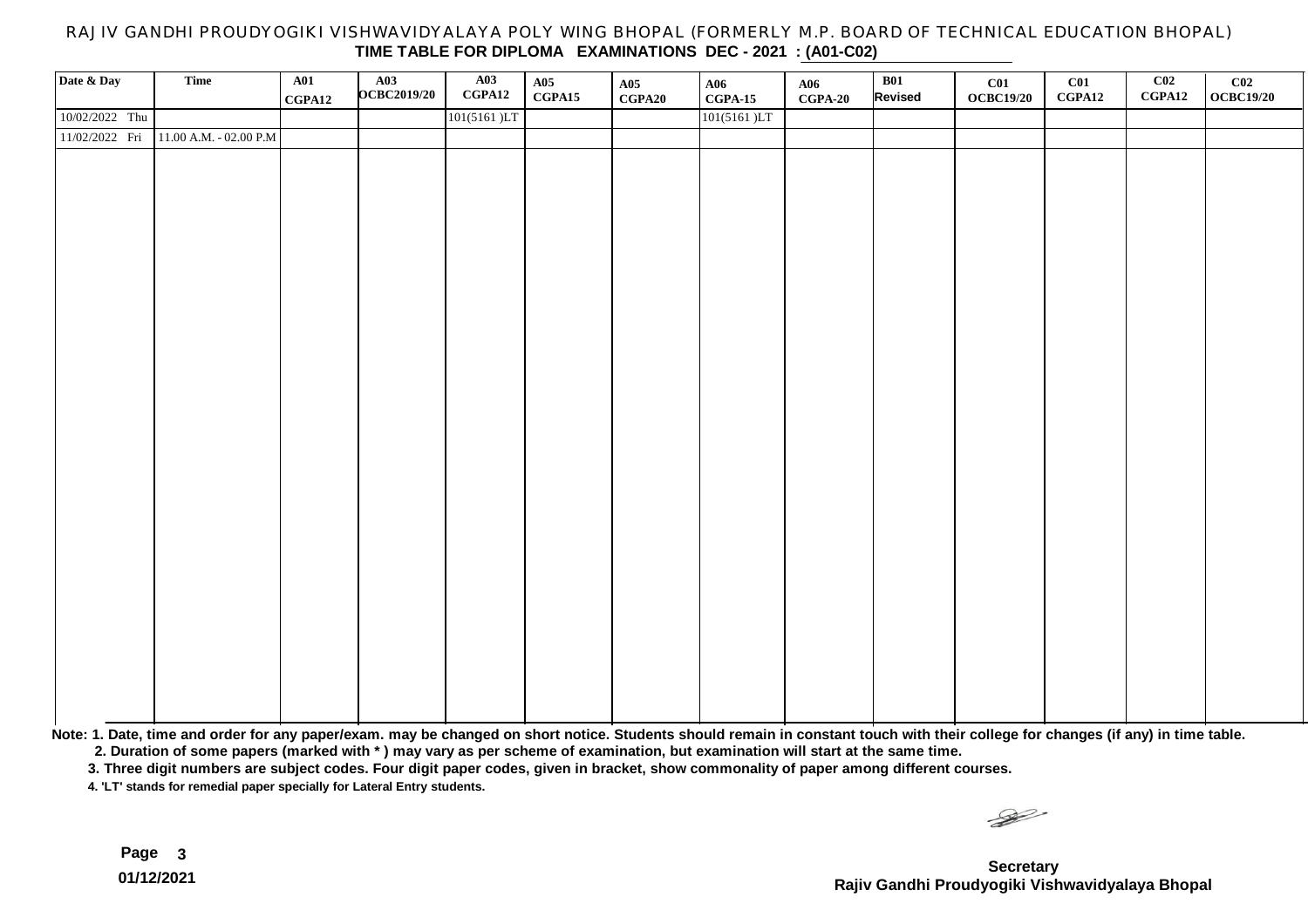#### RAJIV GANDHI PROUDYOGIKI VISHWAVIDYALAYA POLY WING BHOPAL (FORMERLY M.P. BOARD OF TECHNICAL EDUCATION BHOPAL) **TIME TABLE FOR DIPLOMA EXAMINATIONS -DEC 2021 : (C03-E03)**

| Date & Day     |     | <b>Time</b>           | C <sub>03</sub><br>OCBC19/20 | C <sub>03</sub><br>CGPA12 | C <sub>04</sub><br><b>OCBC19/20</b> | C <sub>04</sub><br>CGPA12 | C <sub>05</sub><br><b>OCBC19/20</b> | CO <sub>5</sub><br>CGPA12 | C10<br><b>OCBC19/20</b> | C10<br>CGPA12            | <b>E01</b><br><b>OCBC19/20</b> | <b>E01</b><br>CGPA12   | <b>E03</b><br><b>OCBC19/20</b> | <b>E03</b><br>CGPA12   |
|----------------|-----|-----------------------|------------------------------|---------------------------|-------------------------------------|---------------------------|-------------------------------------|---------------------------|-------------------------|--------------------------|--------------------------------|------------------------|--------------------------------|------------------------|
| 28/12/2021     | Tue | 11.00 A.M. - 02.00    |                              | 601(6185)                 |                                     | 601(6380)                 |                                     | 601(6185)                 |                         | 601(6358)                |                                | 601(6244)              |                                | 601(6213)              |
| 29/12/2021     | Wed | 11.00 A.M. - 02.00    | 501(6908)                    | 411(6046)                 | 401(7156)                           | 411(6046)                 | 501(6908)                           | 411(6046)                 | 401(7200)               | 411(6046)                | 401(6844)                      | 411(6046)              | 401(6824)                      | 411(6046)              |
|                |     |                       |                              | 412(5181)                 |                                     | 412(5181)                 |                                     | 412(5181)                 |                         | 412(5181)                |                                | 412(5181)              |                                | 412(5181)              |
| 30/12/2021     | Thu | 11.00 A.M. - 02.00    | 401(6904)                    | 501(6180)                 | 501(7160)                           | 501(6353)                 | 401(6904)                           | 501(6191)                 | 501(7202)               | 501(6353)                | 501(6848)                      | 501(6239)              |                                | 501(6209)              |
| 31/12/2021 Fri |     | 11.00 A.M. - 02.00    | 301(6900)                    | 602(6186)                 |                                     |                           | 301(6900)                           | 602(6194)                 |                         | 602(6359)                |                                | 611(6246)<br>612(6216) |                                | 611(6215)<br>612(6216) |
| 03/01/2022     | Mon | $11.00$ A.M. $-02.00$ |                              | 402(6177)                 | 301(7153)                           | 402(6373)                 |                                     | 402(6177)                 | 301(7153)               | 402(6350)                | 402(6845)                      | 402(6236)              | 301(6820)                      | 401(6205)              |
| 04/01/2022     | Tue | 11.00 A.M. - 02.00    | 502(6909)                    | 301(6171)                 | 402(7157)                           | 611(6381)                 | 502(6909)                           | 301(6171)                 | 402(7201)               |                          | 301(6840)                      | 305(6234)              | 402(6825)                      | 301(6200)              |
|                |     |                       |                              |                           |                                     | 612(6382)<br>613(6383)    |                                     |                           |                         |                          |                                |                        |                                |                        |
| 05/01/2022     | Wed | $11.00$ A.M. $-02.00$ | 402(6905)                    | 502(6181)                 | 502(7161)                           |                           | 402(6905)                           | 502(6192)                 | 502(7203)               | 503(6355)                | 502(6849)                      | 502(6240)              | 502(6829)                      | 502(6210)              |
| 06/01/2022 Thu |     | $11.00$ A.M. $-02.00$ | 302(6901)                    | 603(6187)                 |                                     | 621(6384)<br>622(6385)    | 302(6901)                           | 603(6187)                 |                         | 603(6360)                |                                | 602(6245)              |                                | 602(6214)              |
| 07/01/2022 Fri |     | 11.00 A.M. - 02.00    |                              | 403(6178)                 | 302(7154)                           | 403(6374)                 |                                     | 403(6178)                 | 302(7154)               | 403(6351)                | 302(6841)                      | 302(6231)              | 302(6821)                      | 402(6206)              |
| 10/01/2022 Mon |     | $11.00$ A.M. $-02.00$ | 503(6910)                    | 302(6172)                 | 403(7158)                           | 201(6341)<br>104(6341)LT  | 503(6910)                           | 302(6172)                 | 403(6826)               | 201(6341)<br>104(6341)LT | 403(6846)                      | 403(6237)              | 403(6826)                      | 302(6201)              |
| 11/01/2022 Tue |     | 11.00 A.M. - 02.00    | 403(6906)                    | 503(6182)                 | 511(7162)<br>512(7163)              | 503(6376)                 | 403(6906)                           | 503(6193)                 | 503(7204)               | 502(6354)                | 503(6850)                      | 504(6242)              | 503(6830)                      | 503(6211)              |
| 12/01/2022     | Wed | $11.00 A.M. - 02.00$  | 303(6902)                    | 404(6179)                 | 303(7155)                           | 301(6344)                 | 303(6902)                           | 404(6179)                 | 303(7155)               | 301(6344)                | 404(6847)                      | 401(6235)              |                                | 403(6207)              |
| 13/01/2022 Thu |     | 11.00 A.M. - 02.00    |                              | 504(6183)                 |                                     | 511(6378)<br>512(6379)    |                                     | 504(6183)                 | 304(6822)               | 504(6356)                |                                | 503(6241)              | 303(6822)                      | 504(6212)              |
| 14/01/2022 Fri |     | 11.00 A.M. - 02.00    | 504(6911)                    |                           | 404(7159)                           |                           | 504(6911)                           |                           | 404(7159)               |                          |                                |                        | 404(6827)                      |                        |
| 17/01/2022     | Mon | 11.00 A.M. - 02.00    | 404(6907)                    | 303(6173)                 | 521(7164)                           | 303(6370)                 | 404(6907)                           | 303(6173)                 | 504(7205)               | 505(6357)                | 511(6851)                      | 303(6232)              | 511(6831)                      | 404(6208)              |

**Note: 1. Date, time and order for any paper/exam. may be changed without notice. Students should remain in constant touch with their college for changes (if any) in time table.**

 **2. Duration of some papers (marked with \* ) may vary as per scheme of examination, but examination will start at the same time.**

**3. Three digit numbers are subject codes. Four digit paper codes, given in bracket, show commonality of paper among different courses.** 

**4. 'LT' stands for remedial paper specially for Lateral Entry students.**

 $\begin{picture}(120,15) \put(0,0){\line(1,0){15}} \put(15,0){\line(1,0){15}} \put(15,0){\line(1,0){15}} \put(15,0){\line(1,0){15}} \put(15,0){\line(1,0){15}} \put(15,0){\line(1,0){15}} \put(15,0){\line(1,0){15}} \put(15,0){\line(1,0){15}} \put(15,0){\line(1,0){15}} \put(15,0){\line(1,0){15}} \put(15,0){\line(1,0){15}} \put(15,0){\line($ 

**Secretary Rajiv Gandhi Proudyogiki Vishwavidyalaya Bhopal**

**Page 4 01/12/2021**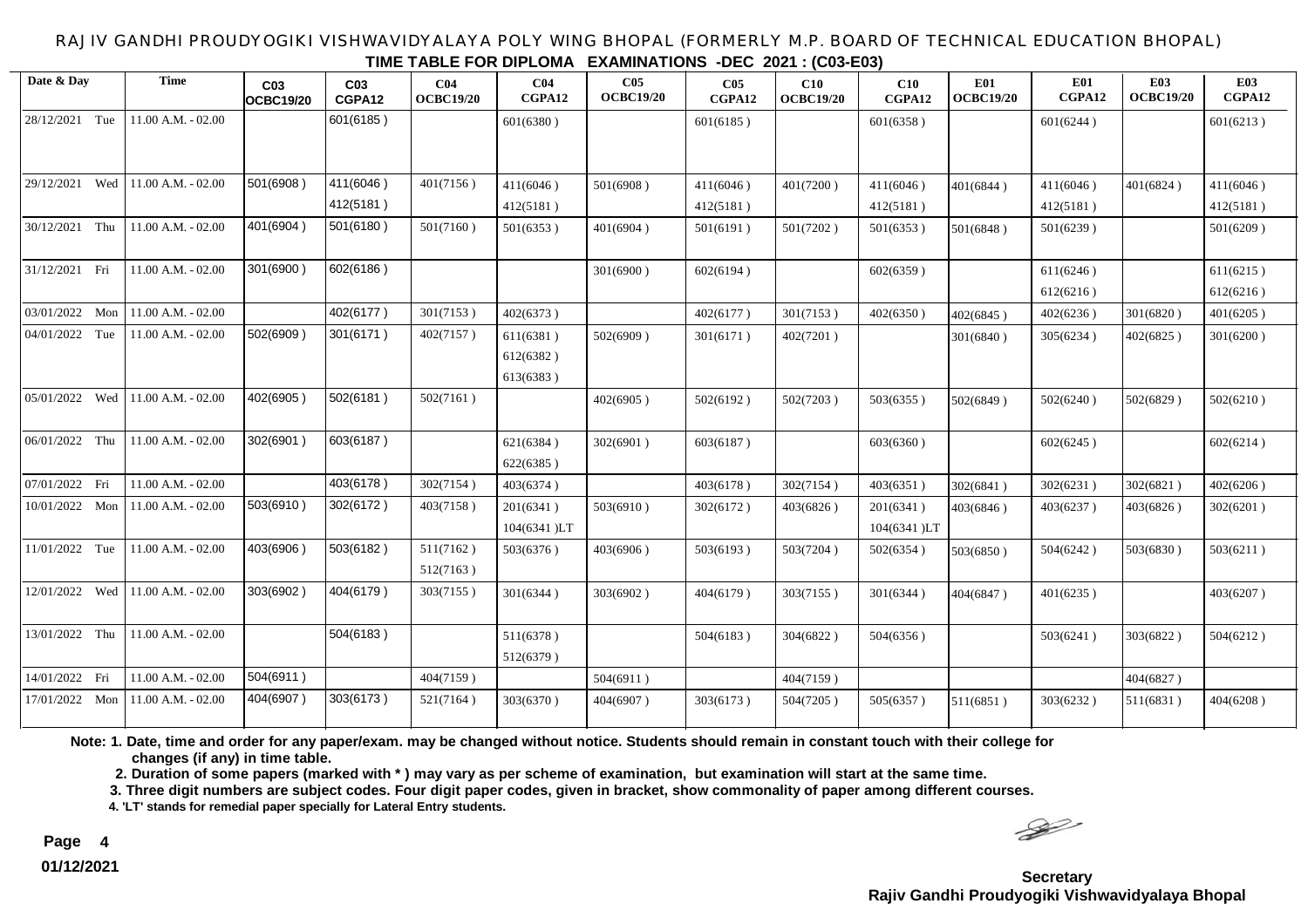RAJIV GANDHI PROUDYOGIKI VISHWAVIDYALAYA POLY WING BHOPAL (FORMERLY M.P. BOARD OF TECHNICAL EDUCATION BHOPAL) **TIME TABLE FOR DIPLOMA EXAMINATIONS -DEC 2021 : (C03-E03)**

| Date & Day        | <b>Time</b>          | C <sub>03</sub><br>OCBC19/20 | C <sub>03</sub><br>CGPA12 | C <sub>04</sub><br><b>OCBC19/20</b> | CO <sub>4</sub><br>CGPA12 | C <sub>05</sub><br><b>OCBC19/20</b> | C <sub>05</sub><br>CGPA12 | C10<br><b>OCBC19/20</b> | C10<br>CGPA12            | <b>E01</b><br><b>OCBC19/20</b> | <b>E01</b><br>CGPA12 | <b>E03</b><br><b>OCBC19/20</b> | <b>E03</b><br>CGPA12 |
|-------------------|----------------------|------------------------------|---------------------------|-------------------------------------|---------------------------|-------------------------------------|---------------------------|-------------------------|--------------------------|--------------------------------|----------------------|--------------------------------|----------------------|
| 17/01/2022 Mon    |                      |                              |                           | 522(7165)                           |                           |                                     |                           |                         |                          | 512(6852)                      |                      | 512(6832)                      |                      |
|                   |                      |                              |                           |                                     |                           |                                     |                           |                         |                          | 513(6853)                      |                      | 513(6833)                      |                      |
| 18/01/2022 Tue    | $11.00 A.M. - 02.00$ |                              | 102(6035)                 |                                     | 202(6035)                 |                                     | 102(6035)                 |                         | 202(6035)                | 304(6843)                      | 102(6035)            | 501(6828)                      | 202(6035)            |
|                   |                      |                              | 106(6035)LT               |                                     | 105(6035)LT               |                                     | 106(6035)LT               |                         | 105(6035)LT              |                                | 106(6035)LT          |                                | 106(6035)LT          |
| 19/01/2022 Wed    | $11.00 A.M. - 02.00$ | 304(6903)                    | 505(6184)                 |                                     | 401(6372)                 | 304(6903)                           | 505(6184)                 |                         | 401(6349)                | 303(6842)                      | 505(6243)            | 304(6823)                      | 303(6202)            |
| 20/01/2022 Thu    | 11.00 A.M. - 02.00   |                              | 202(6031)                 |                                     | 102(6031)                 |                                     | 202(6031)                 |                         | 102(6031)                |                                | 202(6031)            |                                | 102(6031)            |
|                   |                      |                              | 102(6031)LT               |                                     | 102(6031)LT               |                                     | 102(6031)LT               |                         | 102(6031)LT              |                                | 102(6031)LT          |                                | 102(6031)LT          |
| 21/01/2022 Fri    | 11.00 A.M. - 02.00   |                              | 103(5132)                 |                                     | 302(6345)                 |                                     | 103(5132)                 |                         | 302(6345)                |                                | 103(5132)            |                                | 203(5132)            |
| 24/01/2022 Mon    | $11.00 A.M. - 02.00$ |                              |                           |                                     | 203(6342)<br>106(6342)LT  |                                     |                           |                         | 203(6342)<br>106(6342)LT |                                | 301(6230)            |                                | 304(6203)            |
| 25/01/2022 Tue    | 11.00 A.M. - 02.00   | 201(6801)                    | 203(6032)                 | 101(6801)                           | 104(6340)                 | 201(6801)                           | 203(6032)                 | 101(6801)               | 104(6340)                | 101(6801)                      | 203(6032)            | 101(6801)                      | 103(6032)            |
|                   |                      | 101(6801)LT                  | 103(6032)LT               | 101(6801)LT                         |                           | 101(6801)LT                         | 103(6032)LT               |                         |                          | 101(6801)LT                    | 103(6032)LT          | 101(6801)LT                    | 103(6032)LT          |
| 27/01/2022 Thu    | 11.00 A.M. - 02.00   | 101(6805)                    | 401(6176)                 | 201(7150)                           | 504(6377)                 | 101(6805)                           | 401(6176)                 | 201(7150)               | 305(6348)                |                                |                      |                                | 305(6204)            |
|                   |                      | 105(6805)LT                  |                           | 104(7150)LT                         |                           | 105(6805)LT                         |                           |                         |                          |                                |                      |                                |                      |
| 28/01/2022 Fri    | 11.00 A.M. - 02.00   |                              | 104(6036)                 |                                     |                           |                                     | 104(6036)                 |                         | 303(6346)                | 201(6811)<br>104(6811)LT       | 104(6036)            | 201(6811)<br>104(6811)LT       | 204(6036)            |
| 31/01/2022 Mon    | 11.00 A.M. - 02.00   | 202(6802)                    | 304(6174)                 | 102(6802)                           | 502(6375)                 | 202(6802)                           | 304(6174)                 | 102(6802)               | 304(6347)                | 102(6802)                      | 304(6233)            | 102(6802)                      |                      |
|                   |                      | 102(6802)LT                  |                           | 102(6802)LT                         |                           | 102(6802)LT                         |                           |                         |                          |                                |                      |                                |                      |
| 01/02/2022 Tue    | 11.00 A.M. - 02.00   | 102(6806)                    | 204(6033)                 | 202(6806)                           | 103(6033)                 | 102(6806)                           | 204(6033)                 | 202(6806)               | 103(6033)                | 202(6806)                      | 204(6033)            | 202(6806)                      | 104(6033)            |
|                   |                      | 102(6813)                    | 104(6033)LT               | 202(6813)                           | 103(6033)LT               | 102(6813)                           | 104(6033)LT               | 202(6813)               | 103(6033)LT              | 202(6813)                      | 104(6033)LT          | 202(6813)                      | 104(6033)LT          |
| 02/02/2022<br>Wed | 11.00 A.M. - 02.00   |                              | 305(6175)*                |                                     | 204(6343)                 |                                     | $305(6175)^*$             |                         | 204(6343)                | 204(6812)                      | 404(6238)            | 204(6812)                      |                      |
|                   |                      |                              |                           |                                     |                           |                                     |                           |                         |                          | 105(6812)LT                    |                      | 105(6812)LT                    |                      |
| 03/02/2022 Thu    | 11.00 A.M. - 02.00   | 203(6803)                    | 101(6034)                 | 203(7151)                           | 304(6371)                 | 203(6803)                           | 101(6034)                 | 203(7151)               |                          | 103(6803)                      | 101(6034)            | 103(6803)                      | 201(6034)            |
|                   |                      | 103(6803)LT                  | 105(6034)LT               | 105(7151)LT                         |                           | 103(6803)LT                         | 105(6034)LT               |                         |                          |                                | 105(6034)LT          |                                | 105(6034)LT          |
| 04/02/2022 Fri    | 11.00 A.M. - 02.00   | 103(6807)                    |                           | 104(6807)                           | 404(6352)                 | 103(6807)                           |                           | 104(6807)               | 404(6352)                | 203(6807)                      |                      | 203(6807)                      |                      |
|                   |                      |                              |                           |                                     |                           |                                     |                           |                         |                          |                                |                      |                                |                      |

**Note: 1. Date, time and order for any paper/exam. may be changed without notice. Students should remain in constant touch with their college for changes (if any) in time table.**

 **2. Duration of some papers (marked with \* ) may vary as per scheme of examination, but examination will start at the same time.**

**3. Three digit numbers are subject codes. Four digit paper codes, given in bracket, show commonality of paper among different courses.** 

**4. 'LT' stands for remedial paper specially for Lateral Entry students.**

 $\begin{picture}(120,15) \put(0,0){\line(1,0){15}} \put(15,0){\line(1,0){15}} \put(15,0){\line(1,0){15}} \put(15,0){\line(1,0){15}} \put(15,0){\line(1,0){15}} \put(15,0){\line(1,0){15}} \put(15,0){\line(1,0){15}} \put(15,0){\line(1,0){15}} \put(15,0){\line(1,0){15}} \put(15,0){\line(1,0){15}} \put(15,0){\line(1,0){15}} \put(15,0){\line($ 

**Secretary Rajiv Gandhi Proudyogiki Vishwavidyalaya Bhopal**

**Page 5 01/12/2021**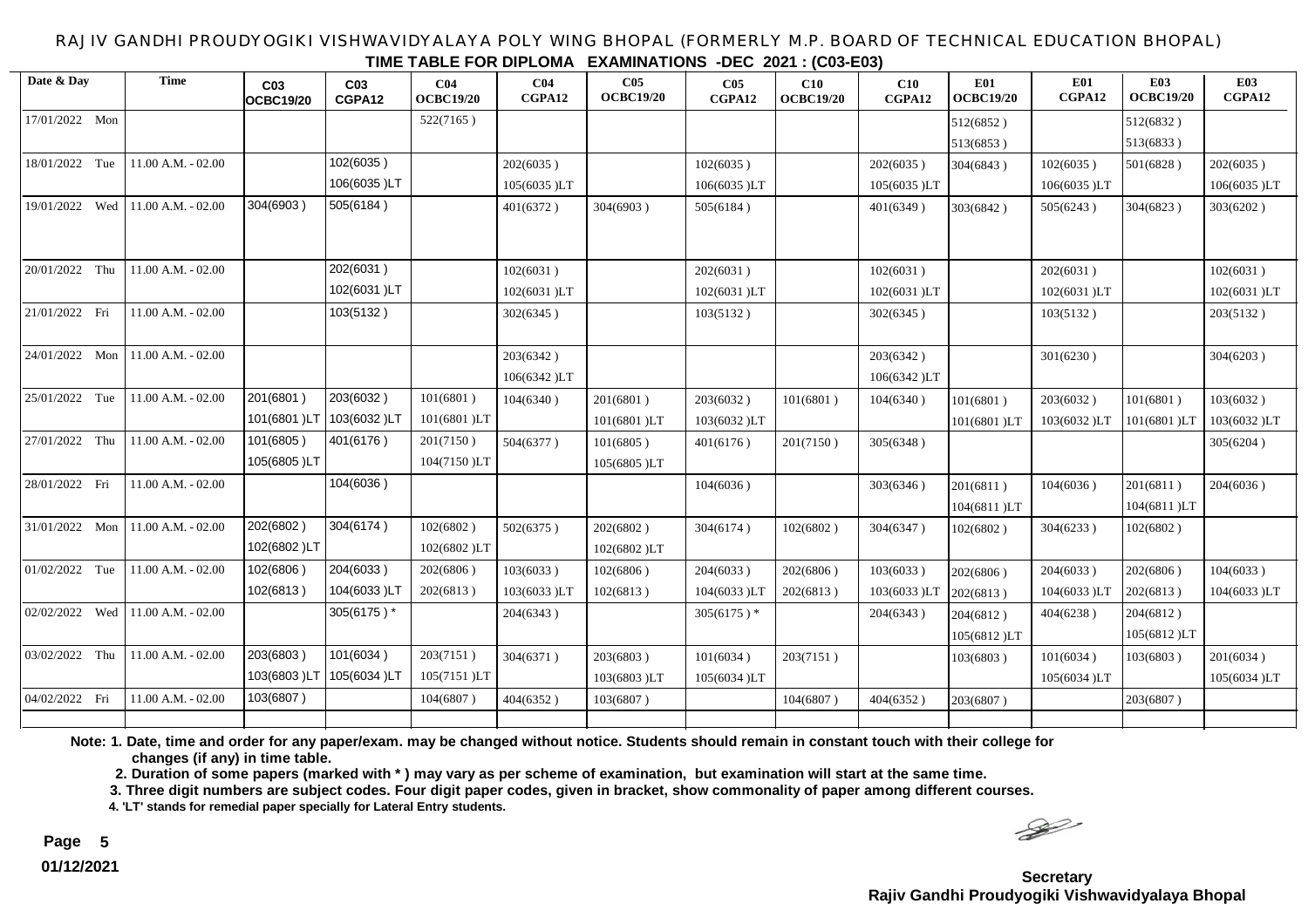#### RAJIV GANDHI PROUDYOGIKI VISHWAVIDYALAYA POLY WING BHOPAL (FORMERLY M.P. BOARD OF TECHNICAL EDUCATION BHOPAL) **TIME TABLE FOR DIPLOMA EXAMINATIONS -DEC 2021 : (C03-E03)**

| Date & Day     | Time                              | C <sub>03</sub> | C <sub>03</sub> | C <sub>04</sub>  | C <sub>04</sub> | THE TABLE I ON BUILDING EXAMINATIONS BES ESST. (SW LOO)<br>C <sub>05</sub> | C <sub>05</sub> | C10              | C10         | E01              | E01         | <b>E03</b>  | <b>E03</b>  |
|----------------|-----------------------------------|-----------------|-----------------|------------------|-----------------|----------------------------------------------------------------------------|-----------------|------------------|-------------|------------------|-------------|-------------|-------------|
|                |                                   | OCBC19/20       | CGPA12          | <b>OCBC19/20</b> | CGPA12          | <b>OCBC19/20</b>                                                           | CGPA12          | <b>OCBC19/20</b> | CGPA12      | <b>OCBC19/20</b> | CGPA12      | OCBC19/20   | CGPA12      |
|                | 07/02/2022 Mon 11.00 A.M. - 02.00 |                 |                 | 204(7152)        |                 |                                                                            |                 | 204(7152)        |             | 102(6809)LT      |             | 102(6809)LT |             |
|                |                                   |                 |                 |                  |                 |                                                                            |                 |                  |             |                  |             |             |             |
| 08/02/2022 Tue | $11.00$ A.M. - 02.00              | 204(6804)       |                 | 103(6804)        |                 | 204(6804)                                                                  |                 | 103(6804)        |             | 104(6804)        |             | 104(6804)   |             |
|                |                                   | 104(6804)LT     |                 | 103(6804)LT      |                 | 104(6804)LT                                                                |                 |                  |             | 103(6804)LT      |             | 103(6804)LT |             |
|                | 09/02/2022 Wed 11.00 A.M. - 02.00 | 104(6808)       |                 |                  |                 | 104(6808)                                                                  |                 |                  |             |                  |             |             |             |
| 10/02/2022 Thu | 11.00 A.M. - 02.00                |                 | 201(5161)       |                  | 101(5161)       |                                                                            | 201(5161)       |                  | 101(5161)   |                  | 201(5161)   |             | 101(5161)   |
|                |                                   |                 | 101(5161)LT     |                  | 101(5161)LT     |                                                                            | 101(5161)LT     |                  | 101(5161)LT |                  | 101(5161)LT |             | 101(5161)LT |
| 11/02/2022 Fri | $11.00$ A.M. - 02.00              |                 |                 |                  |                 |                                                                            |                 |                  |             |                  |             |             |             |
|                |                                   |                 |                 |                  |                 |                                                                            |                 |                  |             |                  |             |             |             |
|                |                                   |                 |                 |                  |                 |                                                                            |                 |                  |             |                  |             |             |             |
|                |                                   |                 |                 |                  |                 |                                                                            |                 |                  |             |                  |             |             |             |
|                |                                   |                 |                 |                  |                 |                                                                            |                 |                  |             |                  |             |             |             |
|                |                                   |                 |                 |                  |                 |                                                                            |                 |                  |             |                  |             |             |             |
|                |                                   |                 |                 |                  |                 |                                                                            |                 |                  |             |                  |             |             |             |
|                |                                   |                 |                 |                  |                 |                                                                            |                 |                  |             |                  |             |             |             |
|                |                                   |                 |                 |                  |                 |                                                                            |                 |                  |             |                  |             |             |             |
|                |                                   |                 |                 |                  |                 |                                                                            |                 |                  |             |                  |             |             |             |
|                |                                   |                 |                 |                  |                 |                                                                            |                 |                  |             |                  |             |             |             |
|                |                                   |                 |                 |                  |                 |                                                                            |                 |                  |             |                  |             |             |             |
|                |                                   |                 |                 |                  |                 |                                                                            |                 |                  |             |                  |             |             |             |
|                |                                   |                 |                 |                  |                 |                                                                            |                 |                  |             |                  |             |             |             |
|                |                                   |                 |                 |                  |                 |                                                                            |                 |                  |             |                  |             |             |             |
|                |                                   |                 |                 |                  |                 |                                                                            |                 |                  |             |                  |             |             |             |
|                |                                   |                 |                 |                  |                 |                                                                            |                 |                  |             |                  |             |             |             |
|                |                                   |                 |                 |                  |                 |                                                                            |                 |                  |             |                  |             |             |             |
|                |                                   |                 |                 |                  |                 |                                                                            |                 |                  |             |                  |             |             |             |
|                |                                   |                 |                 |                  |                 |                                                                            |                 |                  |             |                  |             |             |             |
|                |                                   |                 |                 |                  |                 |                                                                            |                 |                  |             |                  |             |             |             |
|                |                                   |                 |                 |                  |                 |                                                                            |                 |                  |             |                  |             |             |             |
|                |                                   |                 |                 |                  |                 |                                                                            |                 |                  |             |                  |             |             |             |

**Note: 1. Date, time and order for any paper/exam. may be changed without notice. Students should remain in constant touch with their college for changes (if any) in time table.**

 **2. Duration of some papers (marked with \* ) may vary as per scheme of examination, but examination will start at the same time.**

**3. Three digit numbers are subject codes. Four digit paper codes, given in bracket, show commonality of paper among different courses.** 

**4. 'LT' stands for remedial paper specially for Lateral Entry students.**

 $\begin{picture}(120,15) \put(0,0){\line(1,0){15}} \put(15,0){\line(1,0){15}} \put(15,0){\line(1,0){15}} \put(15,0){\line(1,0){15}} \put(15,0){\line(1,0){15}} \put(15,0){\line(1,0){15}} \put(15,0){\line(1,0){15}} \put(15,0){\line(1,0){15}} \put(15,0){\line(1,0){15}} \put(15,0){\line(1,0){15}} \put(15,0){\line(1,0){15}} \put(15,0){\line($ 

**Secretary Rajiv Gandhi Proudyogiki Vishwavidyalaya Bhopal**

**Page 6 01/12/2021**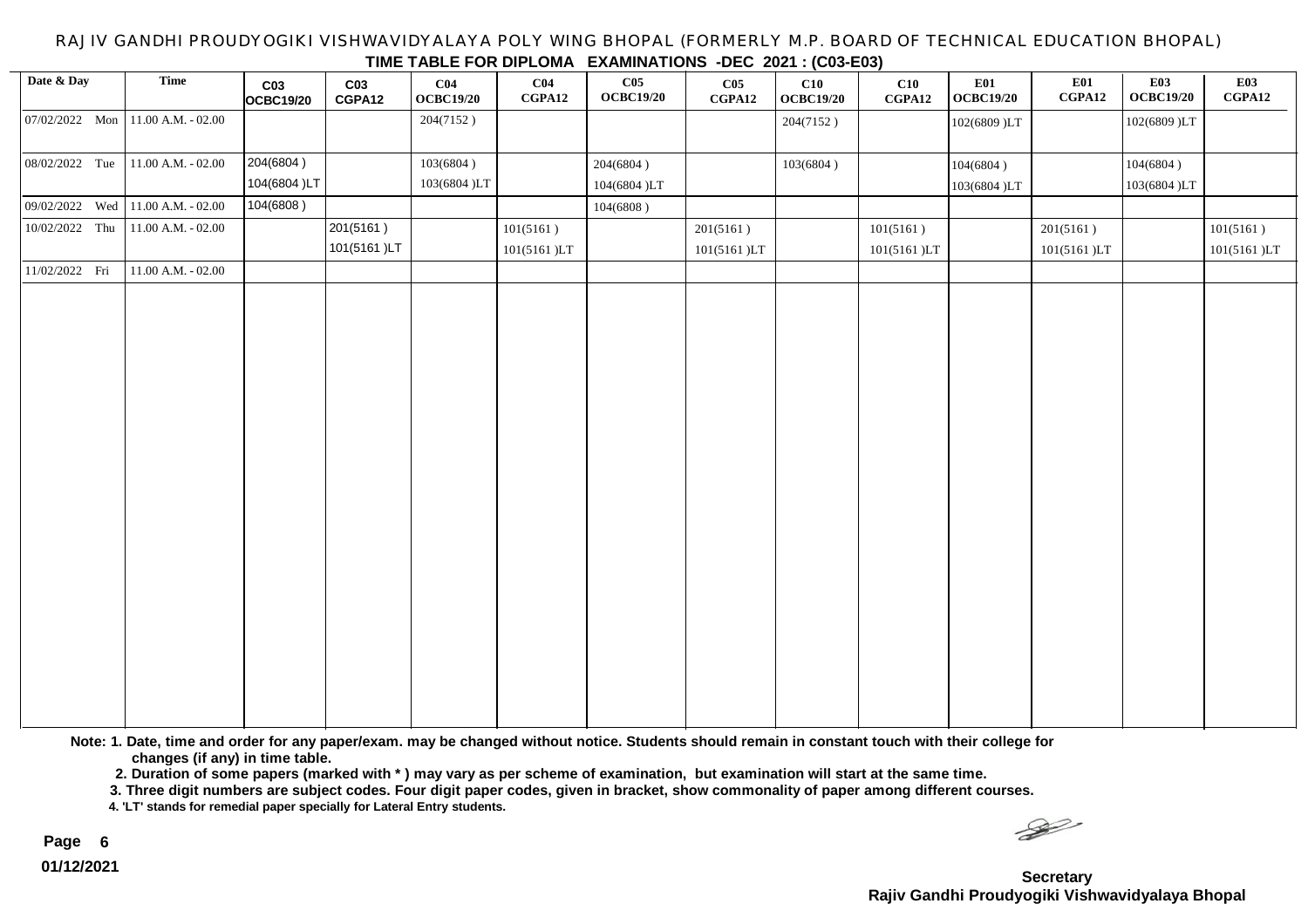#### RAJIV GANDHI PROUDYOGIKI VISHWAVIDYALAYA,POLY WING BHOPAL (FORMERLY M.P. BOARD OF TECHNICAL EDUCATION BHOPAL) **TIME TABLE FOR DIPLOMA EXAMINATIONS DEC-2021 : (E04-I04)**

| Date & Day        | Time                                     | E04<br><b>OCBC19/20</b> | E04<br>CGPA14 | <b>E05</b><br><b>OCBC19/20</b> | <b>E05</b><br>CGPA12 | <b>E06</b><br><b>OCBC19/20</b> | <b>E06</b><br>CGPA12 | E07<br>CGPA-15 | F03<br>$(CGPA-12)$ | <b>H01</b><br>CGPA12 | <b>I01</b><br><b>Revised</b> | <b>I04</b><br><b>OCBC19/20</b> | <b>I04</b><br>CGPA12 |
|-------------------|------------------------------------------|-------------------------|---------------|--------------------------------|----------------------|--------------------------------|----------------------|----------------|--------------------|----------------------|------------------------------|--------------------------------|----------------------|
| 28/12/2021 Tue    | 11.00 A.M. - 02.00 P.M                   |                         | 601(6628)     |                                | 603(6244)            |                                | 601(6213)            | 601(6244)      | 601(6528)          | 601(6502)            | 701(1481)                    |                                | 623(6380)            |
|                   |                                          |                         |               |                                |                      |                                |                      |                |                    |                      |                              |                                |                      |
|                   |                                          |                         |               |                                |                      |                                |                      |                |                    |                      |                              |                                |                      |
| 29/12/2021<br>Wed | 11.00 A.M. - 02.00 P.M                   | 501(6877)               | 411(6046)     | 401(6844)                      | 411(6046)            | 401(6824)                      | 411(6046)            | 411(6046)      | 411(6521)          | 401(6492)            | 401(1477)                    | 401(7156)                      | 411(6046)            |
|                   |                                          |                         | 412(5181)     |                                | 412(5181)            |                                | 412(5181)            | 412(5181)      | 412(6522)          |                      |                              |                                | 412(5181)            |
| 30/12/2021 Thu    | 11.00 A.M. - 02.00 P.M                   | 401(6873)               | 501(6625)     | 501(6848)                      | 501(6239)            |                                | 501(6209)            | 501(6209)      | 501(6523)          | 501(6497)            |                              | 511(7160)                      | 501(6434)            |
|                   |                                          |                         |               |                                |                      |                                |                      |                |                    |                      |                              | 512(7182)                      |                      |
| 31/12/2021 Fri    | 11.00 A.M. - 02.00 P.M                   |                         | 602(6629)     |                                | 611(6215)            |                                | 611(6215)            | 611(6263)      | 602(6529)          | 602(6503)            | 702(1482)                    |                                | 611(6359)            |
|                   |                                          |                         |               |                                | 612(6216)            |                                | 612(6216)            | 612(6264)      |                    |                      |                              |                                |                      |
| 03/01/2022<br>Mon | 11.00 A.M. - 02.00 P.M                   |                         | 401(6205)     | 402(6845)                      | 402(6400)            | 301(6820)                      | 401(6205)            | 401(6254)      | 401(6519)          | 402(6493)            | 402(1474)                    | 301(7153)                      | 401(6431)            |
| 04/01/2022<br>Tue | 11.00 A.M. - 02.00 P.M                   | 502(6878)               | 301(6620)     | 301(6840)                      | 301(6200)            | 402(6825)                      | 301(6200)            | 302(6234)      | 301(6515)          | 301(6489)            | 301(0107)                    | 402(7157)                      | 511(6381)            |
|                   |                                          |                         |               |                                |                      |                                |                      |                |                    |                      |                              |                                | 512(6383)            |
|                   |                                          |                         |               |                                |                      |                                |                      |                |                    |                      |                              |                                |                      |
| 05/01/2022<br>Wed | 11.00 A.M. - 02.00 P.M                   | 402(6874)               | 503(6626)     | 502(6849)                      | 502(6402)            | 502(6829)                      | 502(6210)            | 502(6258)      | 502(6524)          | 502(6498)            | 602(1478)                    | 503(7161)                      | 402(6432)            |
|                   |                                          |                         |               |                                |                      |                                |                      |                |                    |                      |                              |                                |                      |
| 06/01/2022 Thu    | 11.00 A.M. - 02.00 P.M                   | 302(6870)               | 603(6630)     | 403(6860)                      | 601(6405)            |                                | 602(6214)            | $602(6245\,)$  |                    | 603(6504)            | 703(1483)                    |                                | 621(6384)            |
|                   |                                          |                         |               |                                |                      |                                |                      |                |                    |                      |                              |                                | 622(6385)            |
| 07/01/2022 Fri    | 11.00 A.M. - 02.00 P.M                   |                         | 505(6206)     | 302(6841)                      | 403(6401)            | 302(6821)                      | 402(6206)            | 504(6231)      | 402(6520)          | 403(6494)            | 403(1475)                    | 302(7154)                      | 403(6374)            |
| 10/01/2022<br>Mon | 11.00 A.M. - 02.00 P.M $\vert$ 503(6879) |                         | 305(6341)     |                                | 302(6201)            | 403(6826)                      | 302(6201)            | 303(6253)      | 302(6516)          | 302(6490)            | 302(1470)                    | 403(7158)                      | 201(6341)            |
|                   |                                          |                         |               |                                |                      |                                |                      |                |                    |                      |                              |                                | 104(6341)LT          |
| 11/01/2022 Tue    | 11.00 A.M. - 02.00 P.M                   | 403(6875)               | 502(6211)     | 503(6830)                      | 504(6242)            | 503(6830)                      | 503(6211)            | 503(6259)      | 503(6525)          | 503(6499)            | 603(1480)                    | 502(7181)                      | 612(6354)            |
|                   |                                          |                         |               |                                |                      |                                |                      |                |                    |                      |                              |                                |                      |
| 12/01/2022 Wed    | 11.00 A.M. - 02.00 P.M                   | 303(6871)               | 402(6622)     | 404(6861)                      | 401(6235)            |                                | 403(6207)            | 403(6256)      |                    | 404(6495)            | 404(1476)                    | 303(7155)                      | 301(6344)            |
|                   |                                          |                         |               |                                |                      |                                |                      |                |                    |                      |                              |                                |                      |
| 13/01/2022 Thu    | 11.00 A.M. - 02.00 P.M $ 301(6822)$      |                         | 303(6621)     | 304(6822)                      | 503(6403)            | 303(6822)                      | 504(6212)            | 305(6780)      | 511(6526)          | 504(6500)            | 604(1577)                    |                                | 503(6378)            |
|                   |                                          |                         |               |                                |                      |                                |                      |                | 512(6527)          |                      |                              |                                |                      |
| 14/01/2022<br>Fri | 11.00 A.M. - 02.00 P.M                   | 1504(6880)              |               |                                |                      | 404(6827)                      |                      |                |                    |                      | $304(1471)$ *                | 404(7159)                      |                      |
| 17/01/2022 Mon    | 11.00 A.M. - 02.00 P.M                   | 404(6876)               | 504(6627)     | 511(6851)                      | 305(6232)            | 511(6831)                      | 404(6208)            | 402(6781)      | 311(6517)          | 201(6485)            | 205(1469)                    | 501(7180)                      | 601(6435)            |
|                   |                                          |                         |               | 512(6852)                      |                      | 512(6832)                      |                      |                | 312(6518)          |                      |                              |                                |                      |
|                   |                                          |                         |               |                                |                      | 513(6833)                      |                      |                |                    |                      |                              |                                |                      |
| 18/01/2022 Tue    | 11.00 A.M. - 02.00 P.M                   |                         | 202(6035)     | 513(6828)                      | 202(6035)            | 501(6828)                      | 202(6035)            | 202(6035)      | 202(6513)          | 304(6460)            | 303(0261)                    |                                | 202(6035)            |
|                   |                                          |                         |               |                                | 106(6035)LT          |                                | 106(6035)LT          |                |                    |                      |                              |                                | 105(6035)LT          |
| 19/01/2022 Wed    | $11.00$ A.M. $- 02.00$ P.M   304(6872)   |                         | 302(6202)     | 303(6842)                      | 505(6404)            | 304(6823)                      | 303(6202)            | 505(6261)      |                    | 505(6501)            | 704(1484)                    |                                | 404(6433)            |

**Note: 1. Date, time and order for any paper/exam. may be changed without notice. Students should remain in constant touch with their college for changes (if any) in time table. 2.Duration of some papers (marked with \* ) may vary as per scheme of examination, but examination will start at the same time.**

**3.Three digit numbers are subject codes. Four digit paper codes, given in bracket, show commonality of paper among different courses.** 

**4. 'LT' stands for remedial paper specially for Lateral Entry students.**

 $\rightarrow$ 

**Page 7 Secretary Rajiv Gandhi Proudyogiki Vishwavidyalaya Bhopal**

**01/12/2021**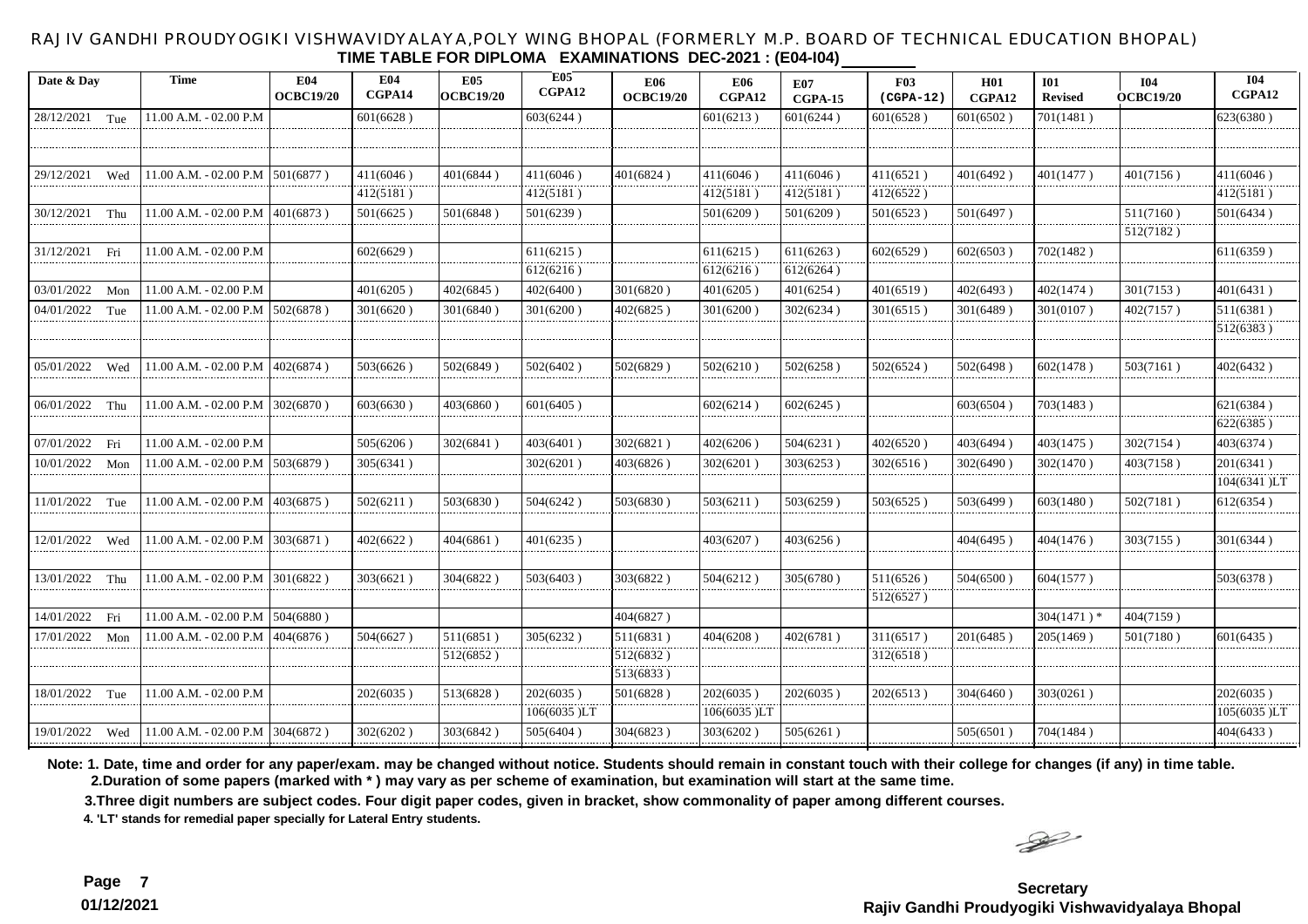#### RAJIV GANDHI PROUDYOGIKI VISHWAVIDYALAYA,POLY WING BHOPAL (FORMERLY M.P. BOARD OF TECHNICAL EDUCATION BHOPAL) **TIME TABLE FOR DIPLOMA EXAMINATIONS DEC-2021 : (E04-I04)**

| Date & Day       |     | Time                   | E04<br><b>OCBC19/20</b> | E04<br>CGPA14 | E05<br><b>OCBC19/20</b> | <b>E05</b><br>CGPA12 | <b>E06</b><br><b>OCBC19/20</b> | <b>E06</b><br>CGPA12 | <b>E07</b><br>CGPA-15 | <b>F03</b><br>$(CGPA-12)$ | H01<br>CGPA12 | <b>I01</b><br><b>Revised</b> | <b>I04</b><br><b>OCBC19/20</b> | <b>I04</b><br>CGPA12 |
|------------------|-----|------------------------|-------------------------|---------------|-------------------------|----------------------|--------------------------------|----------------------|-----------------------|---------------------------|---------------|------------------------------|--------------------------------|----------------------|
| 19/01/2022 Wed   |     |                        |                         |               |                         |                      |                                |                      |                       |                           |               |                              |                                |                      |
|                  |     |                        |                         |               |                         |                      |                                |                      |                       |                           |               |                              |                                |                      |
| 20/01/2022 Thu   |     | 11.00 A.M. - 02.00 P.M |                         | 102(6031)     |                         | 102(6031)            |                                | 102(6031)            | 102(6031)             | 203(6514)                 | 405(6496)     | 601(1479)                    |                                | 102(6031)            |
|                  |     |                        |                         | 102(6031)LT   |                         | 102(6031)LT          |                                | 102(6031)LT          |                       |                           |               |                              |                                | 102(6031)LT          |
| 21/01/2022 Fri   |     | 11.00 A.M. - 02.00 P.M |                         | 203(5132)     |                         | 203(5132)            |                                | 203(5132)            | 203(5132)             | 102(5132)                 | 202(6486)     | 202(1466)                    |                                | 302(6345)            |
|                  |     |                        |                         |               |                         |                      |                                |                      |                       |                           |               |                              |                                |                      |
| 24/01/2022 Mon   |     | 11.00 A.M. - 02.00 P.M |                         | 403(6623)     |                         | 303(6230)            |                                | 304(6203)            | 301(6230)             |                           | 102(6481)     | 102(1461)                    |                                | 203(6342)            |
|                  |     |                        |                         |               |                         |                      |                                |                      |                       |                           |               |                              |                                | 106(6342)LT          |
| 25/01/2022 Tue   |     | 11.00 A.M. - 02.00 P.M | 101(6801)               | 103(6032)     | 101(6801)               | 103(6032)            | 101(6801)                      | 103(6032)            | 103(6032)             | 103(6510)                 | 305(6463)     | 705(1485)                    | 101(6801)                      | 104(6340)            |
|                  |     |                        | 101(6801)LT             | 103(6032)LT   | 101(6801)LT             | 103(6032)LT          | 101(6801)LT                    | 103(6032)LT          |                       |                           |               |                              | 101(6801)LT                    |                      |
| 27/01/2022 Thu   |     | 11.00 A.M. - 02.00 P.M |                         | 304(6204)     |                         |                      |                                | 305(6204)            | 304(6251)             |                           | 203(6487)     | 203(1467)                    | 201(7150)                      | 504(6377)            |
|                  |     |                        |                         |               |                         |                      |                                |                      |                       |                           |               |                              | 104(7150)LT                    |                      |
| 28/01/2022 Fri   |     | 11.00 A.M. - 02.00 P.M | 201(6811)               | 204(6036)     | 201(6811)               | 204(6036)            | 201(6811)                      | 204(6036)            | 204(6036)             |                           | 103(6482)     | 103(1462)                    |                                | 303(6346)            |
|                  |     |                        | 104(6811)LT             |               | 104(6811)LT             |                      | 104(6811)LT                    |                      |                       |                           |               |                              |                                |                      |
| 31/01/2022 Mon   |     | 11.00 A.M. - 02.00 P.M | 102(6802)               | 404(6624)     | 102(6802)               | 304(6233)            | 102(6802)                      |                      |                       |                           | 204(6488)     |                              | 102(6802)                      | 502(6375)            |
|                  |     |                        |                         |               |                         |                      |                                |                      |                       |                           |               |                              | 102(6802)LT                    |                      |
| $01/02/2022$ Tue |     | 11.00 A.M. - 02.00 P.M | 202(6806)               | 104(6033)     | 202(6806)               | 104(6033)            | 202(6806)                      | 104(6033)            | 104(6033)             | 104(6511)                 | 303(6491)     | 305(1472)                    | 202(6806)                      | 103(6033)            |
|                  |     |                        | 202(6813)               | 104(6033)LT   | 202(6813)               | 104(6033)LT          | 202(6813)                      | 104(6033)LT          |                       |                           |               |                              | 202(6813)                      | 103(6033)LT          |
| 02/02/2022       | Wed | 11.00 A.M. - 02.00 P.M | 204(6812)               |               | 204(6812)               | 404(6238)            | 204(6812)                      |                      | 404(6238)             |                           | 104(6483)     | 104(1463)                    |                                | 204(6343)            |
|                  |     |                        | 105(6812)LT             |               | 105(6812)LT             |                      | 105(6812)LT                    |                      |                       |                           |               |                              |                                |                      |
| 03/02/2022 Thu   |     | 11.00 A.M. - 02.00 P.M | 103(6803)               | 201(6034)     | 103(6803)               | 201(6034)            | 103(6803)                      | 201(6034)            | 201(6034)             |                           | 205(6458)     | 204(1468)                    | 203(7151)                      | 304(6371)            |
|                  |     |                        |                         | 105(6034)LT   |                         | 105(6034)LT          |                                | 105(6034)LT          |                       |                           |               |                              | 105(7151)LT                    |                      |
| 04/02/2022       | Fri | 11.00 A.M. - 02.00 P.M | 203(6807)               |               | 203(6807)               |                      | 203(6807)                      |                      |                       | 201(6512)                 | 105(6484)     |                              | 104(6807)                      |                      |
| 07/02/2022 Mon   |     | 11.00 A.M. - 02.00 P.M | 102(6809)LT             |               | 102(6809 )LT            |                      | 102(6809)LT                    |                      |                       |                           |               | 105(1464)*                   | 204(7152)                      | 305(6430)            |
|                  |     |                        |                         |               |                         |                      |                                |                      |                       |                           |               |                              |                                |                      |
| 08/02/2022 Tue   |     | 11.00 A.M. - 02.00 P.M | 104(6804)               |               | 104(6804)               |                      | 104(6804)                      |                      |                       |                           |               | 201(1465)                    | 103(6804)                      |                      |
|                  |     |                        | 103(6804)LT             |               | 103(6804)LT             |                      | 103(6804)LT                    |                      |                       |                           |               |                              | 103(6804)LT                    |                      |
| 09/02/2022       | Wed | 11.00 A.M. - 02.00 P.M |                         |               |                         |                      |                                |                      |                       |                           |               |                              |                                |                      |
| 10/02/2022       | Thu | 11.00 A.M. - 02.00 P.M |                         | 101(5161)     |                         | 101(5161)            |                                | 101(5161)            | 101(5161)             | 101(5161)                 | 101(5161)     |                              |                                | 101(5161)            |
|                  |     |                        |                         | 101(5161)LT   |                         | 101(5161)LT          |                                | 101(5161 )LT         |                       |                           |               |                              |                                | 101(5161)LT          |
| 11/02/2022 Fri   |     | 11.00 A.M. - 02.00 P.M |                         |               |                         |                      |                                |                      |                       |                           |               | 101(0014)                    |                                |                      |
|                  |     |                        |                         |               |                         |                      |                                |                      |                       |                           |               |                              |                                |                      |
|                  |     |                        |                         |               |                         |                      |                                |                      |                       |                           |               |                              |                                |                      |

**Note: 1. Date, time and order for any paper/exam. may be changed without notice. Students should remain in constant touch with their college for changes (if any) in time table. 2.Duration of some papers (marked with \* ) may vary as per scheme of examination, but examination will start at the same time.**

**3.Three digit numbers are subject codes. Four digit paper codes, given in bracket, show commonality of paper among different courses.** 

**4. 'LT' stands for remedial paper specially for Lateral Entry students.**

 $\rightarrow$ 

**Page 8 Secretary Rajiv Gandhi Proudyogiki Vishwavidyalaya Bhopal**

**01/12/2021**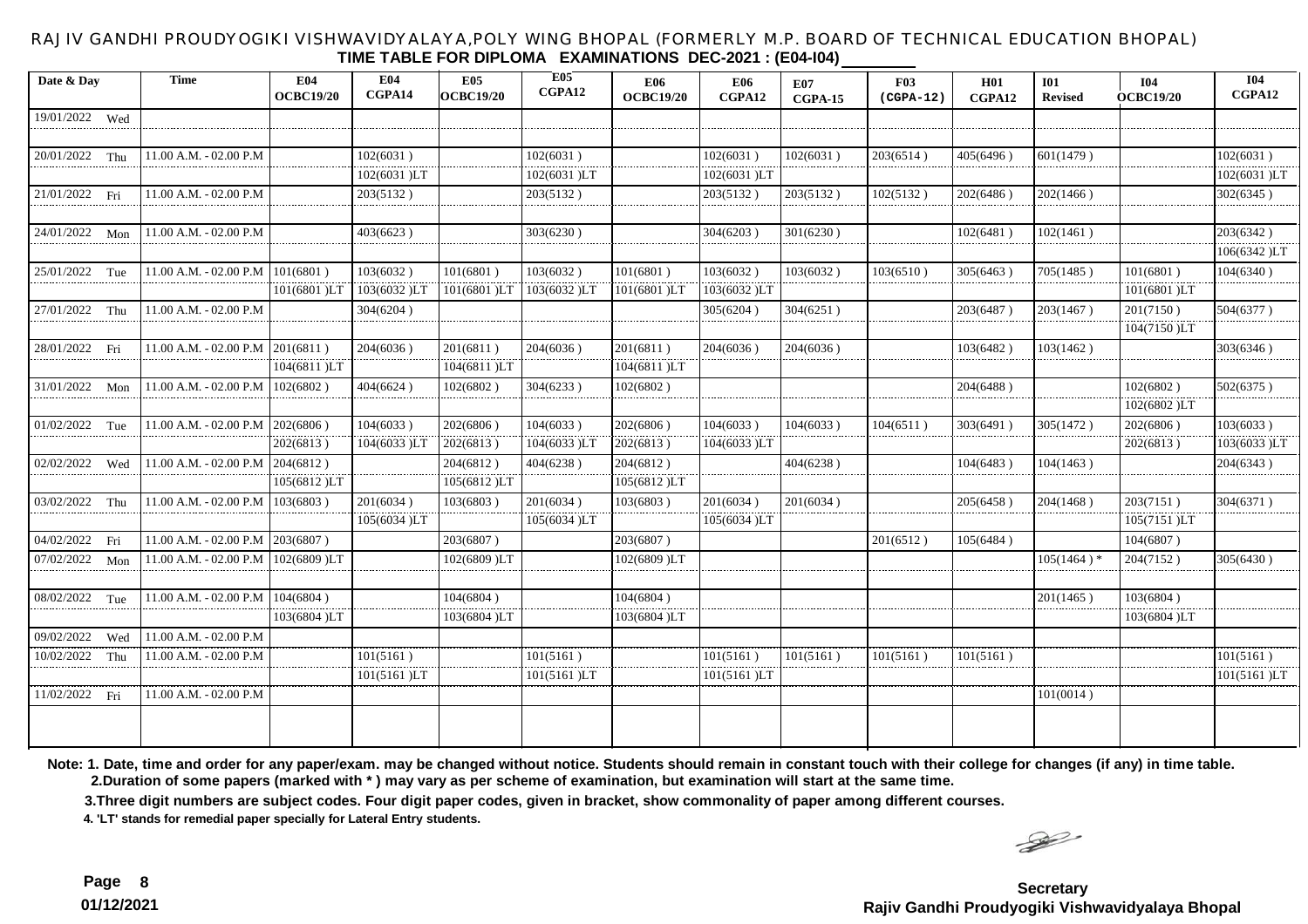### RAJIV GANDHI PROUDYOGIKI VISHWAVIDYALAYA,POLY WING BHOPAL (FORMERLY M.P. BOARD OF TECHNICAL EDUCATION BHOPAL)

|                |     |                          | <b>Revised</b> | M02<br>CGPA12            | M02<br><b>OCBC19/20</b> | <b>M03</b><br><b>Revised</b> | <b>M06</b><br><b>Jul.12</b> | <b>M07</b><br>CGPA15 | $\mathbf{M07}$<br>CGPA19/20 | <b>M08</b><br>(CGPA12) | <b>M08</b><br>(CGPA16) |
|----------------|-----|--------------------------|----------------|--------------------------|-------------------------|------------------------------|-----------------------------|----------------------|-----------------------------|------------------------|------------------------|
| 28/12/2021 Tue |     | $11.00$ A.M. - 02.00 P.M | 701(2068)      | 601(6262)                |                         | 701(1613)                    |                             | 601(6337)            |                             |                        |                        |
| 29/12/2021     | Wed | $11.00$ A.M. - 02.00 P.M | 401(1571)      | 411(6046)                | 401(6934)               | 401(1607)                    |                             | 411(6046)            | 401(7226)                   | 411(6560)              | 411(6560)              |
|                |     |                          |                | 412(5181)                |                         |                              |                             | 412(5181)            |                             | 412(6561)              | 412(6561)              |
| 30/12/2021     | Thu | $11.00$ A.M. - 02.00 P.M | 601(1579)      | 501(6257)                | 501(6938)               | 601(1609)                    | 301(6611)                   | 501(6330)            | 501(7229)                   |                        |                        |
| 31/12/2021 Fri |     | 11.00 A.M. - 02.00 P.M   | 702(1582)      | 611(6263)<br>612(6264)   |                         | 702(1614)                    | 401(6615)                   | 602(6335)            |                             | 601(6567)              | 601(6567)              |
| 03/01/2022     | Mon | $11.00$ A.M. - 02.00 P.M | 402(1572)      | 401(6254)                | 301(6930)               | 402(1606)                    |                             | 402(6236)            | 301(7223)                   | 401(6556)              | 401(6556)              |
| 04/01/2022     | Tue | 11.00 A.M. - 02.00 P.M   | 301(1565)      | 301(6250)                | 402(6935)               | 301(1565)                    |                             | 301(6323)            | 402(7227)                   | 311(6554)<br>312(6555) | 311(6554)<br>312(6555) |
| 05/01/2022     | Wed | $11.00$ A.M. - 02.00 P.M | 602(1578)      | 502(6258)                | 502(6939)               | 705(2074)                    | 402(6616)                   | 502(6331)            | 502(7230)                   | 501(6562)              | 501(6562)              |
| 06/01/2022     | Thu | 11.00 A.M. - 02.00 P.M   | 703(1583)      | 621(6265)<br>622(6266)   |                         | 602(1610)                    |                             | 603(6336)            |                             | 602(6568)              | 602(6568)              |
| 07/01/2022 Fri |     | 11.00 A.M. - 02.00 P.M   | 403(1573)      | 402(6255)                | 302(6931)               | 403(1605)                    | 302(6612)                   | 403(6328)            | 302(7224)                   | 402(6557)              | 402(6573)              |
| 10/01/2022     | Mon | 11.00 A.M. - 02.00 P.M   | 302(1566)      | 305(6253)                | 403(6936)               | 303(1470)                    |                             | 302(6324)            | 403(7228)                   | 301(6550)              | 301(6550)              |
| 11/01/2022     | Tue | 11.00 A.M. - 02.00 P.M   | 603(1580)      | 503(6259)                | 503(6940)               | 603(1611)                    | 403(6617)                   | 503(6332)            | 503(7231)                   | 503(6564)              | 503(6564)              |
| 12/01/2022     | Wed | $11.00$ A.M. - 02.00 P.M | 404(1574)      | 403(6256)                | 404(6937)               | 405(1608)                    |                             | 405(6329)            |                             | 403(6558)              | 403(6558)              |
| 13/01/2022 Thu |     | 11.00 A.M. - 02.00 P.M   | 604(1577)      | 504(6260)                | 303(6932)               | 605(1577)                    |                             | 504(6333)            | 303(7225)                   | 302(6551)              | 302(6551)              |
| 14/01/2022     | Fri | 11.00 A.M. - 02.00 P.M   | 705(0262)      |                          | 304(6933)               | 703(1615)                    |                             |                      | 404(6933)                   |                        |                        |
| 17/01/2022 Mon |     | $11.00$ A.M. - 02.00 P.M | 303(1567)      | 404(6129)                | 504(6941)               | 302(1469)                    | 404(6618)                   | 401(6327)            | 504(7232)                   | 404(6559)              | 404(6559)              |
| 18/01/2022 Tue |     | $11.00$ A.M. - 02.00 P.M |                | 202(6035)<br>106(6035)LT |                         |                              | 104(6322)                   | 203(6322)            | 304(6843)                   | 604(6570)              | 604(6570)              |

**TIME TABLE FOR DIPLOMA EXAMINATIONS DEC 2021 : (M01-M08)**

**Note: 1. Date, time and order for any paper/exam. may be changed without notice. Students should remain in constant touch with their college for changes (if any) in time table.**

 **2. Duration of some papers (marked with \* ) may vary as per scheme of examination, but Examination will start at the same time.**

**3. Three digit numbers are subject codes. Four digit paper codes, given in bracket, show commonality of paper among different courses.** 

**4. 'LT' stands for remedial paper specially for Lateral Entry students.**

 $\begin{picture}(20,20) \put(0,0){\line(1,0){10}} \put(15,0){\line(1,0){10}} \put(15,0){\line(1,0){10}} \put(15,0){\line(1,0){10}} \put(15,0){\line(1,0){10}} \put(15,0){\line(1,0){10}} \put(15,0){\line(1,0){10}} \put(15,0){\line(1,0){10}} \put(15,0){\line(1,0){10}} \put(15,0){\line(1,0){10}} \put(15,0){\line(1,0){10}} \put(15,0){\line(1$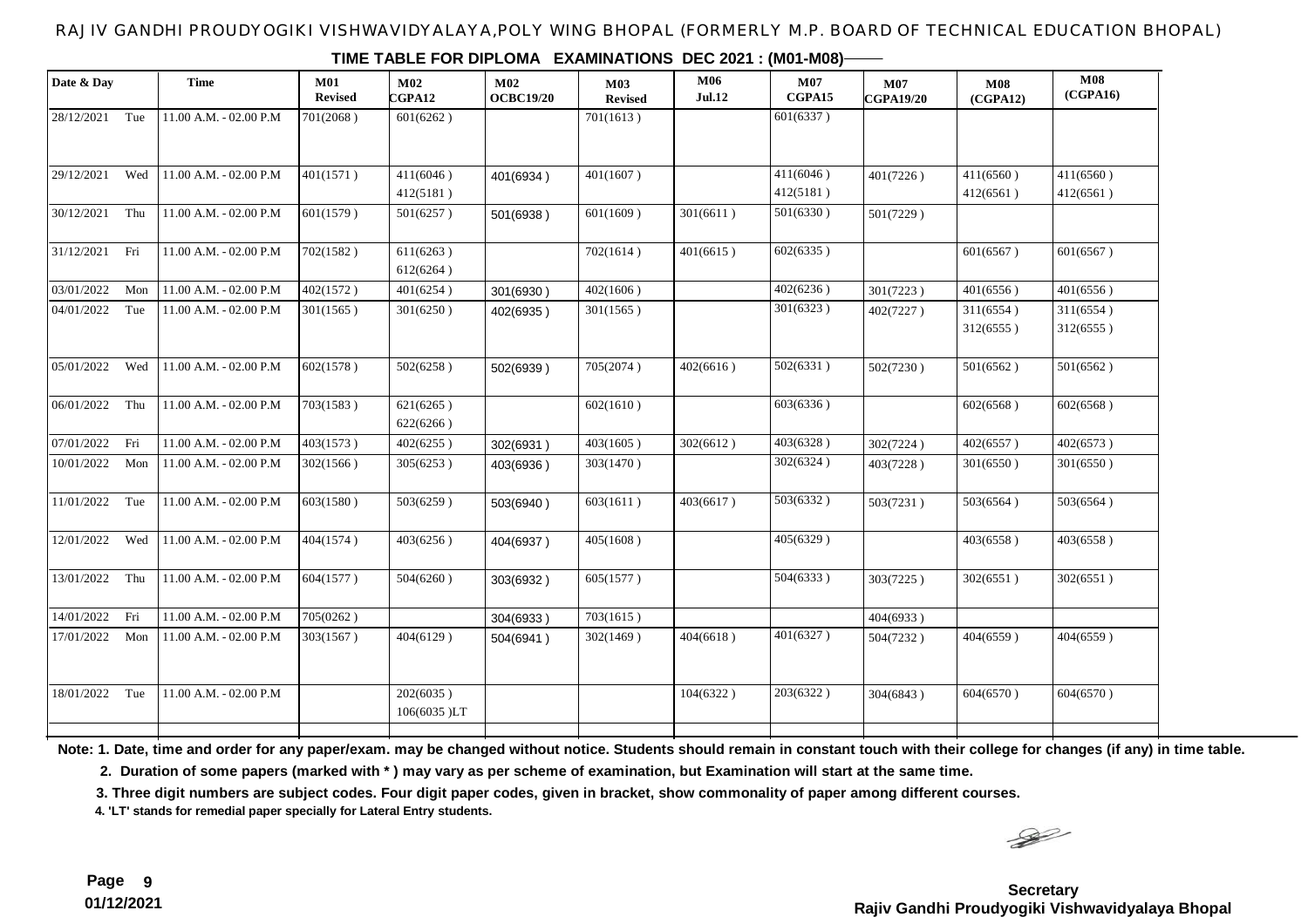### RAJIV GANDHI PROUDYOGIKI VISHWAVIDYALAYA,POLY WING BHOPAL (FORMERLY M.P. BOARD OF TECHNICAL EDUCATION BHOPAL)

| Date & Day     |     | <b>Time</b>                | M01<br><b>Revised</b> | $\mathbf{M}02$<br>CGPA12 | M02<br><b>OCBC19/20</b>  | <b>M03</b><br><b>Revised</b> | <b>M06</b><br><b>Jul.12</b> | M07<br>CGPA15 | $\mathbf{M07}$<br><b>CGPA19/20</b> | <b>M08</b><br>(CGPA12) | <b>M08</b><br>(CGPA16) |
|----------------|-----|----------------------------|-----------------------|--------------------------|--------------------------|------------------------------|-----------------------------|---------------|------------------------------------|------------------------|------------------------|
| 19/01/2022 Wed |     | 11.00 A.M. - 02.00 P.M     | 605(2043)             | 505(6261)                |                          | 404(2043)                    | 201(6325)                   | 303(6325)     |                                    | 303(6552)              | 303(6552)              |
| 20/01/2022 Thu |     | 11.00 A.M. - 02.00 P.M     | 405(1575)             | 102(6031)<br>102(6031)LT |                          | 604(1612)                    | 102(6320)                   | 102(6320)     |                                    |                        |                        |
| 21/01/2022 Fri |     | 11.00 A.M. - 02.00 P.M     | 202(1561)             | 203(5132)                |                          | 202(1561)                    | 204(5132)                   | 205(5132)     | 102(7220)                          | 201(6545)              | 201(6545)              |
| 24/01/2022 Mon |     | $11.00$ A.M. - 02.00 P.M   | 101(1461)             | 304(6252)                |                          | 102(1461)                    | 304(6614)                   | 305(6326)     |                                    | 304(6553)              | 304(6553)              |
| 25/01/2022 Tue |     | 11.00 A.M. - 02.00 P.M     | 304(1568)             | 103(6032)<br>103(6032)LT | 201(6801)<br>101(6801)LT | 704(1616)                    |                             | 103(6321)     | 101(6801)                          | 102(6540)              | 102(6540)              |
| 27/01/2022     | Thu | 11.00 A.M. - 02.00 P.M     | 203(1564)             | 302(6251)                | 101(6805)<br>105(6805)LT | $305(1604)*$                 |                             |               | 201(6805)                          | 202(6546)              | 202(6546)              |
| 28/01/2022 Fri |     | 11.00 A.M. - 02.00 P.M     | 102(1462)             | 204(6036)                |                          | 103(1462)                    | 202(6036)                   | 202(6036)     | 103(7221)                          | 502(6563)              | 502(6563)              |
| 31/01/2022 Mon |     | 11.00 A.M. - 02.00 P.M     | 704(2073)             | 303(6063)                | 202(6802)<br>102(6802)LT | 203(1601)                    |                             | 304(6063)     |                                    | 203(6547)              | 203(6547)              |
| 01/02/2022 Tue |     | 11.00 A.M. - 02.00 P.M     | 406(1576)             | 104(6033)<br>104(6033)LT | 102(6806)<br>102(6813)   | 304(1472)                    | 103(6033)                   | 104(6033)     | 202(7222)                          | 103(6541)              | 103(6541)              |
| 02/02/2022     | Wed | 11.00 A.M. - 02.00 P.M     | 103(1463)             |                          |                          | 104(1463)                    | 303(6613)                   |               |                                    | 603(6569)              | 603(6569)              |
| 03/02/2022     | Thu | 11.00 A.M. - 02.00 P.M     | 204(1562)             | 201(6034)<br>105(6034)LT | 203(6803)<br>103(6803)LT | 204(1602)                    | 203(6610)                   | 201(6034)     |                                    | 204(6548)              | 204(6548)              |
| 04/02/2022     | Fri | 11.00 A.M. - 02.00 P.M     | 306(1570)             |                          | 103(6807)                |                              |                             |               | 203(6807)                          | 105(6543)              | 105(6543)              |
| 07/02/2022     | Mon | 11.00 A.M. - 02.00 P.M     | $104(1464)$ *         |                          |                          | $105(1464)$ *                |                             |               |                                    |                        |                        |
| 08/02/2022     | Tue | $11.00$ A.M. - $02.00$ P.M | 201(1465)             |                          | 204(6804)<br>104(6804)LT | 201(1465)                    |                             |               | 104(6804)                          | 104(6542)              | 104(6542)              |
| 09/02/2022     | Wed | 11.00 A.M. - 02.00 P.M     | 305(1569)             |                          | 104(6808)                |                              |                             |               | 204(6808)                          |                        |                        |
| 10/02/2022     | Thu | $11.00$ A.M. - $02.00$ P.M | $205(1563)^*$         | 101(5161)<br>101(5161)LT |                          | 205(1603)                    | 101(5161)                   | 101(5161)     |                                    | 101(5161)              | 101(5161)              |
| 11/02/2022 Fri |     | 11.00 A.M. - 02.00 P.M     | 106(0014)             |                          |                          | 101(0014)                    |                             |               |                                    |                        |                        |
|                |     |                            |                       |                          |                          |                              |                             |               |                                    |                        |                        |

#### **TIME TABLE FOR DIPLOMA EXAMINATIONS DEC 2021 : (M01-M08)**

**Note: 1. Date, time and order for any paper/exam. may be changed without notice. Students should remain in constant touch with their college for changes (if any) in time table.**

 **2. Duration of some papers (marked with \* ) may vary as per scheme of examination, but Examination will start at the same time.**

**3. Three digit numbers are subject codes. Four digit paper codes, given in bracket, show commonality of paper among different courses.** 

**4. 'LT' stands for remedial paper specially for Lateral Entry students.**

 $\begin{picture}(20,20) \put(0,0){\line(1,0){10}} \put(15,0){\line(1,0){10}} \put(15,0){\line(1,0){10}} \put(15,0){\line(1,0){10}} \put(15,0){\line(1,0){10}} \put(15,0){\line(1,0){10}} \put(15,0){\line(1,0){10}} \put(15,0){\line(1,0){10}} \put(15,0){\line(1,0){10}} \put(15,0){\line(1,0){10}} \put(15,0){\line(1,0){10}} \put(15,0){\line(1$ 

## **Page 10 Secretary Rajiv Gandhi Proudyogiki Vishwavidyalaya Bhopal**

**01/12/2021**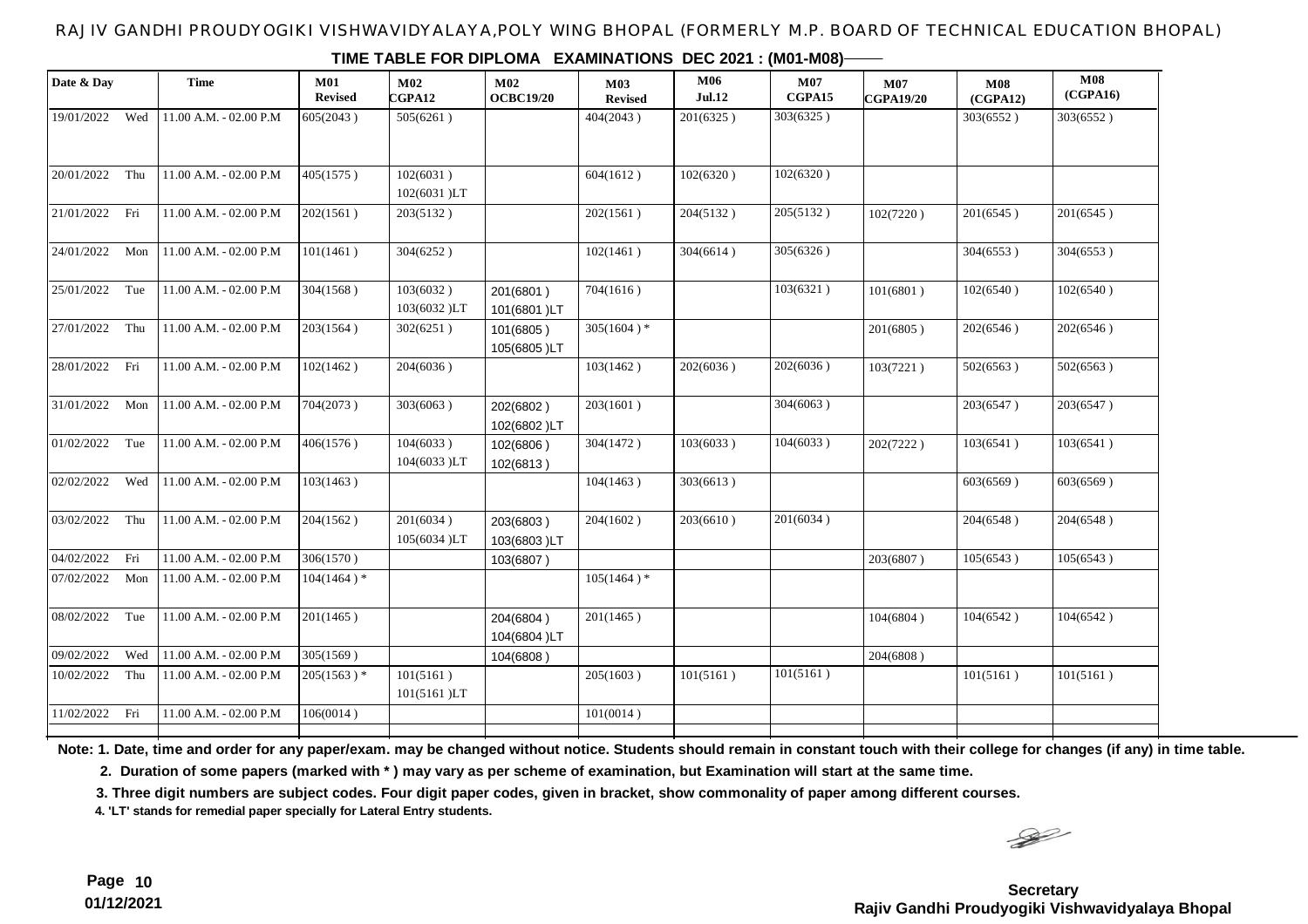#### RAJIV GANDHI PROUDYOGIKI VISHWAVIDYALAYA,POLY WING BHOPAL (FORMERLY M.P. BOARD OF TECHNICAL EDUCATION BHOPAL) **TIME TABLE FOR DIPLOMA EXAMINATIONS DEC - 2021 : (O01-P05)**

| Date & Day     | <b>Time</b>            | <b>O01</b><br><b>OCBC19/20</b> | <b>O01</b><br>CGPA12 | <b>O03</b><br>CGPA12 | <b>P01</b><br><b>OCBC19/20</b> | <b>P01</b><br>CGPA12 | <b>P03</b><br><b>OCBC19/20</b> | <b>P03</b><br>CGPA12 | <b>P04</b><br><b>OCBC19/20</b> | <b>P04</b><br>CGPA12 | <b>P05</b><br><b>OCBC19/20</b> | <b>P05</b><br>Cgpa12 |
|----------------|------------------------|--------------------------------|----------------------|----------------------|--------------------------------|----------------------|--------------------------------|----------------------|--------------------------------|----------------------|--------------------------------|----------------------|
|                |                        |                                |                      |                      |                                |                      |                                |                      |                                |                      |                                |                      |
| 28/12/2021 Tue | 11.00 A.M. - 02.00 P.M |                                | 601(6224)            | 601(6020)            |                                | 601(6077)            |                                | 601(6134)            |                                | 601(6159)            |                                | 601(6422)            |
| 29/12/2021 Wed | 11.00 A.M. - 02.00 P.M | 401(6824)                      | 411(6046)            | 401(6012)            | 501(7048)                      | 411(6046)            | 401(7059)                      | 411(6046)            | 501(7088)                      | 411(6046)            | 401(6984)                      | 411(6046)            |
|                |                        |                                | 412(5181)            |                      |                                | 412(5181)            |                                | 412(5181)            |                                | 412(5181)            |                                | 412(5181)            |
| 30/12/2021 Thu | 11.00 A.M. - 02.00 P.M |                                | 501(6220)            | 501(6016)            | 401(7044)                      | 501(6070)            | 501(7063)                      | 304(6124)            | 401(7084)                      | 501(6154)            | 501(6987                       | 501(6417)            |
| 31/12/2021 Fri | 11.00 A.M. - 02.00 P.M |                                | 611(6215)            | 603(6021)            | 301(7040)                      | 602(6089)            |                                | 602(6135)            | 301(7080)                      | 602(6160)            |                                | 602(6423)            |
|                |                        |                                | 612(6216)            |                      |                                |                      |                                |                      |                                |                      |                                |                      |
| 03/01/2022 Mon | 11.00 A.M. - 02.00 P.M | 301(6820)                      | 401(6205)            | 402(6013)            |                                | 402(6067)            | 301(7055)                      | 402(6126)            |                                | 401(6150)            | 301(6980)                      | 401(6413)            |
| 04/01/2022 Tue | 11.00 A.M. - 02.00 P.M | 402(6825)                      | 301(6200)            | 301(6009)            | 502(7049)                      | 301(6081)            | 402(7060)                      | 301(6121)            | 502(7089)                      | 301(6145)            | 402(6985)                      | 301(6250)            |
| 05/01/2022 Wed | 11.00 A.M. - 02.00 P.M | 502(6890)                      | 502(6221)            | 502(6017)            | 402(7045)                      | 502(6071)            | 502(7064)                      | 502(6130)            | 402(7085)                      | 502(6155)            | 502(6988)                      | 502(6418)            |
| 06/01/2022 Thu | 11.00 A.M. - 02.00 P.M |                                | 602(6225)            | 604(6022)            | 302(7041)                      | 603(6079)            |                                | 611(6136)            | 302(7081)                      | 603(6161)            |                                | 603(6424)            |
|                |                        |                                |                      |                      |                                |                      |                                | 612(6137)            |                                |                      |                                |                      |
| 07/01/2022 Fri | 11.00 A.M. - 02.00 P.M | 302(6821                       | 402(6206)            | 403(6014)            |                                | 304(6068)            | 302(7056)                      | 503(6131)            |                                | 402(6151)            | 302(6981                       | 402(6414)            |
| 10/01/2022 Mon | 11.00 A.M. - 02.00 P.M | 403(6826)                      | 302(6201)            | 302(6010)            | 503(7050)                      | 403(6084)            | 403(7061)                      | 302(6122)            | 503(7090)                      | 302(6146)            | 403(6986)                      | 302(6410)            |
| 11/01/2022 Tue | 11.00 A.M. - 02.00 P.M | 503(6891                       | 503(6222)            | 504(6018)            | 403(7046)                      | 503(6086)            | 503(7065)                      | 403(6127)            | 403(7086)                      | 503(6156)            | 503(6989)                      | 503(6419)            |
| 12/01/2022 Wed | 11.00 A.M. - 02.00 P.M |                                | 403(6207)            | 405(6015)            | 303(7042)                      | 302(6082)            |                                |                      | 303(7082)                      | 403(6152)            |                                | 421(6415)            |
|                |                        |                                |                      |                      |                                |                      |                                |                      |                                |                      |                                | 422(6416)            |
| 13/01/2022 Thu | 11.00 A.M. - 02.00 P.M | 303(6822)                      | 504(6223)            | 505(6019)            |                                | 504(6087)            | 303(7057)                      | 504(6132)            |                                | 504(6157)            | 303(6982)                      | 504(6420)            |
| 14/01/2022 Fri | 11.00 A.M. - 02.00 P.M | 404(6827)                      |                      |                      | 504(7051)                      |                      | 404(7062)                      |                      | 504(7091)                      |                      | 404(6933)                      |                      |
| 17/01/2022 Mon | 11.00 A.M. - 02.00 P.M | 511(6831)                      | 404(6208)            | 201(6006)            | 404(7047)                      | 401(6083)            | 504(7066)                      | 501(6129)            | 404(7087)                      | 303(6147)            | 504(6990)                      | 403(6129)            |
|                |                        | 512(6832)                      |                      |                      |                                |                      |                                |                      |                                |                      |                                |                      |
|                |                        | 513(6892)                      |                      |                      |                                |                      |                                |                      |                                |                      |                                |                      |
| 18/01/2022 Tue | 11.00 A.M. - 02.00 P.M | 501(6828)                      | 202(6035)            | 305(6035)            |                                | 102(6035)            | 304(7058)                      | 102(6035)            |                                | 102(6035)            | 304(6983)                      | 102(6035)            |
|                |                        |                                |                      |                      |                                |                      |                                |                      |                                |                      |                                | 106(6035)LT          |
| 19/01/2022 Wed | 11.00 A.M. - 02.00 P.M | 304(6823)                      | 303(6202)            |                      | 304(7043)                      | 505(6088)            |                                | 303(6123)            | 304(7083)                      | 505(6158)            |                                | 505(6421)            |
| 20/01/2022 Thu | 11.00 A.M. - 02.00 P.M |                                | 102(6031)            | 103(6002)            |                                | 202(6031)            |                                | 202(6031)            |                                | 202(6031)            |                                | 202(6031)            |
|                |                        |                                |                      |                      |                                |                      |                                |                      |                                |                      |                                | 102(6031)LT          |
| 21/01/2022 Fri | 11.00 A.M. - 02.00 P.M |                                | 203(5132)            | 205(5132)            |                                | 103(5132)            |                                | 103(5132)            |                                | 103(5132)            |                                | 103(5132)            |
| 24/01/2022 Mon | 11.00 A.M. - 02.00 P.M |                                | 304(6203)            | 304(6011)            |                                | 305(6065)            |                                | 404(6128)            |                                | 304(6148)            |                                | 303(6411)            |
| 25/01/2022 Tue | 11.00 A.M. - 02.00 P.M | 101(6801)                      | 103(6032)            | 104(6003)            | 101(6801)                      | 203(6032)            | 101(6801)                      | 203(6032)            | 201(6801)                      | 203(6032)            | 201(6801)                      | 203(6032)            |
|                |                        |                                |                      |                      |                                |                      |                                |                      |                                |                      | 101(6801)LT                    | 103(6032)LT          |
| 27/01/2022 Thu | 11.00 A.M. - 02.00 P.M |                                | 305(6204)            |                      | 201(6805)                      | 404(6085)            | 201(6805)                      | 505(6133)            | 101(6805)                      | 404(6153)            | 101(6805)                      | 304(6412)            |
|                |                        |                                |                      |                      |                                |                      |                                |                      |                                |                      | 105(6805)LT                    |                      |

**Note: 1. Date, time and order for any paper/exam. may be changed without notice. Students should remain in constant touch with their college for changes (if any) in time table.**

 **2. Duration of some papers (marked with \* ) may vary as per scheme of examination, but Examination will start at the same time.**

**3. Three digit numbers are subject codes. Four digit paper codes, given in bracket, show commonality of paper among different courses.** 

**4. 'LT' stands for remedial paper specially for Lateral Entry students.**

 $\begin{picture}(120,15) \put(0,0){\line(1,0){15}} \put(15,0){\line(1,0){15}} \put(15,0){\line(1,0){15}} \put(15,0){\line(1,0){15}} \put(15,0){\line(1,0){15}} \put(15,0){\line(1,0){15}} \put(15,0){\line(1,0){15}} \put(15,0){\line(1,0){15}} \put(15,0){\line(1,0){15}} \put(15,0){\line(1,0){15}} \put(15,0){\line(1,0){15}} \put(15,0){\line($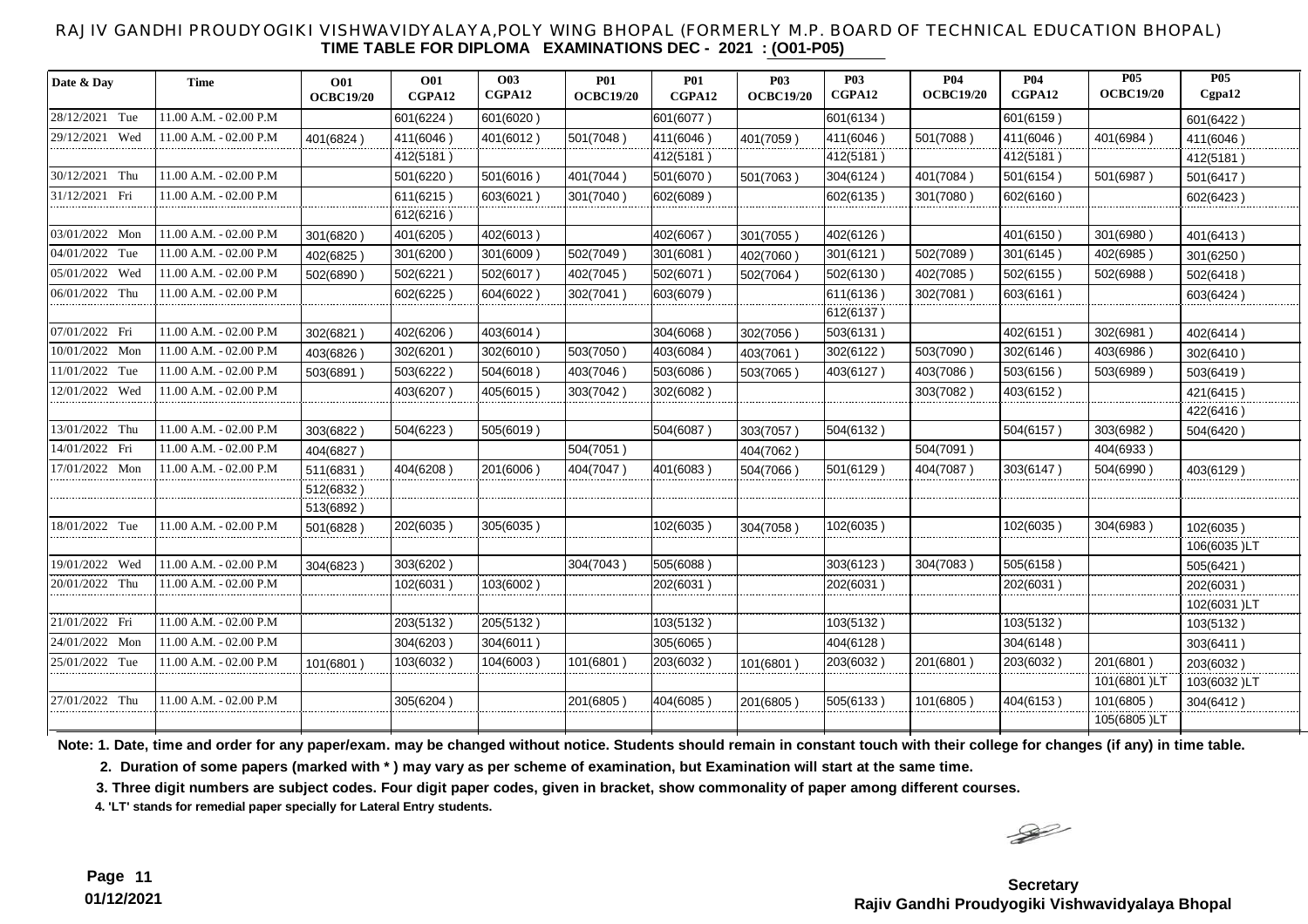#### RAJIV GANDHI PROUDYOGIKI VISHWAVIDYALAYA,POLY WING BHOPAL (FORMERLY M.P. BOARD OF TECHNICAL EDUCATION BHOPAL) **TIME TABLE FOR DIPLOMA EXAMINATIONS DEC - 2021 : (O01-P05)**

| Date & Day       | <b>Time</b>            | <b>O01</b><br><b>OCBC19/20</b> | <b>O01</b><br>CGPA12 | <b>O03</b><br>CGPA12 | <b>P01</b><br><b>OCBC19/20</b> | <b>P01</b><br>CGPA12 | <b>P03</b><br><b>OCBC19/20</b> | <b>P03</b><br>CGPA12 | <b>P04</b><br><b>OCBC19/20</b> | <b>P04</b><br>CGPA12 | <b>P05</b><br><b>OCBC19/20</b> | <b>P05</b><br>Cgpa12 |
|------------------|------------------------|--------------------------------|----------------------|----------------------|--------------------------------|----------------------|--------------------------------|----------------------|--------------------------------|----------------------|--------------------------------|----------------------|
| 28/01/2022 Fri   | 11.00 A.M. - 02.00 P.M | 201(6811)                      | 204(6036)            | 202(6007)            |                                | 104(6036)            |                                | 104(6036)            |                                | 104(6036)            |                                | 104(6036)            |
| 31/01/2022 Mon   | 11.00 A.M. - 02.00 P.M | 102(6802)                      |                      | 105(6004)            | 102(6802)                      | 303(6063)            | 102(6802)                      | 401(6063)            | 202(6802)                      | 305(6149)            | 202(6802)                      | 305(6063)            |
|                  |                        |                                |                      |                      |                                |                      |                                |                      |                                |                      | 102(6802)LT                    |                      |
| $01/02/2022$ Tue | 11.00 A.M. - 02.00 P.M | 202(6806)                      | 104(6033)            | 204(6008)            | 202(6806)                      | 204(6033)            | 202(6806)                      | 204(6033)            | 102(6806)                      | 204(6033)            | 102(6806)                      | 204(6033)            |
|                  |                        | 202(6813)                      |                      |                      | 202(6813)                      |                      | 202(6813)                      |                      | 102(6813)                      |                      | 102(6813)                      | 104(6033)LT          |
| 02/02/2022 Wed   | 11.00 A.M. - 02.00 P.M | 204(6812)                      |                      | 102(6001)            |                                |                      |                                | 305(6125)            |                                |                      |                                |                      |
| 03/02/2022 Thu   | 11.00 A.M. - 02.00 P.M | 103(6803)                      | 201(6034)            |                      | 103(6803)                      | 101(6034)            | 103(6803)                      | 101(6034)            | 203(6803)                      | 101(6034)            | 203(6803)                      | 101(6034)            |
|                  |                        |                                |                      |                      |                                |                      |                                |                      |                                |                      | 103(6803)LT                    | 105(6034)LT          |
| 04/02/2022 Fri   | 11.00 A.M. - 02.00 P.M | 203(6807)                      |                      | 106(6005)            | 203(6807)                      |                      | 203(6807)                      |                      | 103(6807)                      |                      | 103(6807)                      |                      |
| 07/02/2022 Mon   | 11.00 A.M. - 02.00 P.M |                                |                      |                      |                                |                      |                                |                      |                                |                      |                                |                      |
| 08/02/2022 Tue   | 11.00 A.M. - 02.00 P.M | 104(6804)                      |                      |                      | 104(6804)                      |                      | 104(6804)                      |                      | 204(6804)                      |                      | 204(6804)                      |                      |
|                  |                        |                                |                      |                      |                                |                      |                                |                      |                                |                      | 104(6804)LT                    |                      |
| 09/02/2022 Wed   | 11.00 A.M. - 02.00 P.M |                                |                      |                      | 204(6808)                      |                      | 204(6808)                      |                      | 104(6808)                      |                      | 104(6808)                      |                      |
| 10/02/2022 Thu   | 11.00 A.M. - 02.00 P.M |                                | 101(5161)            | 101(5161)            |                                | 201(5161)            |                                | 201(5161)            |                                | 201(5161)            |                                | 201(5161)            |
|                  |                        |                                |                      |                      |                                |                      |                                |                      |                                |                      |                                | 101(5161)LT          |
| 11/02/2022 Fri   | 11.00 A.M. - 02.00 P.M |                                |                      |                      |                                |                      |                                |                      |                                |                      |                                |                      |
|                  |                        |                                |                      |                      |                                |                      |                                |                      |                                |                      |                                |                      |

**Note: 1. Date, time and order for any paper/exam. may be changed without notice. Students should remain in constant touch with their college for changes (if any) in time table.**

 **2. Duration of some papers (marked with \* ) may vary as per scheme of examination, but Examination will start at the same time.**

**3. Three digit numbers are subject codes. Four digit paper codes, given in bracket, show commonality of paper among different courses.** 

**4. 'LT' stands for remedial paper specially for Lateral Entry students.**

 $\begin{picture}(120,15) \put(0,0){\line(1,0){15}} \put(15,0){\line(1,0){15}} \put(15,0){\line(1,0){15}} \put(15,0){\line(1,0){15}} \put(15,0){\line(1,0){15}} \put(15,0){\line(1,0){15}} \put(15,0){\line(1,0){15}} \put(15,0){\line(1,0){15}} \put(15,0){\line(1,0){15}} \put(15,0){\line(1,0){15}} \put(15,0){\line(1,0){15}} \put(15,0){\line($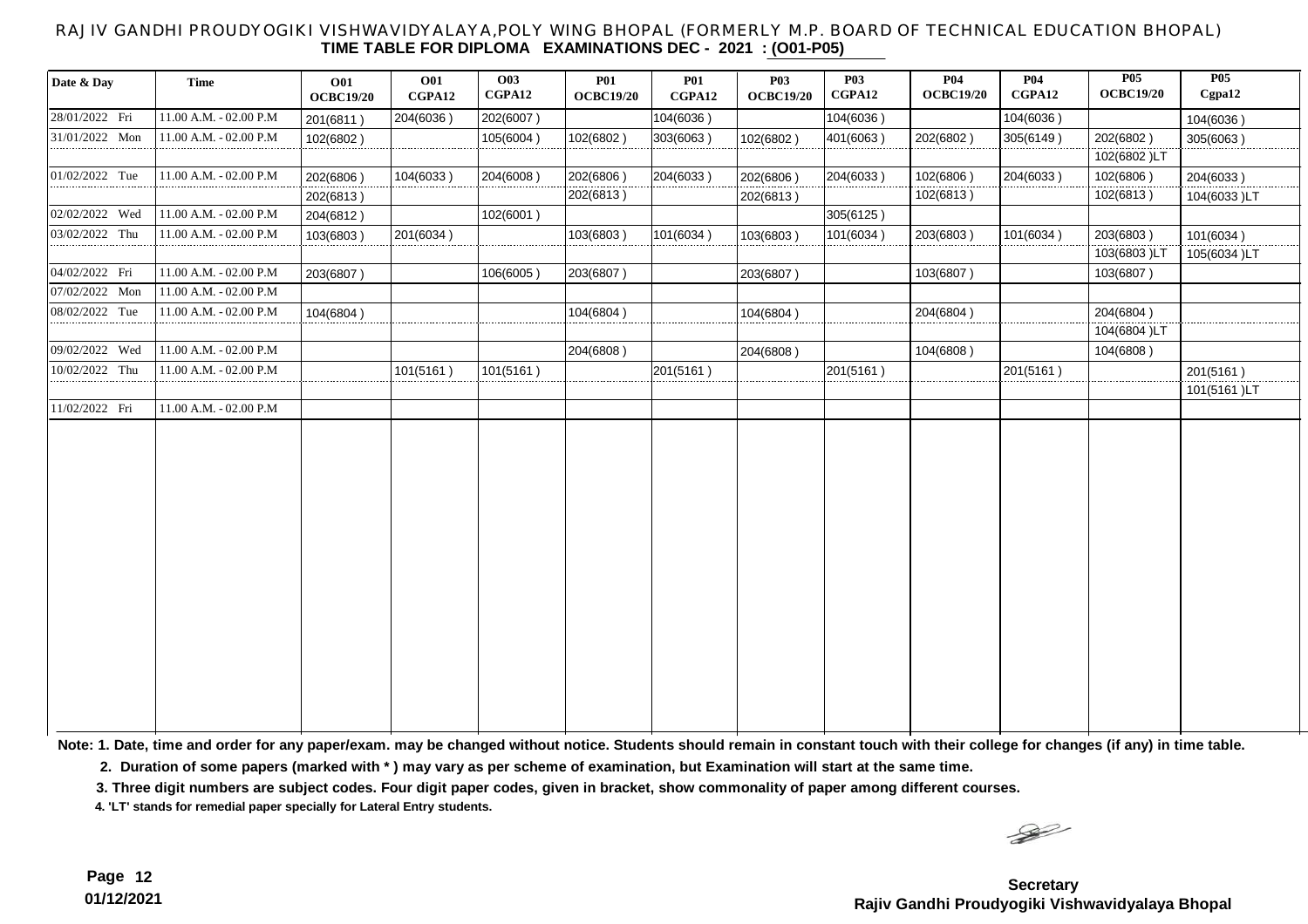#### RAJIV GANDHI PROUDYOGIKI VISHWAVIDYALAYA,POLY WING BHOPAL (FORMERLY M.P. BOARD OF TECHNICAL EDUCATION BHOPAL) **TIME TABLE FOR DIPLOMA EXAMINATIONS DEC- 2021 : (P07-T04)**

| Date & Day |     | <b>Time</b>            | <b>P07</b><br><b>New</b> | <b>P07</b><br>(JAN15) | <b>P08</b><br><b>New</b> | <b>P08</b><br>(JAN15) | <b>P09</b><br><b>New</b> | <b>P09</b><br>(JAN15) | R <sub>01</sub><br><b>OCBC19/20</b> | <b>R01</b><br>CGPA12 | <b>T02</b><br><b>OCBC19/20</b> | <b>T02</b><br>CGPA12 | <b>T04</b><br>CGPA12 |
|------------|-----|------------------------|--------------------------|-----------------------|--------------------------|-----------------------|--------------------------|-----------------------|-------------------------------------|----------------------|--------------------------------|----------------------|----------------------|
| 28/12/2021 | Tue | 11.00 A.M. - 02.00 P.M | 801(0030)                | 702(6185)             | 801(0073)                | 701(6262)             | 801(0103)                |                       |                                     | 601(6296)            |                                | 601(6053)            | 601(6474)            |
| 29/12/2021 | Wed | 11.00 A.M. - 02.00 P.M | 501(0026)                | 311(6046)             | 501(0065)                | 311(6046)             | 501(0092)                | 311(6046)             | 401(6934)                           | 411(6046)            | 501(7108)                      | 411(6046)            | 401(6464)            |
|            |     |                        |                          | 312(5181)             |                          | 312(5181)             |                          | 312(5181)             |                                     | 412(5181)            |                                | 412(5181)            |                      |
| 30/12/2021 | Thu | 11.00 A.M. - 02.00 P.M | 601(0029)                | 603(6180)             | 601(0066)                | 704(6257)             | 601(0091)                | 701(6239)             | 501(6968)                           | 501(6292)            | 401(7104)                      | 501(6047)            | 501(6469)            |
| 31/12/2021 | Fri | 11.00 A.M. - 02.00 P.M | 701(0035)'               | 703(6186)             | 701(0070)                | 802(6263)             | 701(0098)                | 501(6705)             |                                     | 602(6297)            | 301(7100 )                     | 602(6054)            | 602(6475)            |
|            |     |                        |                          |                       |                          | 802(6264)             |                          |                       |                                     |                      |                                |                      |                      |
| 03/01/2022 | Mon | 11.00 A.M. - 02.00 P.M | 802(0037)                | 601(6177)             | 802(0075)                | 601(6254)             | 802(0101) *              |                       | 301(6930)                           | 401(6254)            |                                | 401(6042)            | 402(6465)            |
| 04/01/2022 | Tue | 11.00 A.M. - 02.00 P.M | 803(0036)                | 401(6171)             | 803(0077)                | 501(6250)             | 803(0102)                | 403(6234)             | 402(6935)                           | 301(6250)            | 502(7109)                      | 301(6037)            | 301(6459)            |
| 05/01/2022 | Wed | 11.00 A.M. - 02.00 P.M | 502(0038)                | 604(6181)             | 502(0067)                | 702(6258)             | 502(0095)                | 702(6240)             | 502(6969)                           | 502(6293)            | 402(7105)                      | 502(6048)            | 502(6470)            |
| 06/01/2022 | Thu | 11.00 A.M. - 02.00 P.M | 702(0032)                | 803(6695)             | 702(0072)                | 803(6265)             | 702(0099)                | 802(6245)             |                                     | 611(6298)            | 302(7101)                      | 611(6055)            | 603(6476)            |
|            |     |                        |                          |                       |                          | 803(6266)             |                          |                       |                                     | 612(6299)            |                                | 612(6056)            |                      |
| 07/01/2022 | Fri | 11.00 A.M. - 02.00 P.M | 602(0025)                | 503(6178)             | 602(0064)                | 401(6255)             | 503(0096)                | 402(6231)             | 302(6965)                           | 402(6291)            |                                | 402(6043)            | 403(6466)            |
| 10/01/2022 | Mon | 11.00 A.M. - 02.00 P.M | 503(0028)                | 402(6172)             | 604(0069)                | 402(6253)             | 602(0069)                | 603(6237)             | 403(6966)                           | 305(6253)            | 503(7110)                      | 302(6038)            | 302(6462)            |
| 11/01/2022 | Tue | 11.00 A.M. - 02.00 P.M | 703(0033)                | 801(6182)             | 603(0074)                | 604(6259)             | 603(0097)                | 502(6706)             | 503(6970)                           | 503(6294)            | 403(7106)                      | 503(6049)            | 503(6471)            |
| 12/01/2022 | Wed | 11.00 A.M. - 02.00 P.M | 301(0012)                | 602(6179)             | 301(0012)                | 602(6256)             | 301(0012)                | 703(6707)             | 404(6967)                           | 403(6256)            | 303(7102)                      | 403(6044)            | 404(6467)            |
| 13/01/2022 | Thu | 11.00 A.M. - 02.00 P.M | 401(0023)                | 802(6183)             | 401(0061)                | 703(6260)             | 401(0094)                | 602(6241)             | 303(6932)                           | 504(6295)            |                                | 504(6050)            | 504(6472)            |
| 14/01/2022 | Fri | 11.00 A.M. - 02.00 P.M | 603(0031) *              |                       | 703(0076)                |                       | 703(0100)                |                       | 304(6933)                           |                      | 504(7111)                      |                      |                      |
| 17/01/2022 | Mon | 11.00 A.M. - 02.00 P.M | 302(0007)                | 403(6173)             | 302(0007)                | 603(6129)             | 302(0007)                |                       | 504(6971)                           | 404(6129)            | 404(7107)                      | 404(6045)            | 201(6454)            |
| 18/01/2022 | Tue | 11.00 A.M. - 02.00 P.M | 402(0027)                | 302(6035)             | 402(0062)                | 302(6035)             | 402(0093)                | 302(6035)             |                                     | 202(6035)            |                                | 102(6035)            | 304(6460)            |
|            |     |                        |                          |                       |                          |                       |                          |                       |                                     | 106(6035)LT          |                                |                      |                      |
| 19/01/2022 | Wed | 11.00 A.M. - 02.00 P.M | 704(0034)                |                       | 503(0068)                | 801(6261)             |                          | 801(6243)             |                                     | 505(6261)            | 304(7103)                      | 511(6051)            | 505(6473)            |
|            |     |                        |                          |                       |                          |                       |                          |                       |                                     |                      |                                | 512(6052)            |                      |
| 20/01/2022 | Thu | 11.00 A.M. - 02.00 P.M | 303(0022)                | 102(6031)             | 303(0022)                | 102(6031)             | 303(0022)                | 102(6031)             |                                     | 102(6031)            |                                | 202(6031)            | 405(6468)            |
|            |     |                        |                          |                       |                          |                       |                          |                       |                                     | 102(6031)LT          |                                |                      |                      |
| 21/01/2022 | Fri | 11.00 A.M. - 02.00 P.M | 403(0024)*               | 201(5132)             | 403(0063)*               | 201(5132)             |                          | 201(5132)             |                                     | 203(5132)            |                                | 103(5132)            | 202(6455)            |
| 24/01/2022 | Mon | 11.00 A.M. - 02.00 P.M |                          |                       | 704(0071)                | 403(6252)             |                          | 401(6230)             |                                     | 304(6290)            |                                | 303(6039)            | 102(6450)            |
| 25/01/2022 | Tue | 11.00 A.M. - 02.00 P.M | 101(0001)                | 202(6032)             | 101(0001)                | 202(6032)             | 101(0001)                | 202(6032)             | 201(6801)                           | 103(6032)            | 201(6801)                      | 203(6032)            | 305(6463)            |

**Note: 1. Date, time and order for any paper/exam. may be changed without notice. Students should remain in constant touch with their college for changes (if any) in time table.**

 **2. Duration of some papers (marked with \* ) may vary as per scheme of examination, but Examination will start at the same time.**

**3. Three digit numbers are subject codes. Four digit paper codes, given in bracket, show commonality of paper among different courses.** 

**4. 'LT' stands for remedial paper specially for Lateral Entry students.**

 $\frac{1}{2}$ 

**Page 13 Secretary Rajiv Gandhi Proudyogiki Vishwavidyalaya Bhopal**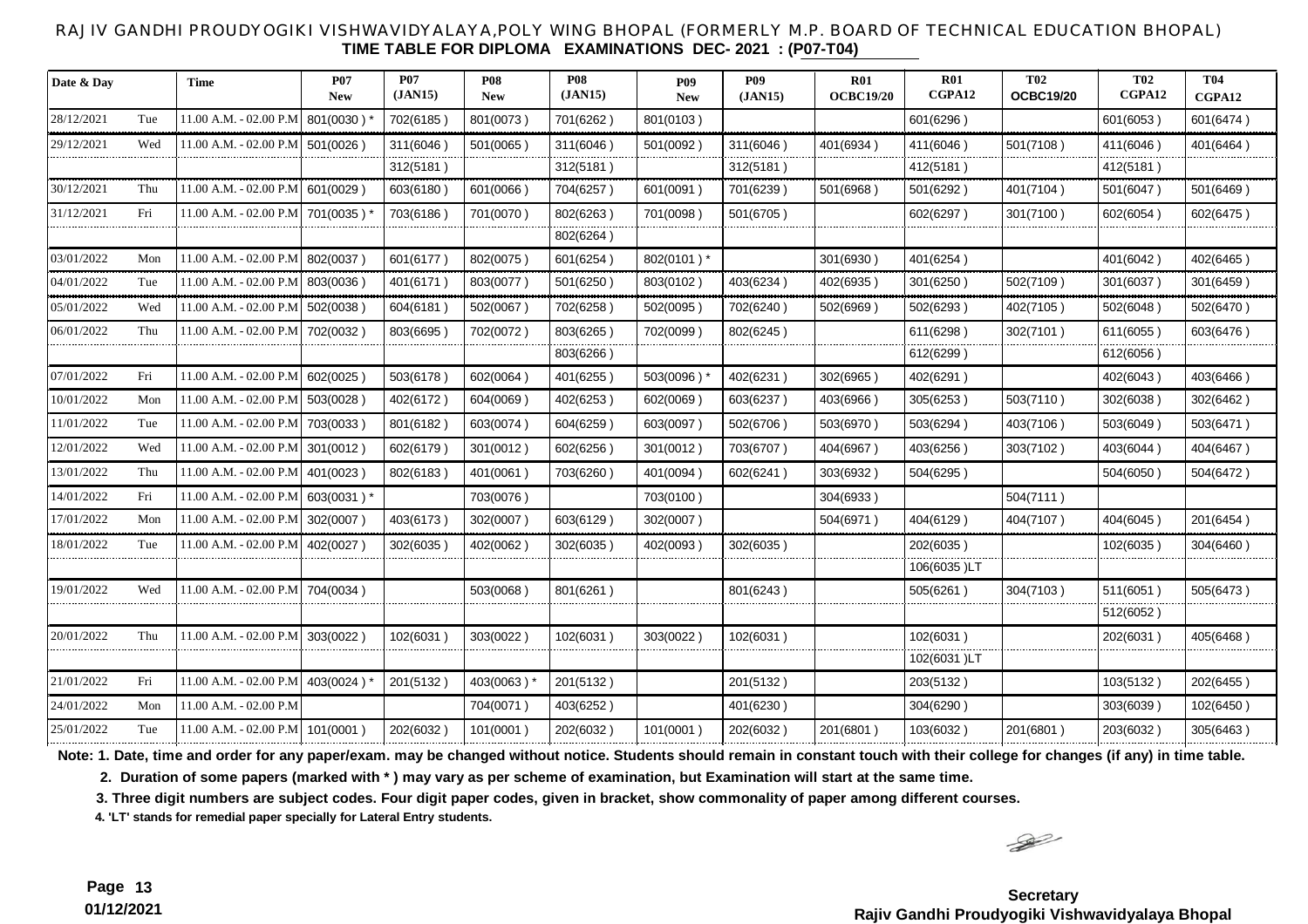#### RAJIV GANDHI PROUDYOGIKI VISHWAVIDYALAYA,POLY WING BHOPAL (FORMERLY M.P. BOARD OF TECHNICAL EDUCATION BHOPAL) **TIME TABLE FOR DIPLOMA EXAMINATIONS DEC- 2021 : (P07-T04)**

| Date & Day |     | <b>Time</b>                        | <b>P07</b><br><b>New</b> | <b>P07</b><br>(JAN15) | <b>P08</b><br><b>New</b> | <b>P08</b><br>(JAN15) | <b>P09</b><br><b>New</b> | <b>P09</b><br>(JAN15) | R01<br><b>OCBC19/20</b> | R01<br>CGPA12 | <b>T02</b><br><b>OCBC19/20</b> | <b>T02</b><br>CGPA12 | <b>T04</b><br>CGPA12 |
|------------|-----|------------------------------------|--------------------------|-----------------------|--------------------------|-----------------------|--------------------------|-----------------------|-------------------------|---------------|--------------------------------|----------------------|----------------------|
| 25/01/2022 | Tue |                                    |                          |                       |                          |                       |                          |                       | 101(6801)LT             | 103(6032)LT   |                                |                      |                      |
| 27/01/2022 | Thu | 11.00 A.M. - 02.00 P.M             | 201(0021)                | 502(6176)             | 201(0021)                | 502(6251)             | 201(0021)                |                       | 101(6805)               | 302(6251)     | 101(6805)                      |                      | 203(6456)            |
|            |     |                                    |                          |                       |                          |                       |                          |                       | 105(6805)LT             |               |                                |                      |                      |
| 28/01/2022 | Fri | 11.00 A.M. - 02.00 P.M             | 103(0002)                |                       | 103(0002)                |                       | 103(0002)                |                       |                         | 204(6036)     |                                | 104(6036)            | 103(6451)            |
| 31/01/2022 | Mon | 11.00 A.M. - 02.00 P.M             | 102(0016)                | 501(6174)             | 102(0016)                | 503(6063)             | 102(0016)                | 601(6233)             | 202(6802)               | 303(6063)     | 202(6802)                      | 304(6040)            | 204(6457)            |
|            |     |                                    |                          |                       |                          |                       |                          |                       | 102(6802)LT             |               |                                |                      |                      |
| 01/02/2022 | Tue | 11.00 A.M. - 02.00 P.M             |                          | 103(6033)             |                          | 103(6033)             |                          | 103(6033)             | 102(6806)               | 104(6033)     | 102(6806)                      | 204(6033)            | 303(6461)            |
|            |     |                                    |                          |                       |                          |                       |                          |                       | 102(6813)               | 104(6033)LT   | 102(6813)                      |                      |                      |
| 02/02/2022 | Wed | 11.00 A.M. - 02.00 P.M             | 202(0017)                | 701(6175)'            | 202(0017)                |                       | 202(0017)                | 503(6238)             |                         |               |                                | 305(6041)            | 104(6452)            |
| 03/02/2022 | Thu | 11.00 A.M. - 02.00 P.M             |                          | 203(6034)             |                          | 203(6034)             |                          | 203(6034)             | 203(6803)               | 201(6034)     | 203(6803)                      | 101(6034)            | 205(6458)            |
|            |     |                                    |                          |                       |                          |                       |                          |                       | 103(6803)LT             | 105(6034)LT   |                                |                      |                      |
| 04/02/2022 | Fri | 11.00 A.M. - 02.00 P.M 203(0003)   |                          |                       | 203(0003)                |                       | 203(0003)                |                       | 103(6807)               |               | 103(6807)                      |                      | 105(6453)            |
| 07/02/2022 | Mon | $11.00$ A.M. - 02.00 P.M 104(0006) |                          | 301(6690)             | 104(0006)                | 301(6690)             | 104(0006)                | 301(6690)             |                         |               |                                |                      |                      |
| 08/02/2022 | Tue | 11.00 A.M. - 02.00 P.M             |                          |                       |                          |                       |                          |                       | 204(6804)               |               | 204(6804)                      |                      |                      |
|            |     |                                    |                          |                       |                          |                       |                          |                       | 104(6804)LT             |               |                                |                      |                      |
| 09/02/2022 | Wed | 11.00 A.M. - 02.00 P.M             |                          |                       |                          |                       |                          |                       | 104(6808)               |               | 104(6808)                      |                      |                      |
| 10/02/2022 | Thu | 11.00 A.M. - 02.00 P.M             |                          | 101(5161)             |                          | 101(5161)             |                          | 101(5161)             |                         | 101(5161)     |                                | 201(5161)            | 101(5161)            |
|            |     |                                    |                          |                       |                          |                       |                          |                       |                         | 101(5161)LT   |                                |                      |                      |
| 11/02/2022 | Fri | $11.00$ A.M. - 02.00 P.M           |                          |                       |                          |                       |                          |                       |                         |               |                                |                      |                      |
|            |     |                                    |                          |                       |                          |                       |                          |                       |                         |               |                                |                      |                      |

**Note: 1. Date, time and order for any paper/exam. may be changed without notice. Students should remain in constant touch with their college for changes (if any) in time table.**

 **2. Duration of some papers (marked with \* ) may vary as per scheme of examination, but Examination will start at the same time.**

**3. Three digit numbers are subject codes. Four digit paper codes, given in bracket, show commonality of paper among different courses.** 

**4. 'LT' stands for remedial paper specially for Lateral Entry students.**

 $\rightarrow$ 

**Page 14 Secretary Rajiv Gandhi Proudyogiki Vishwavidyalaya Bhopal**

**01/12/2021**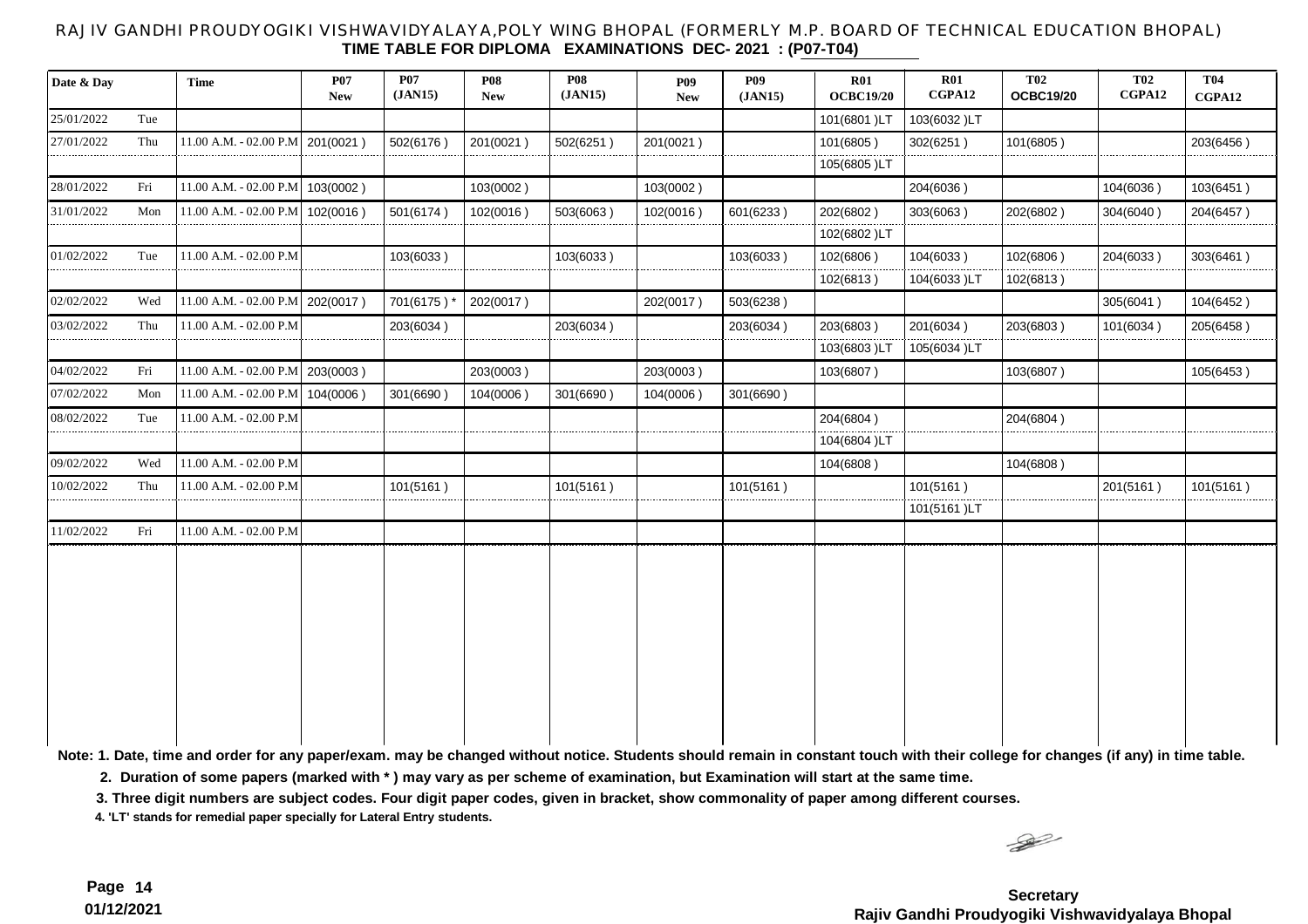*TIME TABLE FOR DIPLOMA ENGINEERING EXAMINATIONS - DEC - 2021*

COURSE CODE & NAME : *A01 - APPLIED VIDEOGRAPHY* - SYSTEM: *SEMESTER*

| <b>Date</b> | Day  | Time                   |   |     | Shift Sub.Code Paper code | <b>Subject Name &amp; Paper Type</b>              |
|-------------|------|------------------------|---|-----|---------------------------|---------------------------------------------------|
|             |      | 1st SEM                |   |     | <b>CGPA-2012 GRADING</b>  |                                                   |
| 20/01/2022  | Thur | 11.00 A.M. - 02.00 P.M | 1 | 102 | 6580                      | Photo Imaging (fundamentals Of Photography)       |
| 25/01/2022  | Tue  | 11.00 A.M. - 02.00 P.M | 1 | 103 | 6581                      | Photographic Technique                            |
| 01/02/2022  | Tue  | 11.00 A.M. - 02.00 P.M | 1 | 104 | 6582                      | Visual Design For Communication                   |
| 10/02/2022  | Thur | 11.00 A.M. - 02.00 P.M | 1 | 101 | 5161                      | <b>Communication Skills</b>                       |
|             |      | 2nd SEM                |   |     | <b>CGPA-2012 GRADING</b>  |                                                   |
| 18/01/2022  | Tue  | 11.00 A.M. - 02.00 P.M | 1 | 202 | 6584                      | Digital Imaging                                   |
| 21/01/2022  | Frid | 11.00 A.M. - 02.00 P.M | 1 | 203 | 6585                      | <b>Basic Lighting Techniques</b>                  |
| 28/01/2022  | Frid | 11.00 A.M. - 02.00 P.M | 1 | 201 | 6586                      | Color In Photography                              |
| 03/02/2022  | Thur | 11.00 A.M. - 02.00 P.M | 1 | 204 | 6583                      | <b>Communication Technology</b>                   |
|             |      | 3rd SEM                |   |     | <b>CGPA-2012 GRADING</b>  |                                                   |
| 04/01/2022  | Tue  | 11.00 A.M. - 02.00 P.M | 1 | 301 | 6587                      | Motion Picture Camera & Technique- I              |
| 10/01/2022  | Mon  | 11.00 A.M. - 02.00 P.M | 1 | 302 | 6588                      | Motion Picture Lighting, Techniques & Application |
| 13/01/2022  | Thur | 11.00 A.M. - 02.00 P.M | 1 | 303 | 6589                      | <b>Script Writing</b>                             |
| 17/01/2022  | Mon  | 11.00 A.M. - 02.00 P.M | 1 | 304 | 6590                      | Programme Production (basics)                     |
|             |      | 4th SEM                |   |     | <b>CGPA-2012 GRADING</b>  |                                                   |
| 29/12/2021  | Wed  | 11.00 A.M. - 02.00 P.M | 1 | 401 | 6591                      | Motion Picture Technology: Cinema                 |
| 03/01/2022  | Mon  | 11.00 A.M. - 02.00 P.M | 1 | 402 | 6592                      | Sound Recording Technology                        |
| 07/01/2022  | Frid | 11.00 A.M. - 02.00 P.M | 1 | 403 | 6593                      | <b>Screen Direction</b>                           |
| 12/01/2022  | Wed  | 11.00 A.M. - 02.00 P.M | 1 | 404 | 6594                      | <b>Post Production</b>                            |
|             |      | 5th SEM                |   |     | <b>CGPA-2012 GRADING</b>  |                                                   |
| 30/12/2021  | Thur | 11.00 A.M. - 02.00 P.M | 1 | 501 | 6595                      | <b>Advance Editing</b>                            |
| 05/01/2022  | Wed  | 11.00 A.M. - 02.00 P.M | 1 | 502 | 6596                      | ENG And EFP Techniques                            |
| 11/01/2022  | Tue  | 11.00 A.M. - 02.00 P.M | 1 | 503 | 6597                      | <b>Production Formats</b>                         |
| 19/01/2022  | Wed  | 11.00 A.M. - 02.00 P.M | 1 | 504 | 6598                      | Production Management                             |

 $\rightarrow$ 

**Secretary Rajiv Gandhi Proudyogiki Vishwavidyalaya Bhopal** Bhopal, dated 01/12/2021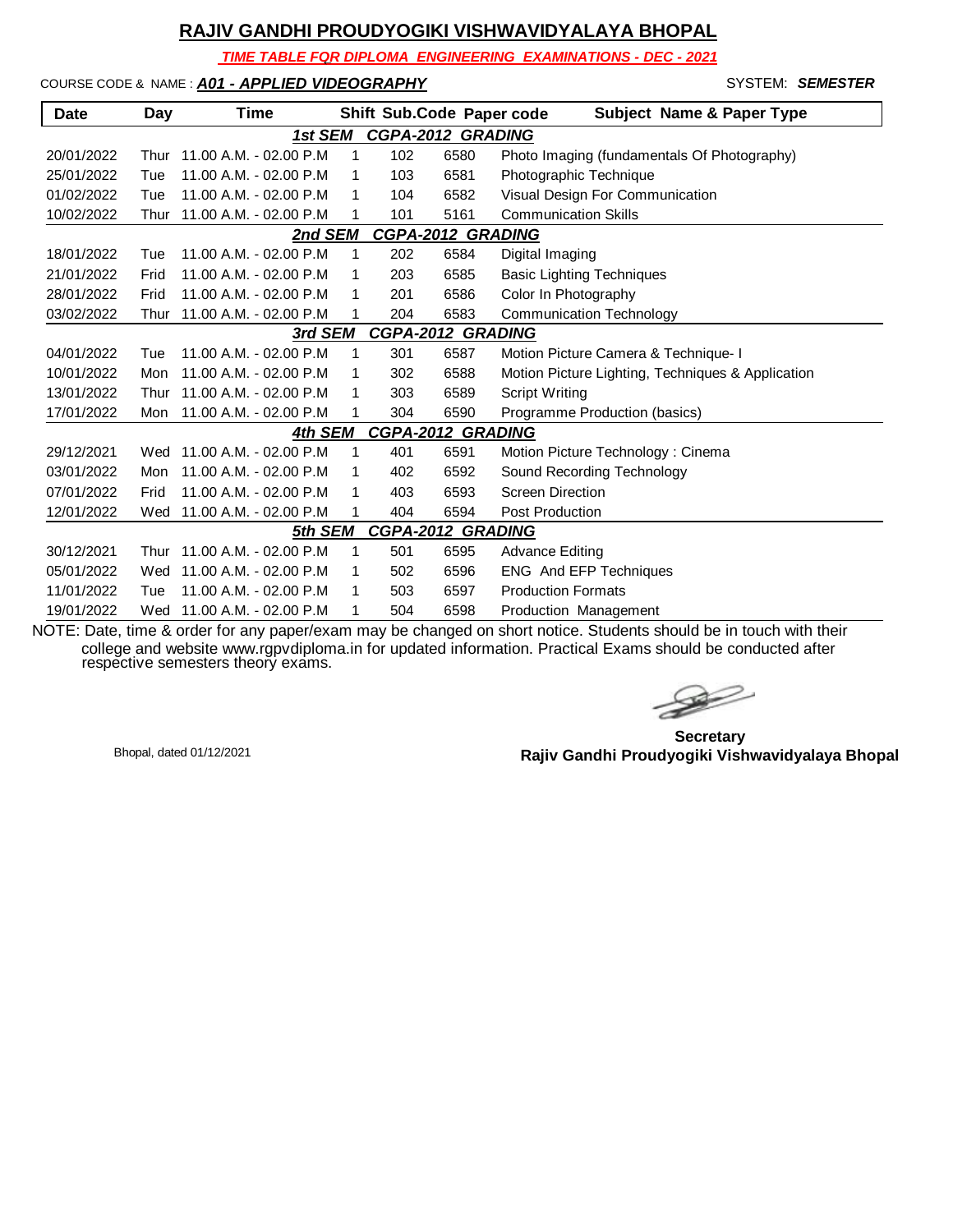*TIME TABLE FOR DIPLOMA ENGINEERING EXAMINATIONS - DEC - 2021*

#### COURSE CODE & NAME : *A03 - AUTOMOBILE ENGG.* - SYSTEM: *SEMESTER*

| <b>Date</b> | Day  | Time                        |              |     | Shift Sub.Code Paper code | <b>Subject Name &amp; Paper Type</b>          |
|-------------|------|-----------------------------|--------------|-----|---------------------------|-----------------------------------------------|
|             |      | <b>1st REMEDIAL</b>         |              |     |                           | <b>CGPA-2012 GRADING</b>                      |
| 18/01/2022  | Tue  | 11.00 A.M. - 02.00 P.M      | 1            | 106 | 6035                      | Environmental Engineering & Safety            |
| 20/01/2022  | Thur | 11.00 A.M. - 02.00 P.M      | 1            | 102 | 6031                      | Physics                                       |
| 25/01/2022  | Tue  | 11.00 A.M. - 02.00 P.M      | 1            | 103 | 6032                      | Chemistry                                     |
| 01/02/2022  | Tue  | 11.00 A.M. - 02.00 P.M      | 1            | 104 | 6033                      | Mathematics                                   |
| 03/02/2022  | Thur | 11.00 A.M. - 02.00 P.M      | 1            | 105 | 6034                      | <b>Applied Mechanics</b>                      |
| 10/02/2022  |      | Thur 11.00 A.M. - 02.00 P.M | 1            | 101 | 5161                      | <b>Communication Skills</b>                   |
|             |      | 1st SEM                     |              |     | <b>CGPA-2012 GRADING</b>  |                                               |
| 20/01/2022  |      | Thur 11.00 A.M. - 02.00 P.M | $\mathbf{1}$ | 102 | 6031                      | Physics                                       |
| 25/01/2022  | Tue  | 11.00 A.M. - 02.00 P.M      | 1            | 103 | 6032                      | Chemistry                                     |
| 01/02/2022  | Tue  | 11.00 A.M. - 02.00 P.M      | 1            | 104 | 6033                      | Mathematics                                   |
| 10/02/2022  | Thur | 11.00 A.M. - 02.00 P.M      | 1            | 101 | 5161                      | <b>Communication Skills</b>                   |
|             |      | 2nd SEM                     |              |     | <b>CGPA-2012 GRADING</b>  |                                               |
| 18/01/2022  | Tue  | 11.00 A.M. - 02.00 P.M      | 1            | 202 | 6035                      | Environmental Engineering & Safety            |
| 21/01/2022  | Frid | 11.00 A.M. - 02.00 P.M      | 1            | 203 | 5132                      | Introduction to Computers                     |
| 28/01/2022  | Frid | 11.00 A.M. - 02.00 P.M      | 1            | 204 | 6036                      | <b>Engineering Drawing</b>                    |
| 03/02/2022  | Thur | 11.00 A.M. - 02.00 P.M      | 1            | 201 | 6034                      | <b>Applied Mechanics</b>                      |
|             |      | <u>3rd SEM</u>              |              |     | <b>CGPA-2012 GRADING</b>  |                                               |
| 04/01/2022  | Tue  | 11.00 A.M. - 02.00 P.M      | 1            | 301 | 6250                      | Material Technology                           |
| 10/01/2022  | Mon  | 11.00 A.M. - 02.00 P.M      | 1            | 302 | 6270                      | Automotive Chassis-I                          |
| 17/01/2022  | Mon  | 11.00 A.M. - 02.00 P.M      | 1            | 303 | 6271                      | Automotive Engine-I                           |
| 24/01/2022  | Mon  | 11.00 A.M. - 02.00 P.M      | 1            | 304 | 6252                      | Mechanical Drafting & AutoCAD                 |
| 31/01/2022  | Mon  | 11.00 A.M. - 02.00 P.M      | 1            | 305 | 6272                      | Strength of Materials & Mechanics of Machines |
|             |      | 4th SEM                     |              |     | <b>CGPA-2012 GRADING</b>  |                                               |
| 29/12/2021  |      | Wed 11.00 A.M. - 02.00 P.M  | 1            | 411 | 6046                      | Entrepreneurship                              |
| 29/12/2021  |      | Wed 11.00 A.M. - 02.00 P.M  | 1            | 412 | 5181                      | <b>Marketing Management</b>                   |
| 03/01/2022  | Mon  | 11.00 A.M. - 02.00 P.M      | 1            | 402 | 6273                      | Automotive Engine-II                          |
| 07/01/2022  | Frid | 11.00 A.M. - 02.00 P.M      | 1            | 403 | 6274                      | Automotive Chasis-II                          |
| 12/01/2022  |      | Wed 11.00 A.M. - 02.00 P.M  | 1            | 404 | 6275                      | Automotive Business & Motor trade             |
| 27/01/2022  | Thur | 11.00 A.M. - 02.00 P.M      | 1            | 401 | 6251                      | <b>Manufacturing Processes</b>                |
|             |      | 5th SEM                     |              |     | <b>CGPA-2012 GRADING</b>  |                                               |
| 30/12/2021  | Thur | 11.00 A.M. - 02.00 P.M      | 1            | 501 | 6276                      | Automotive Design and Drafting                |
| 05/01/2022  |      | Wed 11.00 A.M. - 02.00 P.M  | 1            | 502 | 6277                      | Automotive Electrical and Electronics         |
| 11/01/2022  |      | Tue 11.00 A.M. - 02.00 P.M  |              | 503 | 6278                      | Automotive Maintenance Service and Repairs    |
| 13/01/2022  |      | Thur 11.00 A.M. - 02.00 P.M | 1            | 504 | 6279                      | Hydraulic and Pneumatic Control System        |
| 19/01/2022  |      | Wed 11.00 A.M. - 02.00 P.M  | 1            | 505 | 6261                      | Industrial Engineering                        |
|             |      | 6th SEM                     |              |     | <b>CGPA-2012 GRADING</b>  |                                               |
| 28/12/2021  | Tue  | 11.00 A.M. - 02.00 P.M      | 1            | 611 | 6280                      | Automotive Legislation                        |
| 28/12/2021  | Tue  | 11.00 A.M. - 02.00 P.M      | 1            | 612 | 6281                      | Special Vehicle Equipments                    |
| 31/12/2021  | Frid | 11.00 A.M. - 02.00 P.M      | 1            | 602 | 6282                      | Vehicle Emission Control                      |
| 06/01/2022  | Thur | 11.00 A.M. - 02.00 P.M      | 1            | 621 | 6283                      | Vehicle Air Conditioning                      |
| 06/01/2022  | Thur | 11.00 A.M. - 02.00 P.M      | 1            | 622 | 6284                      | Fuels & Lubricants                            |

 $\begin{picture}(120,17)(-20,0) \put(0,0){\vector(1,0){10}} \put(15,0){\vector(1,0){10}} \put(15,0){\vector(1,0){10}} \put(15,0){\vector(1,0){10}} \put(15,0){\vector(1,0){10}} \put(15,0){\vector(1,0){10}} \put(15,0){\vector(1,0){10}} \put(15,0){\vector(1,0){10}} \put(15,0){\vector(1,0){10}} \put(15,0){\vector(1,0){10}} \put(15,0){\vector(1,0){10}} \put(15$ 

**Secretary Rajiv Gandhi Proudyogiki Vishwavidyalaya Bhopal** Bhopal, dated 01/12/2021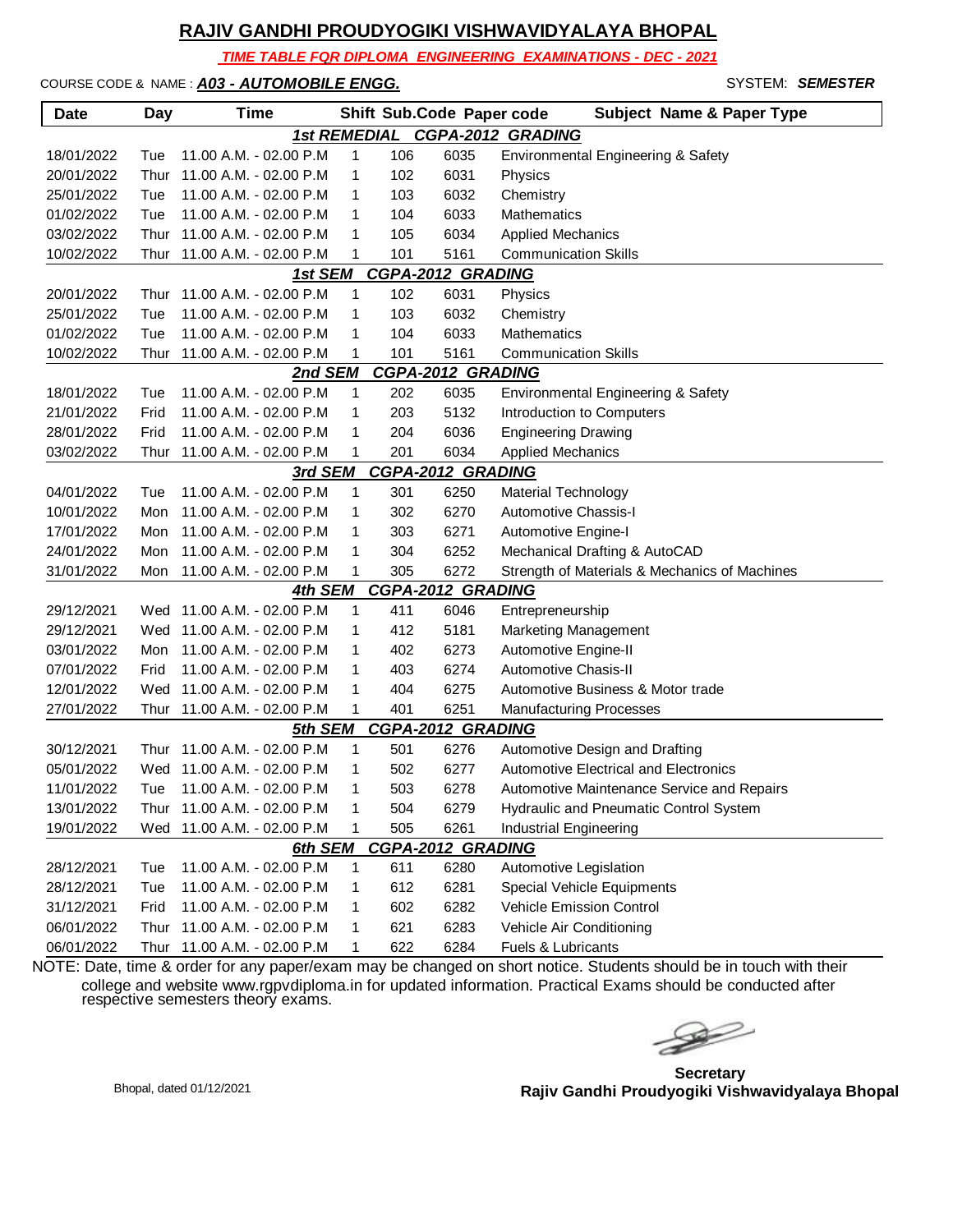*TIME TABLE FOR DIPLOMA ENGINEERING EXAMINATIONS - DEC - 2021*

#### COURSE CODE & NAME : *A03 - AUTOMOBILE ENGG.* - SYSTEM: *SEMESTER*

| <b>Date</b>                              | Day  | <b>Time</b>            |              |     |      | Shift Sub.Code Paper code<br><b>Subject Name &amp; Paper Type</b> |  |  |  |  |
|------------------------------------------|------|------------------------|--------------|-----|------|-------------------------------------------------------------------|--|--|--|--|
|                                          |      |                        |              |     |      | 1st REMEDIAL OCBC-2019 / OCBC-2020 GRADING                        |  |  |  |  |
| 25/01/2022                               | Tue  | 11.00 A.M. - 02.00 P.M | 1            | 101 | 6801 | Communication Skills in English                                   |  |  |  |  |
| 27/01/2022                               | Thur | 11.00 A.M. - 02.00 P.M | 1            | 105 | 6805 | <b>Applied Mechanics</b>                                          |  |  |  |  |
| 31/01/2022                               | Mon  | 11.00 A.M. - 02.00 P.M | 1            | 102 | 6802 | Physics                                                           |  |  |  |  |
| 03/02/2022                               | Thur | 11.00 A.M. - 02.00 P.M | 1            | 103 | 6803 | Chemistry                                                         |  |  |  |  |
| 08/02/2022                               | Tue  | 11.00 A.M. - 02.00 P.M | 1            | 104 | 6804 | <b>Mathematics</b>                                                |  |  |  |  |
| OCBC-2019 / OCBC-2020 GRADING<br>1st SEM |      |                        |              |     |      |                                                                   |  |  |  |  |
| 27/01/2022                               | Thur | 11.00 A.M. - 02.00 P.M | 1            | 101 | 6805 | <b>Applied Mechanics</b>                                          |  |  |  |  |
| 01/02/2022                               | Tue  | 11.00 A.M. - 02.00 P.M | 1            | 102 | 6806 | Environmental Engineering & Safety                                |  |  |  |  |
| 01/02/2022                               | Tue  | 11.00 A.M. - 02.00 P.M | 1            | 102 | 6813 | Environmental Engineering & Safety                                |  |  |  |  |
| 04/02/2022                               | Frid | 11.00 A.M. - 02.00 P.M | 1            | 103 | 6807 | Introduction to Computers                                         |  |  |  |  |
| 09/02/2022                               | Wed  | 11.00 A.M. - 02.00 P.M | 1            | 104 | 6808 | <b>Engineering Drawing</b>                                        |  |  |  |  |
|                                          |      | 2nd SEM                |              |     |      | OCBC-2019 / OCBC-2020 GRADING                                     |  |  |  |  |
| 25/01/2022                               | Tue  | 11.00 A.M. - 02.00 P.M | $\mathbf{1}$ | 201 | 6801 | Communication Skills in English                                   |  |  |  |  |
| 31/01/2022                               | Mon  | 11.00 A.M. - 02.00 P.M | 1            | 202 | 6802 | Physics                                                           |  |  |  |  |
| 03/02/2022                               | Thur | 11.00 A.M. - 02.00 P.M | 1            | 203 | 6803 | Chemistry                                                         |  |  |  |  |
| 08/02/2022                               | Tue  | 11.00 A.M. - 02.00 P.M | 1            | 204 | 6804 | <b>Mathematics</b>                                                |  |  |  |  |
|                                          |      | 3rd SEM                |              |     |      | OCBC-2019 / OCBC-2020 GRADING                                     |  |  |  |  |
| 03/01/2022                               | Mon  | 11.00 A.M. - 02.00 P.M | 1            | 301 | 6950 | <b>AUTO ENGINE-I</b>                                              |  |  |  |  |
| 07/01/2022                               | Frid | 11.00 A.M. - 02.00 P.M | 1            | 302 | 6951 | <b>AUTO CHASIS-I</b>                                              |  |  |  |  |
| 18/01/2022                               | Tue  | 11.00 A.M. - 02.00 P.M |              | 304 | 6952 | <b>BASIC OF MECHANICAL ENGINEERING-I</b>                          |  |  |  |  |
|                                          |      | 4th SEM                |              |     |      | OCBC-2019 / OCBC-2020 GRADING                                     |  |  |  |  |
| 29/12/2021                               | Wed  | 11.00 A.M. - 02.00 P.M | $\mathbf{1}$ | 401 | 6953 | <b>AUTO ENGINE - II</b>                                           |  |  |  |  |
| 04/01/2022                               | Tue  | 11.00 A.M. - 02.00 P.M | 1            | 402 | 6954 | <b>AUTO CHASIS - II</b>                                           |  |  |  |  |
| 14/01/2022                               | Frid | 11.00 A.M. - 02.00 P.M | 1            | 404 | 6955 | <b>BASICS OF MECHANICAL ENGG - II</b>                             |  |  |  |  |
|                                          |      | 5th SEM                |              |     |      | OCBC-2019 / OCBC-2020 GRADING                                     |  |  |  |  |
| 30/12/2021                               | Thur | 11.00 A.M. - 02.00 P.M | 1            | 501 | 6956 | Auto Design and Drafting                                          |  |  |  |  |
| 05/01/2022                               | Wed  | 11.00 A.M. - 02.00 P.M | 1            | 502 | 6957 | Auto ElectricalS and ElectronicS                                  |  |  |  |  |
| 11/01/2022                               | Tue  | 11.00 A.M. - 02.00 P.M | 1            | 503 | 6958 | Vehicle Emmission and Air Conditioning                            |  |  |  |  |
| 17/01/2022                               | Mon  | 11.00 A.M. - 02.00 P.M | 1            | 504 | 6959 | <b>Tractors ansd Earthmovers</b>                                  |  |  |  |  |

 $\begin{picture}(120,15) \put(0,0){\line(1,0){15}} \put(15,0){\line(1,0){15}} \put(15,0){\line(1,0){15}} \put(15,0){\line(1,0){15}} \put(15,0){\line(1,0){15}} \put(15,0){\line(1,0){15}} \put(15,0){\line(1,0){15}} \put(15,0){\line(1,0){15}} \put(15,0){\line(1,0){15}} \put(15,0){\line(1,0){15}} \put(15,0){\line(1,0){15}} \put(15,0){\line($ 

**Secretary Rajiv Gandhi Proudyogiki Vishwavidyalaya Bhopal** Bhopal, dated 01/12/2021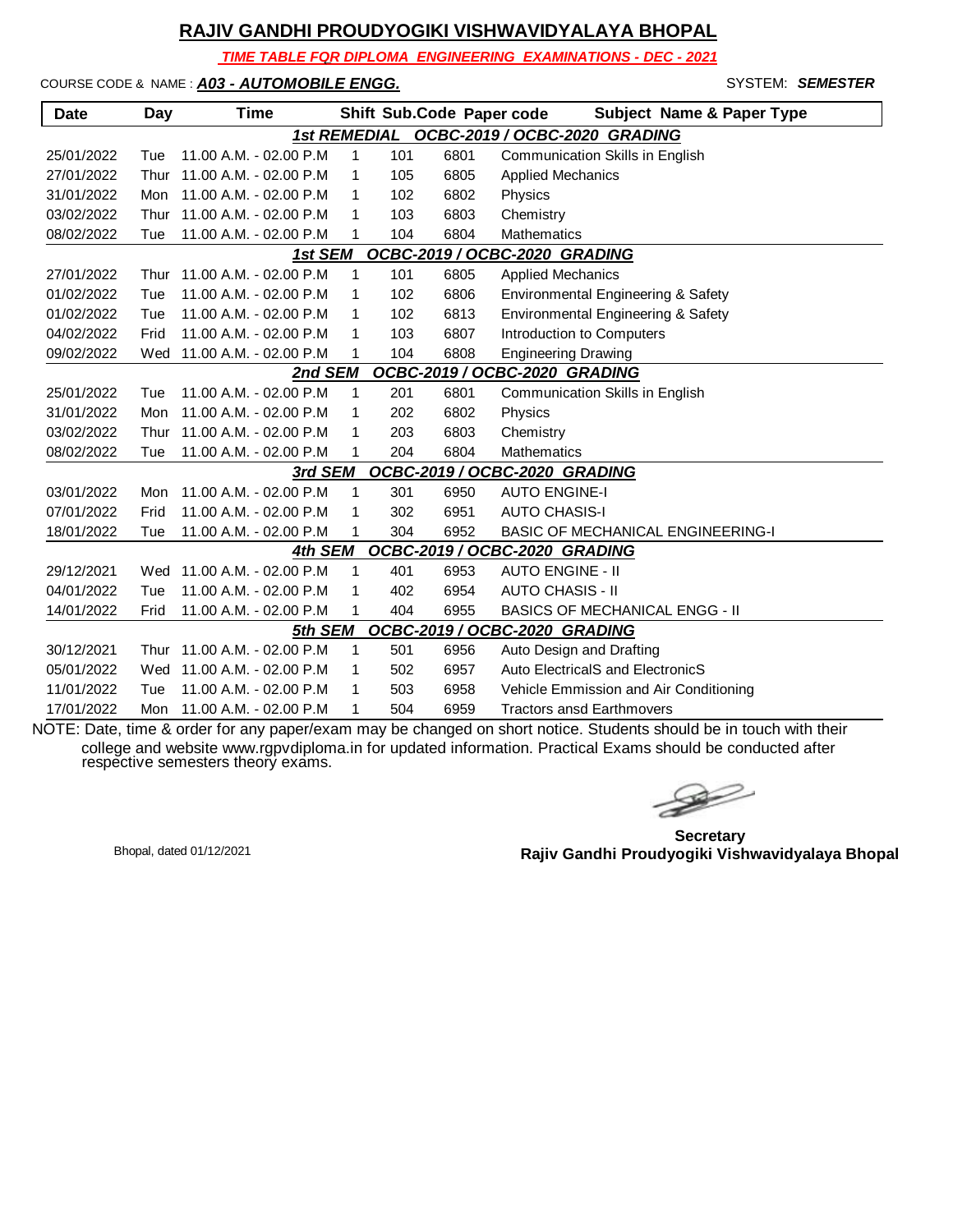*TIME TABLE FOR DIPLOMA ENGINEERING EXAMINATIONS - DEC - 2021*

### COURSE CODE & NAME : *A05 - ARCHITECTURE & INTERIOR DESIGN* - SYSTEM: *SEMESTER*

| <b>Date</b> | Day  | <b>Time</b>                 |              |     | Shift Sub.Code Paper code | <b>Subject Name &amp; Paper Type</b>       |
|-------------|------|-----------------------------|--------------|-----|---------------------------|--------------------------------------------|
|             |      | 1st SEM                     |              |     | <b>CGPA-2015 GRADING</b>  |                                            |
| 18/01/2022  | Tue  | 11.00 A.M. - 02.00 P.M      | 1            | 101 | 6640                      | <b>Basic Design</b>                        |
| 21/01/2022  | Frid | 11.00 A.M. - 02.00 P.M      | 1            | 103 | 5132                      | Introduction to Personal Computer          |
| 28/01/2022  | Frid | 11.00 A.M. - 02.00 P.M      | 1            | 102 | 6641                      | Architectural Graphics-I                   |
| 02/02/2022  |      | Wed 11.00 A.M. - 02.00 P.M  | 1            | 104 | 6642                      | <b>Building Materials -I</b>               |
|             |      | 2nd SEM                     |              |     | <b>CGPA-2015 GRADING</b>  |                                            |
| 19/01/2022  |      | Wed 11.00 A.M. - 02.00 P.M  | 1            | 201 | 6643                      | Design - I                                 |
| 27/01/2022  | Thur | 11.00 A.M. - 02.00 P.M      | 1            | 202 | 6644                      | Architectural Graphics-II                  |
| 01/02/2022  | Tue  | 11.00 A.M. - 02.00 P.M      | 1            | 204 | 6033                      | <b>Mathematics</b>                         |
| 03/02/2022  | Thur | 11.00 A.M. - 02.00 P.M      | 1            | 203 | 6645                      | Construction - I                           |
| 10/02/2022  | Thur | 11.00 A.M. - 02.00 P.M      | $\mathbf{1}$ | 205 | 5161                      | <b>Communication Skill</b>                 |
|             |      | 3rd SEM                     |              |     | <b>CGPA-2015 GRADING</b>  |                                            |
| 04/01/2022  | Tue  | 11.00 A.M. - 02.00 P.M      | 1            | 301 | 6646                      | Design-II                                  |
| 07/01/2022  | Frid | 11.00 A.M. - 02.00 P.M      | 1            | 302 | 6647                      | <b>Building Materials-II</b>               |
| 17/01/2022  | Mon  | 11.00 A.M. - 02.00 P.M      | 1            | 304 | 6648                      | Cad-I                                      |
| 24/01/2022  | Mon  | 11.00 A.M. - 02.00 P.M      | 1            | 305 | 6649                      | Surveying and Leveling                     |
| 07/02/2022  | Mon  | 11.00 A.M. - 02.00 P.M      | 1            | 303 | 6670                      | History of Architecture                    |
|             |      | 4th SEM                     |              |     | <b>CGPA-2015 GRADING</b>  |                                            |
| 30/12/2021  | Thur | 11.00 A.M. - 02.00 P.M      | 1            | 401 | 6650                      | Design-III                                 |
| 03/01/2022  | Mon  | 11.00 A.M. - 02.00 P.M      | 1            | 402 | 6651                      | <b>Building Construction - II</b>          |
| 06/01/2022  | Thur | 11.00 A.M. - 02.00 P.M      | 1            | 403 | 6652                      | Estimating Costing & Professional Practice |
| 12/01/2022  | Wed  | 11.00 A.M. - 02.00 P.M      | 1            | 404 | 6653                      | <b>Building Services-1</b>                 |
| 20/01/2022  |      | Thur 11.00 A.M. - 02.00 P.M | 1            | 408 | 6031                      | Physics(Optional)                          |
|             |      | 5th SEM                     |              |     | <b>CGPA-2015 GRADING</b>  |                                            |
| 28/12/2021  | Tue  | 11.00 A.M. - 02.00 P.M      | 1            | 502 | 6654                      | Design-IV                                  |
| 31/12/2021  | Frid | 11.00 A.M. - 02.00 P.M      | 1            | 503 | 6655                      | Furniture Design                           |
| 10/01/2022  | Mon  | 11.00 A.M. - 02.00 P.M.     | 1            | 504 | 6656                      | <b>Building Services-II</b>                |
| 13/01/2022  | Thur | 11.00 A.M. - 02.00 P.M      | 1            | 505 | 6657                      | Specifications                             |
| 25/01/2022  | Tue  | 11.00 A.M. - 02.00 P.M      | 1            | 507 | 6032                      | Chemistry(Optional)                        |
|             |      | 6th SEM                     |              |     | <b>CGPA-2015 GRADING</b>  |                                            |
| 29/12/2021  |      | Wed 11.00 A.M. - 02.00 P.M  | $\mathbf{1}$ | 602 | 6046                      | Entrepreneurship                           |
| 05/01/2022  | Wed  | 11.00 A.M. - 02.00 P.M      | 1            | 611 | 6658                      | Environment Planning & Landscape Design    |
| 05/01/2022  |      | Wed 11.00 A.M. - 02.00 P.M  | 1            | 612 | 6659                      | <b>Energy Efficient Bulidings</b>          |

 $\rightarrow$ 

**Secretary Rajiv Gandhi Proudyogiki Vishwavidyalaya Bhopal** Bhopal, dated 01/12/2021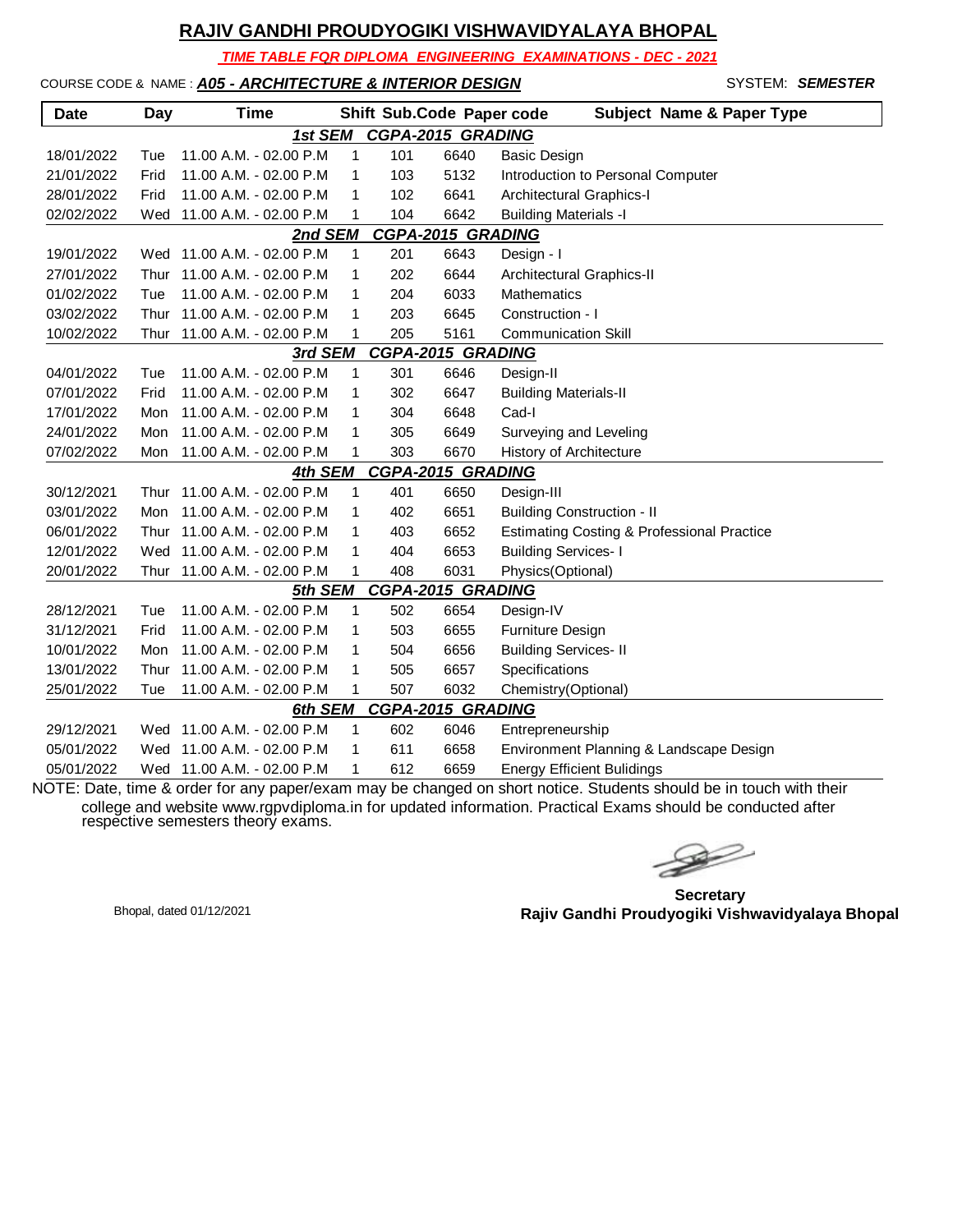*TIME TABLE FOR DIPLOMA ENGINEERING EXAMINATIONS - DEC - 2021*

### COURSE CODE & NAME : *A05 - ARCHITECTURE & INTERIOR DESIGN* - SYSTEM: *SEMESTER*

| <b>Date</b> | Day  | Time                    |   |     | Shift Sub.Code Paper code | <b>Subject Name &amp; Paper Type</b>           |
|-------------|------|-------------------------|---|-----|---------------------------|------------------------------------------------|
|             |      | <b>1st REMEDIAL</b>     |   |     | <b>OCBC-2020</b>          | <b>GRADING</b>                                 |
| 25/01/2022  | Tue  | 11.00 A.M. - 02.00 P.M. |   | 104 | 6801                      | <b>Communication Skills</b>                    |
| 27/01/2022  | Thur | 11.00 A.M. - 02.00 P.M. |   | 101 | 7252                      | <b>ARCHITECTURAL DESIGN-I</b>                  |
| 03/02/2022  | Thur | 11.00 A.M. - 02.00 P.M. | 1 | 102 | 7254                      | <b>BUILDING MATERIALS &amp; CONSTRUCTION-I</b> |
| 08/02/2022  | Tue  | 11.00 A.M. - 02.00 P.M  |   | 103 | 6804                      | Mathematics                                    |
|             |      | 1st SEM                 |   |     | OCBC-2020 GRADING         |                                                |
| 25/01/2022  | Tue  | 11.00 A.M. - 02.00 P.M. | 1 | 104 | 6801                      | <b>Communication Skills</b>                    |
| 01/02/2022  | Tue  | 11.00 A.M. - 02.00 P.M. |   | 102 | 7251                      | <b>Architectural Graphics</b>                  |
| 02/02/2022  | Wed  | 11.00 A.M. - 02.00 P.M  | 1 | 101 | 7250                      | Basic Design                                   |
| 08/02/2022  | Tue  | 11.00 A.M. - 02.00 P.M. | 1 | 103 | 6804                      | Maths                                          |
|             |      | 2nd SEM                 |   |     | OCBC-2020 GRADING         |                                                |
| 27/01/2022  | Thur | 11.00 A.M. - 02.00 P.M. | 1 | 201 | 7252                      | ARCHITECTURAL DESIGN-I                         |
| 31/01/2022  | Mon  | 11.00 A.M. - 02.00 P.M. | 1 | 202 | 7253                      | <b>HISTORY OF ARCHITECTURE</b>                 |
| 03/02/2022  | Thur | 11.00 A.M. - 02.00 P.M. | 1 | 203 | 7254                      | <b>BUILDING MATERIALS &amp; CONSTRUCTION-I</b> |
| 04/02/2022  | Frid | 11.00 A.M. - 02.00 P.M  |   | 204 | 6807                      | <b>INTRODUCTION TO COMPUTERS</b>               |
|             |      | 3rd SEM                 |   |     | <b>OCBC-2020 GRADING</b>  |                                                |
| 04/01/2022  | Tue  | 11.00 A.M. - 02.00 P.M. | 1 | 301 | 7255                      | Design - II                                    |
| 10/01/2022  | Mon  | 11.00 A.M. - 02.00 P.M. | 1 | 302 | 7256                      | <b>Building Material and Construction</b>      |
| 14/01/2022  | Frid | 11.00 A.M. - 02.00 P.M  |   | 304 | 7257                      | Surveying and Leveling                         |

 $\rightarrow$ 

**Secretary Rajiv Gandhi Proudyogiki Vishwavidyalaya Bhopal** Bhopal, dated 01/12/2021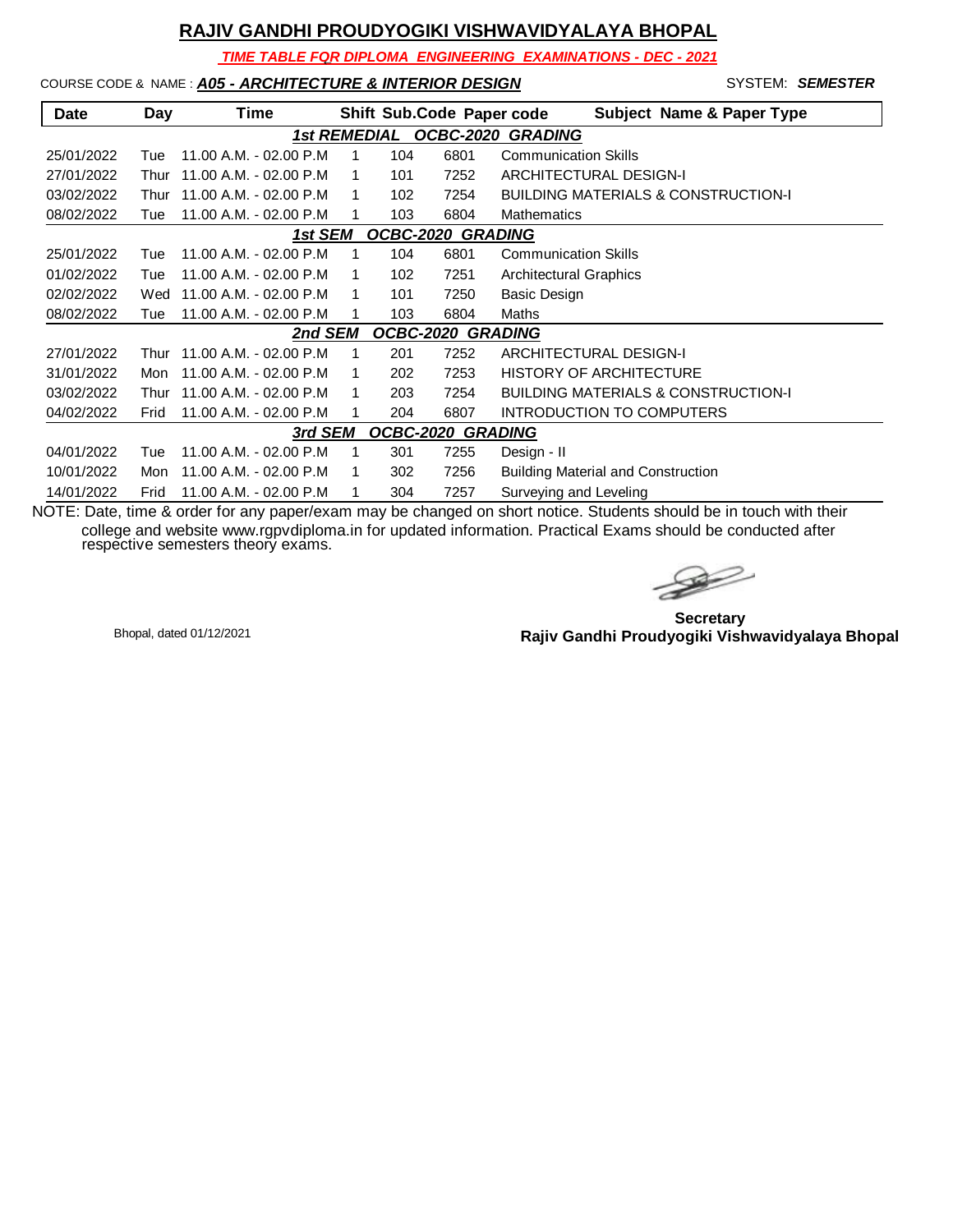*TIME TABLE FOR DIPLOMA ENGINEERING EXAMINATIONS - DEC - 2021*

#### COURSE CODE & NAME : *A06 - ARCHITECTURAL ASSISTANTSHIP* - SYSTEM: *SEMESTER*

| <b>Date</b> | Day  | Time                        |   |     | Shift Sub.Code Paper code | <b>Subject Name &amp; Paper Type</b>       |
|-------------|------|-----------------------------|---|-----|---------------------------|--------------------------------------------|
|             |      |                             |   |     |                           | 1st REMEDIAL CGPA-2015 GRADING             |
| 10/01/2022  | Mon  | 11.00 A.M. - 02.00 P.M      | 1 | 104 | 6098                      | Computer Aided Drafting - I                |
| 21/01/2022  | Frid | 11.00 A.M. - 02.00 P.M      | 1 | 102 | 5132                      | Introduction to Personal Computer          |
| 01/02/2022  | Tue  | 11.00 A.M. - 02.00 P.M      | 1 | 106 | 6033                      | Mathematics                                |
| 03/02/2022  | Thur | 11.00 A.M. - 02.00 P.M      | 1 | 105 | 6099                      | Basic and Architectural Design - I         |
| 07/02/2022  | Mon  | 11.00 A.M. - 02.00 P.M      | 1 | 103 | 6670                      | History of Architecture                    |
| 10/02/2022  | Thur | 11.00 A.M. - 02.00 P.M      | 1 | 101 | 5161                      | <b>Communication Skill</b>                 |
|             |      | 1st SEM                     |   |     | <b>CGPA-2015 GRADING</b>  |                                            |
| 19/01/2022  |      | Wed 11.00 A.M. - 02.00 P.M  | 1 | 103 | 6095                      | <b>Building Materials</b>                  |
| 21/01/2022  | Frid | 11.00 A.M. - 02.00 P.M      | 1 | 102 | 5132                      | Introduction to Personal Computer          |
| 28/01/2022  | Frid | 11.00 A.M. - 02.00 P.M      | 1 | 105 | 6641                      | Architectural Graphics-I                   |
| 07/02/2022  | Mon  | 11.00 A.M. - 02.00 P.M      | 1 | 104 | 6670                      | History of Architecture                    |
| 10/02/2022  | Thur | 11.00 A.M. - 02.00 P.M      | 1 | 101 | 5161                      | <b>Communication Skill</b>                 |
|             |      | <u>2nd SEM</u>              |   |     | <b>CGPA-2015 GRADING</b>  |                                            |
| 10/01/2022  | Mon  | 11.00 A.M. - 02.00 P.M      | 1 | 203 | 6098                      | <b>Computer Aided Drafting-I</b>           |
| 31/01/2022  | Mon  | 11.00 A.M. - 02.00 P.M      | 1 | 201 | 6097                      | <b>Building Construction-I</b>             |
| 01/02/2022  | Tue  | 11.00 A.M. - 02.00 P.M      | 1 | 205 | 6033                      | Mathematics                                |
| 03/02/2022  | Thur | 11.00 A.M. - 02.00 P.M      | 1 | 204 | 6099                      | Basic and Architectural Design-I           |
|             |      | 3rd SEM                     |   |     | <b>CGPA-2015 GRADING</b>  |                                            |
| 04/01/2022  | Tue  | 11.00 A.M. - 02.00 P.M      | 1 | 301 | 6100                      | Architectural Design-I                     |
| 06/01/2022  | Thur | 11.00 A.M. - 02.00 P.M      | 1 | 304 | 5143                      | <b>Building Services-1</b>                 |
| 07/01/2022  | Frid | 11.00 A.M. - 02.00 P.M      | 1 | 302 | 6101                      | <b>Building Construction-II</b>            |
| 13/01/2022  | Thur | 11.00 A.M. - 02.00 P.M      | 1 | 303 | 6102                      | <b>Basics of Structure</b>                 |
|             |      | 4th SEM                     |   |     | <b>CGPA-2015 GRADING</b>  |                                            |
| 29/12/2021  |      | Wed 11.00 A.M. - 02.00 P.M  | 1 | 401 | 6103                      | Architectural Design-II                    |
| 03/01/2022  | Mon  | 11.00 A.M. - 02.00 P.M      | 1 | 402 | 6104                      | <b>Advanced Construction</b>               |
| 20/01/2022  | Thur | 11.00 A.M. - 02.00 P.M      | 1 | 407 | 6031                      | Physics(Optional)                          |
| 24/01/2022  | Mon  | 11.00 A.M. - 02.00 P.M      | 1 | 403 | 6649                      | Serveying and Levelling                    |
| 27/01/2022  |      | Thur 11.00 A.M. - 02.00 P.M | 1 | 404 | 5147                      | <b>Building Services- II</b>               |
|             |      | 5th SEM                     |   |     | <b>CGPA-2015 GRADING</b>  |                                            |
| 30/12/2021  | Thur | 11.00 A.M. - 02.00 P.M      | 1 | 501 | 6105                      | Architectural Design - III                 |
| 05/01/2022  | Wed  | 11.00 A.M. - 02.00 P.M      | 1 | 503 | 6106                      | Specifications                             |
| 11/01/2022  | Tue  | 11.00 A.M. - 02.00 P.M      | 1 | 504 | 6107                      | <b>Quantity Serveying &amp; Estimating</b> |
| 17/01/2022  | Mon  | 11.00 A.M. - 02.00 P.M      | 1 | 505 | 6108                      | Interior Design                            |
| 25/01/2022  | Tue  | 11.00 A.M. - 02.00 P.M      | 1 | 507 | 6032                      | Chemistry(Optional)                        |
|             |      | 6th SEM                     |   |     | <b>CGPA-2015 GRADING</b>  |                                            |
| 28/12/2021  | Tue  | 11.00 A.M. - 02.00 P.M      | 1 | 611 | 5149                      | Environmental Science Building and Energy  |
| 28/12/2021  | Tue  | 11.00 A.M. - 02.00 P.M      | 1 | 612 | 6110                      | Element of Urban Development               |
| 28/12/2021  | Tue  | 11.00 A.M. - 02.00 P.M      | 1 | 613 | 6111                      | Elements of Landscape Architecture         |
| 31/12/2021  | Frid | 11.00 A.M. - 02.00 P.M      | 1 | 603 | 6109                      | <b>Professional Practice</b>               |

 $\begin{picture}(120,17)(-20,17)(-20,17)(-20,17)(-20,17)(-20,17)(-20,17)(-20,17)(-20,17)(-20,17)(-20,17)(-20,17)(-20,17)(-20,17)(-20,17)(-20,17)(-20,17)(-20,17)(-20,17)(-20,17)(-20,17)(-20,17)(-20,17)(-20,17)(-20,17)(-20,17)(-20,17)(-20,17)(-20,17)(-20,17)(-20,1$ 

**Secretary Rajiv Gandhi Proudyogiki Vishwavidyalaya Bhopal** Bhopal, dated 01/12/2021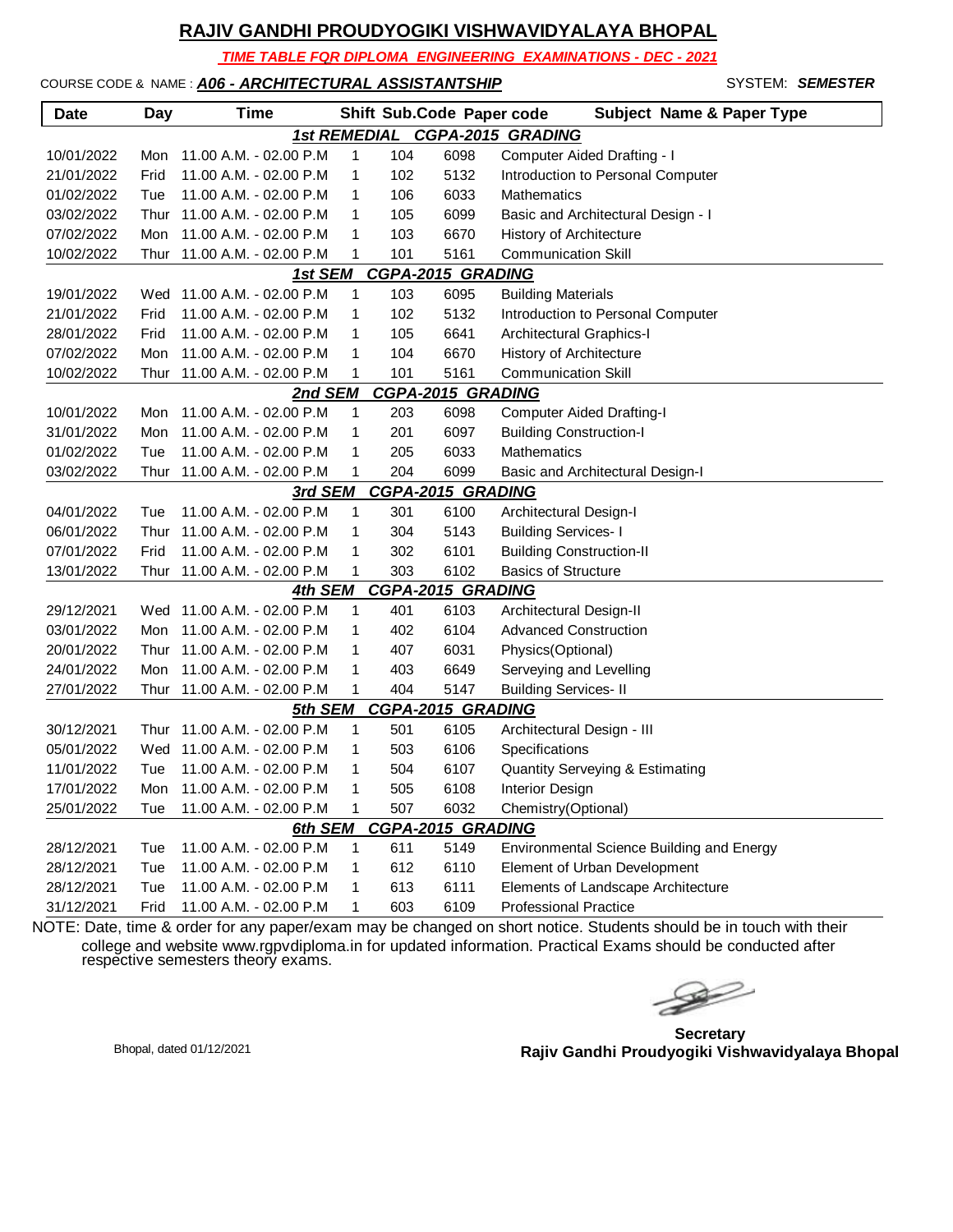*TIME TABLE FOR DIPLOMA ENGINEERING EXAMINATIONS - DEC - 2021*

### COURSE CODE & NAME : *A06 - ARCHITECTURAL ASSISTANTSHIP* - SYSTEM: *SEMESTER*

| Date       | Day  | Time                    |     |      | <b>Subject Name &amp; Paper Type</b><br>Shift Sub.Code Paper code |
|------------|------|-------------------------|-----|------|-------------------------------------------------------------------|
|            |      | 1st SEM                 |     |      | <b>OCBC-2020 GRADING</b>                                          |
| 25/01/2022 | Tue  | 11.00 A.M. - 02.00 P.M. | 104 | 6801 | <b>Communication Skills</b>                                       |
| 01/02/2022 | Tue  | 11.00 A.M. - 02.00 P.M. | 101 | 7251 | <b>Architectural Graphics</b>                                     |
| 02/02/2022 | Wed  | 11.00 A.M. - 02.00 P.M  | 102 | 7276 | <b>Building Materials</b>                                         |
| 04/02/2022 | Frid | 11.00 A.M. - 02.00 P.M. | 103 | 6807 | <b>Introduction To Computers</b>                                  |
|            |      | 2nd SEM                 |     |      | OCBC-2020 GRADING                                                 |
| 27/01/2022 | Thur | 11.00 A.M. - 02.00 P.M. | 201 | 7277 | <b>BASIC &amp; ARCHITECTURAL DESIGN</b>                           |
| 08/02/2022 | Tue  | 11.00 A.M. - 02.00 P.M  | 203 | 6804 | <b>MATHEMATICS</b>                                                |
|            |      | 3rd SEM                 |     |      | <b>OCBC-2020 GRADING</b>                                          |
| 04/01/2022 | Tue  | 11.00 A.M. - 02.00 P.M. | 301 | 7278 | Architectural Design - II                                         |
| 10/01/2022 | Mon  | 11.00 A.M. - 02.00 P.M. | 302 | 7279 | <b>Building Construction - I</b>                                  |
| 14/01/2022 | Frid | 11.00 A.M. - 02.00 P.M. | 304 | 7257 | Surveying and Leveling                                            |

NOTE: Date, time & order for any paper/exam may be changed on short notice. Students should be in touch with their college and website www.rgpvdiploma.in for updated information. Practical Exams should be conducted after respective semesters theory exams.

 $\rightarrow$ 

**Secretary Rajiv Gandhi Proudyogiki Vishwavidyalaya Bhopal** Bhopal, dated 01/12/2021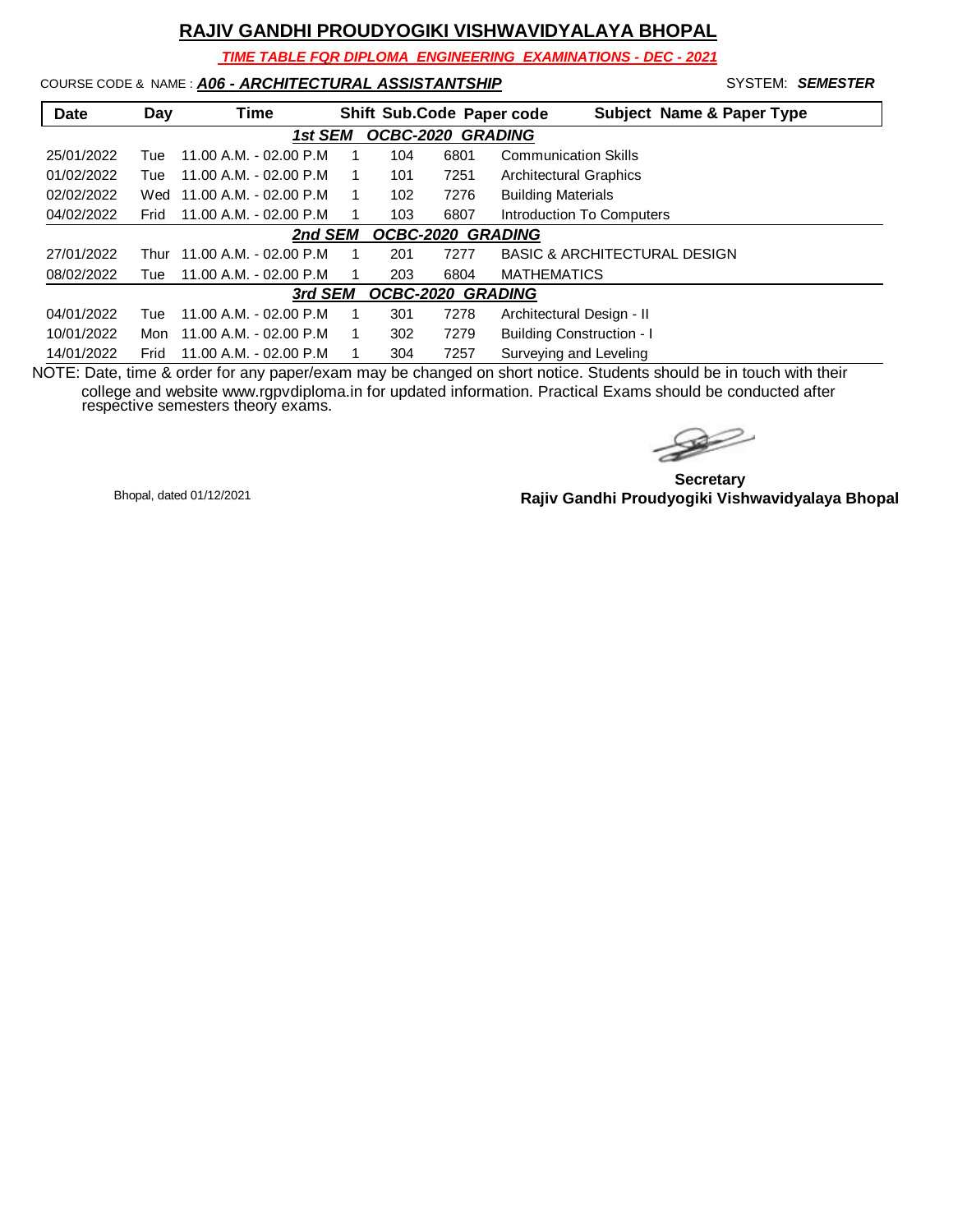*TIME TABLE FOR DIPLOMA ENGINEERING EXAMINATIONS - DEC - 2021*

COURSE CODE & NAME : *A08 - AGRICULTURE ENGINEERING* - SYSTEM: *SEMESTER*

| <b>Date</b> | Day | Time                        |                |     |      | Shift Sub.Code Paper code<br><b>Subject Name &amp; Paper Type</b> |
|-------------|-----|-----------------------------|----------------|-----|------|-------------------------------------------------------------------|
|             |     |                             |                |     |      | 1st SEM OCBC-2019 / OCBC-2020 GRADING                             |
| 25/01/2022  |     | Tue 11.00 A.M. - 02.00 P.M  | $\overline{1}$ | 101 | 6801 | Communication Skills in English                                   |
| 31/01/2022  |     | Mon 11.00 A.M. - 02.00 P.M  |                | 102 | 6802 | Physics                                                           |
| 03/02/2022  |     | Thur 11.00 A.M. - 02.00 P.M |                | 103 | 6803 | Chemistry                                                         |
| 08/02/2022  | Tue | 11.00 A.M. - 02.00 P.M      |                | 104 | 6804 | Mathematics                                                       |

 $\rightarrow$ 

**Secretary Rajiv Gandhi Proudyogiki Vishwavidyalaya Bhopal** Bhopal, dated 01/12/2021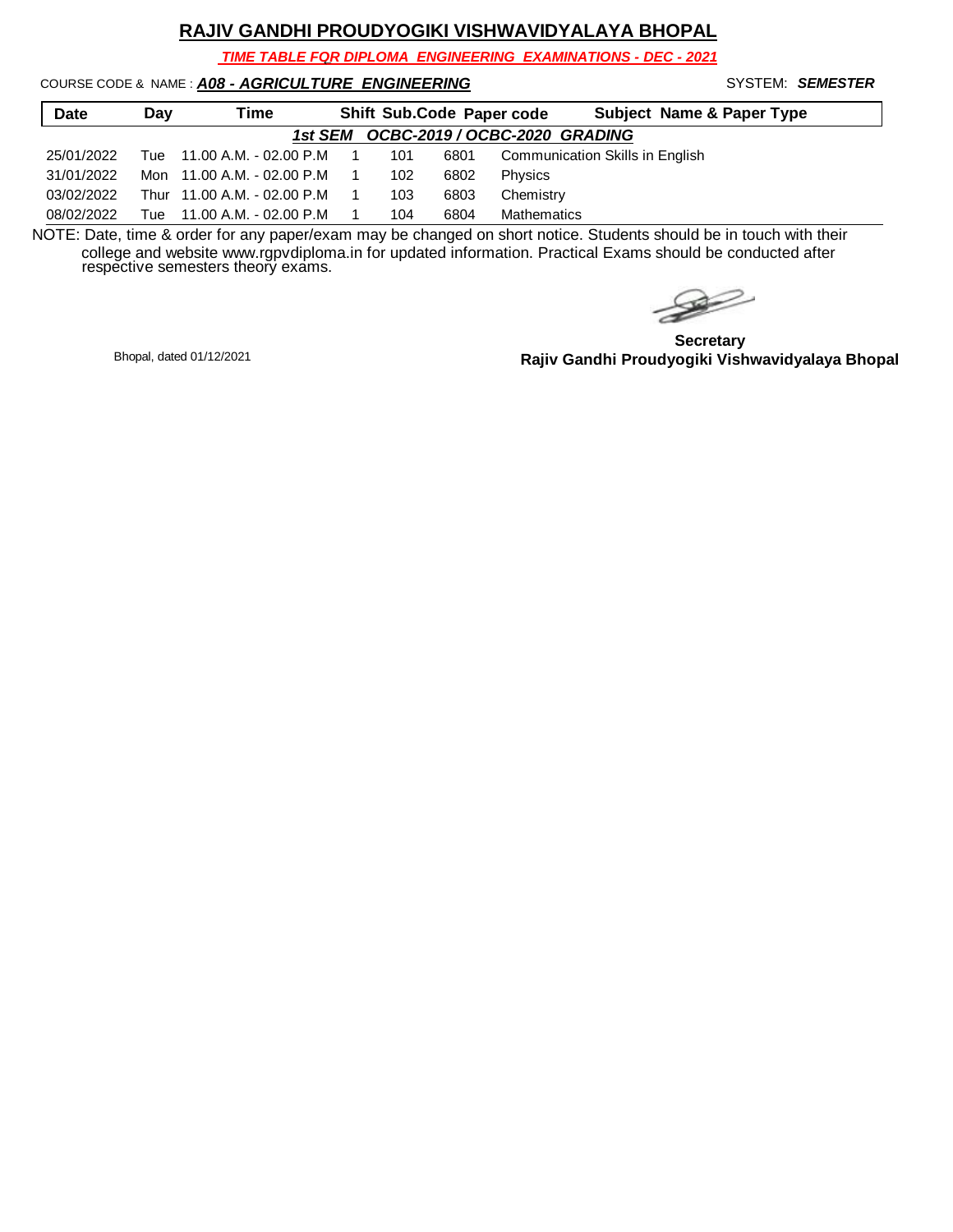*TIME TABLE FOR DIPLOMA ENGINEERING EXAMINATIONS - DEC - 2021*

### COURSE CODE & NAME : *B01 - BEAUTY CULTURE & COSMETOLOGY* SYSTEM: SEMESTER

| <b>Date</b> | Day  | Time                    |   | Shift Sub.Code Paper code |      | <b>Subject Name &amp; Paper Type</b>   |
|-------------|------|-------------------------|---|---------------------------|------|----------------------------------------|
|             |      | 1st SEM                 |   | <b>REVISED</b>            |      | <b>NONGRADING</b>                      |
| 18/01/2022  | Tue  | 11.00 A.M. - 02.00 P.M  | 1 | 102                       | 1102 | Anatomy And Physiology                 |
| 21/01/2022  | Frid | 11.00 A.M. - 02.00 P.M. |   | 103                       | 1103 | Cosmetic Chemistry - I                 |
| 28/01/2022  | Frid | 11.00 A.M. - 02.00 P.M. |   | 104                       | 1104 | Beauty Culture - I                     |
| 03/02/2022  | Thur | 11.00 A.M. - 02.00 P.M  |   | 101                       | 1101 | <b>Communication Technique</b>         |
|             |      | 2nd SEM                 |   |                           |      | <b>REVISED NONGRADING</b>              |
| 14/01/2022  | Frid | 11.00 A.M. - 02.00 P.M  |   | 201                       | 1105 | <b>Personality Development</b>         |
| 20/01/2022  | Thur | 11.00 A.M. - 02.00 P.M. |   | 202                       | 1106 | Body Perfection And Yoga - I           |
| 25/01/2022  | Tue  | 11.00 A.M. - 02.00 P.M  |   | 203                       | 1107 | <b>Ditetics</b>                        |
| 01/02/2022  | Tue  | 11.00 A.M. - 02.00 P.M  |   | 204                       | 1108 | Hair Dressing - I                      |
|             |      | 3rd SEM                 |   | <b>REVISED</b>            |      | <b>NONGRADING</b>                      |
| 30/12/2021  | Thur | 11.00 A.M. - 02.00 P.M  |   | 303                       | 1111 | Body Perfection And Yoga-II            |
| 04/01/2022  | Tue  | 11.00 A.M. - 02.00 P.M. |   | 301                       | 1109 | Cosmetic Chemistry - II                |
| 10/01/2022  | Mon  | 11.00 A.M. - 02.00 P.M  |   | 302                       | 1110 | <b>Beauty Culture-II</b>               |
|             |      | 4th SEM                 |   | <b>REVISED</b>            |      | <b>NONGRADING</b>                      |
| 29/12/2021  | Wed  | 11.00 A.M. - 02.00 P.M  |   | 401                       | 1112 | Business Management & Entrepreneurship |
| 03/01/2022  | Mon  | 11.00 A.M. - 02.00 P.M  | 1 | 402                       | 1113 | Common Disorders Of Skin               |
| 07/01/2022  | Frid | 11.00 A.M. - 02.00 P.M  |   | 403                       | 1114 | Energy Application In Cosmetology      |
| 12/01/2022  | Wed  | 11.00 A.M. - 02.00 P.M  |   | 404                       | 1115 | Hair Dressing - II                     |

 $\rightarrow$ 

**Secretary Rajiv Gandhi Proudyogiki Vishwavidyalaya Bhopal** Bhopal, dated 01/12/2021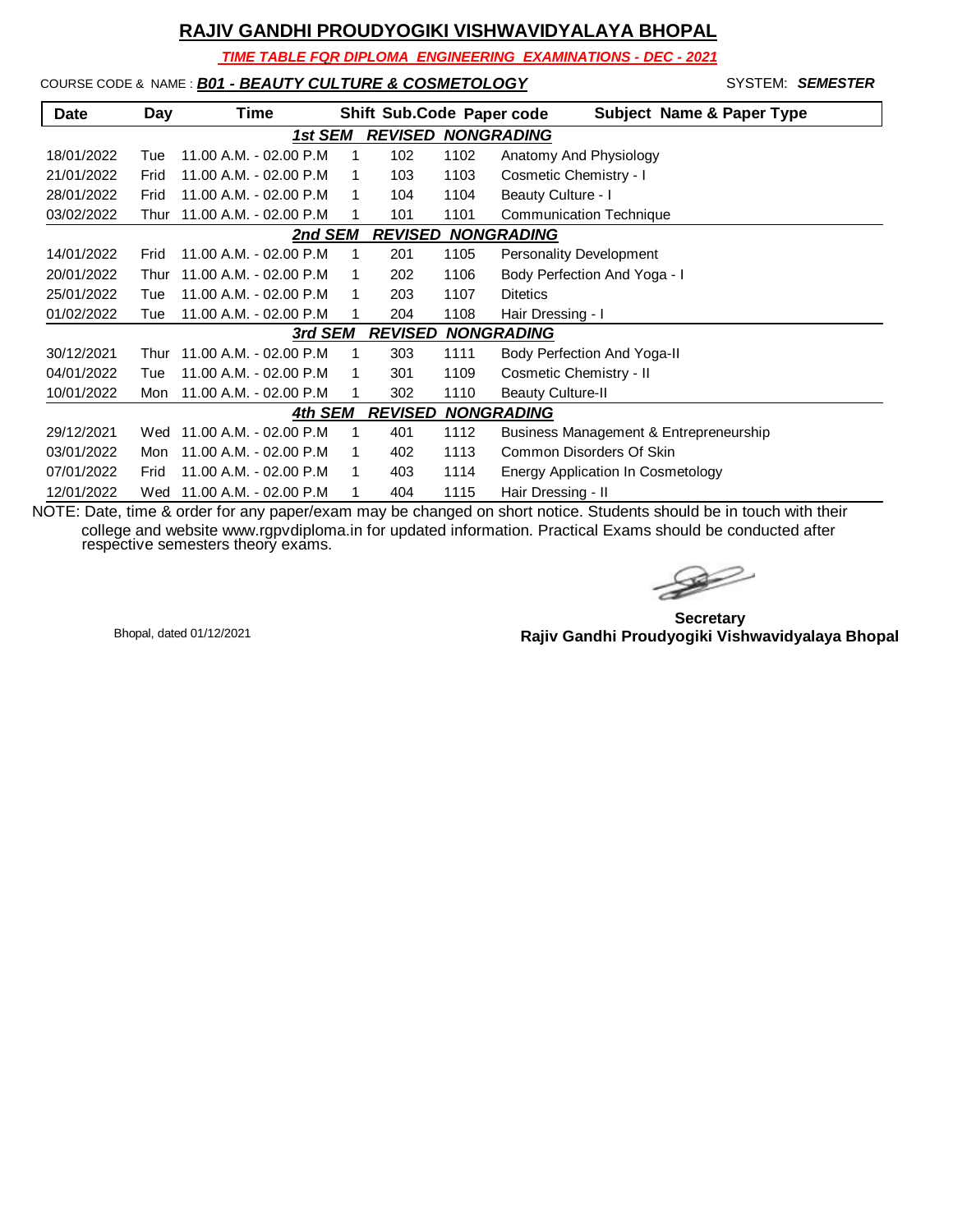*TIME TABLE FOR DIPLOMA ENGINEERING EXAMINATIONS - DEC - 2021*

COURSE CODE & NAME : *C01 - CEMENT TECHNOLOGY* - SYSTEM: *SEMESTER*

| <b>Date</b> | Day  | <b>Time</b>                |              |     | Shift Sub.Code Paper code | <b>Subject Name &amp; Paper Type</b>         |
|-------------|------|----------------------------|--------------|-----|---------------------------|----------------------------------------------|
|             |      | 1st SEM                    |              |     | <b>CGPA-2012 GRADING</b>  |                                              |
| 18/01/2022  | Tue  | 11.00 A.M. - 02.00 P.M     | $\mathbf{1}$ | 102 | 6035                      | Environmental Engineering & Safety           |
| 21/01/2022  | Frid | 11.00 A.M. - 02.00 P.M     | 1            | 103 | 5132                      | Introduction to Computers                    |
| 28/01/2022  | Frid | 11.00 A.M. - 02.00 P.M     | 1            | 104 | 6036                      | <b>Engineering Drawing</b>                   |
| 03/02/2022  | Thur | 11.00 A.M. - 02.00 P.M     | 1            | 101 | 6034                      | <b>Applied Mechanics</b>                     |
|             |      | 2nd SEM                    |              |     | <b>CGPA-2012 GRADING</b>  |                                              |
| 20/01/2022  | Thur | 11.00 A.M. - 02.00 P.M     | $\mathbf{1}$ | 202 | 6031                      | Physics                                      |
| 25/01/2022  | Tue  | 11.00 A.M. - 02.00 P.M     | 1            | 203 | 6032                      | Chemistry                                    |
| 01/02/2022  | Tue  | 11.00 A.M. - 02.00 P.M     | 1            | 204 | 6033                      | <b>Mathematics</b>                           |
| 10/02/2022  | Thur | 11.00 A.M. - 02.00 P.M     | 1            | 201 | 5161                      | <b>Communication Skills</b>                  |
|             |      | 3rd SEM                    |              |     | <b>CGPA-2012 GRADING</b>  |                                              |
| 04/01/2022  | Tue  | 11.00 A.M. - 02.00 P.M     | 1            | 301 | 5022                      | <b>Business Communication</b>                |
| 10/01/2022  | Mon  | 11.00 A.M. - 02.00 P.M     | 1            | 304 | 6253                      | <b>Strength of Materials</b>                 |
| 17/01/2022  | Mon  | 11.00 A.M. - 02.00 P.M     | 1            | 305 | 6303                      | <b>Mechanical Drafting</b>                   |
| 27/01/2022  | Thur | 11.00 A.M. - 02.00 P.M     | 1            | 303 | 6302                      | <b>Cement Chemistry</b>                      |
| 02/02/2022  |      | Wed 11.00 A.M. - 02.00 P.M | 1            | 302 | 6301                      | General Mech. Engg. in Cement Technology     |
|             |      | 4th SEM                    |              |     | <b>CGPA-2012 GRADING</b>  |                                              |
| 29/12/2021  |      | Wed 11.00 A.M. - 02.00 P.M | 1            | 411 | 6046                      | Entrepreneurship                             |
| 29/12/2021  | Wed  | 11.00 A.M. - 02.00 P.M     | 1            | 412 | 5181                      | Marketing Management                         |
| 03/01/2022  | Mon  | 11.00 A.M. - 02.00 P.M     | 1            | 402 | 6304                      | <b>Fluid Mechanics</b>                       |
| 07/01/2022  | Frid | 11.00 A.M. - 02.00 P.M     | 1            | 403 | 6305                      | <b>Cement Concrete Technology</b>            |
| 12/01/2022  | Wed  | 11.00 A.M. - 02.00 P.M     | 1            | 404 | 6306                      | Unit Operation-I                             |
| 31/01/2022  | Mon  | 11.00 A.M. - 02.00 P.M     | 1            | 401 | 6063                      | <b>Basic Electrical and Electronics</b>      |
|             |      | 5th SEM                    |              |     | <b>CGPA-2012 GRADING</b>  |                                              |
| 30/12/2021  | Thur | 11.00 A.M. - 02.00 P.M     | 1            | 501 | 6307                      | Unit Operation - II                          |
| 05/01/2022  |      | Wed 11.00 A.M. - 02.00 P.M | 1            | 502 | 6308                      | <b>Computers in Cement Processing</b>        |
| 11/01/2022  | Tue  | 11.00 A.M. - 02.00 P.M     | 1            | 503 | 6309                      | <b>Instrumentation and Control</b>           |
| 13/01/2022  | Thur | 11.00 A.M. - 02.00 P.M     | 1            | 504 | 6310                      | <b>Heat and Mass Transfer</b>                |
| 19/01/2022  | Wed  | 11.00 A.M. - 02.00 P.M     | 1            | 505 | 6311                      | <b>Energy Management</b>                     |
|             |      | 6th SEM                    |              |     | <b>CGPA-2012 GRADING</b>  |                                              |
| 28/12/2021  | Tue  | 11.00 A.M. - 02.00 P.M     | 1            | 601 | 6312                      | <b>Building Material And Quality Control</b> |
| 31/12/2021  | Frid | 11.00 A.M. - 02.00 P.M     | $\mathbf{1}$ | 602 | 6313                      | Plant Management                             |
| 24/01/2022  | Mon  | 11.00 A.M. - 02.00 P.M     | 1            | 603 | 6314                      | Cement Plant Maintenance And Safety          |

 $\rightarrow$ 

**Secretary Rajiv Gandhi Proudyogiki Vishwavidyalaya Bhopal** Bhopal, dated 01/12/2021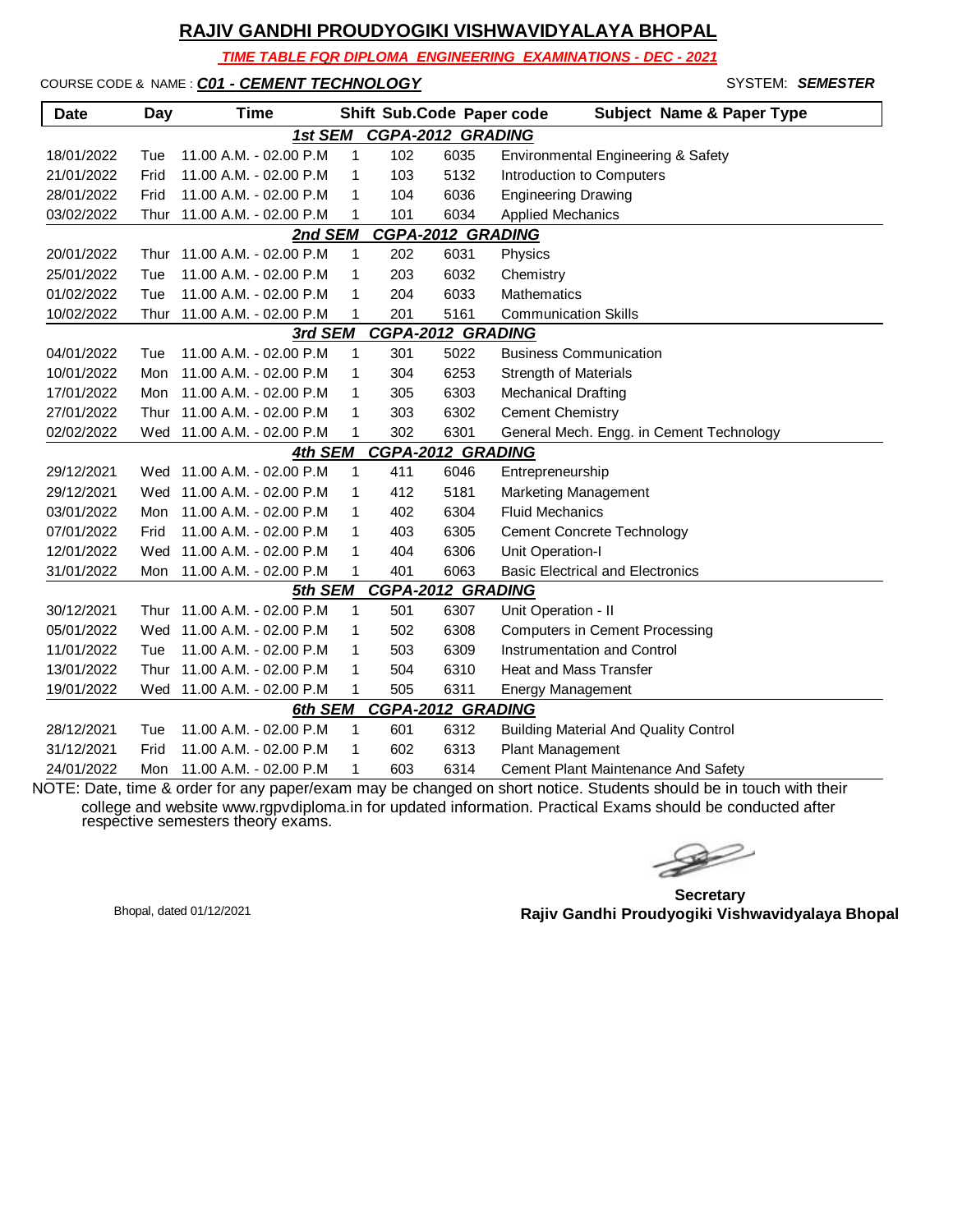*TIME TABLE FOR DIPLOMA ENGINEERING EXAMINATIONS - DEC - 2021*

COURSE CODE & NAME : *C01 - CEMENT TECHNOLOGY* - SYSTEM: *SEMESTER*

| <b>Date</b> | Day  | Time                   |   |     | Shift Sub.Code Paper code | <b>Subject Name &amp; Paper Type</b>    |
|-------------|------|------------------------|---|-----|---------------------------|-----------------------------------------|
|             |      | 1st SEM                |   |     |                           | OCBC-2019 / OCBC-2020 GRADING           |
| 27/01/2022  | Thur | 11.00 A.M. - 02.00 P.M | 1 | 101 | 6805                      | <b>Applied Mechanics</b>                |
| 01/02/2022  | Tue  | 11.00 A.M. - 02.00 P.M | 1 | 102 | 6806                      | Environmental Engineering & Safety      |
| 01/02/2022  | Tue  | 11.00 A.M. - 02.00 P.M | 1 | 102 | 6813                      | Environmental Engineering & Safety      |
| 04/02/2022  | Frid | 11.00 A.M. - 02.00 P.M | 1 | 103 | 6807                      | Introduction to Computers               |
| 09/02/2022  | Wed  | 11.00 A.M. - 02.00 P.M | 1 | 104 | 6808                      | <b>Engineering Drawing</b>              |
|             |      | 2nd SEM                |   |     |                           | OCBC-2019 / OCBC-2020 GRADING           |
| 25/01/2022  | Tue  | 11.00 A.M. - 02.00 P.M | 1 | 201 | 6801                      | Communication Skills in English         |
| 31/01/2022  | Mon  | 11.00 A.M. - 02.00 P.M | 1 | 202 | 6802                      | Physics                                 |
| 03/02/2022  | Thur | 11.00 A.M. - 02.00 P.M | 1 | 203 | 6803                      | Chemistry                               |
| 08/02/2022  | Tue  | 11.00 A.M. - 02.00 P.M | 1 | 204 | 6804                      | <b>Mathematics</b>                      |
|             |      | 3rd SEM                |   |     |                           | OCBC-2019 / OCBC-2020 GRADING           |
| 03/01/2022  | Mon  | 11.00 A.M. - 02.00 P.M | 1 | 301 | 7000                      | <b>CEMENT CHEMISTRY</b>                 |
| 14/01/2022  | Frid | 11.00 A.M. - 02.00 P.M | 1 | 303 | 6933                      | <b>BASIC ELECTRICAL AND ELECTRONICS</b> |
| 18/01/2022  | Tue  | 11.00 A.M. - 02.00 P.M | 1 | 304 | 6843                      | Auto General Mechanical Engineering     |
| 19/01/2022  | Wed  | 11.00 A.M. - 02.00 P.M | 1 | 302 | 6903                      | <b>BUILDING DRAWING AND CAD</b>         |
|             |      | 4th SEM                |   |     |                           | OCBC-2019 / OCBC-2020 GRADING           |
| 29/12/2021  | Wed  | 11.00 A.M. - 02.00 P.M | 1 | 401 | 6934                      | STRENGHT OF MATERIALS                   |
| 04/01/2022  | Tue  | 11.00 A.M. - 02.00 P.M | 1 | 402 | 6935                      | FLUID MECHANICS AND HYDRAULIC MACHINERY |
| 10/01/2022  | Mon  | 11.00 A.M. - 02.00 P.M | 1 | 403 | 6936                      | MACHINE DRAWING AND CAD                 |
| 12/01/2022  | Wed  | 11.00 A.M. - 02.00 P.M |   | 404 | 7001                      | <b>UNIT OPERATION - I</b>               |
|             |      | <b>5th SEM</b>         |   |     |                           | OCBC-2019 / OCBC-2020 GRADING           |
| 30/12/2021  | Thur | 11.00 A.M. - 02.00 P.M | 1 | 501 | 7002                      | Unit Operation - II                     |
| 05/01/2022  | Wed  | 11.00 A.M. - 02.00 P.M | 1 | 502 | 7003                      | Automation in Cement Manufacturing      |
| 11/01/2022  | Tue  | 11.00 A.M. - 02.00 P.M | 1 | 503 | 7004                      | <b>Heat and Mass Transfer</b>           |
| 17/01/2022  | Mon  | 11.00 A.M. - 02.00 P.M | 1 | 504 | 7005                      | Energy Management and Audit             |

 $\mathbb{R}$ 

**Secretary Rajiv Gandhi Proudyogiki Vishwavidyalaya Bhopal** Bhopal, dated 01/12/2021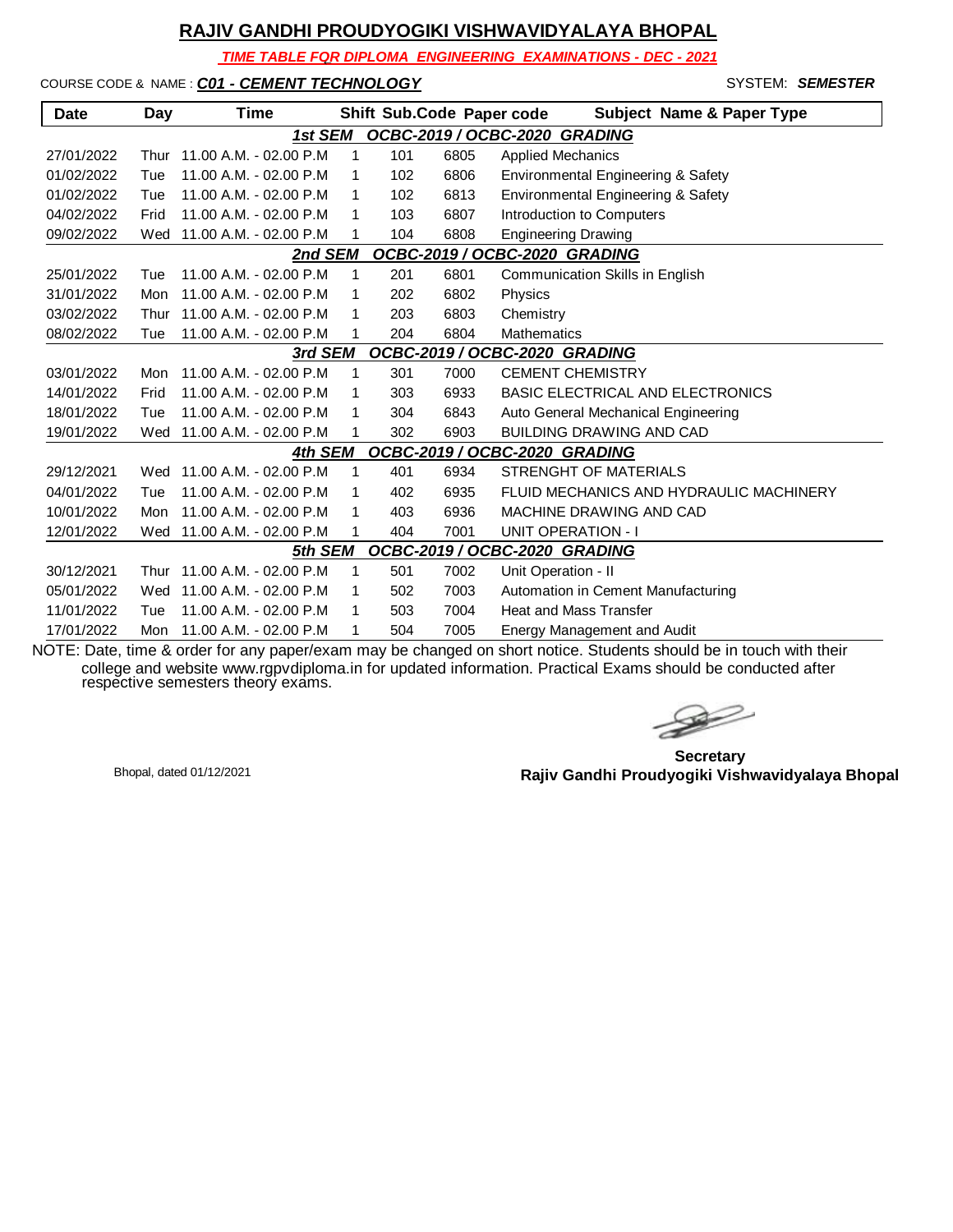*TIME TABLE FOR DIPLOMA ENGINEERING EXAMINATIONS - DEC - 2021*

COURSE CODE & NAME : *C02 - CHEMICAL ENGG.* - SYSTEM: *SEMESTER*

| <b>Date</b> | Day  | <b>Time</b>                 |              |     | Shift Sub.Code Paper code | <b>Subject Name &amp; Paper Type</b>       |
|-------------|------|-----------------------------|--------------|-----|---------------------------|--------------------------------------------|
|             |      | 1st SEM                     |              |     | <b>CGPA-2012 GRADING</b>  |                                            |
| 20/01/2022  | Thur | 11.00 A.M. - 02.00 P.M      | 1            | 102 | 6031                      | Physics                                    |
| 25/01/2022  | Tue  | 11.00 A.M. - 02.00 P.M      | 1            | 103 | 6032                      | Chemistry                                  |
| 01/02/2022  | Tue  | 11.00 A.M. - 02.00 P.M      | 1            | 104 | 6033                      | Mathematics                                |
| 10/02/2022  | Thur | 11.00 A.M. - 02.00 P.M      | 1            | 101 | 5161                      | <b>Communication Skills</b>                |
|             |      | 2nd SEM                     |              |     | <b>CGPA-2012 GRADING</b>  |                                            |
| 18/01/2022  | Tue  | 11.00 A.M. - 02.00 P.M      | 1            | 202 | 6035                      | Environmental Engineering & Safety         |
| 21/01/2022  | Frid | 11.00 A.M. - 02.00 P.M      | 1            | 203 | 5132                      | Introduction to Computers                  |
| 28/01/2022  | Frid | 11.00 A.M. - 02.00 P.M      | 1            | 204 | 6036                      | <b>Engineering Drawing</b>                 |
| 03/02/2022  | Thur | 11.00 A.M. - 02.00 P.M      | 1            | 201 | 6034                      | <b>Applied Mechanics</b>                   |
|             |      | 3rd SEM                     |              |     | <b>CGPA-2012 GRADING</b>  |                                            |
| 04/01/2022  | Tue  | 11.00 A.M. - 02.00 P.M      | $\mathbf{1}$ | 301 | 6061                      | Inorganic Process Technology               |
| 10/01/2022  | Mon  | 11.00 A.M. - 02.00 P.M      | 1            | 302 | 6062                      | Introduction to Chemical Engineering       |
| 17/01/2022  | Mon  | 11.00 A.M. - 02.00 P.M      | 1            | 304 | 6064                      | Utility Technology                         |
| 24/01/2022  | Mon  | 11.00 A.M. - 02.00 P.M      | 1            | 305 | 6065                      | <b>Industrial Process Calculation</b>      |
| 31/01/2022  | Mon  | 11.00 A.M. - 02.00 P.M      | 1            | 303 | 6063                      | <b>Basic Electrical and Electronics</b>    |
|             |      | 4th SEM                     |              |     | <b>CGPA-2012 GRADING</b>  |                                            |
| 29/12/2021  |      | Wed 11.00 A.M. - 02.00 P.M  | 1            | 412 | 5181                      | <b>Marketing Management</b>                |
| 29/12/2021  | Wed  | 11.00 A.M. - 02.00 P.M      | $\mathbf{1}$ | 411 | 6046                      | Entrepreneurship                           |
| 03/01/2022  | Mon  | 11.00 A.M. - 02.00 P.M      | $\mathbf{1}$ | 402 | 6067                      | <b>Fluid Flow Operation</b>                |
| 07/01/2022  | Frid | 11.00 A.M. - 02.00 P.M      | $\mathbf{1}$ | 403 | 6068                      | <b>Material Science</b>                    |
| 12/01/2022  |      | Wed 11.00 A.M. - 02.00 P.M  | 1            | 404 | 6069                      | Plant Economics Management and Maintenance |
| 27/01/2022  |      | Thur 11.00 A.M. - 02.00 P.M | 1            | 401 | 6066                      | Organic Process Technology                 |
|             |      | 5th SEM                     |              |     | <b>CGPA-2012 GRADING</b>  |                                            |
| 30/12/2021  |      | Thur 11.00 A.M. - 02.00 P.M | 1            | 501 | 6070                      | <b>Chemical Engineering Thermodynamics</b> |
| 05/01/2022  | Wed  | 11.00 A.M. - 02.00 P.M      | 1            | 502 | 6071                      | <b>Process Heat Transfer</b>               |
| 11/01/2022  | Tue  | 11.00 A.M. - 02.00 P.M      | 1            | 503 | 6072                      | Separation Technique - I                   |
| 13/01/2022  | Thur | 11.00 A.M. - 02.00 P.M      | 1            | 504 | 6073                      | <b>Mechanical Operation</b>                |
| 19/01/2022  | Wed  | 11.00 A.M. - 02.00 P.M      | 1            | 511 | 6074                      | Oil technology                             |
| 19/01/2022  |      | Wed 11.00 A.M. - 02.00 P.M  | 1            | 512 | 6075                      | Petrochemical Technology                   |
| 19/01/2022  |      | Wed 11.00 A.M. - 02.00 P.M  | $\mathbf{1}$ | 513 | 6076                      | Petroleum Refinery                         |
|             |      | 6th SEM                     |              |     | CGPA-2012 GRADING         |                                            |
| 28/12/2021  | Tue  | 11.00 A.M. - 02.00 P.M      | $\mathbf{1}$ | 601 | 6077                      | Instrumentation and Process Control        |
| 31/12/2021  | Frid | 11.00 A.M. - 02.00 P.M      | 1            | 602 | 6078                      | Separation Technique II                    |
| 06/01/2022  | Thur | - 11.00 A.M. - 02.00 P.M    | 1            | 603 | 6079                      | <b>Chemical Reaction Engineering</b>       |

 $\begin{picture}(120,17)(-20,17)(-20,17)(-20,17)(-20,17)(-20,17)(-20,17)(-20,17)(-20,17)(-20,17)(-20,17)(-20,17)(-20,17)(-20,17)(-20,17)(-20,17)(-20,17)(-20,17)(-20,17)(-20,17)(-20,17)(-20,17)(-20,17)(-20,17)(-20,17)(-20,17)(-20,17)(-20,17)(-20,17)(-20,17)(-20,1$ 

**Secretary Rajiv Gandhi Proudyogiki Vishwavidyalaya Bhopal** Bhopal, dated 01/12/2021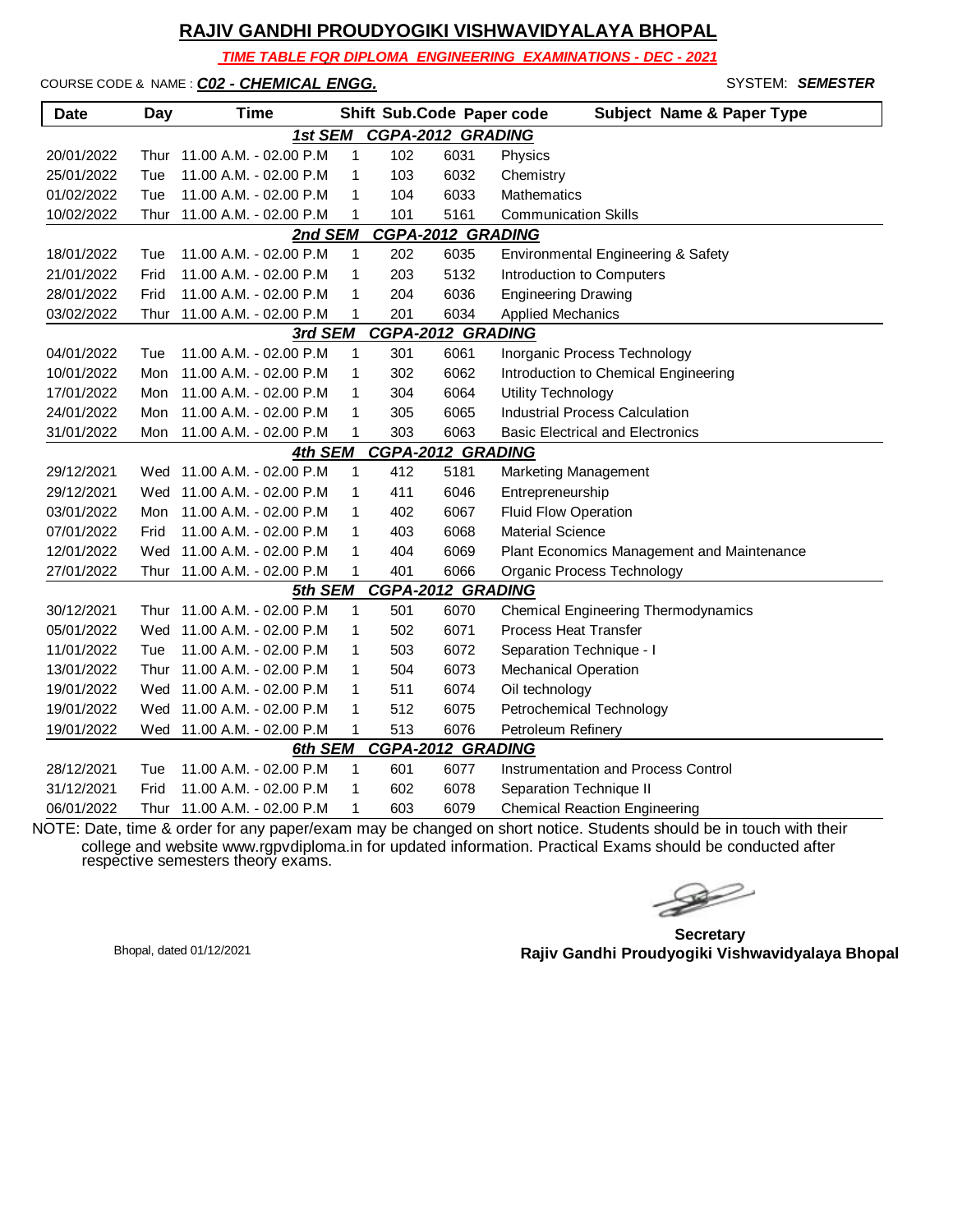*TIME TABLE FOR DIPLOMA ENGINEERING EXAMINATIONS - DEC - 2021*

COURSE CODE & NAME : *C02 - CHEMICAL ENGG.* - SYSTEM: *SEMESTER*

| <b>Date</b>                              | Day  | Time                       |              |     | Shift Sub.Code Paper code | <b>Subject Name &amp; Paper Type</b>       |  |
|------------------------------------------|------|----------------------------|--------------|-----|---------------------------|--------------------------------------------|--|
|                                          |      | 1st SEM                    |              |     |                           | OCBC-2019 / OCBC-2020 GRADING              |  |
| 27/01/2022                               | Thur | 11.00 A.M. - 02.00 P.M     | 1            | 101 | 6805                      | <b>Applied Mechanics</b>                   |  |
| 01/02/2022                               | Tue  | 11.00 A.M. - 02.00 P.M     | $\mathbf 1$  | 102 | 6806                      | Environmental Engineering & Safety         |  |
| 01/02/2022                               | Tue  | 11.00 A.M. - 02.00 P.M.    | -1           | 102 | 6813                      | Environmental Engineering & Safety         |  |
| 04/02/2022                               | Frid | 11.00 A.M. - 02.00 P.M.    | 1            | 103 | 6807                      | Introduction to Computers                  |  |
| 09/02/2022                               | Wed  | 11.00 A.M. - 02.00 P.M     |              | 104 | 6808                      | <b>Engineering Drawing</b>                 |  |
|                                          |      | 2nd SEM                    |              |     |                           | OCBC-2019 / OCBC-2020 GRADING              |  |
| 25/01/2022                               | Tue  | 11.00 A.M. - 02.00 P.M     | $\mathbf{1}$ | 201 | 6801                      | Communication Skills in English            |  |
| 31/01/2022                               | Mon  | 11.00 A.M. - 02.00 P.M     | 1            | 202 | 6802                      | Physics                                    |  |
| 03/02/2022                               | Thur | 11.00 A.M. - 02.00 P.M.    | 1            | 203 | 6803                      | Chemistry                                  |  |
| 08/02/2022                               | Tue  | 11.00 A.M. - 02.00 P.M     | 1            | 204 | 6804                      | <b>Mathematics</b>                         |  |
| OCBC-2019 / OCBC-2020 GRADING<br>3rd SEM |      |                            |              |     |                           |                                            |  |
| 31/12/2021                               | Frid | 11.00 A.M. - 02.00 P.M     | 1            | 301 | 7020                      | APPIED CHEMISTRY FOR CHEMICAL ENGINEERING  |  |
| 06/01/2022                               | Thur | 11.00 A.M. - 02.00 P.M     | 1            | 302 | 7021                      | CHEMICAL ENGINEERING STOICHOIMETRY         |  |
| 12/01/2022                               |      | Wed 11.00 A.M. - 02.00 P.M | -1           | 303 | 7022                      | CHEMICAL PROCESS UTILITIES AND MAINTENANCE |  |
| 19/01/2022                               |      | Wed 11.00 A.M. - 02.00 P.M |              | 304 | 7023                      | CHEMICAL TECHNOLOGY-I                      |  |
|                                          |      | 4th SEM                    |              |     |                           | OCBC-2019 / OCBC-2020 GRADING              |  |
| 30/12/2021                               | Thur | $11.00 A.M. - 02.00 P.M.$  | $\mathbf{1}$ | 401 | 7024                      | CHEMICAL ENGINEERING MATERIALS             |  |
| 05/01/2022                               | Wed  | 11.00 A.M. - 02.00 P.M     | -1           | 402 | 7025                      | CHEMICAL TECHNOLOGY - II                   |  |
| 11/01/2022                               | Tue  | 11.00 A.M. - 02.00 P.M     | 1            | 403 | 7026                      | FLUID FLOW OPERATIONS AND MACHINERY        |  |
| 17/01/2022                               | Mon  | 11.00 A.M. - 02.00 P.M     |              | 404 | 7027                      | <b>MECHANICAL OPERATIONS</b>               |  |
|                                          |      | 5th SEM                    |              |     |                           | OCBC-2019 / OCBC-2020 GRADING              |  |
| 29/12/2021                               | Wed  | 11.00 A.M. - 02.00 P.M     | 1            | 501 | 7028                      | Chemical Engineering Thermodynamics        |  |
| 04/01/2022                               | Tue  | 11.00 A.M. - 02.00 P.M     | 1            | 502 | 7029                      | <b>Process Heat Transfer</b>               |  |
| 10/01/2022                               | Mon  | 11.00 A.M. - 02.00 P.M     | 1            | 503 | 7030                      | Seperation Processes - I                   |  |
| 14/01/2022                               | Frid | 11.00 A.M. - 02.00 P.M     | 1            | 504 | 7031                      | Petrolium Refinary                         |  |

 $\rightarrow$ 

**Secretary Rajiv Gandhi Proudyogiki Vishwavidyalaya Bhopal** Bhopal, dated 01/12/2021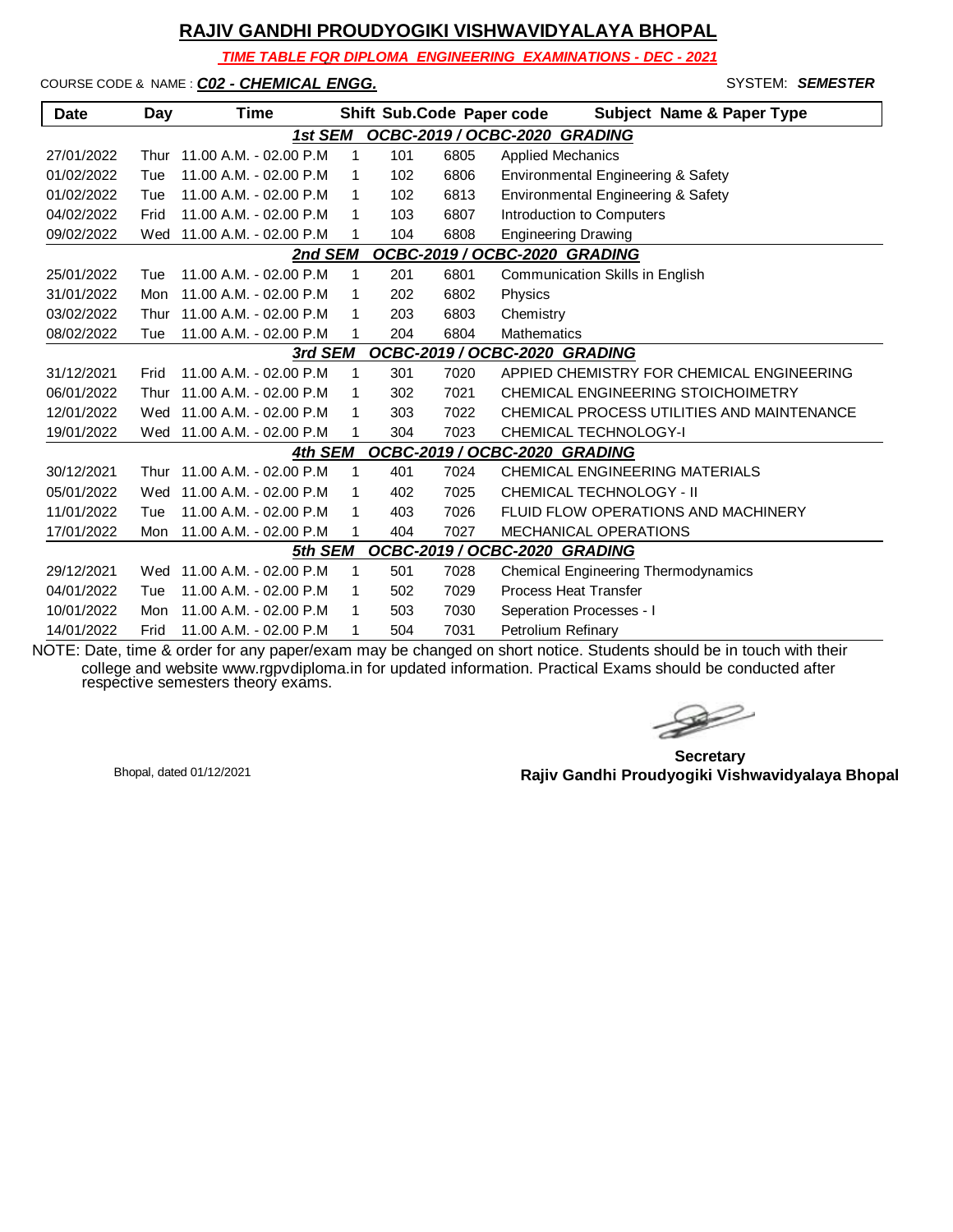*TIME TABLE FOR DIPLOMA ENGINEERING EXAMINATIONS - DEC - 2021*

#### COURSE CODE & NAME : *C03 - CIVIL ENGINEERING* - SYSTEM: *SEMESTER*

| <b>Date</b> | Day  | <b>Time</b>                       |                     |     | Shift Sub.Code Paper code        | <b>Subject Name &amp; Paper Type</b> |
|-------------|------|-----------------------------------|---------------------|-----|----------------------------------|--------------------------------------|
|             |      |                                   | <b>1st REMEDIAL</b> |     |                                  | CGPA-2012 GRADING                    |
| 18/01/2022  | Tue  | 11.00 A.M. - 02.00 P.M            | 1                   | 106 | 6035                             | Environmental Engineering & Safety   |
| 20/01/2022  | Thur | 11.00 A.M. - 02.00 P.M            | 1                   | 102 | 6031                             | Physics                              |
| 25/01/2022  | Tue  | 11.00 A.M. - 02.00 P.M            | 1                   | 103 | 6032                             | Chemistry                            |
| 01/02/2022  | Tue  | 11.00 A.M. - 02.00 P.M            | 1                   | 104 | 6033                             | <b>Mathematics</b>                   |
| 03/02/2022  | Thur | 11.00 A.M. - 02.00 P.M            | 1                   | 105 | 6034                             | <b>Applied Mechanics</b>             |
| 10/02/2022  | Thur | 11.00 A.M. - 02.00 P.M            | 1                   | 101 | 5161                             | <b>Communication Skills</b>          |
|             |      | 1st SEM                           |                     |     | CGPA-2012 GRADING                |                                      |
| 18/01/2022  | Tue  | 11.00 A.M. - 02.00 P.M            | 1                   | 102 | 6035                             | Environmental Engineering & Safety   |
| 21/01/2022  | Frid | 11.00 A.M. - 02.00 P.M            | 1                   | 103 | 5132                             | Introduction to Computers            |
| 28/01/2022  | Frid | 11.00 A.M. - 02.00 P.M            | 1                   | 104 | 6036                             | <b>Engineering Drawing</b>           |
| 03/02/2022  | Thur | 11.00 A.M. - 02.00 P.M            | 1                   | 101 | 6034                             | <b>Applied Mechanics</b>             |
|             |      | 2nd SEM                           |                     |     | <b>CGPA-2012 GRADING</b>         |                                      |
| 20/01/2022  | Thur | 11.00 A.M. - 02.00 P.M            | $\mathbf{1}$        | 202 | 6031                             | Physics                              |
| 25/01/2022  | Tue  | 11.00 A.M. - 02.00 P.M            | 1                   | 203 | 6032                             | Chemistry                            |
| 01/02/2022  | Tue  | 11.00 A.M. - 02.00 P.M            | 1                   | 204 | 6033                             | Mathematics                          |
| 10/02/2022  | Thur | 11.00 A.M. - 02.00 P.M            | 1                   | 201 | 5161                             | <b>Communication Skills</b>          |
|             |      | 3rd SEM                           |                     |     | <b>CGPA-2012 GRADING</b>         |                                      |
| 04/01/2022  | Tue  | 11.00 A.M. - 02.00 P.M            | 1                   | 301 | 6171                             | Surveying                            |
| 10/01/2022  | Mon  | 11.00 A.M. - 02.00 P.M            | 1                   | 302 | 6172                             | <b>Material Technology</b>           |
| 17/01/2022  | Mon  | 11.00 A.M. - 02.00 P.M            | 1                   | 303 | 6173                             | <b>Building Construction</b>         |
| 31/01/2022  | Mon  | 11.00 A.M. - 02.00 P.M            | 1                   | 304 | 6174                             | Hydraulics                           |
| 02/02/2022  |      | Wed 11.00 A.M. - 02.00 P.M        | 1                   | 305 | 6175                             | <b>Building Drawing</b>              |
|             |      | 4th SEM                           |                     |     | <b>CGPA-2012 GRADING</b>         |                                      |
| 29/12/2021  |      | Wed 11.00 A.M. - 02.00 P.M        | 1                   | 411 | 6046                             | Entrepreneurship                     |
| 29/12/2021  | Wed  | 11.00 A.M. - 02.00 P.M            | 1                   | 412 | 5181                             | <b>Marketing Management</b>          |
| 03/01/2022  | Mon  | 11.00 A.M. - 02.00 P.M            | 1                   | 402 | 6177                             | Soil Mechanics                       |
| 07/01/2022  | Frid | 11.00 A.M. - 02.00 P.M            | 1                   | 403 | 6178                             | Mechanics of Structure               |
| 12/01/2022  | Wed  | 11.00 A.M. - 02.00 P.M            | 1                   | 404 | 6179                             | Transportation Engg.-I               |
| 27/01/2022  | Thur | 11.00 A.M. - 02.00 P.M            | 1                   | 401 | 6176                             | <b>Advance Surveying</b>             |
|             |      | 5th SEM                           |                     |     | <b>CGPA-2012 GRADING</b>         |                                      |
| 30/12/2021  | Thur | 11.00 A.M. - 02.00 P.M            | 1                   | 501 | 6180                             | <b>Irrigation Engineering</b>        |
| 05/01/2022  |      | Wed 11.00 A.M. - 02.00 P.M        | 1                   | 502 | 6181                             | Quantity Surveying and Costing-I     |
| 11/01/2022  | Tue  | 11.00 A.M. - 02.00 P.M            | 1                   | 503 | 6182                             | Work Organisation and Management     |
| 13/01/2022  |      | Thur 11.00 A.M. - 02.00 P.M       | 1                   | 504 | 6183                             | <b>Transportation Engineering-II</b> |
| 19/01/2022  | Wed  | 11.00 A.M. - 02.00 P.M            | 1                   | 505 | 6184                             | SDD-I(rcc)                           |
| 28/12/2021  | Tue  | 6th SEM<br>11.00 A.M. - 02.00 P.M | $\mathbf{1}$        | 601 | <b>CGPA-2012 GRADING</b><br>6185 | P.H.E.                               |
| 31/12/2021  | Frid | 11.00 A.M. - 02.00 P.M            | 1                   | 602 | 6186                             | $Q.S.C-II$                           |
|             |      | 11.00 A.M. - 02.00 P.M            |                     |     |                                  |                                      |
| 06/01/2022  | Thur |                                   | 1                   | 603 | 6187                             | S.D.D-II (Steel)                     |

 $\begin{picture}(120,17)(-20,17)(-20,17)(-20,17)(-20,17)(-20,17)(-20,17)(-20,17)(-20,17)(-20,17)(-20,17)(-20,17)(-20,17)(-20,17)(-20,17)(-20,17)(-20,17)(-20,17)(-20,17)(-20,17)(-20,17)(-20,17)(-20,17)(-20,17)(-20,17)(-20,17)(-20,17)(-20,17)(-20,17)(-20,17)(-20,1$ 

**Secretary Rajiv Gandhi Proudyogiki Vishwavidyalaya Bhopal** Bhopal, dated 01/12/2021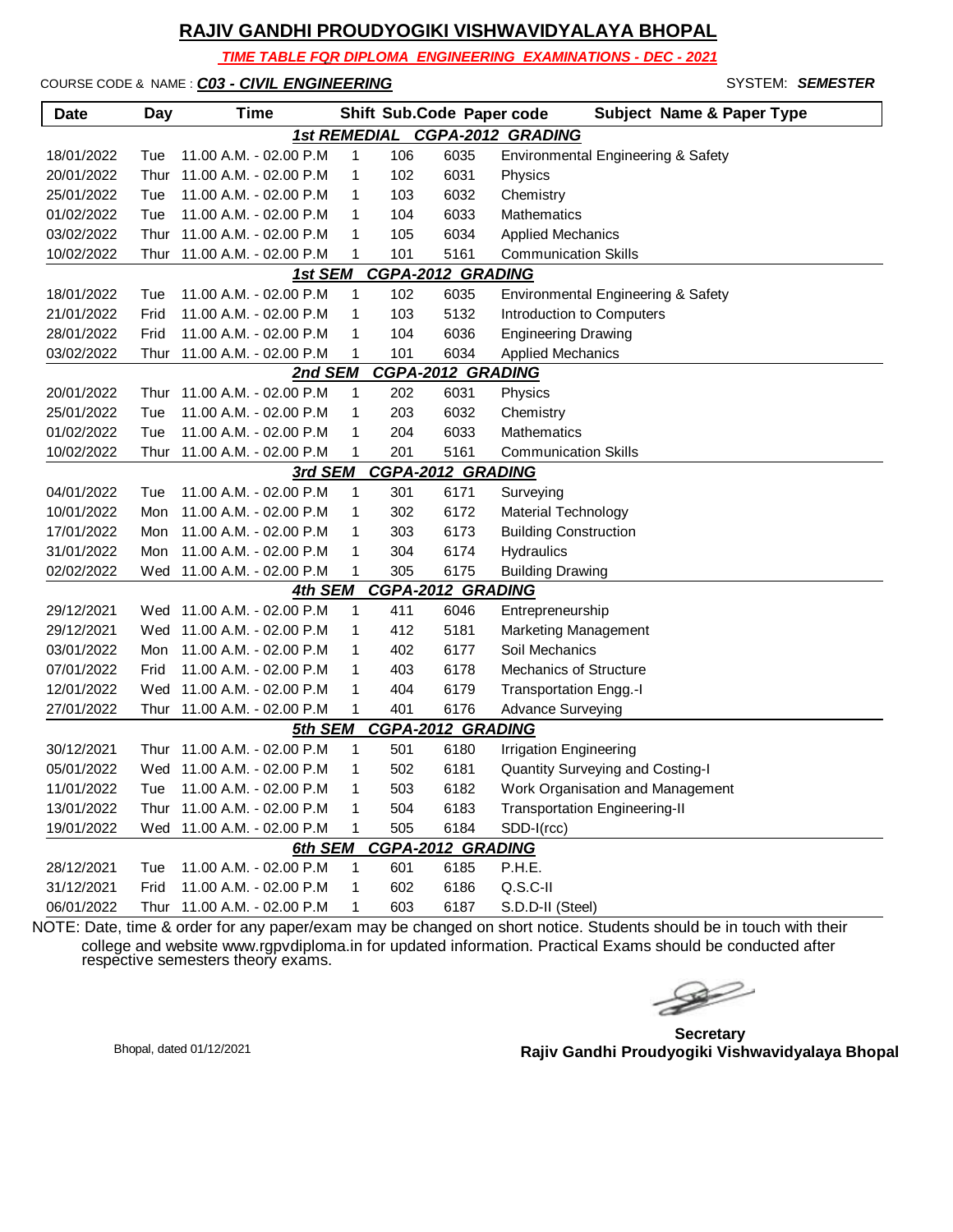*TIME TABLE FOR DIPLOMA ENGINEERING EXAMINATIONS - DEC - 2021*

COURSE CODE & NAME : *C03 - CIVIL ENGINEERING* - SYSTEM: *SEMESTER*

| <b>Date</b>                              | Day                                                  | <b>Time</b>                |              |     |      | Shift Sub.Code Paper code<br><b>Subject Name &amp; Paper Type</b> |  |  |  |  |
|------------------------------------------|------------------------------------------------------|----------------------------|--------------|-----|------|-------------------------------------------------------------------|--|--|--|--|
|                                          | OCBC-2019 / OCBC-2020 GRADING<br><b>1st REMEDIAL</b> |                            |              |     |      |                                                                   |  |  |  |  |
| 25/01/2022                               | Tue                                                  | 11.00 A.M. - 02.00 P.M     | $\mathbf{1}$ | 101 | 6801 | Communication Skills in English                                   |  |  |  |  |
| 27/01/2022                               | Thur                                                 | 11.00 A.M. - 02.00 P.M     | 1            | 105 | 6805 | <b>Applied Mechanics</b>                                          |  |  |  |  |
| 31/01/2022                               | Mon                                                  | 11.00 A.M. - 02.00 P.M     | 1            | 102 | 6802 | Physics                                                           |  |  |  |  |
| 03/02/2022                               | Thur                                                 | 11.00 A.M. - 02.00 P.M     | 1            | 103 | 6803 | Chemistry                                                         |  |  |  |  |
| 08/02/2022                               | Tue                                                  | 11.00 A.M. - 02.00 P.M     | 1            | 104 | 6804 | <b>Mathematics</b>                                                |  |  |  |  |
| OCBC-2019 / OCBC-2020 GRADING<br>1st SEM |                                                      |                            |              |     |      |                                                                   |  |  |  |  |
| 27/01/2022                               | Thur                                                 | 11.00 A.M. - 02.00 P.M     | 1            | 101 | 6805 | <b>Applied Mechanics</b>                                          |  |  |  |  |
| 01/02/2022                               | Tue                                                  | 11.00 A.M. - 02.00 P.M     | 1            | 102 | 6806 | Environmental Engineering & Safety                                |  |  |  |  |
| 01/02/2022                               | Tue                                                  | 11.00 A.M. - 02.00 P.M     | 1            | 102 | 6813 | Environmental Engineering & Safety                                |  |  |  |  |
| 04/02/2022                               | Frid                                                 | 11.00 A.M. - 02.00 P.M     | 1            | 103 | 6807 | Introduction to Computers                                         |  |  |  |  |
| 09/02/2022                               |                                                      | Wed 11.00 A.M. - 02.00 P.M | 1            | 104 | 6808 | <b>Engineering Drawing</b>                                        |  |  |  |  |
|                                          |                                                      | 2nd SEM                    |              |     |      | OCBC-2019 / OCBC-2020 GRADING                                     |  |  |  |  |
| 25/01/2022                               | Tue                                                  | 11.00 A.M. - 02.00 P.M     | 1            | 201 | 6801 | Communication Skills in English                                   |  |  |  |  |
| 31/01/2022                               | Mon                                                  | 11.00 A.M. - 02.00 P.M     | 1            | 202 | 6802 | Physics                                                           |  |  |  |  |
| 03/02/2022                               | Thur                                                 | 11.00 A.M. - 02.00 P.M     | 1            | 203 | 6803 | Chemistry                                                         |  |  |  |  |
| 08/02/2022                               | Tue                                                  | 11.00 A.M. - 02.00 P.M     | 1            | 204 | 6804 | <b>Mathematics</b>                                                |  |  |  |  |
|                                          |                                                      | 3rd SEM                    |              |     |      | OCBC-2019 / OCBC-2020 GRADING                                     |  |  |  |  |
| 31/12/2021                               | Frid                                                 | 11.00 A.M. - 02.00 P.M     | $\mathbf{1}$ | 301 | 6900 | <b>HYDRAULICS</b>                                                 |  |  |  |  |
| 06/01/2022                               | <b>Thur</b>                                          | 11.00 A.M. - 02.00 P.M     | 1            | 302 | 6901 | <b>SURVEYING</b>                                                  |  |  |  |  |
| 12/01/2022                               |                                                      | Wed 11.00 A.M. - 02.00 P.M | 1            | 303 | 6902 | <b>BUILDING MATERIAL AND CONSTRUCTION</b>                         |  |  |  |  |
| 19/01/2022                               |                                                      | Wed 11.00 A.M. - 02.00 P.M | 1            | 304 | 6903 | BUILDING DRAWING AND CAD                                          |  |  |  |  |
|                                          |                                                      | 4th SEM                    |              |     |      | OCBC-2019 / OCBC-2020 GRADING                                     |  |  |  |  |
| 30/12/2021                               | Thur                                                 | 11.00 A.M. - 02.00 P.M     | 1            | 401 | 6904 | <b>SOIL MECHANICS</b>                                             |  |  |  |  |
| 05/01/2022                               | Wed                                                  | 11.00 A.M. - 02.00 P.M     | 1            | 402 | 6905 | <b>ADVANCE SURVEY</b>                                             |  |  |  |  |
| 11/01/2022                               | Tue                                                  | 11.00 A.M. - 02.00 P.M     | 1            | 403 | 6906 | <b>TRANSPORTATION ENGG</b>                                        |  |  |  |  |
| 17/01/2022                               | Mon                                                  | 11.00 A.M. - 02.00 P.M     | 1            | 404 | 6907 | MECHANICS OF STRUCTURE                                            |  |  |  |  |
|                                          |                                                      | 5th SEM                    |              |     |      | OCBC-2019 / OCBC-2020 GRADING                                     |  |  |  |  |
| 29/12/2021                               |                                                      | Wed 11.00 A.M. - 02.00 P.M | $\mathbf{1}$ | 501 | 6908 | <b>Irrigation Engineering</b>                                     |  |  |  |  |
| 04/01/2022                               | Tue                                                  | 11.00 A.M. - 02.00 P.M     | 1            | 502 | 6909 | Concrete Technology                                               |  |  |  |  |
| 10/01/2022                               | Mon                                                  | 11.00 A.M. - 02.00 P.M     | 1            | 503 | 6910 | <b>Quantity Surveying and Costing</b>                             |  |  |  |  |
| 14/01/2022                               | Frid                                                 | 11.00 A.M. - 02.00 P.M     | 1            | 504 | 6911 | Design of R.C.C. Structures                                       |  |  |  |  |

 $\begin{picture}(120,17)(-20,17)(-20,17)(-20,17)(-20,17)(-20,17)(-20,17)(-20,17)(-20,17)(-20,17)(-20,17)(-20,17)(-20,17)(-20,17)(-20,17)(-20,17)(-20,17)(-20,17)(-20,17)(-20,17)(-20,17)(-20,17)(-20,17)(-20,17)(-20,17)(-20,17)(-20,17)(-20,17)(-20,17)(-20,17)(-20,1$ 

**Secretary Rajiv Gandhi Proudyogiki Vishwavidyalaya Bhopal** Bhopal, dated 01/12/2021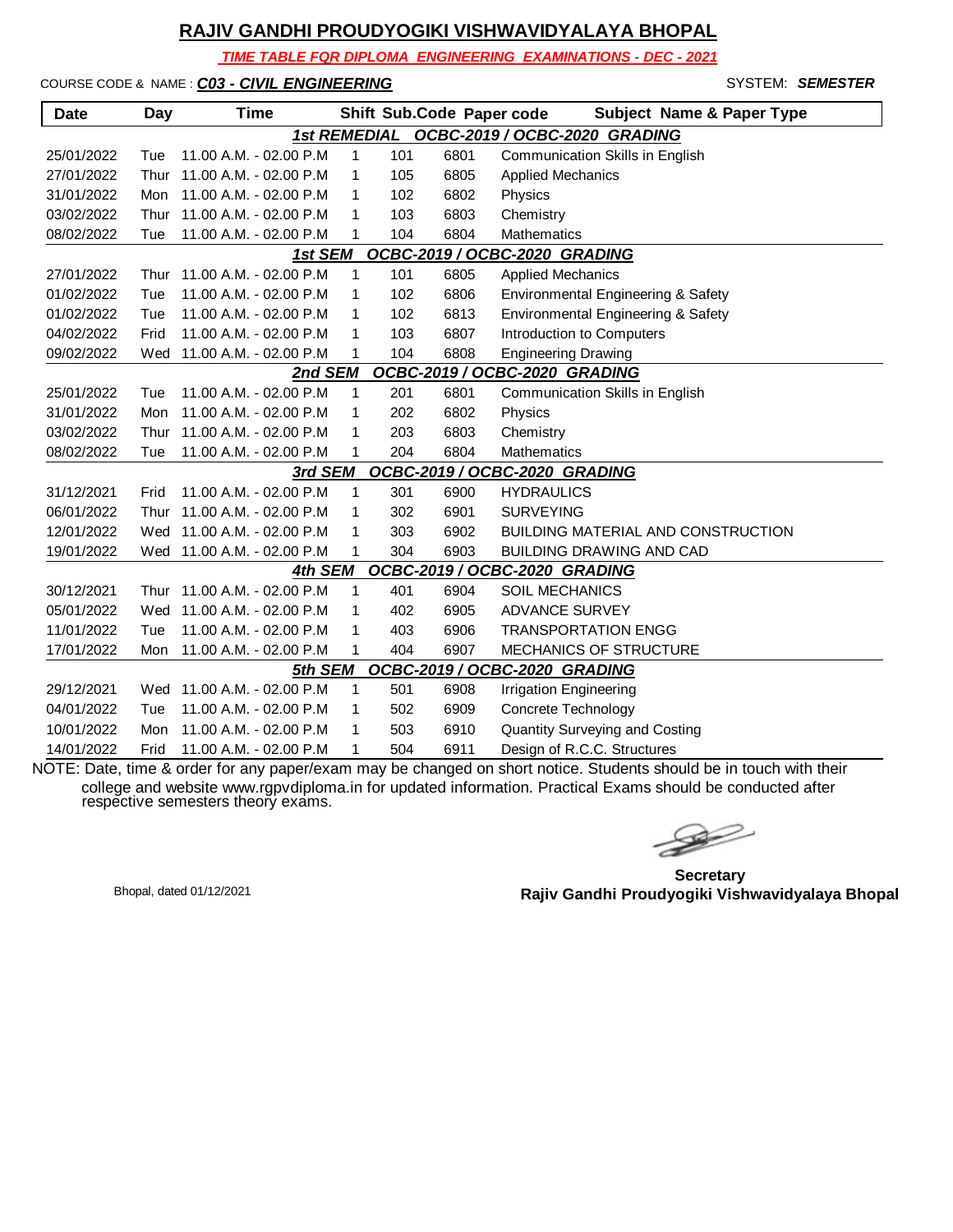*TIME TABLE FOR DIPLOMA ENGINEERING EXAMINATIONS - DEC - 2021*

COURSE CODE & NAME : *C04 - COMPUTER SCIENCE* - SYSTEM: *SEMESTER*

| <b>Date</b>                                                        | Day                       | <b>Time</b>                                                                                                                         |                       |                                 | Shift Sub.Code Paper code            | <b>Subject Name &amp; Paper Type</b>                                                                                                                                 |
|--------------------------------------------------------------------|---------------------------|-------------------------------------------------------------------------------------------------------------------------------------|-----------------------|---------------------------------|--------------------------------------|----------------------------------------------------------------------------------------------------------------------------------------------------------------------|
|                                                                    |                           |                                                                                                                                     |                       |                                 |                                      | 1st REMEDIAL CGPA-2012 GRADING                                                                                                                                       |
| 10/01/2022                                                         | Mon                       | 11.00 A.M. - 02.00 P.M                                                                                                              | $\mathbf{1}$          | 104                             | 6341                                 | Programming in C                                                                                                                                                     |
| 18/01/2022                                                         | Tue                       | 11.00 A.M. - 02.00 P.M                                                                                                              | 1                     | 105                             | 6035                                 | Environmental Engineering & Safety                                                                                                                                   |
| 20/01/2022                                                         | Thur                      | 11.00 A.M. - 02.00 P.M                                                                                                              | 1                     | 102                             | 6031                                 | Physics                                                                                                                                                              |
| 24/01/2022                                                         | Mon                       | 11.00 A.M. - 02.00 P.M                                                                                                              | 1                     | 106                             | 6342                                 | <b>Digital Techniques</b>                                                                                                                                            |
| 01/02/2022                                                         | Tue                       | 11.00 A.M. - 02.00 P.M                                                                                                              | 1                     | 103                             | 6033                                 | Mathematics                                                                                                                                                          |
| 10/02/2022                                                         | Thur                      | 11.00 A.M. - 02.00 P.M                                                                                                              | 1                     | 101                             | 5161                                 | <b>Communication Skills</b>                                                                                                                                          |
|                                                                    |                           | 1st SEM                                                                                                                             |                       |                                 | <b>CGPA-2012 GRADING</b>             |                                                                                                                                                                      |
| 20/01/2022                                                         |                           | Thur 11.00 A.M. - 02.00 P.M                                                                                                         | $\mathbf{1}$          | 102                             | 6031                                 | Physics                                                                                                                                                              |
| 25/01/2022                                                         | Tue                       | 11.00 A.M. - 02.00 P.M                                                                                                              | 1                     | 104                             | 6340                                 | Computer Fundamentals and its Applications                                                                                                                           |
| 01/02/2022                                                         | Tue                       | 11.00 A.M. - 02.00 P.M                                                                                                              | 1                     | 103                             | 6033                                 | <b>Mathematics</b>                                                                                                                                                   |
| 10/02/2022                                                         | Thur                      | 11.00 A.M. - 02.00 P.M                                                                                                              | 1                     | 101                             | 5161                                 | <b>Communication Skills</b>                                                                                                                                          |
|                                                                    |                           | 2nd SEM                                                                                                                             |                       |                                 | <b>CGPA-2012 GRADING</b>             |                                                                                                                                                                      |
| 10/01/2022                                                         | Mon                       | 11.00 A.M. - 02.00 P.M                                                                                                              | 1                     | 201                             | 6341                                 | Programming in C                                                                                                                                                     |
| 18/01/2022                                                         | Tue                       | 11.00 A.M. - 02.00 P.M                                                                                                              | 1                     | 202                             | 6035                                 | Environmental Engineering & Safety                                                                                                                                   |
| 24/01/2022                                                         | Mon                       | 11.00 A.M. - 02.00 P.M                                                                                                              | 1                     | 203                             | 6342                                 | <b>Digital Techniques</b>                                                                                                                                            |
| 02/02/2022                                                         | Wed                       | 11.00 A.M. - 02.00 P.M                                                                                                              | 1                     | 204                             | 6343                                 | Basics of Electrical, Electronics, and Measurement                                                                                                                   |
|                                                                    |                           | 3rd SEM                                                                                                                             |                       |                                 | <b>CGPA-2012 GRADING</b>             |                                                                                                                                                                      |
| 12/01/2022                                                         |                           | Wed 11.00 A.M. - 02.00 P.M                                                                                                          | $\mathbf{1}$          | 301                             | 6344                                 | <b>Computer Architecture</b>                                                                                                                                         |
| 17/01/2022                                                         |                           | Mon 11.00 A.M. - 02.00 P.M                                                                                                          | 1                     | 303                             | 6370                                 | Data Communication                                                                                                                                                   |
| 21/01/2022                                                         | Frid                      | 11.00 A.M. - 02.00 P.M                                                                                                              | 1                     | 302                             | 6345                                 | <b>Operating System</b>                                                                                                                                              |
| 03/02/2022                                                         | Thur                      | 11.00 A.M. - 02.00 P.M                                                                                                              | 1                     | 304                             | 6371                                 | Data structure and Algorithms                                                                                                                                        |
|                                                                    |                           | 4th SEM                                                                                                                             |                       |                                 | <b>CGPA-2012 GRADING</b>             |                                                                                                                                                                      |
| 29/12/2021                                                         |                           | Wed 11.00 A.M. - 02.00 P.M                                                                                                          | 1                     | 411                             | 6046                                 | Entrepreneurship                                                                                                                                                     |
| 29/12/2021                                                         |                           | Wed 11.00 A.M. - 02.00 P.M                                                                                                          | 1                     | 412                             | 5181                                 | <b>Marketing Management</b>                                                                                                                                          |
| 03/01/2022                                                         | Mon.                      | 11.00 A.M. - 02.00 P.M                                                                                                              | 1                     | 402                             | 6373                                 | Database Management System                                                                                                                                           |
| 07/01/2022                                                         | Frid                      | 11.00 A.M. - 02.00 P.M                                                                                                              | 1                     | 403                             | 6374                                 | Linux and Shell Programming                                                                                                                                          |
| 19/01/2022                                                         | Wed                       | 11.00 A.M. - 02.00 P.M                                                                                                              | 1                     | 401                             | 6372                                 | <b>Computer Network</b>                                                                                                                                              |
| 04/02/2022                                                         | Frid                      | 11.00 A.M. - 02.00 P.M                                                                                                              | 1                     | 404                             | 6352                                 | Microprocessor & Interface                                                                                                                                           |
|                                                                    |                           | 5th SEM                                                                                                                             |                       |                                 | <b>CGPA-2012 GRADING</b>             |                                                                                                                                                                      |
| 30/12/2021                                                         | Thur                      | 11.00 A.M. - 02.00 P.M                                                                                                              | 1                     | 501                             | 6353                                 | Web Technology                                                                                                                                                       |
| 11/01/2022                                                         | Tue                       | 11.00 A.M. - 02.00 P.M                                                                                                              | 1                     | 503                             | 6376                                 | Hardware Installation and Maintenance                                                                                                                                |
| 13/01/2022                                                         |                           | Thur 11.00 A.M. - 02.00 P.M                                                                                                         | 1                     | 511                             | 6378                                 | Wireless Communication and Mobile Computing                                                                                                                          |
| 13/01/2022                                                         |                           | Thur 11.00 A.M. - 02.00 P.M                                                                                                         | 1                     | 512                             | 6379                                 | Theory of Computation                                                                                                                                                |
| 27/01/2022                                                         |                           | Thur 11.00 A.M. - 02.00 P.M                                                                                                         | 1                     | 504                             | 6377                                 | Software Engineering                                                                                                                                                 |
| 31/01/2022                                                         | Mon                       | 11.00 A.M. - 02.00 P.M                                                                                                              | 1                     | 502                             | 6375                                 | Java Programming                                                                                                                                                     |
|                                                                    |                           | 6th SEM                                                                                                                             |                       |                                 | <b>CGPA-2012 GRADING</b>             |                                                                                                                                                                      |
| 28/12/2021                                                         | Tue                       | 11.00 A.M. - 02.00 P.M                                                                                                              | 1                     | 601                             | 6380                                 | Computer Graphics, Multimedia & Animation                                                                                                                            |
|                                                                    |                           |                                                                                                                                     |                       |                                 |                                      |                                                                                                                                                                      |
|                                                                    |                           |                                                                                                                                     |                       |                                 |                                      |                                                                                                                                                                      |
|                                                                    |                           |                                                                                                                                     |                       |                                 |                                      |                                                                                                                                                                      |
|                                                                    |                           |                                                                                                                                     |                       |                                 |                                      |                                                                                                                                                                      |
| 04/01/2022<br>04/01/2022<br>04/01/2022<br>06/01/2022<br>06/01/2022 | Tue<br>Tue<br>Tue<br>Thur | 11.00 A.M. - 02.00 P.M<br>11.00 A.M. - 02.00 P.M<br>11.00 A.M. - 02.00 P.M<br>11.00 A.M. - 02.00 P.M<br>Thur 11.00 A.M. - 02.00 P.M | 1<br>1<br>1<br>1<br>1 | 611<br>612<br>613<br>621<br>622 | 6381<br>6382<br>6383<br>6384<br>6385 | Dot Net Technologies<br>Network Security and Management<br>Advanced Web Technology<br>Data Mining & Warehousing<br>Artificial Intelligence & Expert System (AI & ES) |

 $\mathscr{D}$ 

**Secretary Rajiv Gandhi Proudyogiki Vishwavidyalaya Bhopal** Bhopal, dated 01/12/2021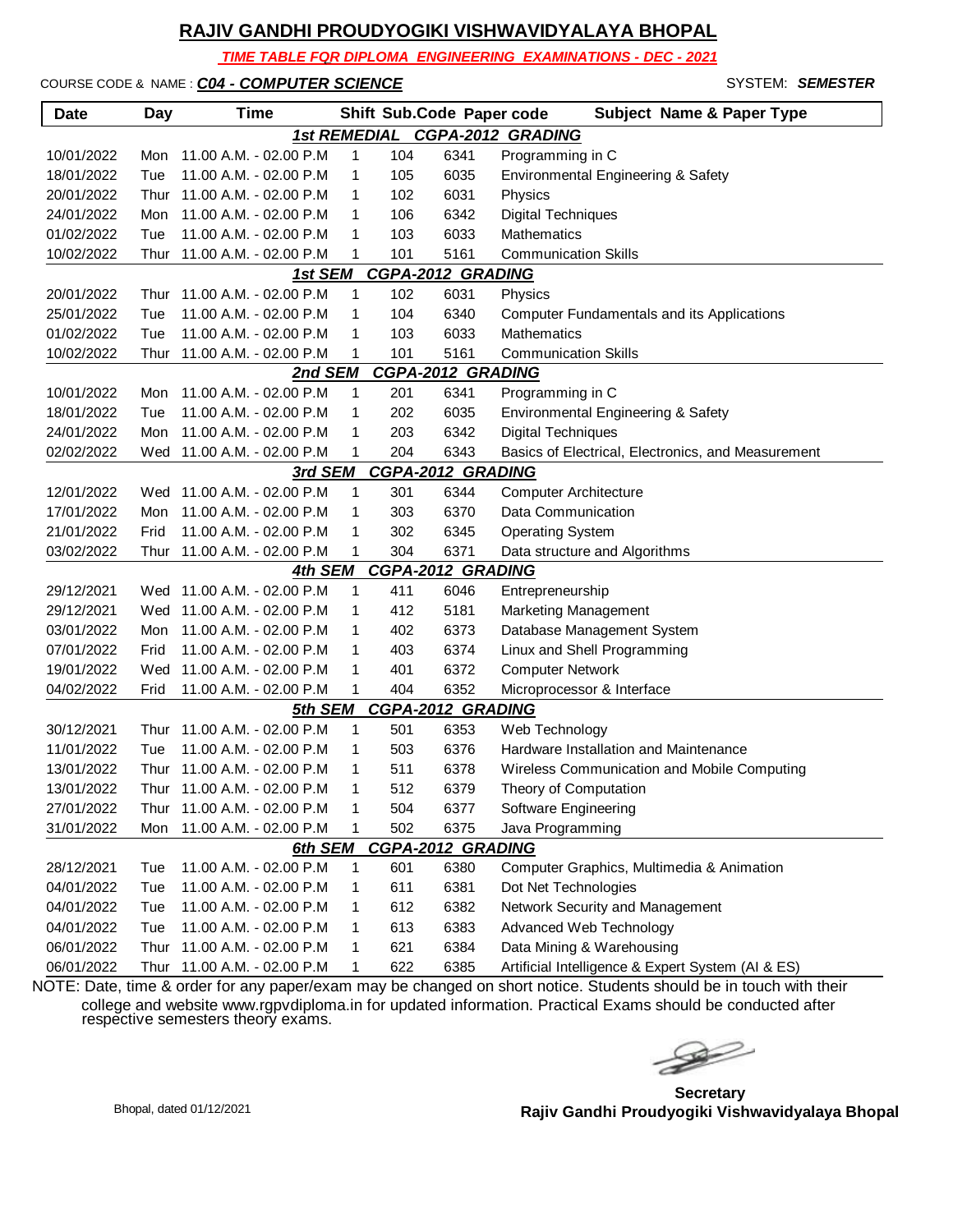*TIME TABLE FOR DIPLOMA ENGINEERING EXAMINATIONS - DEC - 2021*

COURSE CODE & NAME : *C04 - COMPUTER SCIENCE* - SYSTEM: *SEMESTER*

| <b>Date</b> | <b>Day</b> | <b>Time</b>                |              |     | Shift Sub.Code Paper code | <b>Subject Name &amp; Paper Type</b>            |
|-------------|------------|----------------------------|--------------|-----|---------------------------|-------------------------------------------------|
|             |            | <b>1st REMEDIAL</b>        |              |     |                           | OCBC-2019 / OCBC-2020 GRADING                   |
| 25/01/2022  | Tue        | 11.00 A.M. - 02.00 P.M     | 1            | 101 | 6801                      | Communication Skills in English                 |
| 27/01/2022  | Thur       | 11.00 A.M. - 02.00 P.M     | 1            | 104 | 7150                      | Programming in C                                |
| 31/01/2022  | Mon        | 11.00 A.M. - 02.00 P.M     | 1            | 102 | 6802                      | Physics                                         |
| 03/02/2022  | Thur       | 11.00 A.M. - 02.00 P.M     | 1            | 105 | 7151                      | <b>Digital Techniques</b>                       |
| 08/02/2022  | Tue        | 11.00 A.M. - 02.00 P.M     | 1            | 103 | 6804                      | Mathematics                                     |
|             |            | 1st SEM                    |              |     |                           | OCBC-2019 / OCBC-2020 GRADING                   |
| 25/01/2022  | Tue        | 11.00 A.M. - 02.00 P.M     | 1            | 101 | 6801                      | Communication Skills in English                 |
| 31/01/2022  | Mon        | 11.00 A.M. - 02.00 P.M     | 1            | 102 | 6802                      | Physics                                         |
| 04/02/2022  | Frid       | 11.00 A.M. - 02.00 P.M     | 1            | 104 | 6807                      | Introduction to Computers                       |
| 08/02/2022  | Tue        | 11.00 A.M. - 02.00 P.M     | 1            | 103 | 6804                      | <b>Mathematics</b>                              |
|             |            | 2nd SEM                    |              |     |                           | OCBC-2019 / OCBC-2020 GRADING                   |
| 27/01/2022  | Thur       | 11.00 A.M. - 02.00 P.M     | 1            | 201 | 7150                      | Programming in C                                |
| 01/02/2022  | Tue        | 11.00 A.M. - 02.00 P.M     | 1            | 202 | 6806                      | Environmental Engineering & Safety              |
| 01/02/2022  | Tue        | 11.00 A.M. - 02.00 P.M     | 1            | 202 | 6813                      | Environmental Engineering & Safety              |
| 03/02/2022  | Thur       | 11.00 A.M. - 02.00 P.M     | $\mathbf{1}$ | 203 | 7151                      | <b>Digital Techniques</b>                       |
| 07/02/2022  | Mon        | 11.00 A.M. - 02.00 P.M     | 1            | 204 | 7152                      | Basics of Electrical, Electronics & Measurement |
|             |            | 3rd SEM                    |              |     |                           | OCBC-2019 / OCBC-2020 GRADING                   |
| 03/01/2022  | Mon        | 11.00 A.M. - 02.00 P.M     | 1            | 301 | 7153                      | Computer Architecture                           |
| 07/01/2022  | Frid       | 11.00 A.M. - 02.00 P.M     | 1            | 302 | 7154                      | Data Strusture and Algorithm                    |
| 12/01/2022  |            | Wed 11.00 A.M. - 02.00 P.M | 1            | 303 | 7155                      | <b>Operating System</b>                         |
|             |            | 4th SEM                    |              |     |                           | OCBC-2019 / OCBC-2020 GRADING                   |
| 29/12/2021  | Wed        | 11.00 A.M. - 02.00 P.M     | 1            | 401 | 7156                      | LINUX AND SHELL PROGRAMMING                     |
| 04/01/2022  | Tue        | 11.00 A.M. - 02.00 P.M     | 1            | 402 | 7157                      | <b>COMPUTER NETWORK</b>                         |
| 10/01/2022  | Mon        | 11.00 A.M. - 02.00 P.M     | 1            | 403 | 7158                      | DATABASE MANAGEMENT                             |
| 14/01/2022  | Frid       | 11.00 A.M. - 02.00 P.M     | 1            | 404 | 7159                      | <b>WEB TECHNOLOGY</b>                           |
|             |            | 5th SEM                    |              |     |                           | OCBC-2019 / OCBC-2020 GRADING                   |
| 30/12/2021  | Thur       | 11.00 A.M. - 02.00 P.M     | $\mathbf{1}$ | 501 | 7160                      | Java Programming                                |
| 05/01/2022  | Wed        | 11.00 A.M. - 02.00 P.M     | 1            | 502 | 7161                      | Software Engineering                            |
| 11/01/2022  | Tue        | 11.00 A.M. - 02.00 P.M     | 1            | 511 | 7162                      | Theory of Computation                           |
| 11/01/2022  | Tue        | 11.00 A.M. - 02.00 P.M     | 1            | 512 | 7163                      | Design and Analysis of Algorithms               |
| 17/01/2022  | Mon        | 11.00 A.M. - 02.00 P.M     | 1            | 521 | 7164                      | Artificial Intelligence & Expert System         |
| 17/01/2022  | Mon        | 11.00 A.M. - 02.00 P.M     | 1            | 522 | 7165                      | <b>Cloud Computing</b>                          |

NOTE: Date, time & order for any paper/exam may be changed on short notice. Students should be in touch with their college and website www.rgpvdiploma.in for updated information. Practical Exams should be conducted after respective semesters theory exams.

 $\trianglerighteq$ 

**Secretary Rajiv Gandhi Proudyogiki Vishwavidyalaya Bhopal** Bhopal, dated 01/12/2021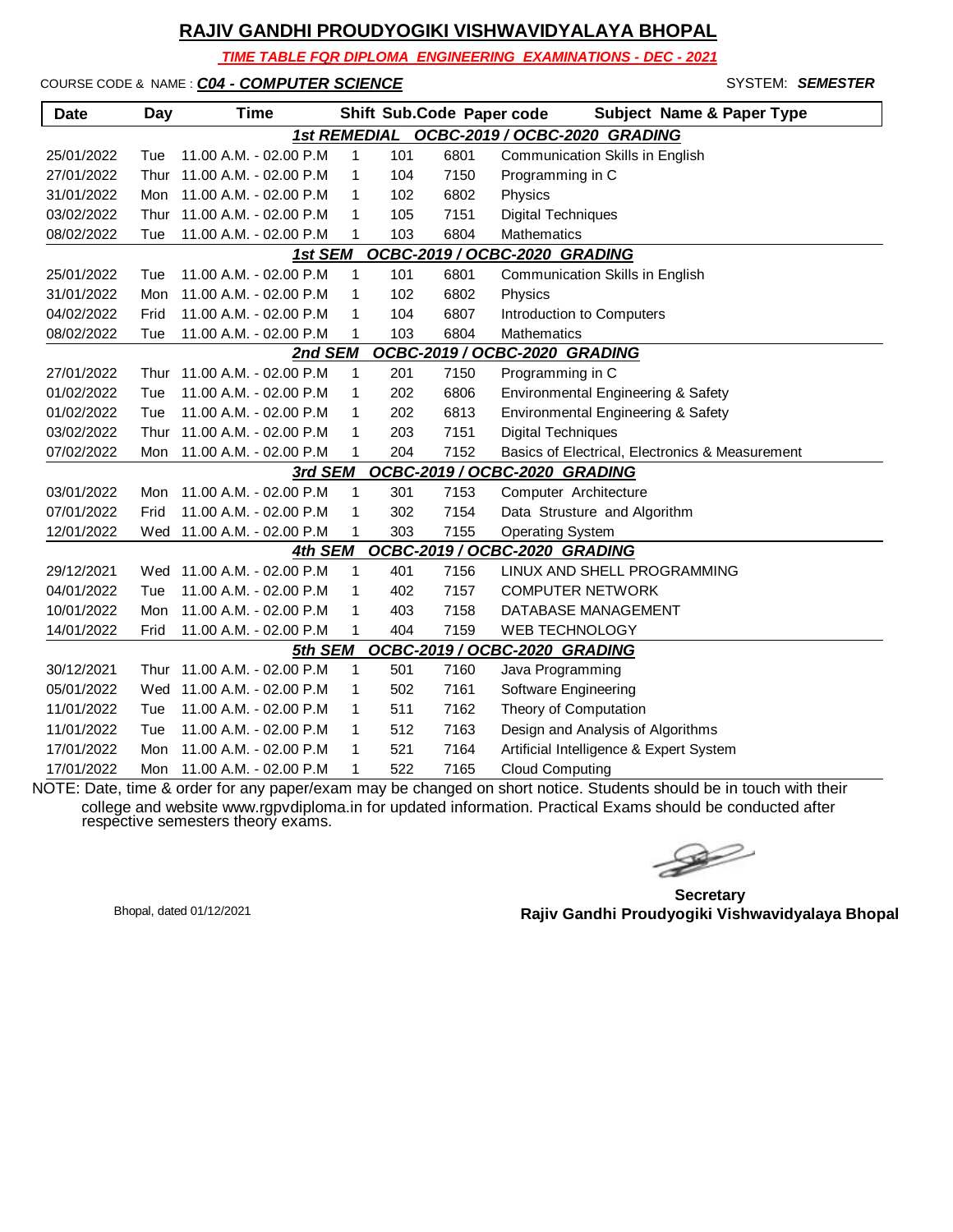*TIME TABLE FOR DIPLOMA ENGINEERING EXAMINATIONS - DEC - 2021*

COURSE CODE & NAME : **C05 - CONSTRUCTION TECH.& MGT.** And the system: **Semester** 

| <b>Date</b> | <b>Day</b> | <b>Time</b>                 |                     |     | Shift Sub.Code Paper code | <b>Subject Name &amp; Paper Type</b>           |
|-------------|------------|-----------------------------|---------------------|-----|---------------------------|------------------------------------------------|
|             |            |                             | <b>1st REMEDIAL</b> |     |                           | CGPA-2012 GRADING                              |
| 18/01/2022  | Tue        | 11.00 A.M. - 02.00 P.M.     | 1                   | 106 | 6035                      | Environmental Engineering & Safety             |
| 20/01/2022  | Thur       | 11.00 A.M. - 02.00 P.M      | 1                   | 102 | 6031                      | Physics                                        |
| 25/01/2022  | Tue        | 11.00 A.M. - 02.00 P.M      | 1                   | 103 | 6032                      | Chemistry                                      |
| 01/02/2022  | Tue        | 11.00 A.M. - 02.00 P.M      | 1                   | 104 | 6033                      | Mathematics                                    |
| 03/02/2022  | Thur       | 11.00 A.M. - 02.00 P.M      | 1                   | 105 | 6034                      | <b>Applied Mechanics</b>                       |
| 10/02/2022  | Thur       | 11.00 A.M. - 02.00 P.M      | 1                   | 101 | 5161                      | <b>Communication Skills</b>                    |
|             |            | 1st SEM                     |                     |     | <b>CGPA-2012 GRADING</b>  |                                                |
| 18/01/2022  | Tue        | 11.00 A.M. - 02.00 P.M      | 1                   | 102 | 6035                      | <b>Environmental Engineering &amp; Safety</b>  |
| 21/01/2022  | Frid       | 11.00 A.M. - 02.00 P.M      | 1                   | 103 | 5132                      | Introduction to Computers                      |
| 28/01/2022  | Frid       | 11.00 A.M. - 02.00 P.M      | 1                   | 104 | 6036                      | <b>Engineering Drawing</b>                     |
| 03/02/2022  | Thur       | 11.00 A.M. - 02.00 P.M      | 1                   | 101 | 6034                      | <b>Applied Mechanics</b>                       |
|             |            | 2nd SEM                     |                     |     | CGPA-2012 GRADING         |                                                |
| 20/01/2022  | Thur       | 11.00 A.M. - 02.00 P.M      | 1                   | 202 | 6031                      | Physics                                        |
| 25/01/2022  | Tue        | 11.00 A.M. - 02.00 P.M      | 1                   | 203 | 6032                      | Chemistry                                      |
| 01/02/2022  | Tue        | 11.00 A.M. - 02.00 P.M      | 1                   | 204 | 6033                      | <b>Mathematics</b>                             |
| 10/02/2022  | Thur       | 11.00 A.M. - 02.00 P.M      | 1                   | 201 | 5161                      | <b>Communication Skills</b>                    |
|             |            | 3rd SEM                     |                     |     | <b>CGPA-2012 GRADING</b>  |                                                |
| 04/01/2022  | Tue        | 11.00 A.M. - 02.00 P.M      | 1                   | 301 | 6171                      | Surveying                                      |
| 10/01/2022  | Mon        | 11.00 A.M. - 02.00 P.M      | 1                   | 302 | 6172                      | <b>Material Technology</b>                     |
| 17/01/2022  | Mon        | 11.00 A.M. - 02.00 P.M      | 1                   | 303 | 6173                      | <b>Building Construction</b>                   |
| 31/01/2022  | Mon        | 11.00 A.M. - 02.00 P.M      | 1                   | 304 | 6174                      | Hydraulics                                     |
| 02/02/2022  | Wed        | 11.00 A.M. - 02.00 P.M      | 1                   | 305 | 6175                      | <b>Building Drawing</b>                        |
|             |            | 4th SEM                     |                     |     | <b>CGPA-2012 GRADING</b>  |                                                |
| 29/12/2021  |            | Wed 11.00 A.M. - 02.00 P.M  | 1                   | 411 | 6046                      | Entrepreneurship                               |
| 29/12/2021  |            | Wed 11.00 A.M. - 02.00 P.M  | 1                   | 412 | 5181                      | <b>Marketing Management</b>                    |
| 03/01/2022  | Mon        | 11.00 A.M. - 02.00 P.M      | 1                   | 402 | 6177                      | Soil Mechanics                                 |
| 07/01/2022  | Frid       | 11.00 A.M. - 02.00 P.M      | 1                   | 403 | 6178                      | <b>Mechanics of Structure</b>                  |
| 12/01/2022  | Wed        | 11.00 A.M. - 02.00 P.M      | 1                   | 404 | 6179                      | <b>Transportation Engg.-I</b>                  |
| 27/01/2022  | Thur       | 11.00 A.M. - 02.00 P.M      | 1                   | 401 | 6176                      | <b>Advance Surveying</b>                       |
|             |            | 5th SEM                     |                     |     | <b>CGPA-2012 GRADING</b>  |                                                |
| 30/12/2021  | Thur       | 11.00 A.M. - 02.00 P.M      | 1                   | 501 | 6191                      | Irrigation Engineering and Hydraulic Structure |
| 05/01/2022  |            | Wed 11.00 A.M. - 02.00 P.M  | 1                   | 502 | 6192                      | <b>Quantity Surveying and Costing</b>          |
| 11/01/2022  | Tue        | 11.00 A.M. - 02.00 P.M      | 1                   | 503 | 6193                      | Advanced Building Construction Technology      |
| 13/01/2022  |            | Thur 11.00 A.M. - 02.00 P.M | 1                   | 504 | 6183                      | <b>Transportation Engineering-II</b>           |
| 19/01/2022  | Wed        | 11.00 A.M. - 02.00 P.M      | 1                   | 505 | 6184                      | SDD-I (rcc)                                    |
|             |            | 6th SEM                     |                     |     | <b>CGPA-2012 GRADING</b>  |                                                |
| 28/12/2021  | Tue        | 11.00 A.M. - 02.00 P.M      | 1                   | 601 | 6185                      | P.H.E.                                         |
| 31/12/2021  | Frid       | 11.00 A.M. - 02.00 P.M      | 1                   | 602 | 6194                      | <b>Construction Planning &amp; Management</b>  |
| 06/01/2022  | Thur       | 11.00 A.M. - 02.00 P.M      | 1                   | 603 | 6187                      | S.D.D.-II (Steel)                              |

 $\begin{picture}(120,17)(-20,17)(-20,17)(-20,17)(-20,17)(-20,17)(-20,17)(-20,17)(-20,17)(-20,17)(-20,17)(-20,17)(-20,17)(-20,17)(-20,17)(-20,17)(-20,17)(-20,17)(-20,17)(-20,17)(-20,17)(-20,17)(-20,17)(-20,17)(-20,17)(-20,17)(-20,17)(-20,17)(-20,17)(-20,17)(-20,1$ 

**Secretary Rajiv Gandhi Proudyogiki Vishwavidyalaya Bhopal** Bhopal, dated 01/12/2021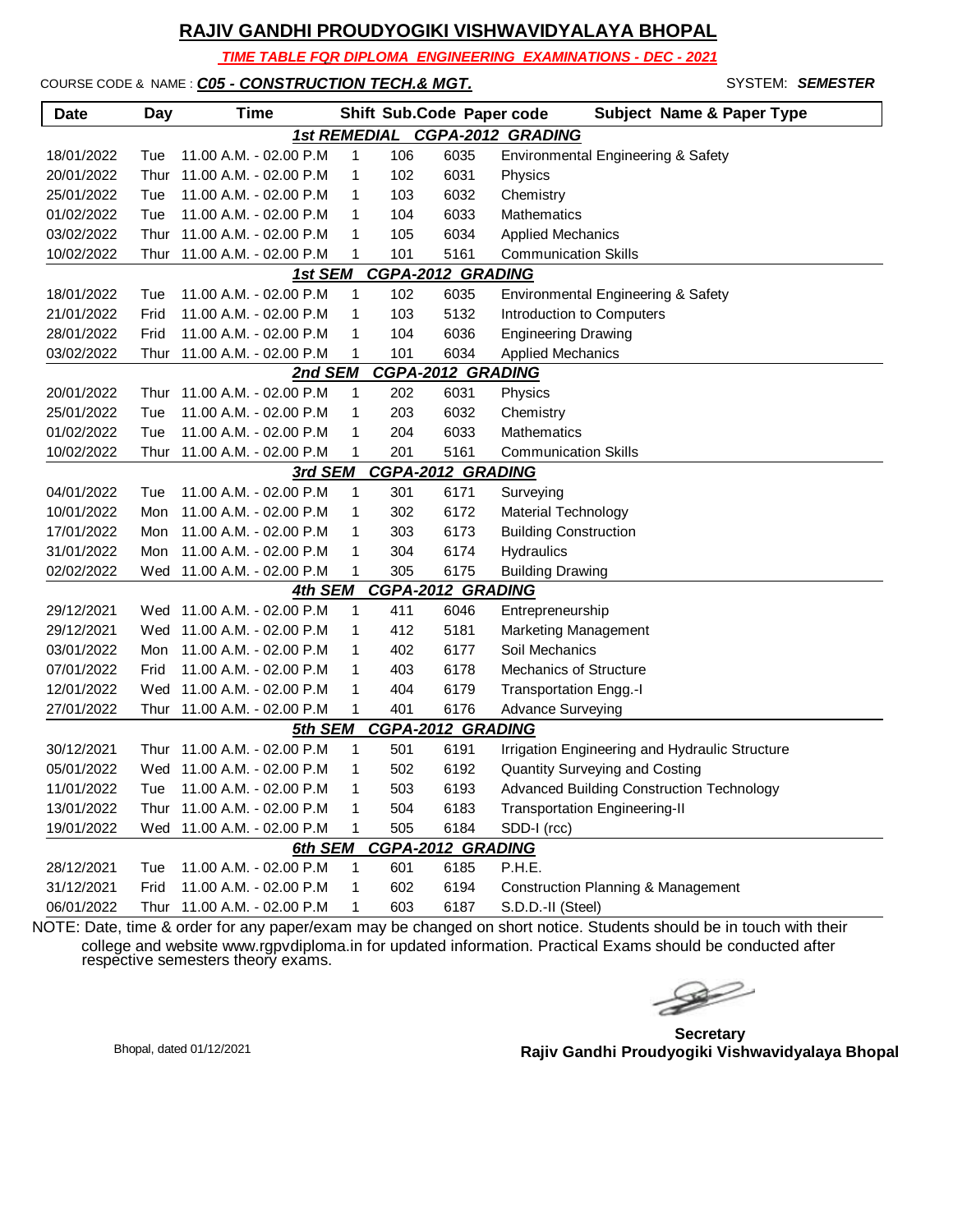*TIME TABLE FOR DIPLOMA ENGINEERING EXAMINATIONS - DEC - 2021*

COURSE CODE & NAME : **C05 - CONSTRUCTION TECH.& MGT.** 

**Date Day Time Shift Sub.Code Paper** 

|      | SYSTEM: SEMESTER                     |
|------|--------------------------------------|
| code | <b>Subject Name &amp; Paper Type</b> |
|      | OCBC-2020 GRADING                    |

|                                          |      |                             |              |     |      | 1st REMEDIAL OCBC-2019 / OCBC-2020 GRADING |  |  |  |
|------------------------------------------|------|-----------------------------|--------------|-----|------|--------------------------------------------|--|--|--|
| 25/01/2022                               | Tue  | 11.00 A.M. - 02.00 P.M      | $\mathbf{1}$ | 101 | 6801 | Communication Skills in English            |  |  |  |
| 27/01/2022                               | Thur | 11.00 A.M. - 02.00 P.M      | 1            | 105 | 6805 | <b>Applied Mechanics</b>                   |  |  |  |
| 31/01/2022                               | Mon  | 11.00 A.M. - 02.00 P.M      | 1            | 102 | 6802 | Physics                                    |  |  |  |
| 03/02/2022                               | Thur | 11.00 A.M. - 02.00 P.M      | 1            | 103 | 6803 | Chemistry                                  |  |  |  |
| 08/02/2022                               | Tue  | 11.00 A.M. - 02.00 P.M      | 1            | 104 | 6804 | <b>Mathematics</b>                         |  |  |  |
| 1st SEM<br>OCBC-2019 / OCBC-2020 GRADING |      |                             |              |     |      |                                            |  |  |  |
| 27/01/2022                               | Thur | 11.00 A.M. - 02.00 P.M      | $\mathbf{1}$ | 101 | 6805 | <b>Applied Mechanics</b>                   |  |  |  |
| 01/02/2022                               | Tue  | 11.00 A.M. - 02.00 P.M      | 1            | 102 | 6806 | Environmental Engineering & Safety         |  |  |  |
| 01/02/2022                               | Tue  | 11.00 A.M. - 02.00 P.M      | 1            | 102 | 6813 | Environmental Engineering & Safety         |  |  |  |
| 04/02/2022                               | Frid | 11.00 A.M. - 02.00 P.M      | 1            | 103 | 6807 | Introduction to Computers                  |  |  |  |
| 09/02/2022                               |      | Wed 11.00 A.M. - 02.00 P.M  | 1            | 104 | 6808 | <b>Engineering Drawing</b>                 |  |  |  |
|                                          |      | 2nd SEM                     |              |     |      | OCBC-2019 / OCBC-2020 GRADING              |  |  |  |
| 25/01/2022                               | Tue  | 11.00 A.M. - 02.00 P.M.     | $\mathbf{1}$ | 201 | 6801 | Communication Skills in English            |  |  |  |
| 31/01/2022                               | Mon  | 11.00 A.M. - 02.00 P.M      | 1            | 202 | 6802 | Physics                                    |  |  |  |
| 03/02/2022                               | Thur | 11.00 A.M. - 02.00 P.M      | 1            | 203 | 6803 | Chemistry                                  |  |  |  |
| 08/02/2022                               | Tue  | 11.00 A.M. - 02.00 P.M      | 1            | 204 | 6804 | Mathematics                                |  |  |  |
|                                          |      | 3rd SEM                     |              |     |      | OCBC-2019 / OCBC-2020 GRADING              |  |  |  |
| 31/12/2021                               | Frid | 11.00 A.M. - 02.00 P.M.     | 1            | 301 | 6900 | <b>HYDRAULICS</b>                          |  |  |  |
| 06/01/2022                               | Thur | 11.00 A.M. - 02.00 P.M      | $\mathbf{1}$ | 302 | 6901 | <b>SURVEYING</b>                           |  |  |  |
| 12/01/2022                               |      | Wed 11.00 A.M. - 02.00 P.M  | 1            | 303 | 6902 | <b>BUILDING MATERIAL AND CONSTRUCTION</b>  |  |  |  |
| 19/01/2022                               |      | Wed 11.00 A.M. - 02.00 P.M  | 1            | 304 | 6903 | <b>BUILDING DRAWING AND CAD</b>            |  |  |  |
|                                          |      | 4th SEM                     |              |     |      | OCBC-2019 / OCBC-2020 GRADING              |  |  |  |
| 30/12/2021                               |      | Thur 11.00 A.M. - 02.00 P.M | 1            | 401 | 6904 | <b>SOIL MECHANICS</b>                      |  |  |  |
| 05/01/2022                               | Wed  | 11.00 A.M. - 02.00 P.M      | 1            | 402 | 6905 | <b>ADVANCE SURVEY</b>                      |  |  |  |
| 11/01/2022                               | Tue  | 11.00 A.M. - 02.00 P.M      | 1            | 403 | 6906 | <b>TRANSPORTATION ENGG</b>                 |  |  |  |
| 17/01/2022                               | Mon  | 11.00 A.M. - 02.00 P.M      | 1            | 404 | 6907 | <b>MECHANICS OF STRUCTURE</b>              |  |  |  |
|                                          |      | 5th SEM                     |              |     |      | OCBC-2019 / OCBC-2020 GRADING              |  |  |  |
| 29/12/2021                               |      | Wed 11.00 A.M. - 02.00 P.M  | $\mathbf{1}$ | 501 | 6908 | <b>Irrigation Engineering</b>              |  |  |  |
| 04/01/2022                               | Tue  | 11.00 A.M. - 02.00 P.M      | 1            | 502 | 6909 | Concrete Technology                        |  |  |  |
| 10/01/2022                               | Mon  | 11.00 A.M. - 02.00 P.M      | 1            | 503 | 6910 | <b>Quantity Surveying and Costing</b>      |  |  |  |
| 14/01/2022                               | Frid | 11.00 A.M. - 02.00 P.M      | 1            | 504 | 6911 | Design of R.C.C. Structures                |  |  |  |

 $\begin{picture}(120,17)(-20,17)(-20,17)(-20,17)(-20,17)(-20,17)(-20,17)(-20,17)(-20,17)(-20,17)(-20,17)(-20,17)(-20,17)(-20,17)(-20,17)(-20,17)(-20,17)(-20,17)(-20,17)(-20,17)(-20,17)(-20,17)(-20,17)(-20,17)(-20,17)(-20,17)(-20,17)(-20,17)(-20,17)(-20,17)(-20,1$ 

**Secretary Rajiv Gandhi Proudyogiki Vishwavidyalaya Bhopal** Bhopal, dated 01/12/2021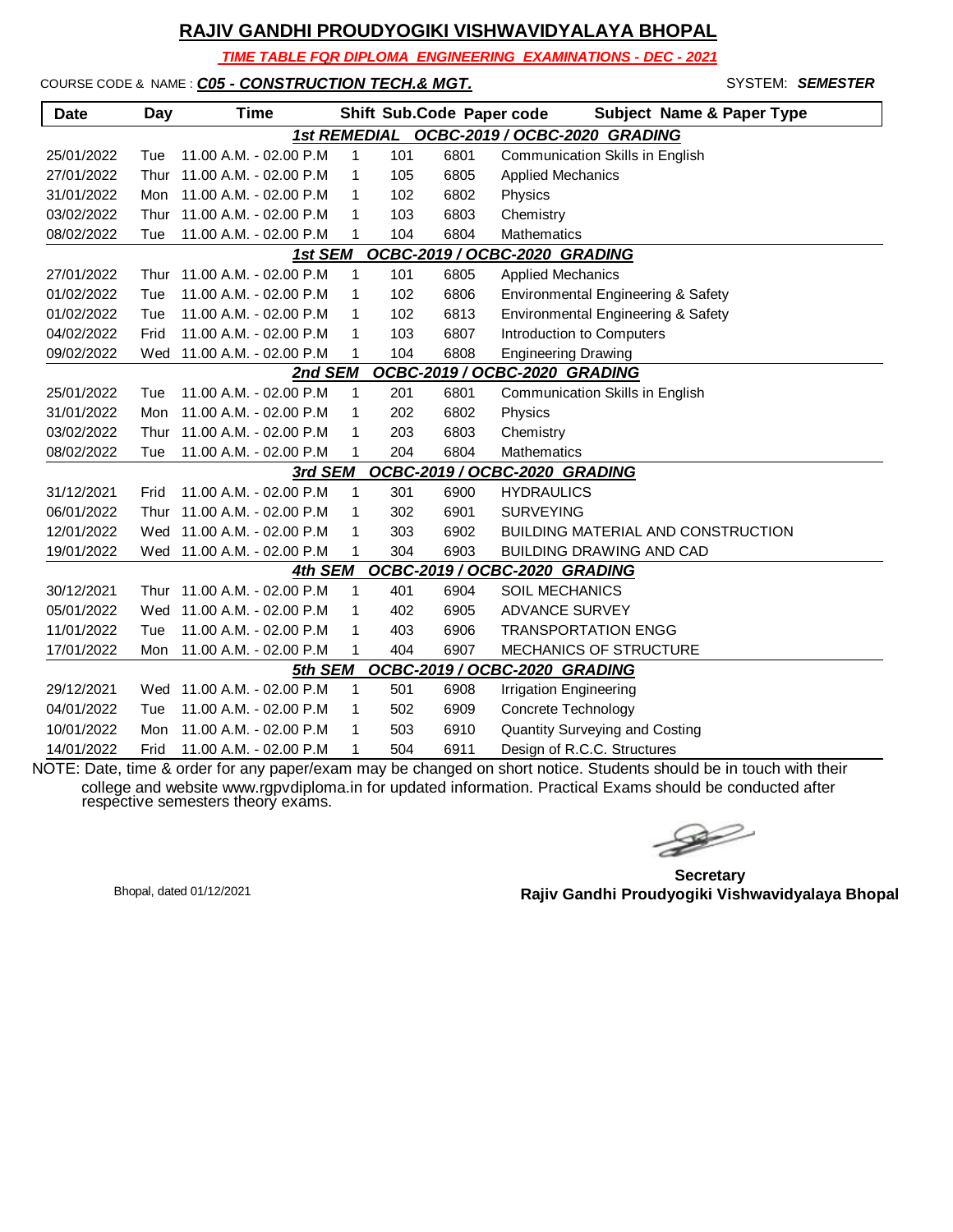*TIME TABLE FOR DIPLOMA ENGINEERING EXAMINATIONS - DEC - 2021*

### COURSE CODE & NAME : *C10 - COMPUTER HARDWARE MAINTENANCE* - SYSTEM: *SEMESTER*

| <b>Date</b> | <b>Day</b> | <b>Time</b>                 |   |     | Shift Sub.Code Paper code | <b>Subject Name &amp; Paper Type</b>               |
|-------------|------------|-----------------------------|---|-----|---------------------------|----------------------------------------------------|
|             |            | <b>1st REMEDIAL</b>         |   |     |                           | CGPA-2012 GRADING                                  |
| 10/01/2022  | Mon        | 11.00 A.M. - 02.00 P.M      | 1 | 104 | 6341                      | Programming in C                                   |
| 18/01/2022  | Tue        | 11.00 A.M. - 02.00 P.M      | 1 | 105 | 6035                      | Environmental Engineering & Safety                 |
| 20/01/2022  | Thur       | 11.00 A.M. - 02.00 P.M      | 1 | 102 | 6031                      | Physics                                            |
| 24/01/2022  | Mon        | 11.00 A.M. - 02.00 P.M      | 1 | 106 | 6342                      | <b>Digital Techniques</b>                          |
| 01/02/2022  | Tue        | 11.00 A.M. - 02.00 P.M      | 1 | 103 | 6033                      | Mathematics                                        |
| 10/02/2022  |            | Thur 11.00 A.M. - 02.00 P.M | 1 | 101 | 5161                      | <b>Communication Skills</b>                        |
|             |            | 1st SEM                     |   |     | <b>CGPA-2012 GRADING</b>  |                                                    |
| 20/01/2022  |            | Thur 11.00 A.M. - 02.00 P.M | 1 | 102 | 6031                      | Physics                                            |
| 25/01/2022  | Tue        | 11.00 A.M. - 02.00 P.M      | 1 | 104 | 6340                      | Computer Fundamentals and its Applications         |
| 01/02/2022  | Tue        | 11.00 A.M. - 02.00 P.M      | 1 | 103 | 6033                      | Mathematics                                        |
| 10/02/2022  |            | Thur 11.00 A.M. - 02.00 P.M | 1 | 101 | 5161                      | <b>Communication Skills</b>                        |
|             |            | 2nd SEM                     |   |     | <b>CGPA-2012 GRADING</b>  |                                                    |
| 10/01/2022  | Mon        | 11.00 A.M. - 02.00 P.M      | 1 | 201 | 6341                      | Programming in C                                   |
| 18/01/2022  | Tue        | 11.00 A.M. - 02.00 P.M      | 1 | 202 | 6035                      | Environmental Engineering & Safety                 |
| 24/01/2022  | Mon        | 11.00 A.M. - 02.00 P.M      | 1 | 203 | 6342                      | <b>Digital Techniques</b>                          |
| 02/02/2022  |            | Wed 11.00 A.M. - 02.00 P.M  | 1 | 204 | 6343                      | Basics of Electrical, Electronics, and Measurement |
|             |            | 3rd SEM                     |   |     | <b>CGPA-2012 GRADING</b>  |                                                    |
| 12/01/2022  | Wed        | 11.00 A.M. - 02.00 P.M      | 1 | 301 | 6344                      | <b>Computer Architecture</b>                       |
| 21/01/2022  | Frid       | 11.00 A.M. - 02.00 P.M      | 1 | 302 | 6345                      | <b>Operating System</b>                            |
| 27/01/2022  | Thur       | 11.00 A.M. - 02.00 P.M      | 1 | 305 | 6348                      | Basics of Linux                                    |
| 28/01/2022  | Frid       | 11.00 A.M. - 02.00 P.M      | 1 | 303 | 6346                      | <b>Networking Essential</b>                        |
| 31/01/2022  | Mon        | 11.00 A.M. - 02.00 P.M      | 1 | 304 | 6347                      | PC Assembly and Maintenance                        |
|             |            | 4th SEM                     |   |     | <b>CGPA-2012 GRADING</b>  |                                                    |
| 29/12/2021  |            | Wed 11.00 A.M. - 02.00 P.M  | 1 | 411 | 6046                      | Enterprenuership                                   |
| 29/12/2021  | Wed        | 11.00 A.M. - 02.00 P.M      | 1 | 412 | 5181                      | Marketing Management                               |
| 03/01/2022  | Mon        | 11.00 A.M. - 02.00 P.M      | 1 | 402 | 6350                      | Hardware Components & Devices                      |
| 07/01/2022  | Frid       | 11.00 A.M. - 02.00 P.M      | 1 | 403 | 6351                      | <b>Advance Computer Network</b>                    |
| 19/01/2022  | Wed        | 11.00 A.M. - 02.00 P.M      | 1 | 401 | 6349                      | Data Communication                                 |
| 04/02/2022  | Frid       | 11.00 A.M. - 02.00 P.M      | 1 | 404 | 6352                      | Microprocessor & Interface                         |
|             |            | 5th SEM                     |   |     | <b>CGPA-2012 GRADING</b>  |                                                    |
| 30/12/2021  | Thur       | 11.00 A.M. - 02.00 P.M      | 1 | 501 | 6353                      | Web Techonology                                    |
| 05/01/2022  |            | Wed 11.00 A.M. - 02.00 P.M  | 1 | 503 | 6355                      | Device Driver Programming                          |
| 11/01/2022  | Tue        | 11.00 A.M. - 02.00 P.M      | 1 | 502 | 6354                      | Network Management & Administration                |
| 13/01/2022  |            | Thur 11.00 A.M. - 02.00 P.M | 1 | 504 | 6356                      | Assembly Language Programming                      |
| 17/01/2022  | Mon        | 11.00 A.M. - 02.00 P.M      | 1 | 505 | 6357                      | Hardware Trouble Shooting & Maintenance            |
|             |            | 6th SEM                     |   |     | <b>CGPA-2012 GRADING</b>  |                                                    |
| 28/12/2021  | Tue        | 11.00 A.M. - 02.00 P.M      | 1 | 601 | 6358                      | Network Devices Configuration                      |
| 31/12/2021  | Frid       | 11.00 A.M. - 02.00 P.M      | 1 | 602 | 6359                      | Linux server Administration                        |
| 06/01/2022  |            | Thur 11.00 A.M. - 02.00 P.M | 1 | 603 | 6360                      | Network Security & Cyber Law                       |

 $\begin{picture}(120,17)(-20,17)(-20,17)(-20,17)(-20,17)(-20,17)(-20,17)(-20,17)(-20,17)(-20,17)(-20,17)(-20,17)(-20,17)(-20,17)(-20,17)(-20,17)(-20,17)(-20,17)(-20,17)(-20,17)(-20,17)(-20,17)(-20,17)(-20,17)(-20,17)(-20,17)(-20,17)(-20,17)(-20,17)(-20,17)(-20,1$ 

**Secretary Rajiv Gandhi Proudyogiki Vishwavidyalaya Bhopal** Bhopal, dated 01/12/2021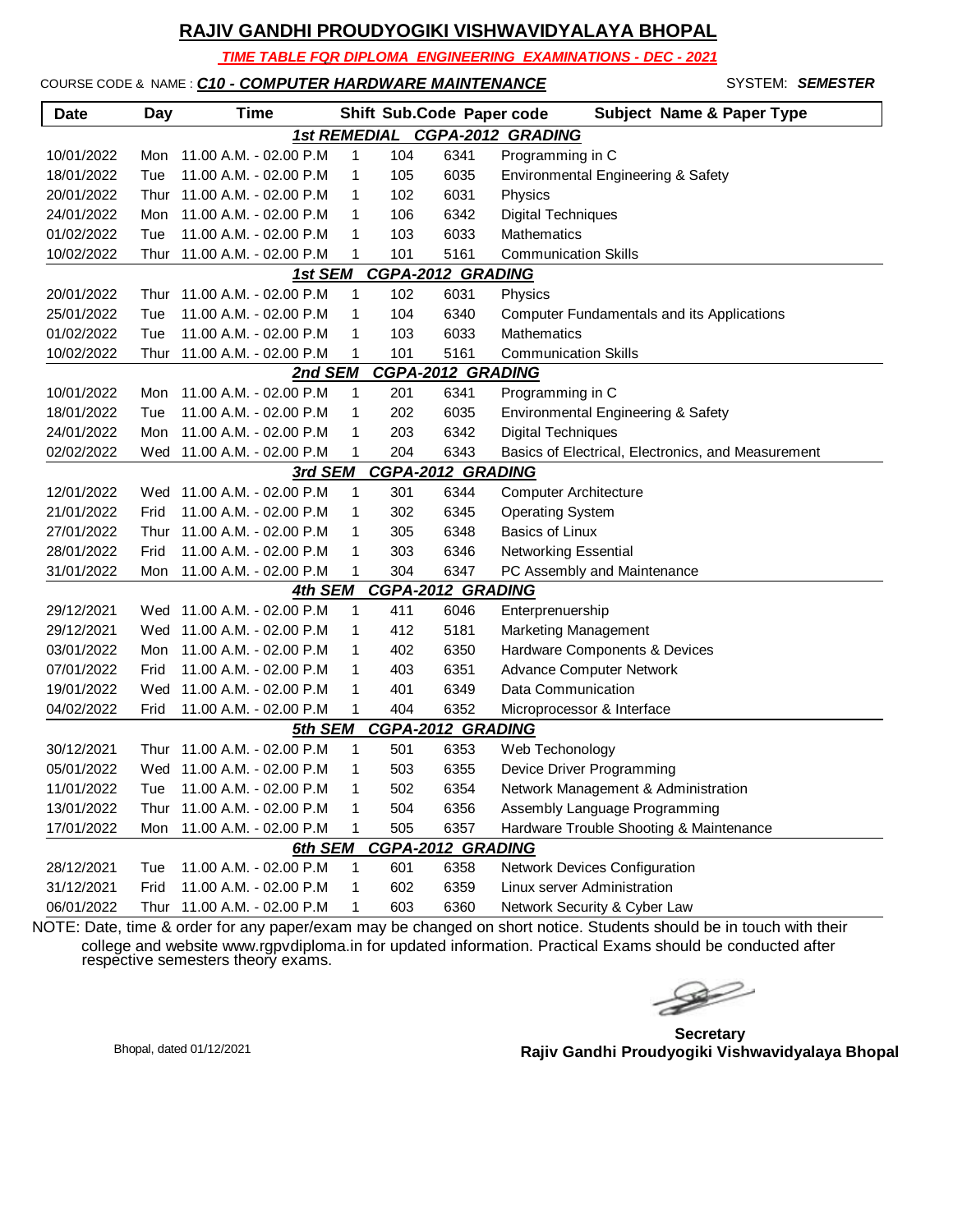*TIME TABLE FOR DIPLOMA ENGINEERING EXAMINATIONS - DEC - 2021*

### COURSE CODE & NAME : *C10 - COMPUTER HARDWARE MAINTENANCE* - SYSTEM: *SEMESTER*

| <b>Date</b>                   | Day  | <b>Time</b>             |              | Shift Sub.Code Paper code |      | <b>Subject Name &amp; Paper Type</b>                 |
|-------------------------------|------|-------------------------|--------------|---------------------------|------|------------------------------------------------------|
|                               |      | 1st SEM                 |              |                           |      | OCBC-2019 / OCBC-2020 GRADING                        |
| 25/01/2022                    | Tue  | 11.00 A.M. - 02.00 P.M. | 1            | 101                       | 6801 | Communication Skills in English                      |
| 31/01/2022                    | Mon  | 11.00 A.M. - 02.00 P.M  | 1            | 102                       | 6802 | Physics                                              |
| 04/02/2022                    | Frid | 11.00 A.M. - 02.00 P.M. | 1            | 104                       | 6807 | Introduction to Computers                            |
| 08/02/2022                    | Tue  | 11.00 A.M. - 02.00 P.M  | 1            | 103                       | 6804 | <b>Mathematics</b>                                   |
|                               |      | 2nd SEM                 |              |                           |      | OCBC-2019 / OCBC-2020 GRADING                        |
| 27/01/2022                    | Thur | 11.00 A.M. - 02.00 P.M  | 1            | 201                       | 7150 | Programming in C                                     |
| 01/02/2022                    | Tue  | 11.00 A.M. - 02.00 P.M  | $\mathbf 1$  | 202                       | 6806 | Environmental Engineering & Safety                   |
| 01/02/2022                    | Tue  | 11.00 A.M. - 02.00 P.M  | 1            | 202                       | 6813 | Environmental Engineering & Safety                   |
| 03/02/2022                    | Thur | 11.00 A.M. - 02.00 P.M  | 1            | 203                       | 7151 | <b>Digital Techniques</b>                            |
| 07/02/2022                    | Mon  | 11.00 A.M. - 02.00 P.M  |              | 204                       | 7152 | Basics of Electrical, Electronics & Measurement      |
|                               |      | 3rd SEM                 |              |                           |      | OCBC-2019 / OCBC-2020 GRADING                        |
| 03/01/2022                    | Mon  | 11.00 A.M. - 02.00 P.M  | 1            | 301                       | 7153 | Computer Architecture                                |
| 07/01/2022                    | Frid | 11.00 A.M. - 02.00 P.M. | 1            | 302                       | 7154 | Data Strusture and Algorithm                         |
| 12/01/2022                    | Wed  | 11.00 A.M. - 02.00 P.M  | 1            | 303                       | 7155 | <b>Operating System</b>                              |
| 13/01/2022                    | Thur | 11.00 A.M. - 02.00 P.M  | 1            | 304                       | 6822 | <b>Digital Electronics</b>                           |
|                               |      | 4th SEM                 |              |                           |      | OCBC-2019 / OCBC-2020 GRADING                        |
| 29/12/2021                    | Wed  | 11.00 A.M. - 02.00 P.M  | 1            | 401                       | 7200 | PC ASSEMBLY & MAINTENANCE                            |
| 04/01/2022                    | Tue  | 11.00 A.M. - 02.00 P.M. | 1            | 402                       | 7201 | MICROPROCESSOR & INTERFACE                           |
| 10/01/2022                    | Mon  | 11.00 A.M. - 02.00 P.M. | 1            | 403                       | 6826 | <b>DIGITAL COMMUNICATION</b>                         |
| 14/01/2022                    | Frid | 11.00 A.M. - 02.00 P.M  |              | 404                       | 7159 | <b>WEB TECHNOLOGY</b>                                |
|                               |      | 5th SEM                 |              |                           |      | OCBC-2019 / OCBC-2020 GRADING                        |
| 30/12/2021                    | Thur | 11.00 A.M. - 02.00 P.M  | $\mathbf{1}$ | 501                       | 7202 | Assembly Language Programming                        |
| 05/01/2022                    | Wed  | 11.00 A.M. - 02.00 P.M  | 1            | 502                       | 7203 | <b>Basics of Computer Network</b>                    |
| 11/01/2022                    | Tue  | 11.00 A.M. - 02.00 P.M  | 1            | 503                       | 7204 | Hardware Trouble Shooting and Maintenance            |
| 17/01/2022<br>$\sim$ $  \sim$ | Mon  | 11.00 A.M. - 02.00 P.M  | 1            | 504                       | 7205 | Internet of Things<br><b>Assessment Company</b><br>. |

 $\geqslant$ 

**Secretary Rajiv Gandhi Proudyogiki Vishwavidyalaya Bhopal** Bhopal, dated 01/12/2021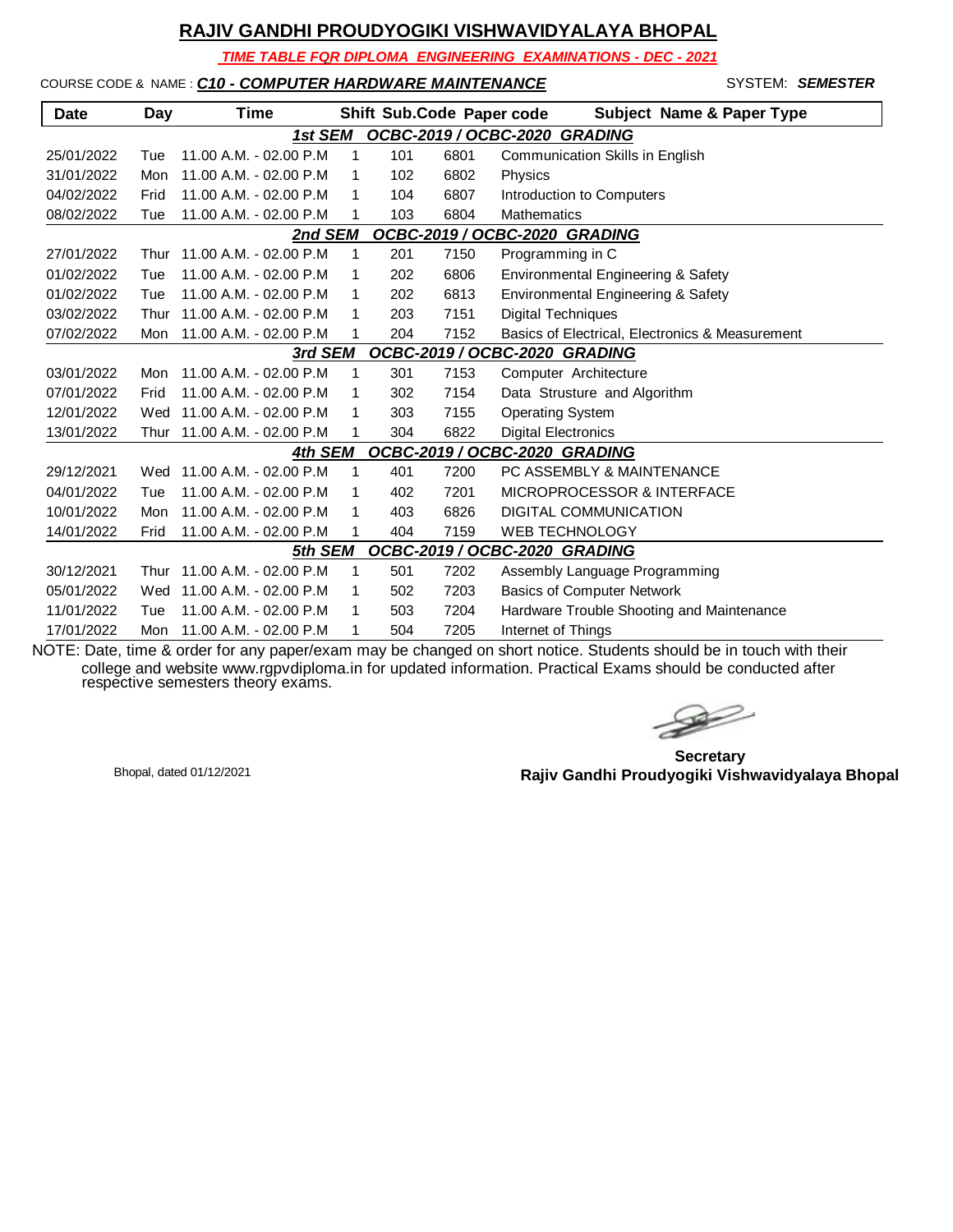*TIME TABLE FOR DIPLOMA ENGINEERING EXAMINATIONS - DEC - 2021*

COURSE CODE & NAME : *E01 - ELECTRICAL ENGINEERING* - SYSTEM: *SEMESTER*

| <b>Date</b>                              | Day  | <b>Time</b>                 |              |     | Shift Sub.Code Paper code | <b>Subject Name &amp; Paper Type</b>                    |  |  |  |
|------------------------------------------|------|-----------------------------|--------------|-----|---------------------------|---------------------------------------------------------|--|--|--|
| <b>1st REMEDIAL</b><br>CGPA-2012 GRADING |      |                             |              |     |                           |                                                         |  |  |  |
| 18/01/2022                               | Tue  | 11.00 A.M. - 02.00 P.M      | 1            | 106 | 6035                      | Environmental Engineering & Safety                      |  |  |  |
| 20/01/2022                               | Thur | 11.00 A.M. - 02.00 P.M      | 1            | 102 | 6031                      | Physics                                                 |  |  |  |
| 25/01/2022                               | Tue  | 11.00 A.M. - 02.00 P.M      | 1            | 103 | 6032                      | Chemistry                                               |  |  |  |
| 01/02/2022                               | Tue  | 11.00 A.M. - 02.00 P.M      | 1            | 104 | 6033                      | Mathematics                                             |  |  |  |
| 03/02/2022                               | Thur | 11.00 A.M. - 02.00 P.M      | 1            | 105 | 6034                      | <b>Applied Mechanics</b>                                |  |  |  |
| 10/02/2022                               | Thur | 11.00 A.M. - 02.00 P.M      | 1            | 101 | 5161                      | <b>Communication Skills</b>                             |  |  |  |
| CGPA-2012 GRADING<br>1st SEM             |      |                             |              |     |                           |                                                         |  |  |  |
| 18/01/2022                               | Tue  | 11.00 A.M. - 02.00 P.M      | 1            | 102 | 6035                      | Environmental Engineering & Safety                      |  |  |  |
| 21/01/2022                               | Frid | 11.00 A.M. - 02.00 P.M      | 1            | 103 | 5132                      | Introduction to Computers                               |  |  |  |
| 28/01/2022                               | Frid | 11.00 A.M. - 02.00 P.M      | 1            | 104 | 6036                      | <b>Engineering Drawing</b>                              |  |  |  |
| 03/02/2022                               | Thur | 11.00 A.M. - 02.00 P.M      | 1            | 101 | 6034                      | <b>Applied Mechanics</b>                                |  |  |  |
| <b>CGPA-2012 GRADING</b><br>2nd SEM      |      |                             |              |     |                           |                                                         |  |  |  |
| 20/01/2022                               | Thur | 11.00 A.M. - 02.00 P.M      | $\mathbf{1}$ | 202 | 6031                      | Physics                                                 |  |  |  |
| 25/01/2022                               | Tue  | 11.00 A.M. - 02.00 P.M      | 1            | 203 | 6032                      | Chemistry                                               |  |  |  |
| 01/02/2022                               | Tue  | 11.00 A.M. - 02.00 P.M      | 1            | 204 | 6033                      | Mathematics                                             |  |  |  |
| 10/02/2022                               | Thur | 11.00 A.M. - 02.00 P.M      | 1            | 201 | 5161                      | <b>Communication Skills</b>                             |  |  |  |
|                                          |      | 3rd SEM                     |              |     | CGPA-2012 GRADING         |                                                         |  |  |  |
| 04/01/2022                               | Tue  | 11.00 A.M. - 02.00 P.M      | 1            | 305 | 6234                      | <b>Basic Electronics</b>                                |  |  |  |
| 07/01/2022                               | Frid | 11.00 A.M. - 02.00 P.M      | 1            | 302 | 6231                      | <b>Electrical Circuits</b>                              |  |  |  |
| 17/01/2022                               | Mon  | 11.00 A.M. - 02.00 P.M      | 1            | 303 | 6232                      | <b>Electrical Machines-I</b>                            |  |  |  |
| 24/01/2022                               | Mon  | 11.00 A.M. - 02.00 P.M      | 1            | 301 | 6230                      | Basic Electrical Engg. & Materials                      |  |  |  |
| 31/01/2022                               | Mon  | 11.00 A.M. - 02.00 P.M      | 1            | 304 | 6233                      | Elect.& Electronics Measurement & Measuring Instruments |  |  |  |
|                                          |      | 4th SEM                     |              |     | <b>CGPA-2012 GRADING</b>  |                                                         |  |  |  |
| 29/12/2021                               |      | Wed 11.00 A.M. - 02.00 P.M  | 1            | 411 | 6046                      | Entrepreneurship                                        |  |  |  |
| 29/12/2021                               |      | Wed 11.00 A.M. - 02.00 P.M  | 1            | 412 | 5181                      | <b>Marketing Management</b>                             |  |  |  |
| 03/01/2022                               | Mon  | 11.00 A.M. - 02.00 P.M      | 1            | 402 | 6236                      | General Mechanical Engg.                                |  |  |  |
| 10/01/2022                               | Mon  | 11.00 A.M. - 02.00 P.M      | 1            | 403 | 6237                      | <b>Electrical Engg. Drawing</b>                         |  |  |  |
| 12/01/2022                               | Wed  | 11.00 A.M. - 02.00 P.M      | 1            | 401 | 6235                      | <b>Electrical Machines-II</b>                           |  |  |  |
| 02/02/2022                               |      | Wed 11.00 A.M. - 02.00 P.M  | 1            | 404 | 6238                      | Generation, Transmission and Distribution               |  |  |  |
|                                          |      | 5th SEM                     |              |     | <b>CGPA-2012 GRADING</b>  |                                                         |  |  |  |
| 30/12/2021                               | Thur | 11.00 A.M. - 02.00 P.M      | 1            | 501 | 6239                      | Instrumentation                                         |  |  |  |
| 05/01/2022                               |      | Wed 11.00 A.M. - 02.00 P.M  | 1            | 502 | 6240                      | Power System Operation and Protection                   |  |  |  |
| 11/01/2022                               | Tue  | 11.00 A.M. - 02.00 P.M      | 1            | 504 | 6242                      | Utilisation of Electrical Power                         |  |  |  |
| 13/01/2022                               |      | Thur 11.00 A.M. - 02.00 P.M | 1            | 503 | 6241                      | Power Electronics and Application                       |  |  |  |
| 19/01/2022                               | Wed  | 11.00 A.M. - 02.00 P.M      | 1            | 505 | 6243                      | <b>Estimating and Costing</b>                           |  |  |  |
|                                          |      | 6th SEM                     |              |     | <b>CGPA-2012 GRADING</b>  |                                                         |  |  |  |
| 28/12/2021                               | Tue  | 11.00 A.M. - 02.00 P.M      | $\mathbf{1}$ | 601 | 6244                      | <b>Energy Conservation And Management</b>               |  |  |  |
| 31/12/2021                               | Frid | 11.00 A.M. - 02.00 P.M      | 1            | 611 | 6246                      | <b>Electric Traction</b>                                |  |  |  |
| 31/12/2021                               | Frid | 11.00 A.M. - 02.00 P.M      | 1            | 612 | 6216                      | Programming Logic Controller                            |  |  |  |
| 06/01/2022                               | Thur | 11.00 A.M. - 02.00 P.M      | 1            | 602 | 6245                      | Installation Maintenance And Testing                    |  |  |  |

 $\rightarrow$ 

**Secretary Rajiv Gandhi Proudyogiki Vishwavidyalaya Bhopal** Bhopal, dated 01/12/2021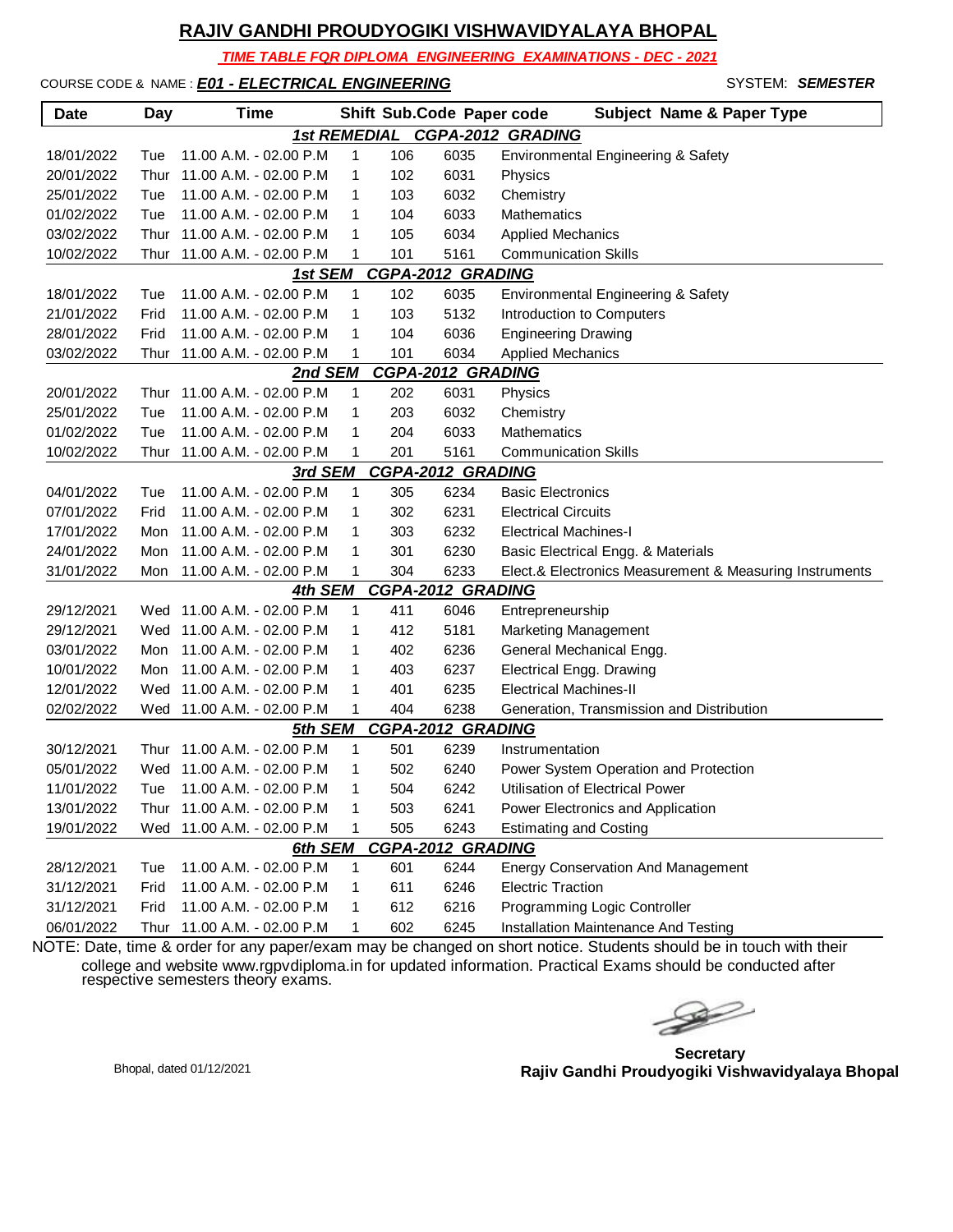*TIME TABLE FOR DIPLOMA ENGINEERING EXAMINATIONS - DEC - 2021*

COURSE CODE & NAME : *E01 - ELECTRICAL ENGINEERING* - SYSTEM: *SEMESTER*

| <b>Date</b> | <b>Day</b>                                           | <b>Time</b>                 |   |     |      | <b>Subject Name &amp; Paper Type</b><br>Shift Sub.Code Paper code |  |  |  |  |
|-------------|------------------------------------------------------|-----------------------------|---|-----|------|-------------------------------------------------------------------|--|--|--|--|
|             | <b>1st REMEDIAL</b><br>OCBC-2019 / OCBC-2020 GRADING |                             |   |     |      |                                                                   |  |  |  |  |
| 25/01/2022  | Tue                                                  | 11.00 A.M. - 02.00 P.M      | 1 | 101 | 6801 | Communication Skills in English                                   |  |  |  |  |
| 28/01/2022  | Frid                                                 | 11.00 A.M. - 02.00 P.M      | 1 | 104 | 6811 | <b>Basic Electronics</b>                                          |  |  |  |  |
| 02/02/2022  | Wed                                                  | 11.00 A.M. - 02.00 P.M      | 1 | 105 | 6812 | <b>Basic Electrical Engineering</b>                               |  |  |  |  |
| 07/02/2022  | Mon                                                  | 11.00 A.M. - 02.00 P.M      | 1 | 102 | 6809 | <b>Engineering Sciences</b>                                       |  |  |  |  |
| 08/02/2022  | Tue                                                  | 11.00 A.M. - 02.00 P.M      | 1 | 103 | 6804 | Mathematics                                                       |  |  |  |  |
|             |                                                      | 1st SEM                     |   |     |      | OCBC-2019 / OCBC-2020 GRADING                                     |  |  |  |  |
| 25/01/2022  | Tue                                                  | 11.00 A.M. - 02.00 P.M      | 1 | 101 | 6801 | Communication Skills in English                                   |  |  |  |  |
| 31/01/2022  | Mon                                                  | 11.00 A.M. - 02.00 P.M      | 1 | 102 | 6802 | Physics                                                           |  |  |  |  |
| 03/02/2022  | Thur                                                 | 11.00 A.M. - 02.00 P.M      | 1 | 103 | 6803 | Chemistry                                                         |  |  |  |  |
| 08/02/2022  | Tue                                                  | 11.00 A.M. - 02.00 P.M      | 1 | 104 | 6804 | Mathematics                                                       |  |  |  |  |
|             |                                                      | 2nd SEM                     |   |     |      | OCBC-2019 / OCBC-2020 GRADING                                     |  |  |  |  |
| 28/01/2022  | Frid                                                 | 11.00 A.M. - 02.00 P.M      | 1 | 201 | 6811 | <b>Basic Electronics</b>                                          |  |  |  |  |
| 01/02/2022  | Tue                                                  | 11.00 A.M. - 02.00 P.M      | 1 | 202 | 6806 | Environmental Engineering & Safety                                |  |  |  |  |
| 01/02/2022  | Tue                                                  | 11.00 A.M. - 02.00 P.M      | 1 | 202 | 6813 | Environmental Engineering & Safety                                |  |  |  |  |
| 02/02/2022  | Wed                                                  | 11.00 A.M. - 02.00 P.M      | 1 | 204 | 6812 | <b>Basic Electrical Engineering</b>                               |  |  |  |  |
| 04/02/2022  | Frid                                                 | 11.00 A.M. - 02.00 P.M      | 1 | 203 | 6807 | Introduction to Computers                                         |  |  |  |  |
|             |                                                      | 3rd SEM                     |   |     |      | OCBC-2019 / OCBC-2020 GRADING                                     |  |  |  |  |
| 04/01/2022  | Tue                                                  | 11.00 A.M. - 02.00 P.M      | 1 | 301 | 6840 | DC Machines and Transformers                                      |  |  |  |  |
| 07/01/2022  | Frid                                                 | 11.00 A.M. - 02.00 P.M      | 1 | 302 | 6841 | Electrical & Electronics Measurements Measuring Instruments       |  |  |  |  |
| 18/01/2022  | Tue                                                  | 11.00 A.M. - 02.00 P.M      | 1 | 304 | 6843 | General Mechanical Engineering                                    |  |  |  |  |
| 19/01/2022  | Wed                                                  | 11.00 A.M. - 02.00 P.M      | 1 | 303 | 6842 | <b>Electrical Circuits</b>                                        |  |  |  |  |
|             |                                                      | 4th SEM                     |   |     |      | OCBC-2019 / OCBC-2020 GRADING                                     |  |  |  |  |
| 29/12/2021  |                                                      | Wed 11.00 A.M. - 02.00 P.M  | 1 | 401 | 6844 | ROTATING AC MACHINES                                              |  |  |  |  |
| 03/01/2022  | Mon                                                  | 11.00 A.M. - 02.00 P.M      | 1 | 402 | 6845 | <b>GENERATION TRANSMISSION &amp; DISTRIBUTION(GTD)</b>            |  |  |  |  |
| 10/01/2022  | Mon                                                  | 11.00 A.M. - 02.00 P.M      | 1 | 403 | 6846 | <b>INSTRUMENTATION</b>                                            |  |  |  |  |
| 12/01/2022  |                                                      | Wed 11.00 A.M. - 02.00 P.M  | 1 | 404 | 6847 | ELECTRICAL ENGINEERING DRAWING USING CAD                          |  |  |  |  |
|             |                                                      | 5th SEM                     |   |     |      | OCBC-2019 / OCBC-2020 GRADING                                     |  |  |  |  |
| 30/12/2021  |                                                      | Thur 11.00 A.M. - 02.00 P.M | 1 | 501 | 6848 | Power System Operation and Protection                             |  |  |  |  |
| 05/01/2022  | Wed                                                  | 11.00 A.M. - 02.00 P.M      | 1 | 502 | 6849 | Power Electronics and Applications                                |  |  |  |  |
| 11/01/2022  | Tue                                                  | 11.00 A.M. - 02.00 P.M      | 1 | 503 | 6850 | Estimation, Costing & Contracting                                 |  |  |  |  |
| 17/01/2022  | Mon                                                  | 11.00 A.M. - 02.00 P.M      | 1 | 511 | 6851 | <b>Electric Vehicle</b>                                           |  |  |  |  |
| 17/01/2022  | Mon                                                  | 11.00 A.M. - 02.00 P.M      | 1 | 512 | 6852 | Control System and Industrial Automation                          |  |  |  |  |
| 17/01/2022  | Mon                                                  | 11.00 A.M. - 02.00 P.M      | 1 | 513 | 6853 | Microcontroller                                                   |  |  |  |  |

 $\gg$ 

**Secretary Rajiv Gandhi Proudyogiki Vishwavidyalaya Bhopal** Bhopal, dated 01/12/2021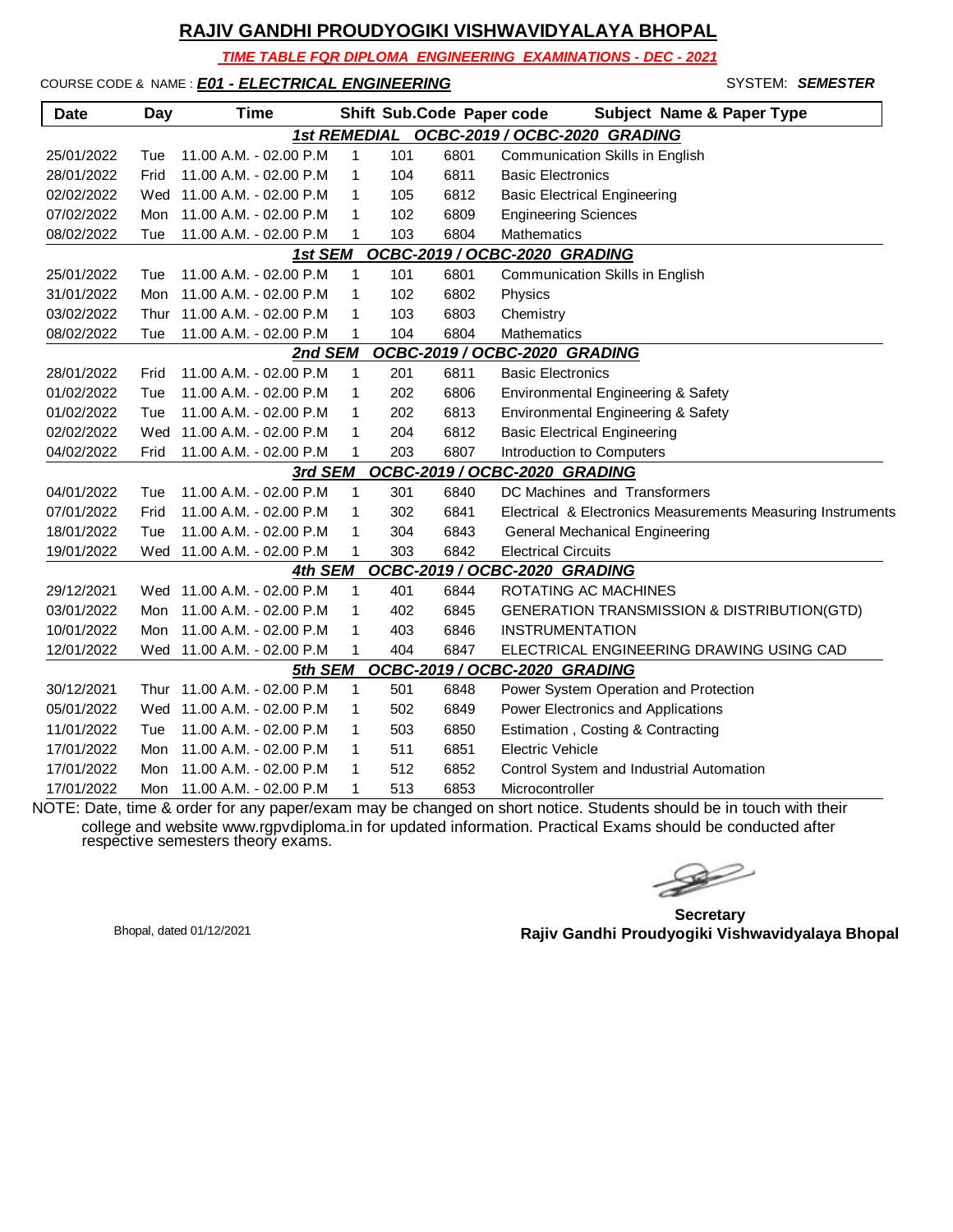*TIME TABLE FOR DIPLOMA ENGINEERING EXAMINATIONS - DEC - 2021*

#### COURSE CODE & NAME : *E03 - ELECTRONICS & TELE COMM. ENGG.* STARBER STEM: **SEMESTER**

| <b>Date</b>                                     | <b>Day</b> | <b>Time</b>                 |              |     | Shift Sub.Code Paper code | <b>Subject Name &amp; Paper Type</b>   |  |  |  |  |
|-------------------------------------------------|------------|-----------------------------|--------------|-----|---------------------------|----------------------------------------|--|--|--|--|
| <b>CGPA-2012 GRADING</b><br><b>1st REMEDIAL</b> |            |                             |              |     |                           |                                        |  |  |  |  |
| 18/01/2022                                      | Tue        | 11.00 A.M. - 02.00 P.M      | 1            | 106 | 6035                      | Environmental Engineering & Safety     |  |  |  |  |
| 20/01/2022                                      | Thur       | 11.00 A.M. - 02.00 P.M      | 1            | 102 | 6031                      | Physics                                |  |  |  |  |
| 25/01/2022                                      | Tue        | 11.00 A.M. - 02.00 P.M      | 1            | 103 | 6032                      | Chemistry                              |  |  |  |  |
| 01/02/2022                                      | Tue        | 11.00 A.M. - 02.00 P.M      | 1            | 104 | 6033                      | <b>Mathematics</b>                     |  |  |  |  |
| 03/02/2022                                      | Thur       | 11.00 A.M. - 02.00 P.M      | 1            | 105 | 6034                      | <b>Applied Mechanics</b>               |  |  |  |  |
| 10/02/2022                                      | Thur       | 11.00 A.M. - 02.00 P.M      | 1            | 101 | 5161                      | <b>Communication Skills</b>            |  |  |  |  |
|                                                 |            | 1st SEM                     |              |     | <b>CGPA-2012 GRADING</b>  |                                        |  |  |  |  |
| 20/01/2022                                      | Thur       | 11.00 A.M. - 02.00 P.M      | 1            | 102 | 6031                      | Physics                                |  |  |  |  |
| 25/01/2022                                      | Tue        | 11.00 A.M. - 02.00 P.M      | 1            | 103 | 6032                      | Chemistry                              |  |  |  |  |
| 01/02/2022                                      | Tue        | 11.00 A.M. - 02.00 P.M      | 1            | 104 | 6033                      | Mathematics                            |  |  |  |  |
| 10/02/2022                                      | Thur       | 11.00 A.M. - 02.00 P.M      | 1            | 101 | 5161                      | <b>Communication Skills</b>            |  |  |  |  |
| <b>CGPA-2012 GRADING</b><br>2nd SEM             |            |                             |              |     |                           |                                        |  |  |  |  |
| 18/01/2022                                      | Tue        | 11.00 A.M. - 02.00 P.M      | $\mathbf{1}$ | 202 | 6035                      | Environmental Engineering & Safety     |  |  |  |  |
| 21/01/2022                                      | Frid       | 11.00 A.M. - 02.00 P.M      | 1            | 203 | 5132                      | Introduction to Computers              |  |  |  |  |
| 28/01/2022                                      | Frid       | 11.00 A.M. - 02.00 P.M      | 1            | 204 | 6036                      | <b>Engineering Drawing</b>             |  |  |  |  |
| 03/02/2022                                      | Thur       | 11.00 A.M. - 02.00 P.M      | 1            | 201 | 6034                      | <b>Applied Mechanics</b>               |  |  |  |  |
| <b>CGPA-2012 GRADING</b><br>3rd SEM             |            |                             |              |     |                           |                                        |  |  |  |  |
| 04/01/2022                                      | Tue        | 11.00 A.M. - 02.00 P.M      | 1            | 301 | 6200                      | Electronic Components and Material     |  |  |  |  |
| 10/01/2022                                      | Mon        | 11.00 A.M. - 02.00 P.M      | 1            | 302 | 6201                      | <b>Electronic Devices and Circuits</b> |  |  |  |  |
| 19/01/2022                                      | Wed        | 11.00 A.M. - 02.00 P.M      | 1            | 303 | 6202                      | <b>Basic Electrical Engineering</b>    |  |  |  |  |
| 24/01/2022                                      | Mon        | 11.00 A.M. - 02.00 P.M      | 1            | 304 | 6203                      | Network Analysis                       |  |  |  |  |
| 27/01/2022                                      | Thur       | 11.00 A.M. - 02.00 P.M      | 1            | 305 | 6204                      | <b>Digital Electronics</b>             |  |  |  |  |
|                                                 |            | 4th SEM                     |              |     | <b>CGPA-2012 GRADING</b>  |                                        |  |  |  |  |
| 29/12/2021                                      |            | Wed 11.00 A.M. - 02.00 P.M  | 1            | 411 | 6046                      | Enterprenuership                       |  |  |  |  |
| 29/12/2021                                      |            | Wed 11.00 A.M. - 02.00 P.M  | 1            | 412 | 5181                      | <b>Marketing Management</b>            |  |  |  |  |
| 03/01/2022                                      | Mon        | 11.00 A.M. - 02.00 P.M      | 1            | 401 | 6205                      | <b>Linear Integrated Circuits</b>      |  |  |  |  |
| 07/01/2022                                      | Frid       | 11.00 A.M. - 02.00 P.M      | 1            | 402 | 6206                      | Microprocessor and Microcontroller     |  |  |  |  |
| 12/01/2022                                      | Wed        | 11.00 A.M. - 02.00 P.M      | 1            | 403 | 6207                      | <b>Electronic Measurements</b>         |  |  |  |  |
| 17/01/2022                                      | Mon        | 11.00 A.M. - 02.00 P.M      | 1            | 404 | 6208                      | <b>Communication Engineering</b>       |  |  |  |  |
|                                                 |            | 5th SEM                     |              |     | <b>CGPA-2012 GRADING</b>  |                                        |  |  |  |  |
| 30/12/2021                                      | Thur       | 11.00 A.M. - 02.00 P.M      | 1            | 501 | 6209                      | Instrumentation and Control            |  |  |  |  |
| 05/01/2022                                      |            | Wed 11.00 A.M. - 02.00 P.M  | 1            | 502 | 6210                      | Data Communication and Networks        |  |  |  |  |
| 11/01/2022                                      | Tue        | 11.00 A.M. - 02.00 P.M      | 1            | 503 | 6211                      | <b>Industrial Electronics</b>          |  |  |  |  |
| 13/01/2022                                      |            | Thur 11.00 A.M. - 02.00 P.M | 1            | 504 | 6212                      | Antenna and Microwave Engineering      |  |  |  |  |
|                                                 |            | 6th SEM                     |              |     | <b>CGPA-2012 GRADING</b>  |                                        |  |  |  |  |
| 28/12/2021                                      | Tue        | 11.00 A.M. - 02.00 P.M      | 1            | 601 | 6213                      | <b>Consumer Electronics</b>            |  |  |  |  |
| 31/12/2021                                      | Frid       | 11.00 A.M. - 02.00 P.M      | 1            | 611 | 6215                      | <b>Computer Programming</b>            |  |  |  |  |
| 31/12/2021                                      | Frid       | 11.00 A.M. - 02.00 P.M      | $\mathbf{1}$ | 612 | 6216                      | Programmable Logic Controller          |  |  |  |  |
| 06/01/2022                                      | Thur       | 11.00 A.M. - 02.00 P.M      | 1            | 602 | 6214                      | <b>Advanced Communication</b>          |  |  |  |  |

 $\begin{picture}(120,17)(-20,17)(-20,17)(-20,17)(-20,17)(-20,17)(-20,17)(-20,17)(-20,17)(-20,17)(-20,17)(-20,17)(-20,17)(-20,17)(-20,17)(-20,17)(-20,17)(-20,17)(-20,17)(-20,17)(-20,17)(-20,17)(-20,17)(-20,17)(-20,17)(-20,17)(-20,17)(-20,17)(-20,17)(-20,17)(-20,1$ 

**Secretary Rajiv Gandhi Proudyogiki Vishwavidyalaya Bhopal** Bhopal, dated 01/12/2021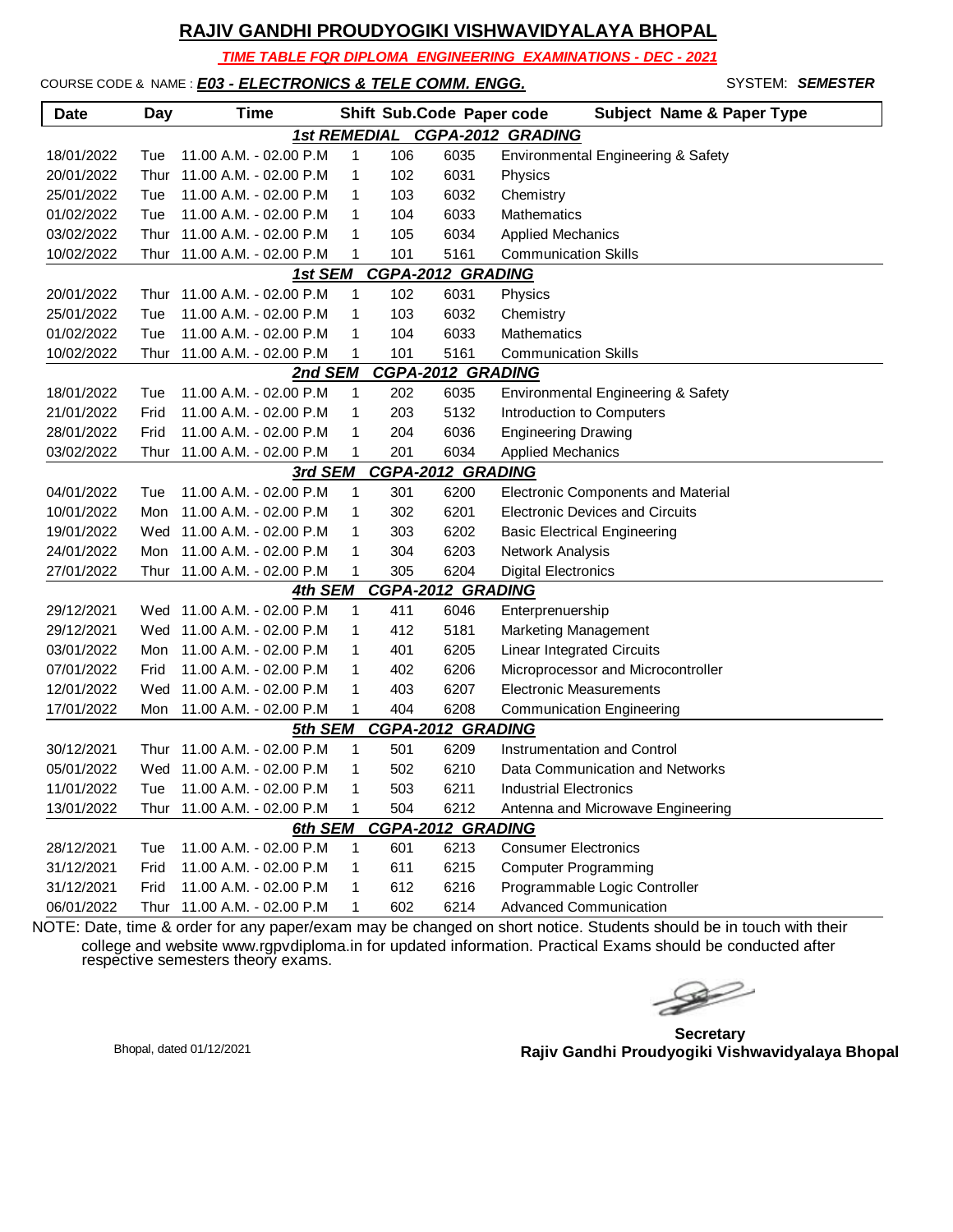*TIME TABLE FOR DIPLOMA ENGINEERING EXAMINATIONS - DEC - 2021*

#### COURSE CODE & NAME : *E03 - ELECTRONICS & TELE COMM. ENGG.* STARBER STEM: **SEMESTER**

| <b>Date</b>                                | Day        | <b>Time</b>                |              |     | Shift Sub.Code Paper code | <b>Subject Name &amp; Paper Type</b>   |  |  |  |
|--------------------------------------------|------------|----------------------------|--------------|-----|---------------------------|----------------------------------------|--|--|--|
| 1st REMEDIAL OCBC-2019 / OCBC-2020 GRADING |            |                            |              |     |                           |                                        |  |  |  |
| 25/01/2022                                 | Tue        | 11.00 A.M. - 02.00 P.M     | $\mathbf{1}$ | 101 | 6801                      | <b>Communication Skills in English</b> |  |  |  |
| 28/01/2022                                 | Frid       | 11.00 A.M. - 02.00 P.M     | 1            | 104 | 6811                      | <b>Basic Electronics</b>               |  |  |  |
| 02/02/2022                                 | Wed        | 11.00 A.M. - 02.00 P.M     | 1            | 105 | 6812                      | <b>Basic Electrical Engineering</b>    |  |  |  |
| 07/02/2022                                 | <b>Mon</b> | 11.00 A.M. - 02.00 P.M     | $\mathbf{1}$ | 102 | 6809                      | <b>Engineering Sciences</b>            |  |  |  |
| 08/02/2022                                 | Tue        | 11.00 A.M. - 02.00 P.M     | 1            | 103 | 6804                      | Mathematics                            |  |  |  |
| OCBC-2019 / OCBC-2020 GRADING<br>1st SEM   |            |                            |              |     |                           |                                        |  |  |  |
| 25/01/2022                                 | Tue        | 11.00 A.M. - 02.00 P.M     | 1            | 101 | 6801                      | Communication Skills in English        |  |  |  |
| 31/01/2022                                 | Mon        | 11.00 A.M. - 02.00 P.M     | 1            | 102 | 6802                      | Physics                                |  |  |  |
| 03/02/2022                                 | Thur       | 11.00 A.M. - 02.00 P.M     | $\mathbf{1}$ | 103 | 6803                      | Chemistry                              |  |  |  |
| 08/02/2022                                 | Tue        | 11.00 A.M. - 02.00 P.M     | $\mathbf{1}$ | 104 | 6804                      | Mathematics                            |  |  |  |
| OCBC-2019 / OCBC-2020 GRADING<br>2nd SEM   |            |                            |              |     |                           |                                        |  |  |  |
| 28/01/2022                                 | Frid       | 11.00 A.M. - 02.00 P.M     | 1            | 201 | 6811                      | <b>Basic Electronics</b>               |  |  |  |
| 01/02/2022                                 | Tue        | 11.00 A.M. - 02.00 P.M     | 1            | 202 | 6806                      | Environmental Engineering & Safety     |  |  |  |
| 01/02/2022                                 | Tue        | 11.00 A.M. - 02.00 P.M     | 1            | 202 | 6813                      | Environmental Engineering & Safety     |  |  |  |
| 02/02/2022                                 | Wed        | 11.00 A.M. - 02.00 P.M     | $\mathbf{1}$ | 204 | 6812                      | <b>Basic Electrical Engineering</b>    |  |  |  |
| 04/02/2022                                 | Frid       | 11.00 A.M. - 02.00 P.M     | $\mathbf{1}$ | 203 | 6807                      | Introduction to Computers              |  |  |  |
|                                            |            | 3rd SEM                    |              |     |                           | OCBC-2019 / OCBC-2020 GRADING          |  |  |  |
| 03/01/2022                                 | Mon        | 11.00 A.M. - 02.00 P.M     | 1            | 301 | 6820                      | Analog Circuit                         |  |  |  |
| 07/01/2022                                 | Frid       | 11.00 A.M. - 02.00 P.M     | $\mathbf{1}$ | 302 | 6821                      | Analog Communication                   |  |  |  |
| 13/01/2022                                 | Thur       | 11.00 A.M. - 02.00 P.M     | 1            | 303 | 6822                      | <b>Digital Electronics</b>             |  |  |  |
| 19/01/2022                                 |            | Wed 11.00 A.M. - 02.00 P.M | 1            | 304 | 6823                      | Programming in C                       |  |  |  |
|                                            |            | 4th SEM                    |              |     |                           | OCBC-2019 / OCBC-2020 GRADING          |  |  |  |
| 29/12/2021                                 |            | Wed 11.00 A.M. - 02.00 P.M | 1            | 401 | 6824                      | ELECTRONIC MEASUREMENT                 |  |  |  |
| 04/01/2022                                 | Tue        | 11.00 A.M. - 02.00 P.M     | 1            | 402 | 6825                      | MICROPROCESSOR & MICROCONTROLLER       |  |  |  |
| 10/01/2022                                 | Mon        | 11.00 A.M. - 02.00 P.M     | $\mathbf{1}$ | 403 | 6826                      | <b>DIGITAL COMMUNICATION</b>           |  |  |  |
| 14/01/2022                                 | Frid       | 11.00 A.M. - 02.00 P.M     | 1            | 404 | 6827                      | ANALOG INTEGRATED CIRCUIT              |  |  |  |
|                                            |            | 5th SEM                    |              |     |                           | OCBC-2019 / OCBC-2020 GRADING          |  |  |  |
| 05/01/2022                                 |            | Wed 11.00 A.M. - 02.00 P.M | 1            | 502 | 6829                      | Antenna and Wave Propogation           |  |  |  |
| 11/01/2022                                 | Tue        | 11.00 A.M. - 02.00 P.M     | 1            | 503 | 6830                      | Embedded System with Arduino           |  |  |  |
| 17/01/2022                                 | Mon        | 11.00 A.M. - 02.00 P.M     | 1            | 511 | 6831                      | Instrumentation and Control            |  |  |  |
| 17/01/2022                                 | Mon        | 11.00 A.M. - 02.00 P.M     | 1            | 512 | 6832                      | <b>Power Electronics</b>               |  |  |  |
| 17/01/2022                                 | Mon        | 11.00 A.M. - 02.00 P.M     | 1            | 513 | 6833                      | <b>Medical Electronics</b>             |  |  |  |
| 18/01/2022                                 | Tue        | 11.00 A.M. - 02.00 P.M     | 1            | 501 | 6828                      | Data Communication and Networking      |  |  |  |

**Secretary Rajiv Gandhi Proudyogiki Vishwavidyalaya Bhopal** Bhopal, dated 01/12/2021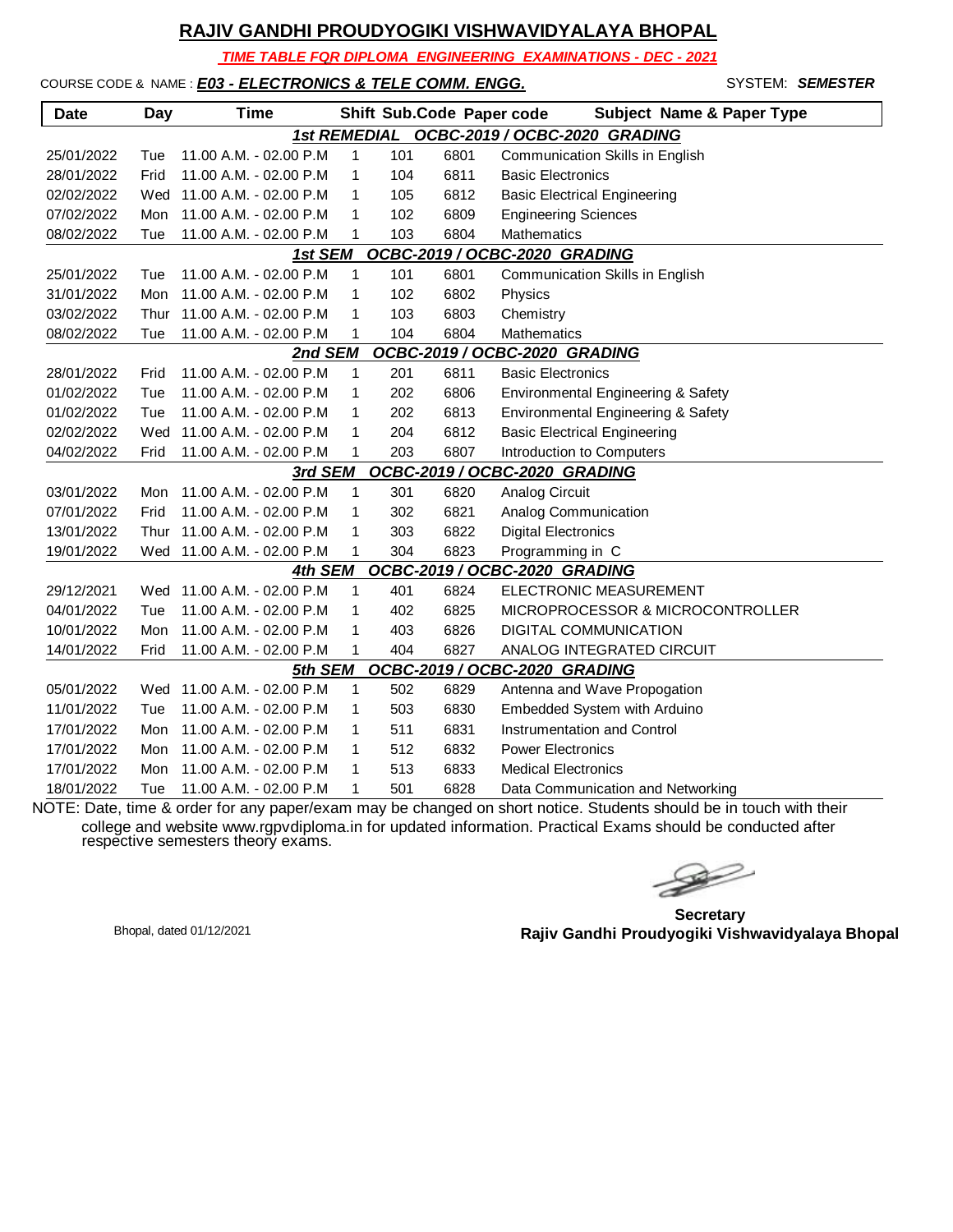*TIME TABLE FOR DIPLOMA ENGINEERING EXAMINATIONS - DEC - 2021*

#### COURSE CODE & NAME : *E04 - ELECTROINCS & INSTRUMENTATION* - SYSTEM: *SEMESTER*

| <b>Date</b>                                     | Day                          | Time                       |              |     | Shift Sub.Code Paper code | <b>Subject Name &amp; Paper Type</b>             |  |  |  |  |  |
|-------------------------------------------------|------------------------------|----------------------------|--------------|-----|---------------------------|--------------------------------------------------|--|--|--|--|--|
| <b>CGPA-2014 GRADING</b><br><b>1st REMEDIAL</b> |                              |                            |              |     |                           |                                                  |  |  |  |  |  |
| 20/01/2022                                      | Thur                         | 11.00 A.M. - 02.00 P.M     | 1            | 102 | 6031                      | Physics                                          |  |  |  |  |  |
| 25/01/2022                                      | Tue                          | 11.00 A.M. - 02.00 P.M     | 1            | 103 | 6032                      | Chemistry                                        |  |  |  |  |  |
| 01/02/2022                                      | Tue                          | 11.00 A.M. - 02.00 P.M     | 1            | 104 | 6033                      | Mathematics                                      |  |  |  |  |  |
| 03/02/2022                                      | Thur                         | 11.00 A.M. - 02.00 P.M     | $\mathbf{1}$ | 105 | 6034                      | <b>Applied Mechanics</b>                         |  |  |  |  |  |
| 10/02/2022                                      | Thur                         | 11.00 A.M. - 02.00 P.M     | 1            | 101 | 5161                      | <b>Communication Skills</b>                      |  |  |  |  |  |
|                                                 | CGPA-2014 GRADING<br>1st SEM |                            |              |     |                           |                                                  |  |  |  |  |  |
| 20/01/2022                                      | Thur                         | 11.00 A.M. - 02.00 P.M     | $\mathbf{1}$ | 102 | 6031                      | Physics                                          |  |  |  |  |  |
| 25/01/2022                                      | Tue                          | 11.00 A.M. - 02.00 P.M     | 1            | 103 | 6032                      | Chemistry                                        |  |  |  |  |  |
| 01/02/2022                                      | Tue                          | 11.00 A.M. - 02.00 P.M     | 1            | 104 | 6033                      | <b>Mathematics</b>                               |  |  |  |  |  |
| 10/02/2022                                      | Thur                         | 11.00 A.M. - 02.00 P.M     | 1            | 101 | 5161                      | <b>Communication Skills</b>                      |  |  |  |  |  |
| <b>CGPA-2014 GRADING</b><br>2nd SEM             |                              |                            |              |     |                           |                                                  |  |  |  |  |  |
| 18/01/2022                                      | Tue                          | 11.00 A.M. - 02.00 P.M     | 1            | 202 | 6035                      | Environmental Engineering & Safety               |  |  |  |  |  |
| 21/01/2022                                      | Frid                         | 11.00 A.M. - 02.00 P.M     | $\mathbf{1}$ | 203 | 5132                      | Introduction to Computers                        |  |  |  |  |  |
| 28/01/2022                                      | Frid                         | 11.00 A.M. - 02.00 P.M     | 1            | 204 | 6036                      | <b>Engineering Drawing</b>                       |  |  |  |  |  |
| 03/02/2022                                      | Thur                         | 11.00 A.M. - 02.00 P.M     | 1            | 201 | 6034                      | <b>Applied Mechanics</b>                         |  |  |  |  |  |
| <b>CGPA-2012 GRADING</b><br>3rd SEM             |                              |                            |              |     |                           |                                                  |  |  |  |  |  |
| 04/01/2022                                      | Tue                          | 11.00 A.M. - 02.00 P.M     | 1            | 301 | 6620                      | <b>Basic Electronics</b>                         |  |  |  |  |  |
| 10/01/2022                                      | Mon                          | 11.00 A.M. - 02.00 P.M     | 1            | 305 | 6341                      | Programming in C                                 |  |  |  |  |  |
| 13/01/2022                                      | Thur                         | 11.00 A.M. - 02.00 P.M     | $\mathbf{1}$ | 303 | 6621                      | Introduction to Measurements & Meas. Instruments |  |  |  |  |  |
| 19/01/2022                                      |                              | Wed 11.00 A.M. - 02.00 P.M | $\mathbf{1}$ | 302 | 6202                      | <b>Basic Electrical Engineering</b>              |  |  |  |  |  |
| 27/01/2022                                      | Thur                         | 11.00 A.M. - 02.00 P.M     | 1            | 304 | 6204                      | <b>Digital Electronics</b>                       |  |  |  |  |  |
|                                                 |                              | <u>4th SEM</u>             |              |     | <b>CGPA-2014 GRADING</b>  |                                                  |  |  |  |  |  |
| 29/12/2021                                      |                              | Wed 11.00 A.M. - 02.00 P.M | 1            | 411 | 6046                      | Enterprenuership                                 |  |  |  |  |  |
| 29/12/2021                                      |                              | Wed 11.00 A.M. - 02.00 P.M | 1            | 412 | 5181                      | <b>Marketing Management</b>                      |  |  |  |  |  |
| 03/01/2022                                      | Mon                          | 11.00 A.M. - 02.00 P.M     | $\mathbf{1}$ | 401 | 6205                      | <b>Linear Integrated Circuits</b>                |  |  |  |  |  |
| 12/01/2022                                      |                              | Wed 11.00 A.M. - 02.00 P.M | $\mathbf{1}$ | 402 | 6622                      | Electronic Instrumentation                       |  |  |  |  |  |
| 24/01/2022                                      | Mon                          | 11.00 A.M. - 02.00 P.M     | 1            | 403 | 6623                      | <b>Control Systems</b>                           |  |  |  |  |  |
| 31/01/2022                                      | Mon                          | 11.00 A.M. - 02.00 P.M     | 1            | 404 | 6624                      | Process Instrumentation                          |  |  |  |  |  |
|                                                 |                              | 5th SEM                    |              |     | <b>CGPA-2014 GRADING</b>  |                                                  |  |  |  |  |  |
| 30/12/2021                                      | Thur                         | 11.00 A.M. - 02.00 P.M     | 1            | 501 | 6625                      | <b>Communication Engineering</b>                 |  |  |  |  |  |
| 05/01/2022                                      |                              | Wed 11.00 A.M. - 02.00 P.M | 1            | 503 | 6626                      | <b>Process Control</b>                           |  |  |  |  |  |
| 07/01/2022                                      | Frid                         | 11.00 A.M. - 02.00 P.M     | $\mathbf{1}$ | 505 | 6206                      | Microprocessor and Microcontroller               |  |  |  |  |  |
| 11/01/2022                                      | Tue                          | 11.00 A.M. - 02.00 P.M     | 1            | 502 | 6211                      | Industrial Electronics                           |  |  |  |  |  |
| 17/01/2022                                      | Mon                          | 11.00 A.M. - 02.00 P.M     | 1            | 504 | 6627                      | Instrumentation & Control                        |  |  |  |  |  |
|                                                 |                              | 6th SEM                    |              |     | <b>CGPA-2014 GRADING</b>  |                                                  |  |  |  |  |  |
| 28/12/2021                                      | Tue                          | 11.00 A.M. - 02.00 P.M     | 1            | 601 | 6628                      | Analytical Instrumentation                       |  |  |  |  |  |
| 31/12/2021                                      | Frid                         | 11.00 A.M. - 02.00 P.M     | 1            | 602 | 6629                      | <b>Biomedical Instrumentation</b>                |  |  |  |  |  |
| 06/01/2022                                      | Thur                         | 11.00 A.M. - 02.00 P.M     | 1            | 603 | 6630                      | Programmable Logic Control & SCADA               |  |  |  |  |  |

**Secretary Rajiv Gandhi Proudyogiki Vishwavidyalaya Bhopal** Bhopal, dated 01/12/2021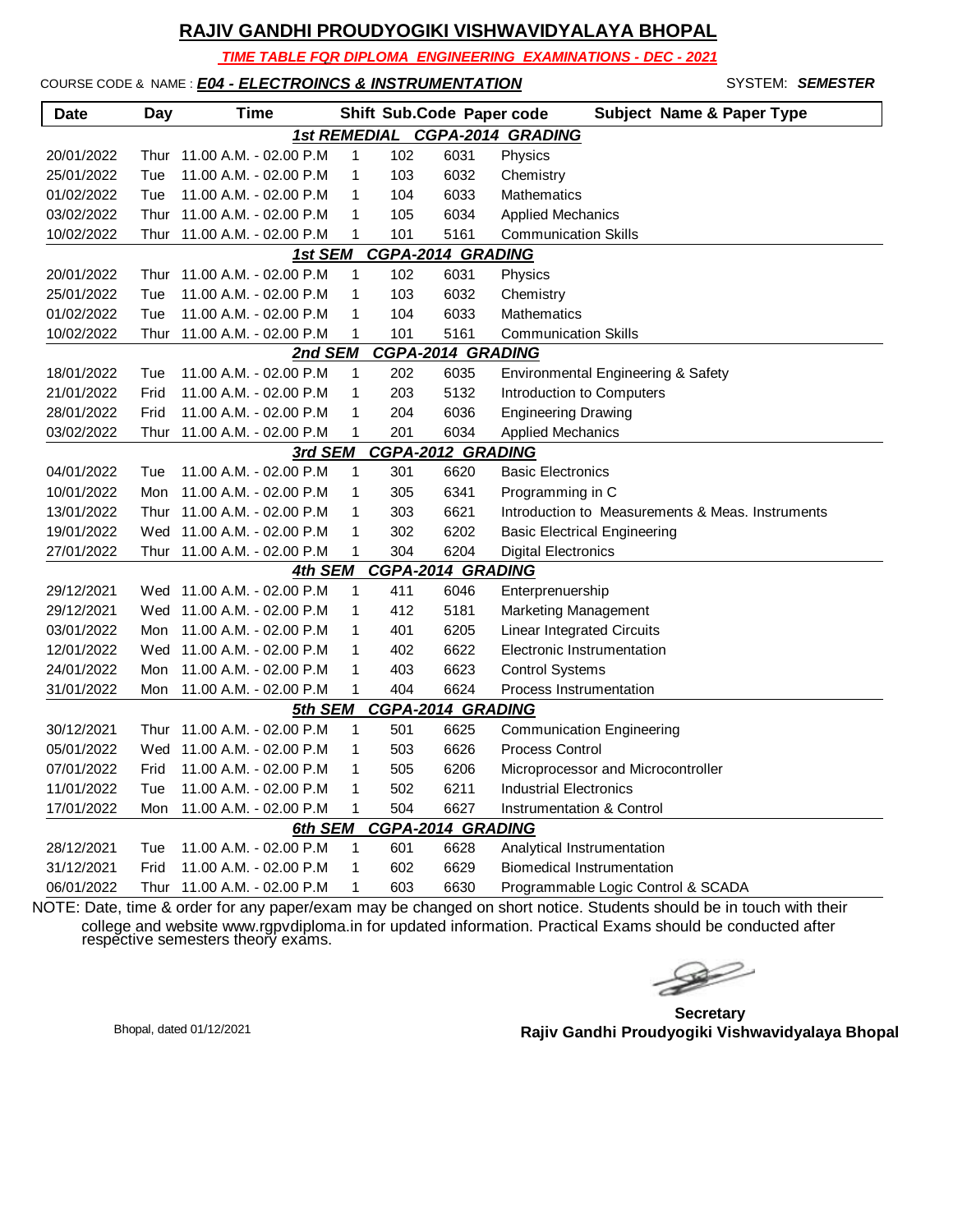*TIME TABLE FOR DIPLOMA ENGINEERING EXAMINATIONS - DEC - 2021*

#### COURSE CODE & NAME : *E04 - ELECTROINCS & INSTRUMENTATION* - SYSTEM: *SEMESTER*

| <b>Date</b>                                | <b>Day</b> | Time                       |   |     | Shift Sub.Code Paper code | <b>Subject Name &amp; Paper Type</b>               |  |  |  |
|--------------------------------------------|------------|----------------------------|---|-----|---------------------------|----------------------------------------------------|--|--|--|
| 1st REMEDIAL OCBC-2019 / OCBC-2020 GRADING |            |                            |   |     |                           |                                                    |  |  |  |
| 25/01/2022                                 | Tue        | 11.00 A.M. - 02.00 P.M     | 1 | 101 | 6801                      | Communication Skills in English                    |  |  |  |
| 28/01/2022                                 | Frid       | 11.00 A.M. - 02.00 P.M     | 1 | 104 | 6811                      | <b>Basic Electronics</b>                           |  |  |  |
| 02/02/2022                                 | Wed        | 11.00 A.M. - 02.00 P.M     | 1 | 105 | 6812                      | <b>Basic Electrical Engineering</b>                |  |  |  |
| 07/02/2022                                 | Mon        | 11.00 A.M. - 02.00 P.M     | 1 | 102 | 6809                      | <b>Engineering Sciences</b>                        |  |  |  |
| 08/02/2022                                 | Tue        | 11.00 A.M. - 02.00 P.M     | 1 | 103 | 6804                      | <b>Mathematics</b>                                 |  |  |  |
|                                            |            | 1st SEM                    |   |     |                           | OCBC-2019 / OCBC-2020 GRADING                      |  |  |  |
| 25/01/2022                                 | Tue        | 11.00 A.M. - 02.00 P.M     | 1 | 101 | 6801                      | Communication Skills in English                    |  |  |  |
| 31/01/2022                                 | Mon        | 11.00 A.M. - 02.00 P.M     | 1 | 102 | 6802                      | Physics                                            |  |  |  |
| 03/02/2022                                 | Thur       | 11.00 A.M. - 02.00 P.M     | 1 | 103 | 6803                      | Chemistry                                          |  |  |  |
| 08/02/2022                                 | Tue        | 11.00 A.M. - 02.00 P.M     | 1 | 104 | 6804                      | <b>Mathematics</b>                                 |  |  |  |
| OCBC-2019 / OCBC-2020 GRADING<br>2nd SEM   |            |                            |   |     |                           |                                                    |  |  |  |
| 28/01/2022                                 | Frid       | 11.00 A.M. - 02.00 P.M     | 1 | 201 | 6811                      | <b>Basic Electronics</b>                           |  |  |  |
| 01/02/2022                                 | Tue        | 11.00 A.M. - 02.00 P.M     | 1 | 202 | 6806                      | Environmental Engineering & Safety                 |  |  |  |
| 01/02/2022                                 | Tue        | 11.00 A.M. - 02.00 P.M     | 1 | 202 | 6813                      | Environmental Engineering & Safety                 |  |  |  |
| 02/02/2022                                 | Wed        | 11.00 A.M. - 02.00 P.M     | 1 | 204 | 6812                      | <b>Basic Electrical Engineering</b>                |  |  |  |
| 04/02/2022                                 | Frid       | 11.00 A.M. - 02.00 P.M     | 1 | 203 | 6807                      | Introduction to Computers                          |  |  |  |
|                                            |            | 3rd SEM                    |   |     |                           | OCBC-2019 / OCBC-2020 GRADING                      |  |  |  |
| 06/01/2022                                 | Thur       | 11.00 A.M. - 02.00 P.M     | 1 | 302 | 6870                      | SENSORS AND TRANSDUCERS                            |  |  |  |
| 12/01/2022                                 |            | Wed 11.00 A.M. - 02.00 P.M | 1 | 303 | 6871                      | ELECTRONICS INSTRUMENTATION                        |  |  |  |
| 13/01/2022                                 | Thur       | 11.00 A.M. - 02.00 P.M     | 1 | 301 | 6822                      | <b>Digital Electronics</b>                         |  |  |  |
| 19/01/2022                                 |            | Wed 11.00 A.M. - 02.00 P.M | 1 | 304 | 6872                      | ANALOG ELECTRONICS                                 |  |  |  |
|                                            |            | 4th SEM                    |   |     |                           | OCBC-2019 / OCBC-2020 GRADING                      |  |  |  |
| 30/12/2021                                 | Thur       | 11.00 A.M. - 02.00 P.M     | 1 | 401 | 6873                      | <b>CONTROL SYSTEM</b>                              |  |  |  |
| 05/01/2022                                 | Wed        | 11.00 A.M. - 02.00 P.M     | 1 | 402 | 6874                      | LINEAR INTEGRATED CIRCUIT                          |  |  |  |
| 11/01/2022                                 | Tue        | 11.00 A.M. - 02.00 P.M     | 1 | 403 | 6875                      | <b>INSTRUMENTATION &amp; MEASUREMENT</b>           |  |  |  |
| 17/01/2022                                 | Mon        | 11.00 A.M. - 02.00 P.M     | 1 | 404 | 6876                      | PROCESS INSTRUMENTATION                            |  |  |  |
|                                            |            | 5th SEM                    |   |     |                           | OCBC-2019 / OCBC-2020 GRADING                      |  |  |  |
| 29/12/2021                                 |            | Wed 11.00 A.M. - 02.00 P.M | 1 | 501 | 6877                      | <b>Communication Engineering</b>                   |  |  |  |
| 04/01/2022                                 | Tue        | 11.00 A.M. - 02.00 P.M     | 1 | 502 | 6878                      | <b>Process Control</b>                             |  |  |  |
| 10/01/2022                                 | Mon        | 11.00 A.M. - 02.00 P.M     | 1 | 503 | 6879                      | Artificial Intelligence and Instrumentation System |  |  |  |
| 14/01/2022                                 | Frid       | 11.00 A.M. - 02.00 P.M     | 1 | 504 | 6880                      | Microprocessor and Controller                      |  |  |  |

 $\begin{picture}(120,17)(-20,17)(-20,17)(-20,17)(-20,17)(-20,17)(-20,17)(-20,17)(-20,17)(-20,17)(-20,17)(-20,17)(-20,17)(-20,17)(-20,17)(-20,17)(-20,17)(-20,17)(-20,17)(-20,17)(-20,17)(-20,17)(-20,17)(-20,17)(-20,17)(-20,17)(-20,17)(-20,17)(-20,17)(-20,17)(-20,1$ 

**Secretary Rajiv Gandhi Proudyogiki Vishwavidyalaya Bhopal** Bhopal, dated 01/12/2021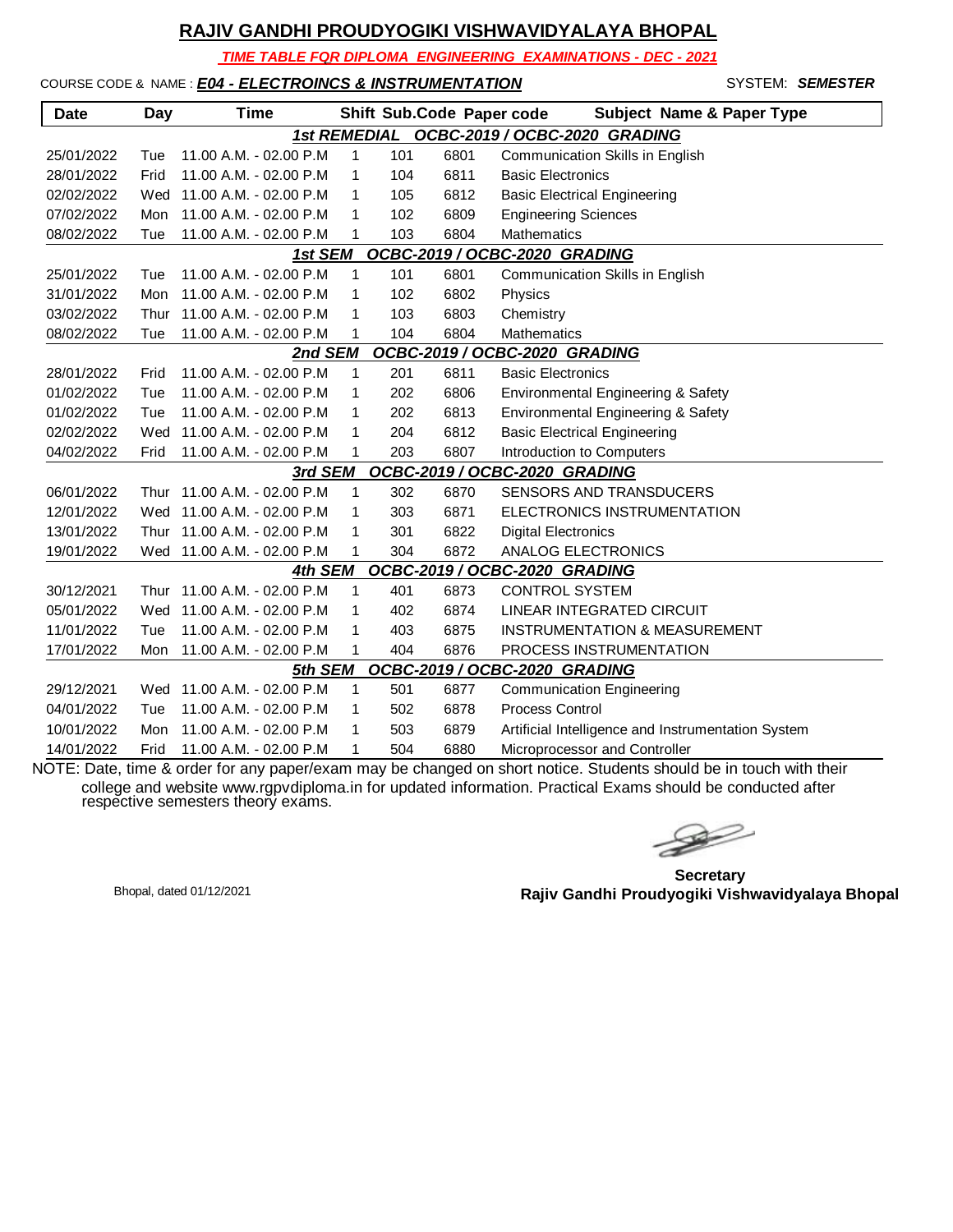*TIME TABLE FOR DIPLOMA ENGINEERING EXAMINATIONS - DEC - 2021*

### COURSE CODE & NAME : *E05 - ELECTRICAL & ELECTRONICS ENGG.* SYSTEM: SEMESTER

| <b>Date</b>                         | <b>Day</b> | Time                        |              |     | Shift Sub.Code Paper code | <b>Subject Name &amp; Paper Type</b>                    |  |  |  |
|-------------------------------------|------------|-----------------------------|--------------|-----|---------------------------|---------------------------------------------------------|--|--|--|
| 1st REMEDIAL CGPA-2012 GRADING      |            |                             |              |     |                           |                                                         |  |  |  |
| 18/01/2022                          | Tue        | 11.00 A.M. - 02.00 P.M      | 1            | 106 | 6035                      | Environmental Engineering & Safety                      |  |  |  |
| 20/01/2022                          | Thur       | 11.00 A.M. - 02.00 P.M      | 1            | 102 | 6031                      | Physics                                                 |  |  |  |
| 25/01/2022                          | Tue        | 11.00 A.M. - 02.00 P.M      | 1            | 103 | 6032                      | Chemistry                                               |  |  |  |
| 01/02/2022                          | Tue        | 11.00 A.M. - 02.00 P.M      | 1            | 104 | 6033                      | <b>Mathematics</b>                                      |  |  |  |
| 03/02/2022                          | Thur       | 11.00 A.M. - 02.00 P.M      | 1            | 105 | 6034                      | <b>Applied Mechanics</b>                                |  |  |  |
| 10/02/2022                          | Thur       | 11.00 A.M. - 02.00 P.M      | 1            | 101 | 5161                      | <b>Communication Skills</b>                             |  |  |  |
| <b>CGPA-2012 GRADING</b><br>1st SEM |            |                             |              |     |                           |                                                         |  |  |  |
| 20/01/2022                          | Thur       | 11.00 A.M. - 02.00 P.M      | 1            | 102 | 6031                      | Physics                                                 |  |  |  |
| 25/01/2022                          | Tue        | 11.00 A.M. - 02.00 P.M      | 1            | 103 | 6032                      | Chemistry                                               |  |  |  |
| 01/02/2022                          | Tue        | 11.00 A.M. - 02.00 P.M      | 1            | 104 | 6033                      | Mathematics                                             |  |  |  |
| 10/02/2022                          | Thur       | 11.00 A.M. - 02.00 P.M      | 1            | 101 | 5161                      | <b>Communication Skills</b>                             |  |  |  |
|                                     |            | 2nd SEM                     |              |     | <b>CGPA-2012 GRADING</b>  |                                                         |  |  |  |
| 18/01/2022                          | Tue        | 11.00 A.M. - 02.00 P.M      | $\mathbf{1}$ | 202 | 6035                      | Environmental Engineering & Safety                      |  |  |  |
| 21/01/2022                          | Frid       | 11.00 A.M. - 02.00 P.M      | $\mathbf{1}$ | 203 | 5132                      | Introduction to Computers                               |  |  |  |
| 28/01/2022                          | Frid       | 11.00 A.M. - 02.00 P.M      | 1            | 204 | 6036                      | <b>Engineering Drawing</b>                              |  |  |  |
| 03/02/2022                          | Thur       | 11.00 A.M. - 02.00 P.M      | 1            | 201 | 6034                      | <b>Applied Mechanics</b>                                |  |  |  |
|                                     |            | 3rd SEM                     |              |     | <b>CGPA-2012 GRADING</b>  |                                                         |  |  |  |
| 04/01/2022                          | Tue        | 11.00 A.M. - 02.00 P.M      | 1            | 301 | 6200                      | Electronic Components and Material                      |  |  |  |
| 10/01/2022                          | Mon        | 11.00 A.M. - 02.00 P.M      | 1            | 302 | 6201                      | <b>Electronic Devices and Circuits</b>                  |  |  |  |
| 17/01/2022                          | Mon        | 11.00 A.M. - 02.00 P.M      | 1            | 305 | 6232                      | Electrical Machine - I                                  |  |  |  |
| 24/01/2022                          | Mon        | 11.00 A.M. - 02.00 P.M      | 1            | 303 | 6230                      | Basic Electrical Engg and Materials                     |  |  |  |
| 31/01/2022                          | Mon        | 11.00 A.M. - 02.00 P.M      | 1            | 304 | 6233                      | Electrical & Electronics Measurement & Measuring Instru |  |  |  |
|                                     |            | 4th SEM                     |              |     | <b>CGPA-2012 GRADING</b>  |                                                         |  |  |  |
| 29/12/2021                          |            | Wed 11.00 A.M. - 02.00 P.M  | $\mathbf{1}$ | 411 | 6046                      | Enterprenuership                                        |  |  |  |
| 29/12/2021                          |            | Wed 11.00 A.M. - 02.00 P.M  | $\mathbf{1}$ | 412 | 5181                      | <b>Marketing Management</b>                             |  |  |  |
| 03/01/2022                          | Mon        | 11.00 A.M. - 02.00 P.M      | 1            | 402 | 6400                      | Electrical & Electronics Engg. Drawing                  |  |  |  |
| 07/01/2022                          | Frid       | 11.00 A.M. - 02.00 P.M      | 1            | 403 | 6401                      | Digital Techniques & Applications                       |  |  |  |
| 12/01/2022                          | Wed        | 11.00 A.M. - 02.00 P.M      | 1            | 401 | 6235                      | <b>Electrical Machine II</b>                            |  |  |  |
| 02/02/2022                          |            | Wed 11.00 A.M. - 02.00 P.M  | 1            | 404 | 6238                      | Generation Transmission & Distribution                  |  |  |  |
|                                     |            | 5th SEM                     |              |     | <b>CGPA-2012 GRADING</b>  |                                                         |  |  |  |
| 30/12/2021                          | Thur       | 11.00 A.M. - 02.00 P.M      | 1            | 501 | 6239                      | Instrumentation                                         |  |  |  |
| 05/01/2022                          |            | Wed 11.00 A.M. - 02.00 P.M  | 1            | 502 | 6402                      | Network Anaylsis & Cricuits                             |  |  |  |
| 11/01/2022                          | Tue        | 11.00 A.M. - 02.00 P.M      | 1            | 504 | 6242                      | <b>Utilization Of Electrical Power</b>                  |  |  |  |
| 13/01/2022                          |            | Thur 11.00 A.M. - 02.00 P.M | 1            | 503 | 6403                      | Switch Gear & Protection                                |  |  |  |
| 19/01/2022                          | Wed        | 11.00 A.M. - 02.00 P.M      | 1            | 505 | 6404                      | Electronics Communication Engg.                         |  |  |  |
|                                     |            | 6th SEM                     |              |     | <b>CGPA-2012 GRADING</b>  |                                                         |  |  |  |
| 28/12/2021                          | Tue        | 11.00 A.M. - 02.00 P.M      | 1            | 603 | 6244                      | <b>Energy Conservation and Management</b>               |  |  |  |
| 31/12/2021                          | Frid       | 11.00 A.M. - 02.00 P.M      | 1            | 611 | 6215                      | <b>Computer Programming</b>                             |  |  |  |
| 31/12/2021                          | Frid       | 11.00 A.M. - 02.00 P.M      | 1            | 612 | 6216                      | Programmable Logic Controller                           |  |  |  |
| 06/01/2022                          | Thur       | 11.00 A.M. - 02.00 P.M      | 1            | 601 | 6405                      | Microprocessor and Microcontroller                      |  |  |  |

 $\rightarrow$ 

**Secretary Rajiv Gandhi Proudyogiki Vishwavidyalaya Bhopal** Bhopal, dated 01/12/2021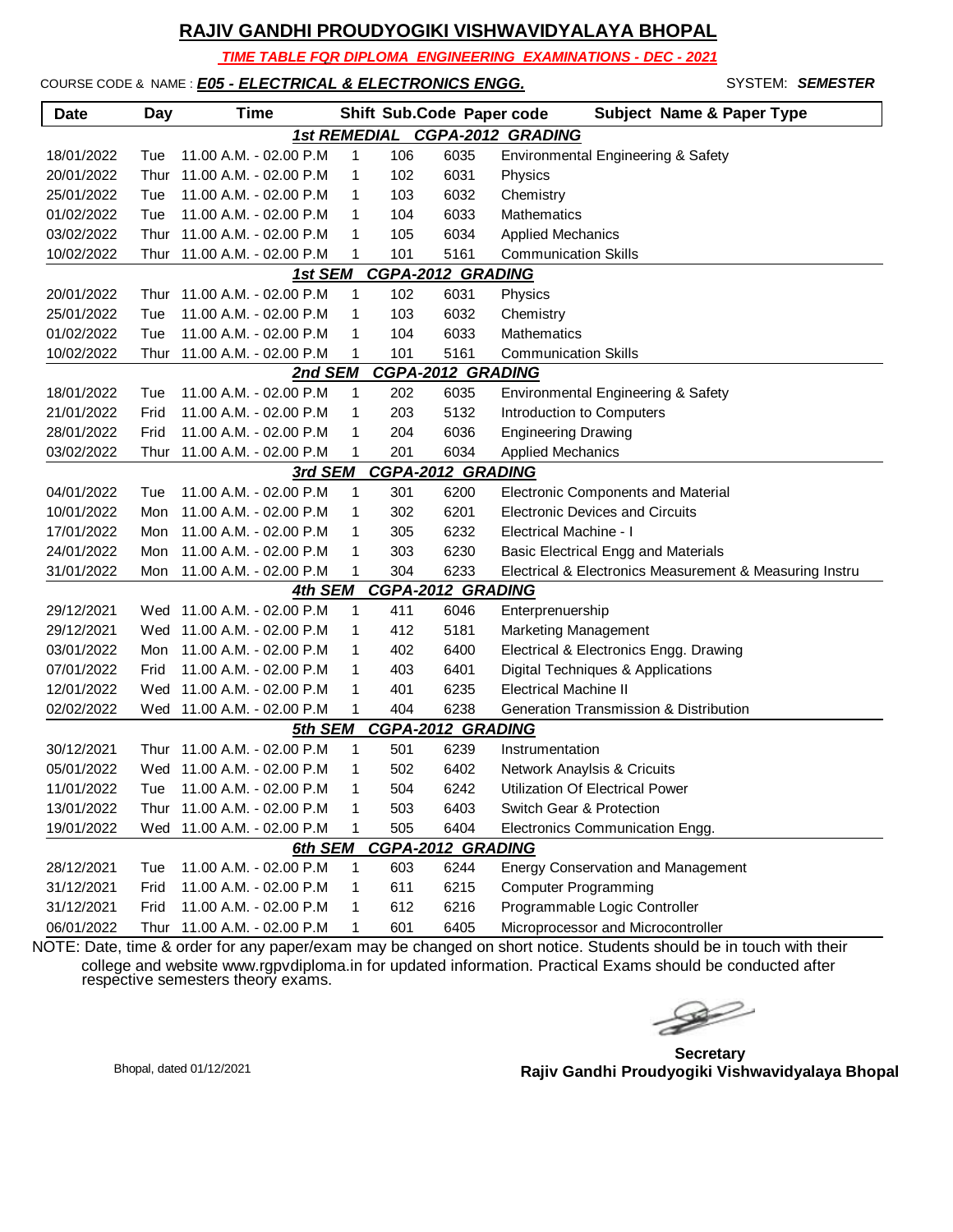*TIME TABLE FOR DIPLOMA ENGINEERING EXAMINATIONS - DEC - 2021*

#### COURSE CODE & NAME : *E05 - ELECTRICAL & ELECTRONICS ENGG.* - SYSTEM: *SEMESTER*

| <b>Date</b>                                | Day  | <b>Time</b>                 |              |     | Shift Sub.Code Paper code | <b>Subject Name &amp; Paper Type</b>          |  |  |  |
|--------------------------------------------|------|-----------------------------|--------------|-----|---------------------------|-----------------------------------------------|--|--|--|
| 1st REMEDIAL OCBC-2019 / OCBC-2020 GRADING |      |                             |              |     |                           |                                               |  |  |  |
| 25/01/2022                                 | Tue  | 11.00 A.M. - 02.00 P.M      | $\mathbf{1}$ | 101 | 6801                      | <b>Communication Skills in English</b>        |  |  |  |
| 28/01/2022                                 | Frid | 11.00 A.M. - 02.00 P.M      | 1            | 104 | 6811                      | <b>Basic Electronics</b>                      |  |  |  |
| 02/02/2022                                 | Wed  | 11.00 A.M. - 02.00 P.M      | 1            | 105 | 6812                      | <b>Basic Electrical Engineering</b>           |  |  |  |
| 07/02/2022                                 | Mon  | 11.00 A.M. - 02.00 P.M      | 1            | 102 | 6809                      | <b>Engineering Sciences</b>                   |  |  |  |
| 08/02/2022                                 | Tue  | 11.00 A.M. - 02.00 P.M      | 1            | 103 | 6804                      | Mathematics                                   |  |  |  |
| OCBC-2019 / OCBC-2020 GRADING<br>1st SEM   |      |                             |              |     |                           |                                               |  |  |  |
| 25/01/2022                                 | Tue  | 11.00 A.M. - 02.00 P.M      | 1            | 101 | 6801                      | Communication Skills in English               |  |  |  |
| 31/01/2022                                 | Mon  | 11.00 A.M. - 02.00 P.M      | $\mathbf{1}$ | 102 | 6802                      | Physics                                       |  |  |  |
| 03/02/2022                                 | Thur | 11.00 A.M. - 02.00 P.M      | 1            | 103 | 6803                      | Chemistry                                     |  |  |  |
| 08/02/2022                                 | Tue  | 11.00 A.M. - 02.00 P.M      | 1            | 104 | 6804                      | <b>Mathematics</b>                            |  |  |  |
| OCBC-2019 / OCBC-2020 GRADING<br>2nd SEM   |      |                             |              |     |                           |                                               |  |  |  |
| 28/01/2022                                 | Frid | 11.00 A.M. - 02.00 P.M      | 1            | 201 | 6811                      | <b>Basic Electronics</b>                      |  |  |  |
| 01/02/2022                                 | Tue  | 11.00 A.M. - 02.00 P.M      | 1            | 202 | 6806                      | Environmental Engineering & Safety            |  |  |  |
| 01/02/2022                                 | Tue  | 11.00 A.M. - 02.00 P.M      | 1            | 202 | 6813                      | Environmental Engineering & Safety            |  |  |  |
| 02/02/2022                                 | Wed  | 11.00 A.M. - 02.00 P.M      | 1            | 204 | 6812                      | <b>Basic Electrical Engineering</b>           |  |  |  |
| 04/02/2022                                 | Frid | 11.00 A.M. - 02.00 P.M      | 1            | 203 | 6807                      | Introduction to Computers                     |  |  |  |
| OCBC-2019 / OCBC-2020 GRADING<br>3rd SEM   |      |                             |              |     |                           |                                               |  |  |  |
| 04/01/2022                                 | Tue  | 11.00 A.M. - 02.00 P.M      | $\mathbf{1}$ | 301 | 6840                      | DC Machines and Transformers                  |  |  |  |
| 07/01/2022                                 | Frid | 11.00 A.M. - 02.00 P.M      | 1            | 302 | 6841                      | Electrical & Electronic Measuring Instruments |  |  |  |
| 13/01/2022                                 |      | Thur 11.00 A.M. - 02.00 P.M | 1            | 304 | 6822                      | <b>Digital Electronics</b>                    |  |  |  |
| 19/01/2022                                 |      | Wed 11.00 A.M. - 02.00 P.M  | 1            | 303 | 6842                      | <b>Electrical Circuits</b>                    |  |  |  |
|                                            |      | 4th SEM                     |              |     |                           | OCBC-2019 / OCBC-2020 GRADING                 |  |  |  |
| 29/12/2021                                 |      | Wed 11.00 A.M. - 02.00 P.M  | $\mathbf{1}$ | 401 | 6844                      | ROTATING AC MACHINES                          |  |  |  |
| 03/01/2022                                 | Mon  | 11.00 A.M. - 02.00 P.M      | $\mathbf{1}$ | 402 | 6845                      | GENERATION TRANSMISSION & DISTRIBUTION(GTD)   |  |  |  |
| 06/01/2022                                 |      | Thur 11.00 A.M. - 02.00 P.M | $\mathbf{1}$ | 403 | 6860                      | LINEAR INTEGRATED CIRCUITS                    |  |  |  |
| 12/01/2022                                 |      | Wed 11.00 A.M. - 02.00 P.M  | $\mathbf{1}$ | 404 | 6861                      | MICROPROCESSOR, MICROCON TROLLER AND          |  |  |  |
|                                            |      |                             |              |     |                           | PERIPHERAL DEVICES                            |  |  |  |
|                                            |      | 5th SEM                     |              |     |                           | OCBC-2019 / OCBC-2020 GRADING                 |  |  |  |
| 30/12/2021                                 |      | Thur 11.00 A.M. - 02.00 P.M | 1            | 501 | 6848                      | Power System Operation and Protection         |  |  |  |
| 05/01/2022                                 | Wed  | 11.00 A.M. - 02.00 P.M      | 1            | 502 | 6849                      | Power Electronics and Applications            |  |  |  |
| 11/01/2022                                 | Tue  | 11.00 A.M. - 02.00 P.M      | 1            | 503 | 6830                      | Embedded System with Arduino                  |  |  |  |
| 17/01/2022                                 | Mon  | 11.00 A.M. - 02.00 P.M      | 1            | 511 | 6851                      | Electric Vehicle                              |  |  |  |
| 17/01/2022                                 | Mon  | 11.00 A.M. - 02.00 P.M      | 1            | 512 | 6852                      | Control System and Industrial Automation      |  |  |  |
| 18/01/2022                                 | Tue  | 11.00 A.M. - 02.00 P.M      | 1            | 513 | 6828                      | Data Communication and Networking             |  |  |  |

 $\begin{picture}(120,17)(-20,17)(-20,17)(-20,17)(-20,17)(-20,17)(-20,17)(-20,17)(-20,17)(-20,17)(-20,17)(-20,17)(-20,17)(-20,17)(-20,17)(-20,17)(-20,17)(-20,17)(-20,17)(-20,17)(-20,17)(-20,17)(-20,17)(-20,17)(-20,17)(-20,17)(-20,17)(-20,17)(-20,17)(-20,17)(-20,1$ 

**Secretary Rajiv Gandhi Proudyogiki Vishwavidyalaya Bhopal** Bhopal, dated 01/12/2021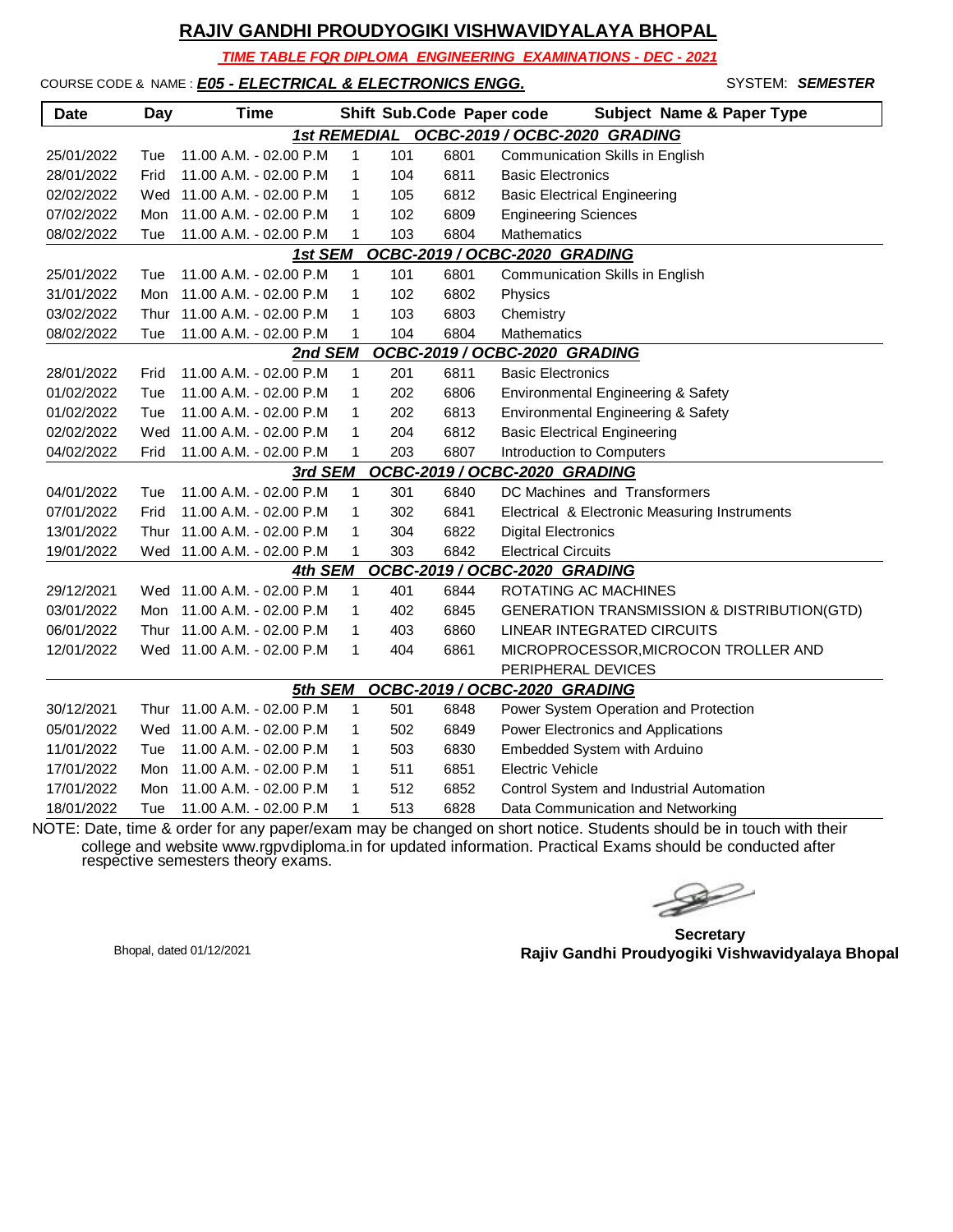*TIME TABLE FOR DIPLOMA ENGINEERING EXAMINATIONS - DEC - 2021*

#### COURSE CODE & NAME : *E06 - ELECTRONICS ENGINEERING* - SYSTEM: *SEMESTER*

| <b>Date</b>                                | Day  | Time                       |   |     | Shift Sub.Code Paper code | <b>Subject Name &amp; Paper Type</b>       |  |  |  |
|--------------------------------------------|------|----------------------------|---|-----|---------------------------|--------------------------------------------|--|--|--|
| <b>1st REMEDIAL</b><br>CGPA-2012 GRADING   |      |                            |   |     |                           |                                            |  |  |  |
| 18/01/2022                                 | Tue  | 11.00 A.M. - 02.00 P.M     | 1 | 106 | 6035                      | Environmental Engineering & Safety         |  |  |  |
| 20/01/2022                                 | Thur | 11.00 A.M. - 02.00 P.M     | 1 | 102 | 6031                      | Physics                                    |  |  |  |
| 25/01/2022                                 | Tue  | 11.00 A.M. - 02.00 P.M     | 1 | 103 | 6032                      | Chemistry                                  |  |  |  |
| 01/02/2022                                 | Tue  | 11.00 A.M. - 02.00 P.M     | 1 | 104 | 6033                      | Mathematics                                |  |  |  |
| 03/02/2022                                 | Thur | 11.00 A.M. - 02.00 P.M     | 1 | 105 | 6034                      | <b>Applied Mechanics</b>                   |  |  |  |
| 10/02/2022                                 | Thur | 11.00 A.M. - 02.00 P.M     | 1 | 101 | 5161                      | <b>Communication Skills</b>                |  |  |  |
|                                            |      | 1st SEM                    |   |     | <b>CGPA-2012 GRADING</b>  |                                            |  |  |  |
| 20/01/2022                                 | Thur | 11.00 A.M. - 02.00 P.M     | 1 | 102 | 6031                      | Physics                                    |  |  |  |
| 25/01/2022                                 | Tue  | 11.00 A.M. - 02.00 P.M     | 1 | 103 | 6032                      | Chemistry                                  |  |  |  |
| 01/02/2022                                 | Tue  | 11.00 A.M. - 02.00 P.M     | 1 | 104 | 6033                      | <b>Mathematics</b>                         |  |  |  |
| 10/02/2022                                 | Thur | 11.00 A.M. - 02.00 P.M     | 1 | 101 | 5161                      | <b>Communication Skills</b>                |  |  |  |
| <b>CGPA-2012 GRADING</b><br>2nd SEM        |      |                            |   |     |                           |                                            |  |  |  |
| 18/01/2022                                 | Tue  | 11.00 A.M. - 02.00 P.M     | 1 | 202 | 6035                      | Environmental Engineering & Safety         |  |  |  |
| 21/01/2022                                 | Frid | 11.00 A.M. - 02.00 P.M     | 1 | 203 | 5132                      | Introduction to Computers                  |  |  |  |
| 28/01/2022                                 | Frid | 11.00 A.M. - 02.00 P.M     | 1 | 204 | 6036                      | <b>Engineering Drawing</b>                 |  |  |  |
| 03/02/2022                                 | Thur | 11.00 A.M. - 02.00 P.M     | 1 | 201 | 6034                      | <b>Applied Mechanics</b>                   |  |  |  |
| <b>CGPA-2012 GRADING</b><br><u>3rd SEM</u> |      |                            |   |     |                           |                                            |  |  |  |
| 04/01/2022                                 | Tue  | 11.00 A.M. - 02.00 P.M     | 1 | 301 | 6200                      | <b>Electronic Components and Materials</b> |  |  |  |
| 10/01/2022                                 | Mon  | 11.00 A.M. - 02.00 P.M     | 1 | 302 | 6201                      | <b>Electronic Devices and Circuits</b>     |  |  |  |
| 19/01/2022                                 | Wed  | 11.00 A.M. - 02.00 P.M     | 1 | 303 | 6202                      | <b>Basic Electrical Engineering</b>        |  |  |  |
| 24/01/2022                                 | Mon  | 11.00 A.M. - 02.00 P.M     | 1 | 304 | 6203                      | Network Analysis                           |  |  |  |
| 27/01/2022                                 | Thur | 11.00 A.M. - 02.00 P.M     | 1 | 305 | 6204                      | <b>Digital Electronics</b>                 |  |  |  |
|                                            |      | 4th SEM                    |   |     | CGPA-2012 GRADING         |                                            |  |  |  |
| 29/12/2021                                 |      | Wed 11.00 A.M. - 02.00 P.M | 1 | 411 | 6046                      | Enterprenuership                           |  |  |  |
| 29/12/2021                                 |      | Wed 11.00 A.M. - 02.00 P.M | 1 | 412 | 5181                      | Marketing Management                       |  |  |  |
| 03/01/2022                                 | Mon  | 11.00 A.M. - 02.00 P.M     | 1 | 401 | 6205                      | <b>Linear Integrated Circuits</b>          |  |  |  |
| 07/01/2022                                 | Frid | 11.00 A.M. - 02.00 P.M     | 1 | 402 | 6206                      | Microprocessor and Microcontroller         |  |  |  |
| 12/01/2022                                 | Wed  | 11.00 A.M. - 02.00 P.M     | 1 | 403 | 6207                      | <b>Electronic Measurements</b>             |  |  |  |
| 17/01/2022                                 | Mon  | 11.00 A.M. - 02.00 P.M     | 1 | 404 | 6208                      | <b>Communication Engineering</b>           |  |  |  |
|                                            |      | 5th SEM                    |   |     | <b>CGPA-2012 GRADING</b>  |                                            |  |  |  |
| 30/12/2021                                 | Thur | 11.00 A.M. - 02.00 P.M     | 1 | 501 | 6209                      | <b>Instrumentation and Control</b>         |  |  |  |
| 05/01/2022                                 |      | Wed 11.00 A.M. - 02.00 P.M | 1 | 502 | 6210                      | Data Communication and Networks            |  |  |  |
| 11/01/2022                                 | Tue  | 11.00 A.M. - 02.00 P.M     |   | 503 | 6211                      | <b>Industrial Electronics</b>              |  |  |  |
| 13/01/2022                                 | Thur | 11.00 A.M. - 02.00 P.M     | 1 | 504 | 6212                      | Antenna and Microwave Engineering          |  |  |  |
|                                            |      | 6th SEM                    |   |     | <b>CGPA-2012 GRADING</b>  |                                            |  |  |  |
| 28/12/2021                                 | Tue  | 11.00 A.M. - 02.00 P.M     | 1 | 601 | 6213                      | <b>Consumer Electronics</b>                |  |  |  |
| 31/12/2021                                 | Frid | 11.00 A.M. - 02.00 P.M     | 1 | 611 | 6215                      | <b>Computer Programming</b>                |  |  |  |
| 31/12/2021                                 | Frid | 11.00 A.M. - 02.00 P.M     | 1 | 612 | 6216                      | Programmable Logic Controller              |  |  |  |
| 06/01/2022                                 | Thur | 11.00 A.M. - 02.00 P.M     | 1 | 602 | 6214                      | <b>Advanced Communication</b>              |  |  |  |

 $\begin{picture}(120,17)(-20,17)(-20,17)(-20,17)(-20,17)(-20,17)(-20,17)(-20,17)(-20,17)(-20,17)(-20,17)(-20,17)(-20,17)(-20,17)(-20,17)(-20,17)(-20,17)(-20,17)(-20,17)(-20,17)(-20,17)(-20,17)(-20,17)(-20,17)(-20,17)(-20,17)(-20,17)(-20,17)(-20,17)(-20,17)(-20,1$ 

**Secretary Rajiv Gandhi Proudyogiki Vishwavidyalaya Bhopal** Bhopal, dated 01/12/2021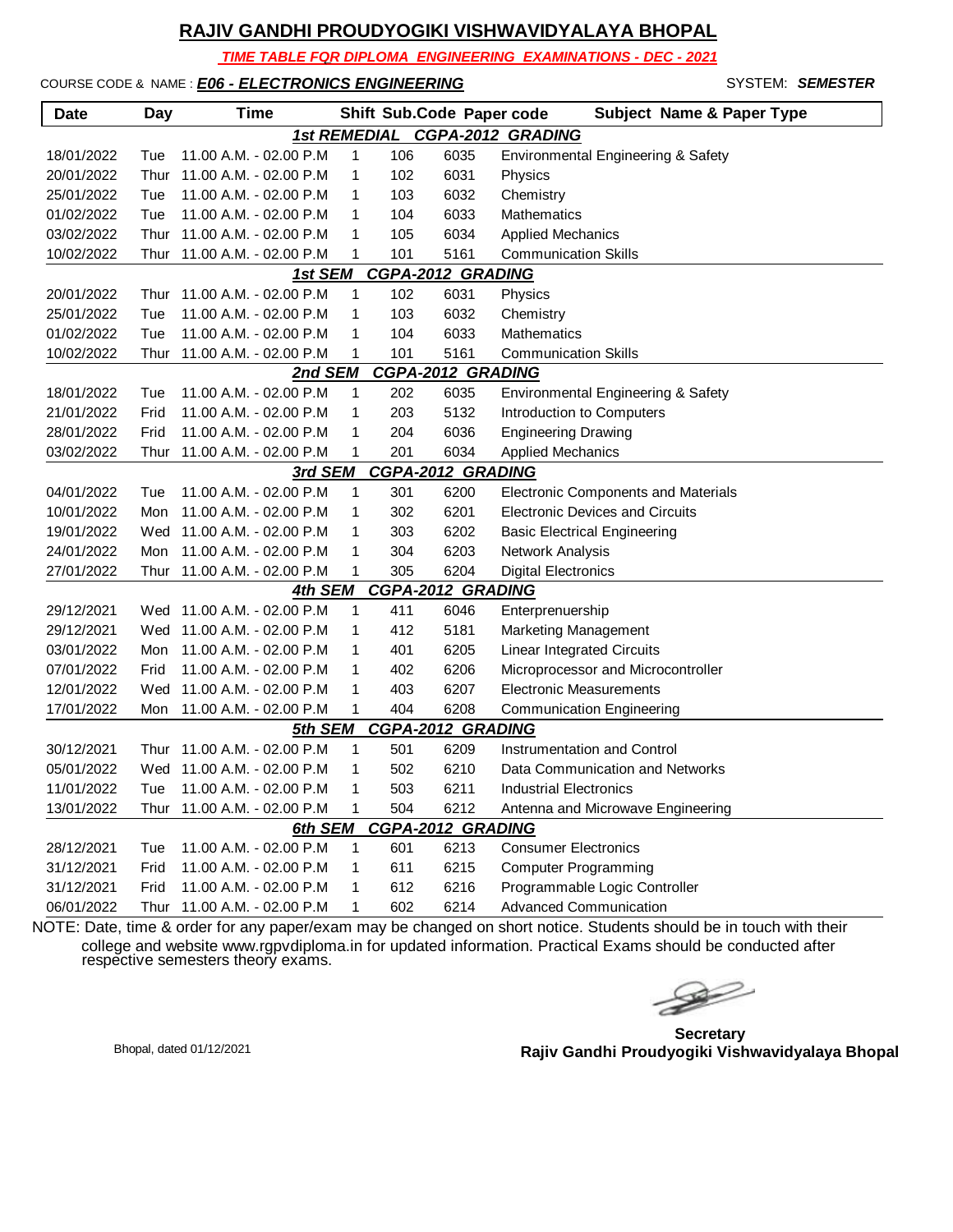*TIME TABLE FOR DIPLOMA ENGINEERING EXAMINATIONS - DEC - 2021*

#### COURSE CODE & NAME : *E06 - ELECTRONICS ENGINEERING* - SYSTEM: *SEMESTER*

| <b>Date</b>                                          | <b>Day</b> | <b>Time</b>                |              |     | Shift Sub.Code Paper code | <b>Subject Name &amp; Paper Type</b> |  |  |  |
|------------------------------------------------------|------------|----------------------------|--------------|-----|---------------------------|--------------------------------------|--|--|--|
| OCBC-2019 / OCBC-2020 GRADING<br><b>1st REMEDIAL</b> |            |                            |              |     |                           |                                      |  |  |  |
| 25/01/2022                                           | Tue        | 11.00 A.M. - 02.00 P.M     | 1            | 101 | 6801                      | Communication Skills in English      |  |  |  |
| 28/01/2022                                           | Frid       | 11.00 A.M. - 02.00 P.M     | 1            | 104 | 6811                      | <b>Basic Electronics</b>             |  |  |  |
| 02/02/2022                                           | Wed        | 11.00 A.M. - 02.00 P.M     | 1            | 105 | 6812                      | <b>Basic Electrical Engineering</b>  |  |  |  |
| 07/02/2022                                           | Mon        | 11.00 A.M. - 02.00 P.M     | 1            | 102 | 6809                      | <b>Engineering Sciences</b>          |  |  |  |
| 08/02/2022                                           | Tue        | 11.00 A.M. - 02.00 P.M     | 1            | 103 | 6804                      | Mathematics                          |  |  |  |
| OCBC-2019 / OCBC-2020 GRADING<br>1st SEM             |            |                            |              |     |                           |                                      |  |  |  |
| 25/01/2022                                           | Tue        | 11.00 A.M. - 02.00 P.M     | 1            | 101 | 6801                      | Communication Skills in English      |  |  |  |
| 31/01/2022                                           | Mon        | 11.00 A.M. - 02.00 P.M     | 1            | 102 | 6802                      | Physics                              |  |  |  |
| 03/02/2022                                           | Thur       | 11.00 A.M. - 02.00 P.M     | 1            | 103 | 6803                      | Chemistry                            |  |  |  |
| 08/02/2022                                           | Tue        | 11.00 A.M. - 02.00 P.M     | 1            | 104 | 6804                      | Mathematics                          |  |  |  |
|                                                      |            | 2nd SEM                    |              |     |                           | OCBC-2019 / OCBC-2020 GRADING        |  |  |  |
| 28/01/2022                                           | Frid       | 11.00 A.M. - 02.00 P.M     | 1            | 201 | 6811                      | <b>Basic Electronics</b>             |  |  |  |
| 01/02/2022                                           | Tue        | 11.00 A.M. - 02.00 P.M     | 1            | 202 | 6806                      | Environmental Engineering & Safety   |  |  |  |
| 01/02/2022                                           | Tue        | 11.00 A.M. - 02.00 P.M     | 1            | 202 | 6813                      | Environmental Engineering & Safety   |  |  |  |
| 02/02/2022                                           | Wed        | 11.00 A.M. - 02.00 P.M     | 1            | 204 | 6812                      | <b>Basic Electrical Engineering</b>  |  |  |  |
| 04/02/2022                                           | Frid       | 11.00 A.M. - 02.00 P.M     | 1            | 203 | 6807                      | Introduction to Computers            |  |  |  |
|                                                      |            | 3rd SEM                    |              |     |                           | OCBC-2019 / OCBC-2020 GRADING        |  |  |  |
| 03/01/2022                                           | Mon        | 11.00 A.M. - 02.00 P.M     | 1            | 301 | 6820                      | <b>Analog Circuit</b>                |  |  |  |
| 07/01/2022                                           | Frid       | 11.00 A.M. - 02.00 P.M     | 1            | 302 | 6821                      | Analog Communication                 |  |  |  |
| 13/01/2022                                           | Thur       | 11.00 A.M. - 02.00 P.M     | 1            | 303 | 6822                      | <b>Digital Electronics</b>           |  |  |  |
| 19/01/2022                                           | Wed        | 11.00 A.M. - 02.00 P.M     | 1            | 304 | 6823                      | Programming in C                     |  |  |  |
|                                                      |            | 4th SEM                    |              |     |                           | OCBC-2019 / OCBC-2020 GRADING        |  |  |  |
| 29/12/2021                                           |            | Wed 11.00 A.M. - 02.00 P.M | $\mathbf{1}$ | 401 | 6824                      | ELECTRONIC MEASUREMENT               |  |  |  |
| 04/01/2022                                           | Tue        | 11.00 A.M. - 02.00 P.M     | 1            | 402 | 6825                      | MICROPROCESSOR & MICROCONTROLLER     |  |  |  |
| 10/01/2022                                           | Mon        | 11.00 A.M. - 02.00 P.M     | 1            | 403 | 6826                      | DIGITAL COMMUNICATION                |  |  |  |
| 14/01/2022                                           | Frid       | 11.00 A.M. - 02.00 P.M     | 1            | 404 | 6827                      | ANALOG INTEGRATED CIRCUIT            |  |  |  |
|                                                      |            | 5th SEM                    |              |     |                           | OCBC-2019 / OCBC-2020 GRADING        |  |  |  |
| 05/01/2022                                           | Wed        | 11.00 A.M. - 02.00 P.M     | 1            | 502 | 6829                      | Antenna and Wave Propogation         |  |  |  |
| 11/01/2022                                           | Tue        | 11.00 A.M. - 02.00 P.M     | 1            | 503 | 6830                      | Embedded System with Arduino         |  |  |  |
| 17/01/2022                                           | Mon        | 11.00 A.M. - 02.00 P.M     | 1            | 511 | 6831                      | Instrumentation and Control          |  |  |  |
| 17/01/2022                                           | Mon        | 11.00 A.M. - 02.00 P.M     | 1            | 512 | 6832                      | <b>Power Electronics</b>             |  |  |  |
| 17/01/2022                                           | Mon        | 11.00 A.M. - 02.00 P.M     | 1            | 513 | 6833                      | <b>Medical Electronics</b>           |  |  |  |
| 18/01/2022                                           | Tue        | 11.00 A.M. - 02.00 P.M     | 1            | 501 | 6828                      | Data Communication and Networking    |  |  |  |

 $\gg$ 

**Secretary Rajiv Gandhi Proudyogiki Vishwavidyalaya Bhopal** Bhopal, dated 01/12/2021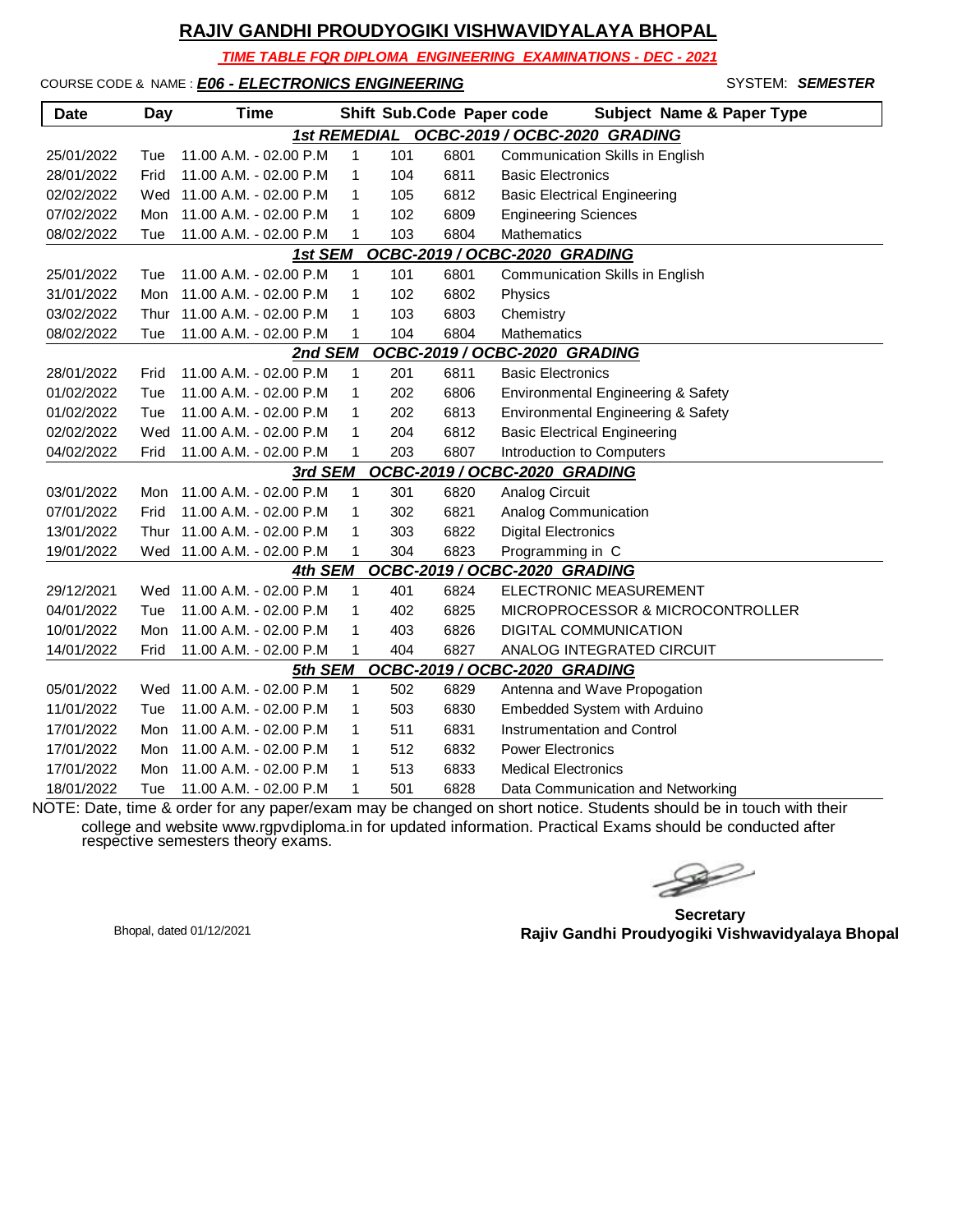*TIME TABLE FOR DIPLOMA ENGINEERING EXAMINATIONS - DEC - 2021*

#### COURSE CODE & NAME : *E07 - ELECTRICAL & MECHANICAL ENGG.* - SYSTEM: *SEMESTER*

| <b>Date</b>                         | <b>Day</b>                          | <b>Time</b>                 |              |     | Shift Sub.Code Paper code | <b>Subject Name &amp; Paper Type</b>                      |  |  |  |  |
|-------------------------------------|-------------------------------------|-----------------------------|--------------|-----|---------------------------|-----------------------------------------------------------|--|--|--|--|
|                                     | <b>CGPA-2015 GRADING</b><br>1st SEM |                             |              |     |                           |                                                           |  |  |  |  |
| 20/01/2022                          | Thur                                | 11.00 A.M. - 02.00 P.M      | 1            | 102 | 6031                      | Physics                                                   |  |  |  |  |
| 25/01/2022                          | Tue                                 | 11.00 A.M. - 02.00 P.M      | 1            | 103 | 6032                      | Chemistry                                                 |  |  |  |  |
| 01/02/2022                          | Tue                                 | 11.00 A.M. - 02.00 P.M      | 1            | 104 | 6033                      | <b>Mathematics</b>                                        |  |  |  |  |
| 10/02/2022                          | Thur                                | 11.00 A.M. - 02.00 P.M      | 1            | 101 | 5161                      | <b>Communication Skills</b>                               |  |  |  |  |
|                                     | <b>CGPA-2015 GRADING</b><br>2nd SEM |                             |              |     |                           |                                                           |  |  |  |  |
| 18/01/2022                          | Tue                                 | 11.00 A.M. - 02.00 P.M      | 1            | 202 | 6035                      | Environmental Engineering & Safety                        |  |  |  |  |
| 21/01/2022                          | Frid                                | 11.00 A.M. - 02.00 P.M      | 1            | 203 | 5132                      | Introduction to Computers                                 |  |  |  |  |
| 28/01/2022                          | Frid                                | 11.00 A.M. - 02.00 P.M      | 1            | 204 | 6036                      | <b>Engineering Drawing</b>                                |  |  |  |  |
| 03/02/2022                          | Thur                                | 11.00 A.M. - 02.00 P.M      | 1            | 201 | 6034                      | <b>Applied Mechanics</b>                                  |  |  |  |  |
| <b>CGPA-2015 GRADING</b><br>3rd SEM |                                     |                             |              |     |                           |                                                           |  |  |  |  |
| 04/01/2022                          | Tue                                 | 11.00 A.M. - 02.00 P.M      | 1            | 302 | 6234                      | <b>Basic Electronics</b>                                  |  |  |  |  |
| 10/01/2022                          | Mon                                 | 11.00 A.M. - 02.00 P.M      | 1            | 303 | 6253                      | <b>Strength of Materials</b>                              |  |  |  |  |
| 13/01/2022                          | Thur                                | 11.00 A.M. - 02.00 P.M      | 1            | 305 | 6780                      | <b>Electrical and Mechanical Drafting</b>                 |  |  |  |  |
| 24/01/2022                          | Mon                                 | 11.00 A.M. - 02.00 P.M      | 1            | 301 | 6230                      | Basic Electrical Engg. & Materials                        |  |  |  |  |
| 27/01/2022                          |                                     | Thur 11.00 A.M. - 02.00 P.M | 1            | 304 | 6251                      | <b>Manufacturing Process</b>                              |  |  |  |  |
| <b>CGPA-2015 GRADING</b><br>4th SEM |                                     |                             |              |     |                           |                                                           |  |  |  |  |
| 29/12/2021                          |                                     | Wed 11.00 A.M. - 02.00 P.M  | 1            | 411 | 6046                      | Entrepreneurship                                          |  |  |  |  |
| 29/12/2021                          |                                     | Wed 11.00 A.M. - 02.00 P.M  | 1            | 412 | 5181                      | <b>Marketing Management</b>                               |  |  |  |  |
| 03/01/2022                          | Mon                                 | 11.00 A.M. - 02.00 P.M      | 1            | 401 | 6254                      | Fluid Mechanics and Hydraulics Machines                   |  |  |  |  |
| 12/01/2022                          |                                     | Wed 11.00 A.M. - 02.00 P.M  | 1            | 403 | 6256                      | Theory of Machine                                         |  |  |  |  |
| 17/01/2022                          | Mon                                 | 11.00 A.M. - 02.00 P.M      | 1            | 402 | 6781                      | <b>Electrical Machine</b>                                 |  |  |  |  |
| 02/02/2022                          |                                     | Wed 11.00 A.M. - 02.00 P.M  | 1            | 404 | 6238                      | Generation Transmission & Distribution                    |  |  |  |  |
|                                     |                                     | 5th SEM                     |              |     | <b>CGPA-2015 GRADING</b>  |                                                           |  |  |  |  |
| 30/12/2021                          |                                     | Thur 11.00 A.M. - 02.00 P.M | $\mathbf{1}$ | 501 | 6209                      | Instrumentation and Control                               |  |  |  |  |
| 05/01/2022                          |                                     | Wed 11.00 A.M. - 02.00 P.M  | 1            | 502 | 6258                      | Machine Tool Technology                                   |  |  |  |  |
| 07/01/2022                          | Frid                                | 11.00 A.M. - 02.00 P.M      | 1            | 504 | 6231                      | <b>Electrical Circuits</b>                                |  |  |  |  |
| 11/01/2022                          | Tue                                 | 11.00 A.M. - 02.00 P.M      | 1            | 503 | 6259                      | <b>Engineering Measurements and Maintenance Practices</b> |  |  |  |  |
| 19/01/2022                          |                                     | Wed 11.00 A.M. - 02.00 P.M  | 1            | 505 | 6261                      | Industrial Engineering                                    |  |  |  |  |
|                                     |                                     | 6th SEM                     |              |     | <b>CGPA-2015 GRADING</b>  |                                                           |  |  |  |  |
| 28/12/2021                          | Tue                                 | 11.00 A.M. - 02.00 P.M      | 1            | 601 | 6244                      | <b>Energy Conservation and Management</b>                 |  |  |  |  |
| 31/12/2021                          | Frid                                | 11.00 A.M. - 02.00 P.M      | 1            | 611 | 6263                      | Automobile Engineering                                    |  |  |  |  |
| 31/12/2021                          | Frid                                | 11.00 A.M. - 02.00 P.M      | 1            | 612 | 6264                      | CAD/CAM                                                   |  |  |  |  |
| 06/01/2022                          |                                     | Thur 11.00 A.M. - 02.00 P.M | 1            | 602 | 6245                      | Installation, Maintenance & Testing                       |  |  |  |  |

 $\gg$ 

**Secretary Rajiv Gandhi Proudyogiki Vishwavidyalaya Bhopal** Bhopal, dated 01/12/2021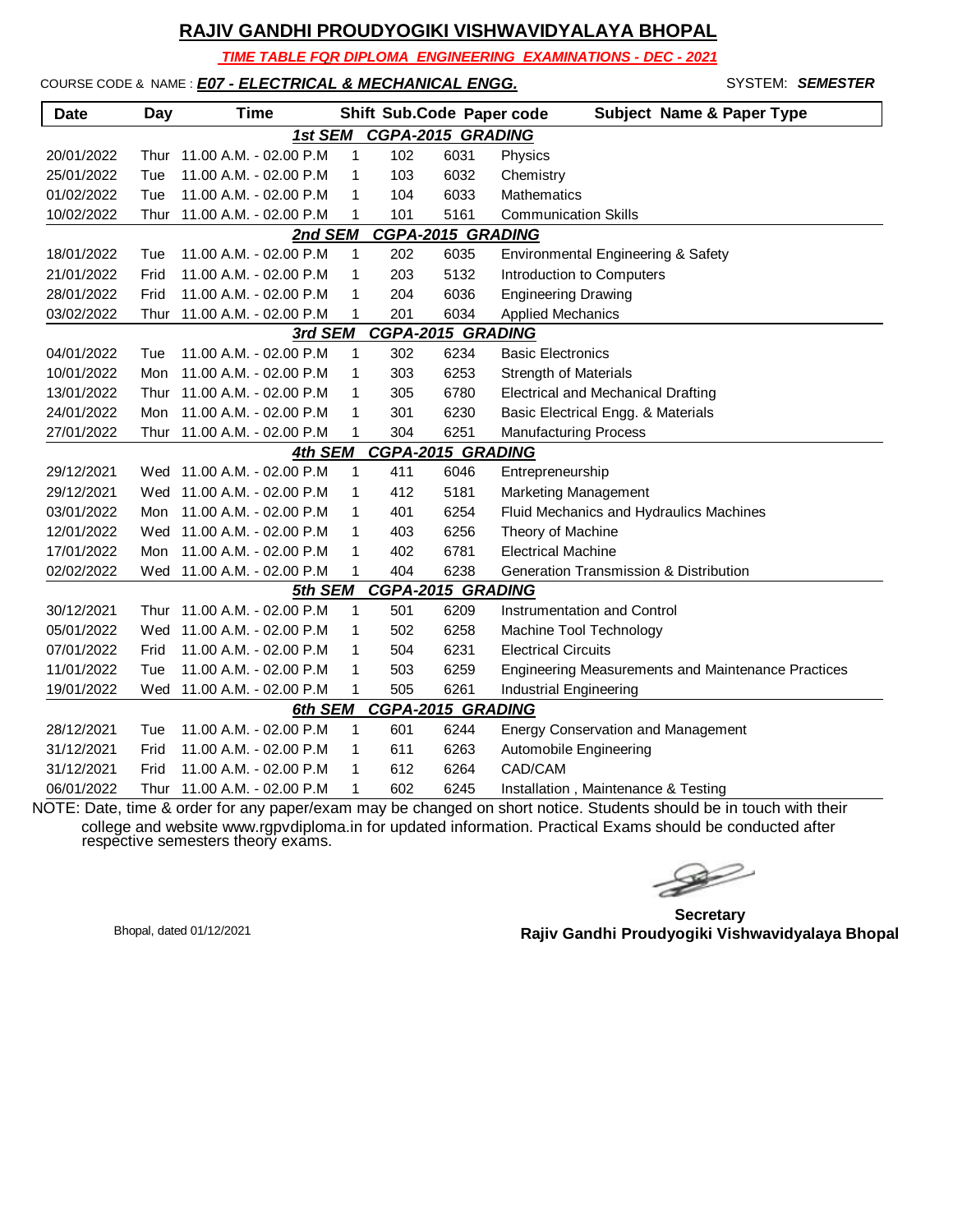*TIME TABLE FOR DIPLOMA ENGINEERING EXAMINATIONS - DEC - 2021*

COURSE CODE & NAME : *F03 - FASHION TECHNOLOGY* - SYSTEM: *SEMESTER*

| <b>Date</b>                         | Day  | <b>Time</b>                |   |     | Shift Sub.Code Paper code | <b>Subject Name &amp; Paper Type</b>       |  |  |  |
|-------------------------------------|------|----------------------------|---|-----|---------------------------|--------------------------------------------|--|--|--|
|                                     |      | 1st SEM                    |   |     | <b>CGPA-2012 GRADING</b>  |                                            |  |  |  |
| 21/01/2022                          | Frid | 11.00 A.M. - 02.00 P.M.    | 1 | 102 | 5132                      | Introduction To Computers                  |  |  |  |
| 25/01/2022                          | Tue  | 11.00 A.M. - 02.00 P.M     | 1 | 103 | 6510                      | <b>Textile Science</b>                     |  |  |  |
| 01/02/2022                          | Tue  | 11.00 A.M. - 02.00 P.M.    | 1 | 104 | 6511                      | Introduction To Apparel Industry           |  |  |  |
| 10/02/2022                          | Thur | 11.00 A.M. - 02.00 P.M     |   | 101 | 5161                      | <b>Communication Skills</b>                |  |  |  |
| <b>CGPA-2012 GRADING</b><br>2nd SEM |      |                            |   |     |                           |                                            |  |  |  |
| 18/01/2022                          | Tue  | $11.00 A.M. - 02.00 P.M.$  | 1 | 202 | 6513                      | Textile Art And Design                     |  |  |  |
| 20/01/2022                          | Thur | 11.00 A.M. - 02.00 P.M.    | 1 | 203 | 6514                      | <b>Laundry Science</b>                     |  |  |  |
| 04/02/2022                          | Frid | 11.00 A.M. - 02.00 P.M     | 1 | 201 | 6512                      | <b>Fashion Principles And Illustration</b> |  |  |  |
|                                     |      | 3rd SEM                    |   |     | <b>CGPA-2012 GRADING</b>  |                                            |  |  |  |
| 04/01/2022                          | Tue  | 11.00 A.M. - 02.00 P.M.    | 1 | 301 | 6515                      | <b>Apparel Quality Control</b>             |  |  |  |
| 10/01/2022                          | Mon  | 11.00 A.M. - 02.00 P.M     | 1 | 302 | 6516                      | Indian Textiles And Embroidery             |  |  |  |
| 17/01/2022                          | Mon  | 11.00 A.M. - 02.00 P.M     | 1 | 311 | 6517                      | <b>Advanced Fashion Illustration</b>       |  |  |  |
| 17/01/2022                          | Mon  | 11.00 A.M. - 02.00 P.M     |   | 312 | 6518                      | Knitted Clothing Technology                |  |  |  |
|                                     |      | 4th SEM                    |   |     | <b>CGPA-2012 GRADING</b>  |                                            |  |  |  |
| 29/12/2021                          |      | Wed 11.00 A.M. - 02.00 P.M | 1 | 411 | 6521                      | Style Reading And Design Analysis          |  |  |  |
| 29/12/2021                          | Wed  | 11.00 A.M. - 02.00 P.M     | 1 | 412 | 6522                      | <b>Apparel Manufacturing Processes</b>     |  |  |  |
| 03/01/2022                          | Mon  | 11.00 A.M. - 02.00 P.M.    | 1 | 401 | 6519                      | Introduction To Fashion Communication      |  |  |  |
| 07/01/2022                          | Frid | 11.00 A.M. - 02.00 P.M     | 1 | 402 | 6520                      | Principles Of Fashion Marketing            |  |  |  |
|                                     |      | 5th SEM                    |   |     | <b>CGPA-2012 GRADING</b>  |                                            |  |  |  |
| 30/12/2021                          | Thur | 11.00 A.M. - 02.00 P.M     | 1 | 501 | 6523                      | Appreciation of Indian costumes            |  |  |  |
| 05/01/2022                          | Wed  | 11.00 A.M. - 02.00 P.M     | 1 | 502 | 6524                      | Product Development and Accessory Design   |  |  |  |
| 11/01/2022                          | Tue  | 11.00 A.M. - 02.00 P.M.    | 1 | 503 | 6525                      | Fashion Merchandising and Retailing        |  |  |  |
| 13/01/2022                          | Thur | 11.00 A.M. - 02.00 P.M     | 1 | 511 | 6526                      | Portfolio Presentation                     |  |  |  |
| 13/01/2022                          | Thur | 11.00 A.M. - 02.00 P.M     |   | 512 | 6527                      | Production Planning & Control              |  |  |  |
|                                     |      | 6th SEM                    |   |     | <b>CGPA-2012 GRADING</b>  |                                            |  |  |  |
| 28/12/2021                          | Tue  | 11.00 A.M. - 02.00 P.M     | 1 | 601 | 6528                      | Entrepreneurship and unit management       |  |  |  |
| 31/12/2021                          | Frid | 11.00 A.M. - 02.00 P.M     | 1 | 602 | 6529                      | Consumer behavior                          |  |  |  |

 $\rightarrow$ 

**Secretary Rajiv Gandhi Proudyogiki Vishwavidyalaya Bhopal** Bhopal, dated 01/12/2021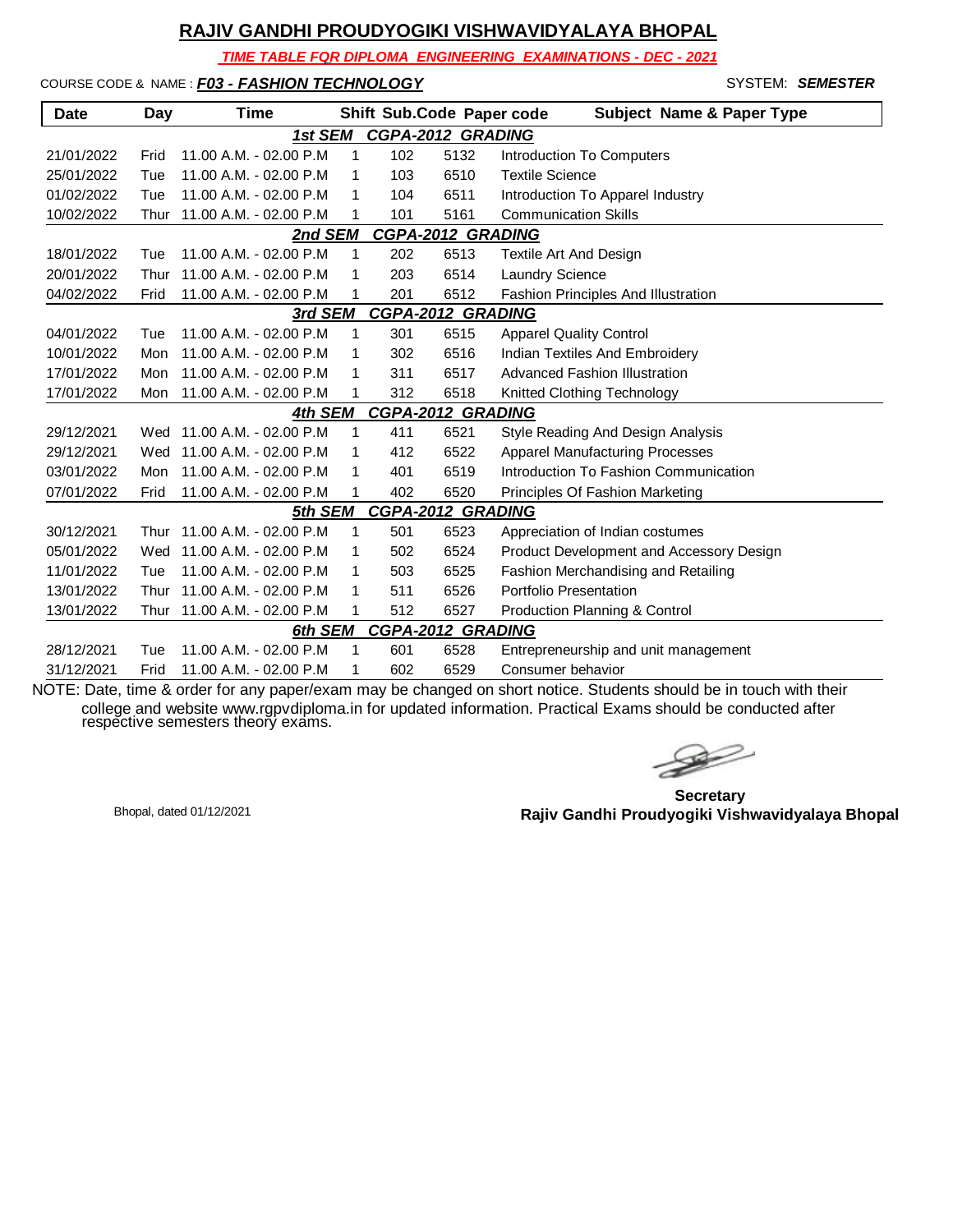*TIME TABLE FOR DIPLOMA ENGINEERING EXAMINATIONS - DEC - 2021*

COURSE CODE & NAME : *H01 - HOTEL MANAGEMENT & CATERING TECHNOLOGY* - SYSTEM: *SEMESTER*

| <b>Date</b> | Day  | <b>Time</b>                 |   |     | Shift Sub.Code Paper code | <b>Subject Name &amp; Paper Type</b>            |
|-------------|------|-----------------------------|---|-----|---------------------------|-------------------------------------------------|
|             |      | 1st SEM                     |   |     | <b>CGPA-2012 GRADING</b>  |                                                 |
| 24/01/2022  | Mon  | 11.00 A.M. - 02.00 P.M      | 1 | 102 | 6481                      | Introduction To Hospitality Industry            |
| 28/01/2022  | Frid | 11.00 A.M. - 02.00 P.M      | 1 | 103 | 6482                      | Foundation Course In Food Production            |
| 02/02/2022  | Wed  | 11.00 A.M. - 02.00 P.M      | 1 | 104 | 6483                      | Food & beverage Service Operations-I            |
| 04/02/2022  | Frid | 11.00 A.M. - 02.00 P.M      | 1 | 105 | 6484                      | Front Office Operations-I                       |
| 10/02/2022  | Thur | 11.00 A.M. - 02.00 P.M      | 1 | 101 | 5161                      | <b>Communication Skills</b>                     |
|             |      | 2nd SEM                     |   |     | CGPA-2012 GRADING         |                                                 |
| 17/01/2022  | Mon  | 11.00 A.M. - 02.00 P.M      | 1 | 201 | 6485                      | <b>Nutrition</b>                                |
| 21/01/2022  | Frid | 11.00 A.M. - 02.00 P.M      | 1 | 202 | 6486                      | Food Production - II                            |
| 27/01/2022  | Thur | 11.00 A.M. - 02.00 P.M      | 1 | 203 | 6487                      | Food & Beverage Service - II                    |
| 31/01/2022  | Mon  | 11.00 A.M. - 02.00 P.M      | 1 | 204 | 6488                      | Front Office Operations - II                    |
| 03/02/2022  | Thur | 11.00 A.M. - 02.00 P.M      | 1 | 205 | 6458                      | Functional Communication - I                    |
|             |      | 3rd SEM                     |   |     | <b>CGPA-2012 GRADING</b>  |                                                 |
| 04/01/2022  | Tue  | 11.00 A.M. - 02.00 P.M      | 1 | 301 | 6489                      | <b>Food Science</b>                             |
| 10/01/2022  | Mon  | 11.00 A.M. - 02.00 P.M      | 1 | 302 | 6490                      | Food Production - III                           |
| 18/01/2022  | Tue  | 11.00 A.M. - 02.00 P.M      | 1 | 304 | 6460                      | Accountancy & Book Keeping                      |
| 25/01/2022  | Tue  | 11.00 A.M. - 02.00 P.M      | 1 | 305 | 6463                      | Functional Communication - Ii                   |
| 01/02/2022  | Tue  | 11.00 A.M. - 02.00 P.M      | 1 | 303 | 6491                      | Accomodation Operations - I                     |
|             |      | 4th SEM                     |   |     | CGPA-2012 GRADING         |                                                 |
| 29/12/2021  | Wed  | 11.00 A.M. - 02.00 P.M      | 1 | 401 | 6492                      | Food Safety & Quality                           |
| 03/01/2022  | Mon  | 11.00 A.M. - 02.00 P.M      | 1 | 402 | 6493                      | Food Production - IV                            |
| 07/01/2022  | Frid | 11.00 A.M. - 02.00 P.M      | 1 | 403 | 6494                      | Food & Beverage Service Operations-III          |
| 12/01/2022  | Wed  | 11.00 A.M. - 02.00 P.M      | 1 | 404 | 6495                      | Front Office Operations-III                     |
| 20/01/2022  |      | Thur 11.00 A.M. - 02.00 P.M | 1 | 405 | 6496                      | <b>Accomodation Operations-II</b>               |
|             |      | 5th SEM                     |   |     | <b>CGPA-2012 GRADING</b>  |                                                 |
| 30/12/2021  |      | Thur 11.00 A.M. - 02.00 P.M | 1 | 501 | 6497                      | French Laguage In Hotel Industry                |
| 05/01/2022  | Wed  | 11.00 A.M. - 02.00 P.M      | 1 | 502 | 6498                      | Food & Beverage Service Operations- IV          |
| 11/01/2022  | Tue  | 11.00 A.M. - 02.00 P.M      | 1 | 503 | 6499                      | Accomodation Operations- III                    |
| 13/01/2022  | Thur | 11.00 A.M. - 02.00 P.M      | 1 | 504 | 6500                      | Entrepreneurship In Hotel And Catering Industry |
| 19/01/2022  |      | Wed 11.00 A.M. - 02.00 P.M  | 1 | 505 | 6501                      | Front Office Management                         |
|             |      | 6th SEM                     |   |     | <b>CGPA-2012 GRADING</b>  |                                                 |
| 28/12/2021  | Tue  | 11.00 A.M. - 02.00 P.M      | 1 | 601 | 6502                      | <b>Hotel Engineering</b>                        |
| 31/12/2021  | Frid | 11.00 A.M. - 02.00 P.M      | 1 | 602 | 6503                      | Event Management                                |
| 06/01/2022  | Thur | 11.00 A.M. - 02.00 P.M      | 1 | 603 | 6504                      | Food Production - V                             |

 $\gg$ 

**Secretary Rajiv Gandhi Proudyogiki Vishwavidyalaya Bhopal** Bhopal, dated 01/12/2021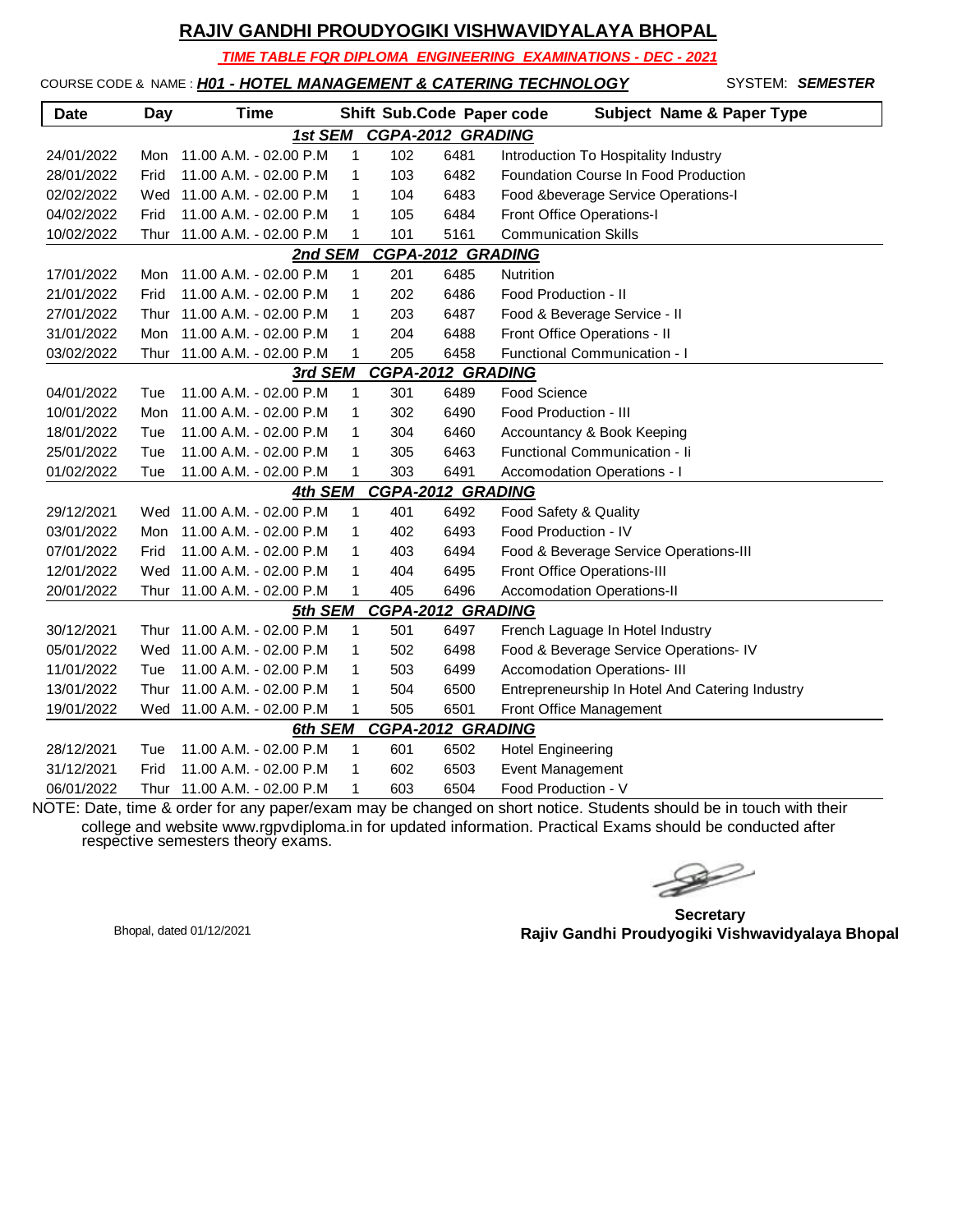*TIME TABLE FOR DIPLOMA ENGINEERING EXAMINATIONS - DEC - 2021*

COURSE CODE & NAME : *I01 - INDUSTRIAL ELECTRONICS* - SYSTEM: *SEMESTER*

| <b>Date</b> | Day  | <b>Time</b>                |              | Shift Sub.Code Paper code |      | <b>Subject Name &amp; Paper Type</b>                 |
|-------------|------|----------------------------|--------------|---------------------------|------|------------------------------------------------------|
|             |      | 1st SEM                    |              |                           |      | <b>REVISED NONGRADING</b>                            |
| 24/01/2022  | Mon  | 11.00 A.M. - 02.00 P.M     | 1            | 102                       | 1461 | Mathematics-I                                        |
| 28/01/2022  | Frid | 11.00 A.M. - 02.00 P.M     | 1            | 103                       | 1462 | Engg. Physics                                        |
| 02/02/2022  | Wed  | 11.00 A.M. - 02.00 P.M     | 1            | 104                       | 1463 | Engg. Chemistry                                      |
| 07/02/2022  | Mon  | 11.00 A.M. - 02.00 P.M     | 1            | 105                       | 1464 | Engg. Drawing                                        |
| 11/02/2022  | Frid | 11.00 A.M. - 02.00 P.M     | 1            | 101                       | 0014 | Communication Skill - I                              |
|             |      | 2nd SEM                    |              |                           |      | <b>REVISED NONGRADING</b>                            |
| 17/01/2022  | Mon  | 11.00 A.M. - 02.00 P.M     | $\mathbf 1$  | 205                       | 1469 | Electrical & Electronics Materials                   |
| 21/01/2022  | Frid | 11.00 A.M. - 02.00 P.M     | 1            | 202                       | 1466 | Basic Mechanical Engg.                               |
| 27/01/2022  | Thur | 11.00 A.M. - 02.00 P.M     | 1            | 203                       | 1467 | Electronics Engg.-I                                  |
| 03/02/2022  | Thur | 11.00 A.M. - 02.00 P.M     | 1            | 204                       | 1468 | <b>Basic Electrical Engg.</b>                        |
| 08/02/2022  | Tue  | 11.00 A.M. - 02.00 P.M     | 1            | 201                       | 1465 | Mathematics-II                                       |
|             |      | 3rd SEM                    |              | <b>REVISED</b>            |      | <b>NONGRADING</b>                                    |
| 04/01/2022  | Tue  | 11.00 A.M. - 02.00 P.M     | 1            | 301                       | 0107 | Elect. & Electronics Measurements And Measuring Inst |
| 10/01/2022  | Mon  | 11.00 A.M. - 02.00 P.M     | 1            | 302                       | 1470 | <b>Electrical Machines</b>                           |
| 14/01/2022  | Frid | 11.00 A.M. - 02.00 P.M     | 1            | 304                       | 1471 | Electrical & Electronics Drawing                     |
| 18/01/2022  | Tue  | 11.00 A.M. - 02.00 P.M     | 1            | 303                       | 0261 | <b>Computer Applications</b>                         |
| 01/02/2022  | Tue  | 11.00 A.M. - 02.00 P.M     | 1            | 305                       | 1472 | <b>Digital Electronics</b>                           |
|             |      | 4th SEM                    |              | <b>REVISED</b>            |      | <b>NONGRADING</b>                                    |
| 29/12/2021  | Wed  | 11.00 A.M. - 02.00 P.M     | 1            | 401                       | 1477 | <b>Power Electronics</b>                             |
| 03/01/2022  | Mon  | 11.00 A.M. - 02.00 P.M     | 1            | 402                       | 1474 | Instrumentation                                      |
| 07/01/2022  | Frid | 11.00 A.M. - 02.00 P.M     | $\mathbf{1}$ | 403                       | 1475 | Linear ICs and Applications                          |
| 12/01/2022  |      | Wed 11.00 A.M. - 02.00 P.M | 1            | 404                       | 1476 | <b>Electrical Engineering</b>                        |
|             |      | 6th SEM                    |              | <b>REVISED</b>            |      | <b>NONGRADING</b>                                    |
| 05/01/2022  |      | Wed 11.00 A.M. - 02.00 P.M | $\mathbf 1$  | 602                       | 1478 | <b>Industrial Electronics-I</b>                      |
| 11/01/2022  | Tue  | 11.00 A.M. - 02.00 P.M     | 1            | 603                       | 1480 | <b>Process Control</b>                               |
| 13/01/2022  | Thur | 11.00 A.M. - 02.00 P.M     | 1            | 604                       | 1577 | <b>Business Communication</b>                        |
| 20/01/2022  | Thur | 11.00 A.M. - 02.00 P.M     | 1            | 601                       | 1479 | Microprocessor-I                                     |
|             |      | 7th SEM                    |              | <b>REVISED</b>            |      | <b>NONGRADING</b>                                    |
| 28/12/2021  | Tue  | 11.00 A.M. - 02.00 P.M     | $\mathbf 1$  | 701                       | 1481 | Microprocessor-II                                    |
| 31/12/2021  | Frid | 11.00 A.M. - 02.00 P.M     | $\mathbf{1}$ | 702                       | 1482 | <b>Industrial Electronics-II</b>                     |
| 06/01/2022  | Thur | 11.00 A.M. - 02.00 P.M     | 1            | 703                       | 1483 | Computer In Industry                                 |
| 19/01/2022  | Wed  | 11.00 A.M. - 02.00 P.M     | 1            | 704                       | 1484 | Elec. Repair Maint.& Testing                         |
| 25/01/2022  | Tue  | 11.00 A.M. - 02.00 P.M     | 1            | 705                       | 1485 | Industrial Management                                |

 $\gg$ 

**Secretary Rajiv Gandhi Proudyogiki Vishwavidyalaya Bhopal** Bhopal, dated 01/12/2021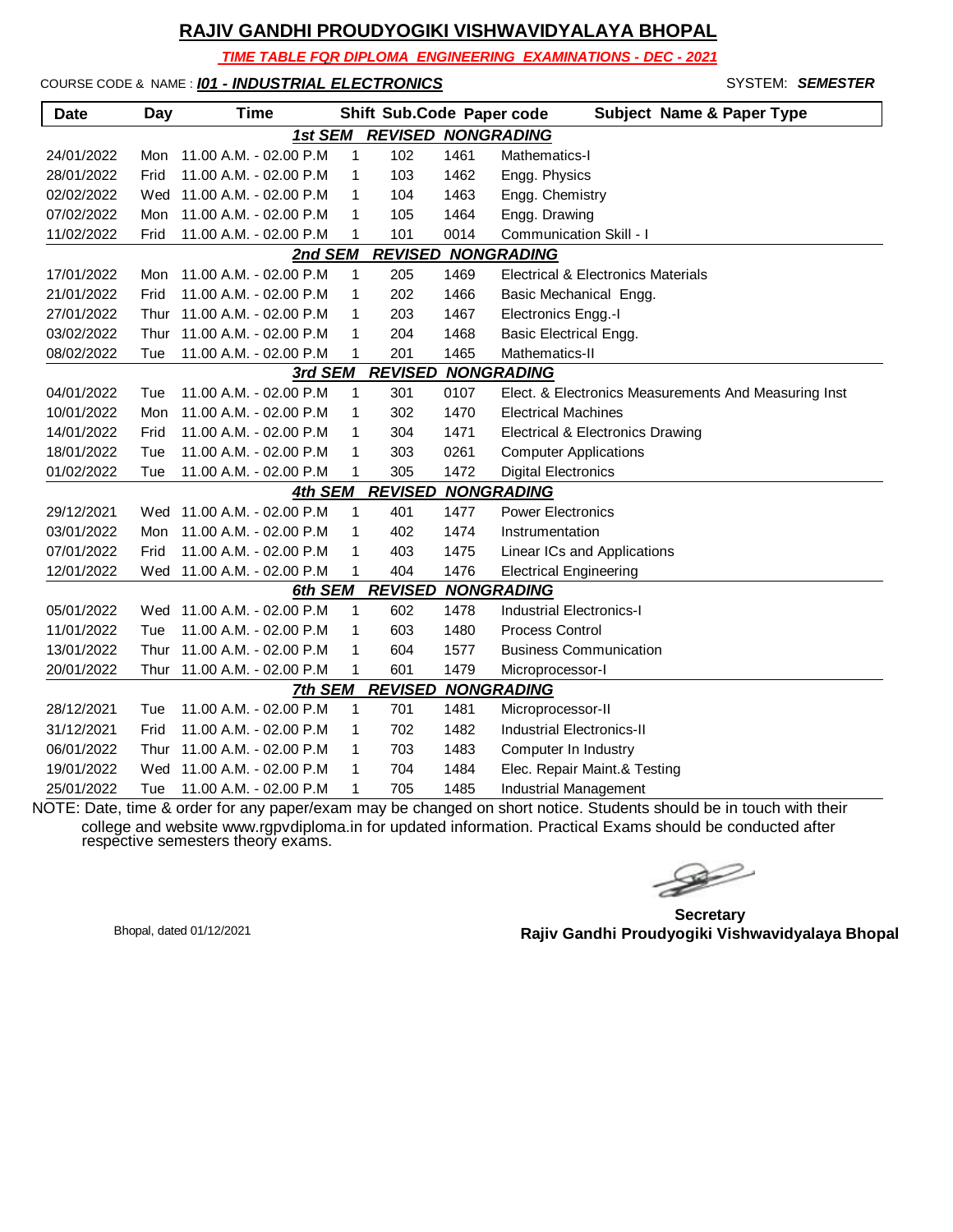*TIME TABLE FOR DIPLOMA ENGINEERING EXAMINATIONS - DEC - 2021*

COURSE CODE & NAME : *IO4 - INFORMATION TECHNOLOGY* **SYSTEM: SEMESTER** 

| <b>Date</b> | <b>Day</b> | <b>Time</b>                       |   |     | Shift Sub.Code Paper code        | <b>Subject Name &amp; Paper Type</b>              |
|-------------|------------|-----------------------------------|---|-----|----------------------------------|---------------------------------------------------|
|             |            |                                   |   |     |                                  | 1st REMEDIAL CGPA-2012 GRADING                    |
| 10/01/2022  | Mon        | 11.00 A.M. - 02.00 P.M            | 1 | 104 | 6341                             | Programming in C                                  |
| 18/01/2022  | Tue        | 11.00 A.M. - 02.00 P.M            | 1 | 105 | 6035                             | Environmental Engineering & Safety                |
| 20/01/2022  | Thur       | 11.00 A.M. - 02.00 P.M            | 1 | 102 | 6031                             | Physics                                           |
| 24/01/2022  | Mon        | 11.00 A.M. - 02.00 P.M            | 1 | 106 | 6342                             | <b>Digital Techniques</b>                         |
| 01/02/2022  | Tue        | 11.00 A.M. - 02.00 P.M            | 1 | 103 | 6033                             | Mathematics                                       |
| 10/02/2022  | Thur       | 11.00 A.M. - 02.00 P.M            | 1 | 101 | 5161                             | <b>Communication Skills</b>                       |
|             |            | 1st SEM                           |   |     | <b>CGPA-2012 GRADING</b>         |                                                   |
| 20/01/2022  | Thur       | 11.00 A.M. - 02.00 P.M            | 1 | 102 | 6031                             | Physics                                           |
| 25/01/2022  | Tue        | 11.00 A.M. - 02.00 P.M            | 1 | 104 | 6340                             | <b>Computer Fundamentals and its Applications</b> |
| 01/02/2022  | Tue        | 11.00 A.M. - 02.00 P.M            | 1 | 103 | 6033                             | Mathematics                                       |
| 10/02/2022  | Thur       | 11.00 A.M. - 02.00 P.M            | 1 | 101 | 5161                             | <b>Communication Skills</b>                       |
|             |            | 2nd SEM                           |   |     | <b>CGPA-2012 GRADING</b>         |                                                   |
| 10/01/2022  | Mon        | 11.00 A.M. - 02.00 P.M            | 1 | 201 | 6341                             | Programming in C                                  |
| 18/01/2022  | Tue        | 11.00 A.M. - 02.00 P.M            | 1 | 202 | 6035                             | Environmental Engineering & Safety                |
| 24/01/2022  | Mon        | 11.00 A.M. - 02.00 P.M            | 1 | 203 | 6342                             | <b>Digital Techniques</b>                         |
| 02/02/2022  |            | Wed 11.00 A.M. - 02.00 P.M        | 1 | 204 | 6343                             | Basics of Electrical, Electronics & Measurement   |
|             |            | 3rd SEM                           |   |     | <b>CGPA-2012 GRADING</b>         |                                                   |
| 12/01/2022  | Wed        | 11.00 A.M. - 02.00 P.M            | 1 | 301 | 6344                             | <b>Computer Architecture</b>                      |
| 21/01/2022  | Frid       | 11.00 A.M. - 02.00 P.M            | 1 | 302 | 6345                             | <b>Operating System</b>                           |
| 28/01/2022  | Frid       | 11.00 A.M. - 02.00 P.M            | 1 | 303 | 6346                             | <b>Networking Essential</b>                       |
| 03/02/2022  | Thur       | 11.00 A.M. - 02.00 P.M            | 1 | 304 | 6371                             | Data Structurse and Alogrithms                    |
| 07/02/2022  | Mon        | 11.00 A.M. - 02.00 P.M            | 1 | 305 | 6430                             | Object Oriented Programming Using C++             |
|             |            | 4th SEM                           |   |     | <b>CGPA-2012 GRADING</b>         |                                                   |
| 29/12/2021  |            | Wed 11.00 A.M. - 02.00 P.M        | 1 | 411 | 6046                             | Entrepreneurship                                  |
| 29/12/2021  |            | Wed 11.00 A.M. - 02.00 P.M        | 1 | 412 | 5181                             | Marketing Management                              |
| 03/01/2022  | Mon        | 11.00 A.M. - 02.00 P.M            | 1 | 401 | 6431                             | <b>Information Security</b>                       |
| 05/01/2022  |            | Wed 11.00 A.M. - 02.00 P.M        | 1 | 402 | 6432                             | Database Management System with Query Language    |
| 07/01/2022  | Frid       | 11.00 A.M. - 02.00 P.M            | 1 | 403 | 6374                             | Linux and Shell Programming                       |
| 19/01/2022  |            | Wed 11.00 A.M. - 02.00 P.M        | 1 | 404 | 6433<br><b>CGPA-2012 GRADING</b> | Web Programming                                   |
| 30/12/2021  | Thur       | 5th SEM<br>11.00 A.M. - 02.00 P.M | 1 | 501 | 6434                             | Networking With Tcp/ip                            |
| 04/01/2022  | Tue        | 11.00 A.M. - 02.00 P.M            | 1 | 511 | 6381                             | Dot Net Technologies                              |
| 04/01/2022  | Tue        | 11.00 A.M. - 02.00 P.M            | 1 | 512 | 6383                             | Advanced Web Technology                           |
| 13/01/2022  |            | Thur 11.00 A.M. - 02.00 P.M       | 1 | 503 | 6378                             | Wireless Communication and Mobile Computing       |
| 27/01/2022  | Thur       | 11.00 A.M. - 02.00 P.M            | 1 | 504 | 6377                             | Software Engineering                              |
| 31/01/2022  | Mon        | 11.00 A.M. - 02.00 P.M            | 1 | 502 | 6375                             |                                                   |
|             |            | 6th SEM                           |   |     | <b>CGPA-2012 GRADING</b>         | Java Programming                                  |
| 28/12/2021  | Tue        | 11.00 A.M. - 02.00 P.M            | 1 | 623 | 6380                             | Computer Graphics, Multimedia & Animation         |
| 31/12/2021  | Frid       | 11.00 A.M. - 02.00 P.M            | 1 | 611 | 6359                             | <b>Linux Server Administration</b>                |
| 06/01/2022  | Thur       | 11.00 A.M. - 02.00 P.M            | 1 | 621 | 6384                             | Data Mining & Warehousing                         |
| 06/01/2022  | Thur       | 11.00 A.M. - 02.00 P.M            | 1 | 622 | 6385                             | Artificial Intelligence & Expert System (AI & ES) |
| 11/01/2022  | Tue        | 11.00 A.M. - 02.00 P.M            | 1 | 612 | 6354                             | Network Management & Administration               |
| 17/01/2022  | Mon        | 11.00 A.M. - 02.00 P.M            | 1 | 601 | 6435                             | Hardware Maintenence & Microprocessor             |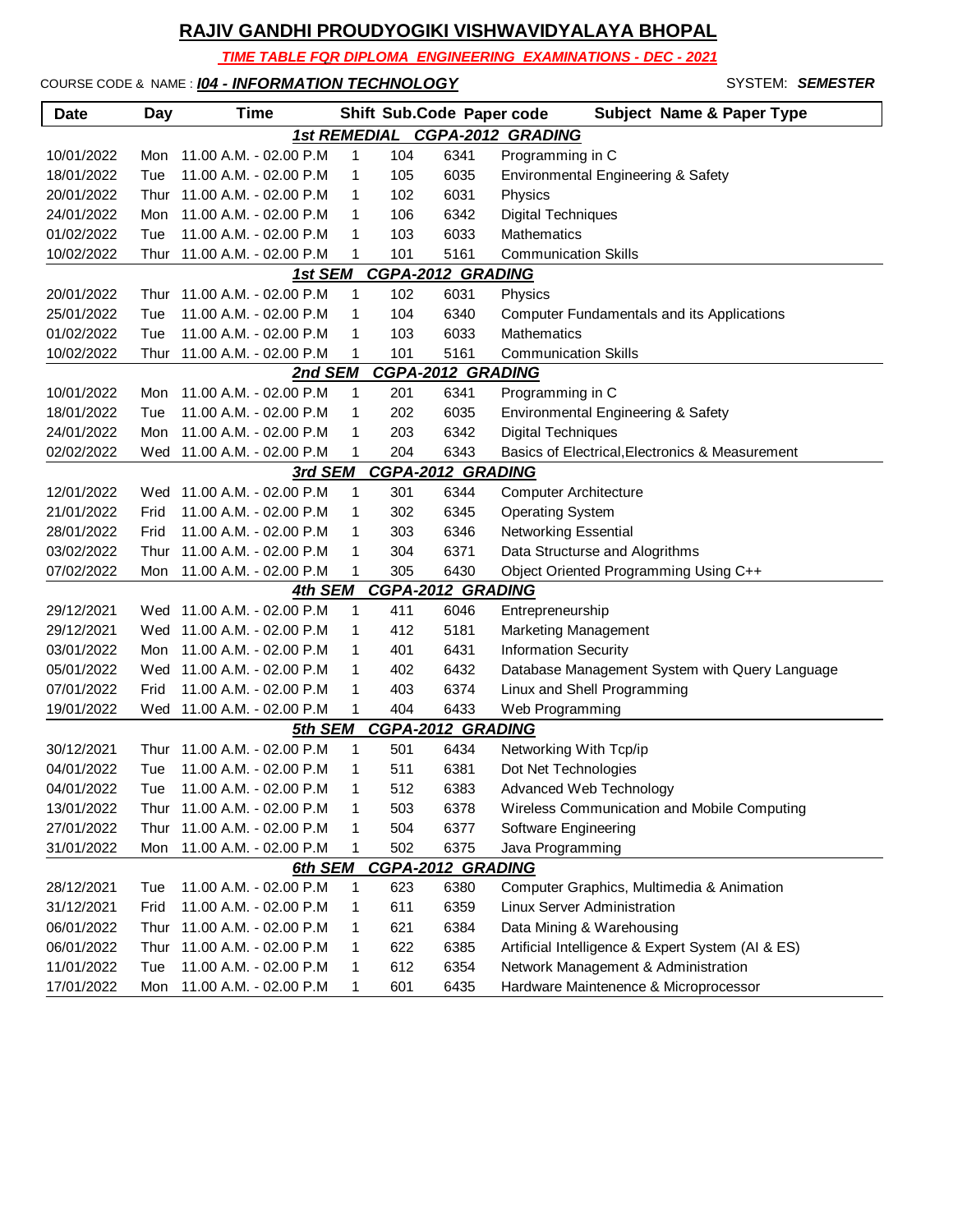$\begin{picture}(120,15) \put(0,0){\line(1,0){15}} \put(15,0){\line(1,0){15}} \put(15,0){\line(1,0){15}} \put(15,0){\line(1,0){15}} \put(15,0){\line(1,0){15}} \put(15,0){\line(1,0){15}} \put(15,0){\line(1,0){15}} \put(15,0){\line(1,0){15}} \put(15,0){\line(1,0){15}} \put(15,0){\line(1,0){15}} \put(15,0){\line(1,0){15}} \put(15,0){\line($ 

**Secretary Rajiv Gandhi Proudyogiki Vishwavidyalaya Bhopal** Bhopal, dated 01/12/2021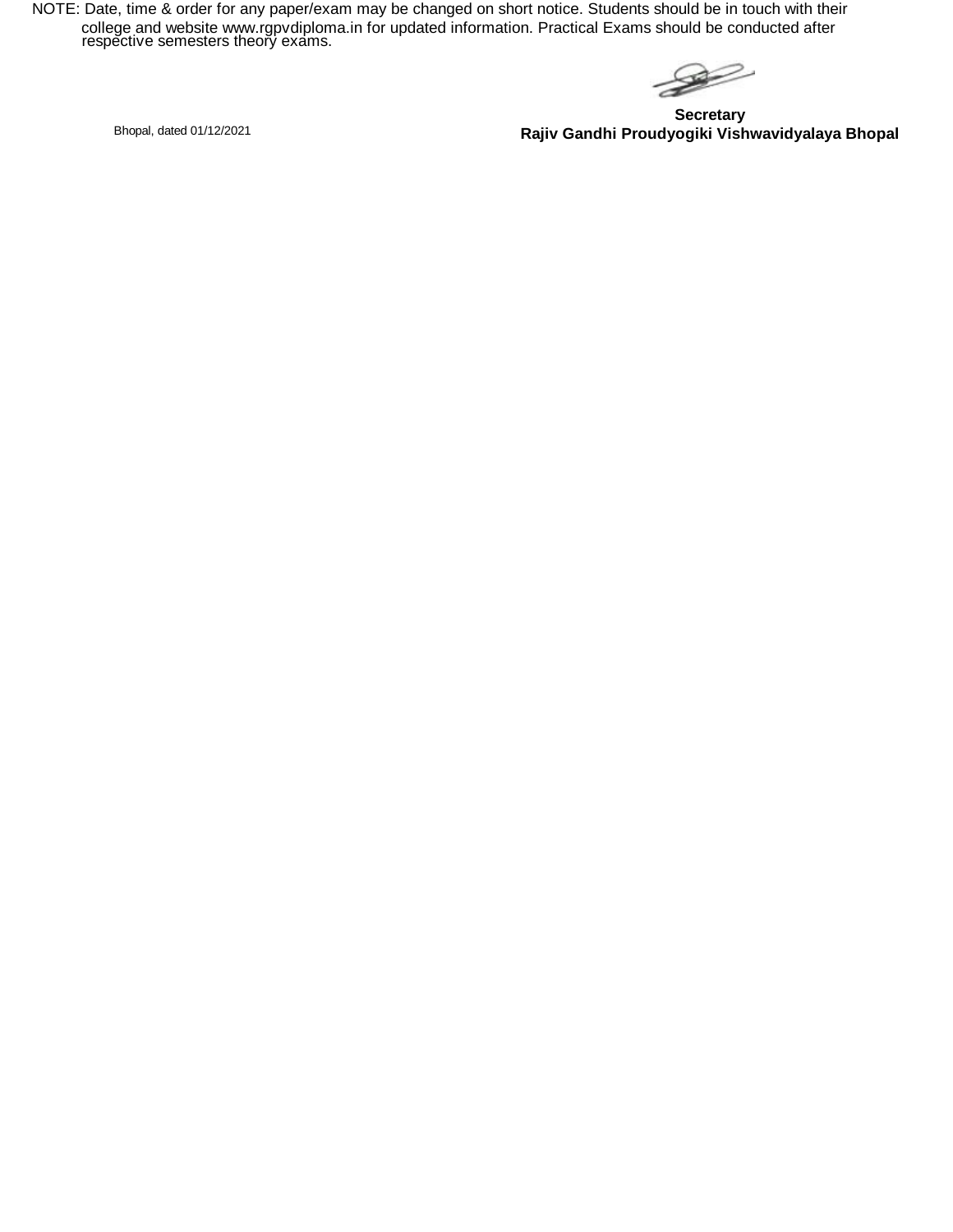*TIME TABLE FOR DIPLOMA ENGINEERING EXAMINATIONS - DEC - 2021*

COURSE CODE & NAME : *I04 - INFORMATION TECHNOLOGY* - SYSTEM: *SEMESTER*

| <b>Date</b>                              | Day  | Time                       |              |     | Shift Sub.Code Paper code | <b>Subject Name &amp; Paper Type</b>            |  |  |  |
|------------------------------------------|------|----------------------------|--------------|-----|---------------------------|-------------------------------------------------|--|--|--|
|                                          |      | <b>1st REMEDIAL</b>        |              |     |                           | OCBC-2019 / OCBC-2020 GRADING                   |  |  |  |
| 25/01/2022                               | Tue  | 11.00 A.M. - 02.00 P.M     | 1            | 101 | 6801                      | <b>Communication Skills in English</b>          |  |  |  |
| 27/01/2022                               | Thur | 11.00 A.M. - 02.00 P.M     | $\mathbf{1}$ | 104 | 7150                      | Programming in C                                |  |  |  |
| 31/01/2022                               | Mon  | 11.00 A.M. - 02.00 P.M     | 1            | 102 | 6802                      | Physics                                         |  |  |  |
| 03/02/2022                               | Thur | 11.00 A.M. - 02.00 P.M     | 1            | 105 | 7151                      | <b>Digital Techniques</b>                       |  |  |  |
| 08/02/2022                               | Tue  | 11.00 A.M. - 02.00 P.M     | 1            | 103 | 6804                      | <b>Mathematics</b>                              |  |  |  |
| OCBC-2019 / OCBC-2020 GRADING<br>1st SEM |      |                            |              |     |                           |                                                 |  |  |  |
| 25/01/2022                               | Tue  | 11.00 A.M. - 02.00 P.M     | 1            | 101 | 6801                      | Communication Skills in English                 |  |  |  |
| 31/01/2022                               | Mon  | 11.00 A.M. - 02.00 P.M.    | 1            | 102 | 6802                      | Physics                                         |  |  |  |
| 04/02/2022                               | Frid | 11.00 A.M. - 02.00 P.M     | 1            | 104 | 6807                      | Introduction to Computers                       |  |  |  |
| 08/02/2022                               | Tue  | 11.00 A.M. - 02.00 P.M     | 1            | 103 | 6804                      | <b>Mathematics</b>                              |  |  |  |
|                                          |      | 2nd SEM                    |              |     |                           | OCBC-2019 / OCBC-2020 GRADING                   |  |  |  |
| 27/01/2022                               | Thur | 11.00 A.M. - 02.00 P.M     | 1            | 201 | 7150                      | Programming in C                                |  |  |  |
| 01/02/2022                               | Tue  | 11.00 A.M. - 02.00 P.M     | 1            | 202 | 6806                      | Environmental Engineering & Safety              |  |  |  |
| 01/02/2022                               | Tue  | 11.00 A.M. - 02.00 P.M     | 1            | 202 | 6813                      | Environmental Engineering & Safety              |  |  |  |
| 03/02/2022                               | Thur | 11.00 A.M. - 02.00 P.M     | 1            | 203 | 7151                      | <b>Digital Techniques</b>                       |  |  |  |
| 07/02/2022                               | Mon  | 11.00 A.M. - 02.00 P.M     |              | 204 | 7152                      | Basics of Electrical, Electronics & Measurement |  |  |  |
|                                          |      | 3rd SEM                    |              |     |                           | OCBC-2019 / OCBC-2020 GRADING                   |  |  |  |
| 03/01/2022                               | Mon  | 11.00 A.M. - 02.00 P.M     | $\mathbf{1}$ | 301 | 7153                      | Computer Architecture                           |  |  |  |
| 07/01/2022                               | Frid | 11.00 A.M. - 02.00 P.M     | 1            | 302 | 7154                      | Data Strusture and Algorithm                    |  |  |  |
| 12/01/2022                               | Wed  | 11.00 A.M. - 02.00 P.M     |              | 303 | 7155                      | <b>Operating System</b>                         |  |  |  |
|                                          |      | 4th SEM                    |              |     |                           | OCBC-2019 / OCBC-2020 GRADING                   |  |  |  |
| 29/12/2021                               |      | Wed 11.00 A.M. - 02.00 P.M | 1            | 401 | 7156                      | LINUX AND SHELL PROGRAMMING                     |  |  |  |
| 04/01/2022                               | Tue  | 11.00 A.M. - 02.00 P.M     | 1            | 402 | 7157                      | <b>COMPUTER NETWORK</b>                         |  |  |  |
| 10/01/2022                               | Mon  | 11.00 A.M. - 02.00 P.M     | 1            | 403 | 7158                      | DATABASE MANAGEMENT                             |  |  |  |
| 14/01/2022                               | Frid | 11.00 A.M. - 02.00 P.M     | 1            | 404 | 7159                      | <b>WEB TECHNOLOGY</b>                           |  |  |  |
|                                          |      | 5th SEM                    |              |     |                           | OCBC-2019 / OCBC-2020 GRADING                   |  |  |  |
| 30/12/2021                               | Thur | 11.00 A.M. - 02.00 P.M     | 1            | 511 | 7160                      | Java Programming                                |  |  |  |
| 30/12/2021                               | Thur | 11.00 A.M. - 02.00 P.M     | 1            | 512 | 7182                      | Multimedia and Animation                        |  |  |  |
| 05/01/2022                               | Wed  | 11.00 A.M. - 02.00 P.M     | 1            | 503 | 7161                      | Software Engineering                            |  |  |  |
| 11/01/2022                               | Tue  | 11.00 A.M. - 02.00 P.M     | $\mathbf{1}$ | 502 | 7181                      | Artificial Intelligence with Machine Learning   |  |  |  |
| 17/01/2022                               | Mon  | 11.00 A.M. - 02.00 P.M     | 1            | 501 | 7180                      | E-Governance and Digital Marketing              |  |  |  |

 $\begin{picture}(120,17)(-20,17)(-20,17)(-20,17)(-20,17)(-20,17)(-20,17)(-20,17)(-20,17)(-20,17)(-20,17)(-20,17)(-20,17)(-20,17)(-20,17)(-20,17)(-20,17)(-20,17)(-20,17)(-20,17)(-20,17)(-20,17)(-20,17)(-20,17)(-20,17)(-20,17)(-20,17)(-20,17)(-20,17)(-20,17)(-20,1$ 

**Secretary Rajiv Gandhi Proudyogiki Vishwavidyalaya Bhopal** Bhopal, dated 01/12/2021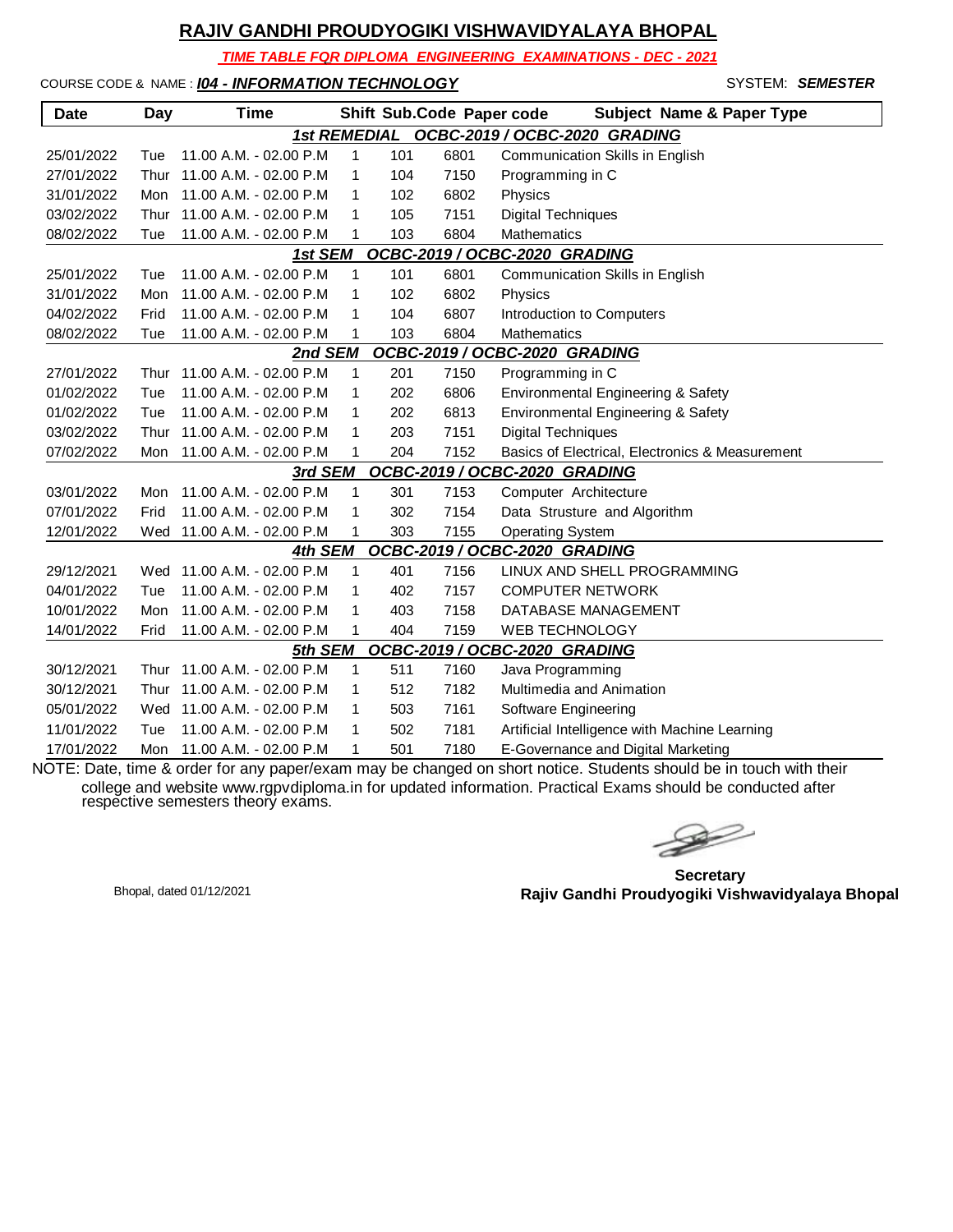*TIME TABLE FOR DIPLOMA ENGINEERING EXAMINATIONS - DEC - 2021*

COURSE CODE & NAME : *M01 - MANUFACTURING ENGG.* - SYSTEM: *SEMESTER*

| Date       | Day  | <b>Time</b>                 |              | Shift Sub.Code Paper code |      | <b>Subject Name &amp; Paper Type</b> |
|------------|------|-----------------------------|--------------|---------------------------|------|--------------------------------------|
|            |      | 1st SEM                     |              | <b>REVISED NONGRADING</b> |      |                                      |
| 24/01/2022 | Mon  | 11.00 A.M. - 02.00 P.M      | $\mathbf{1}$ | 101                       | 1461 | Mathematics-I                        |
| 28/01/2022 | Frid | 11.00 A.M. - 02.00 P.M      | 1            | 102                       | 1462 | Engg. Physics                        |
| 02/02/2022 | Wed  | 11.00 A.M. - 02.00 P.M      | 1            | 103                       | 1463 | Engg. Chemistry                      |
| 07/02/2022 | Mon  | 11.00 A.M. - 02.00 P.M      | 1            | 104                       | 1464 | Engg. Drawing                        |
| 11/02/2022 | Frid | 11.00 A.M. - 02.00 P.M      | 1            | 106                       | 0014 | <b>Communication Skill</b>           |
|            |      | 2nd SEM                     |              | <b>REVISED</b>            |      | <b>NONGRADING</b>                    |
| 21/01/2022 | Frid | 11.00 A.M. - 02.00 P.M      | 1            | 202                       | 1561 | <b>Applied Mechanics</b>             |
| 27/01/2022 | Thur | 11.00 A.M. - 02.00 P.M      | 1            | 203                       | 1564 | Electrical Engg.                     |
| 03/02/2022 | Thur | 11.00 A.M. - 02.00 P.M      | 1            | 204                       | 1562 | Elements of Thermal Engg.            |
| 08/02/2022 | Tue  | 11.00 A.M. - 02.00 P.M      | 1            | 201                       | 1465 | Maths-II                             |
| 10/02/2022 |      | Thur 11.00 A.M. - 02.00 P.M | 1            | 205                       | 1563 | <b>Machine Drawing</b>               |
|            |      | 3rd SEM                     |              | <b>REVISED</b>            |      | <b>NONGRADING</b>                    |
| 04/01/2022 | Tue  | 11.00 A.M. - 02.00 P.M      | 1            | 301                       | 1565 | <b>Basic Computers</b>               |
| 10/01/2022 | Mon  | 11.00 A.M. - 02.00 P.M      | 1            | 302                       | 1566 | <b>Material Science</b>              |
| 17/01/2022 | Mon  | 11.00 A.M. - 02.00 P.M      | 1            | 303                       | 1567 | <b>Manufacturing Processes</b>       |
| 25/01/2022 | Tue  | 11.00 A.M. - 02.00 P.M      | 1            | 304                       | 1568 | Theory of Metal Cutting              |
| 04/02/2022 | Frid | 11.00 A.M. - 02.00 P.M      | 1            | 306                       | 1570 | Electronics Engg.                    |
| 09/02/2022 |      | Wed 11.00 A.M. - 02.00 P.M  | 1            | 305                       | 1569 | Fluid Mechanics & Hydraulic Machines |
|            |      | <b>4th SEM</b>              |              | <b>REVISED</b>            |      | <b>NONGRADING</b>                    |
| 29/12/2021 |      | Wed 11.00 A.M. - 02.00 P.M  | 1            | 401                       | 1571 | <b>Computer Applications</b>         |
| 03/01/2022 | Mon  | 11.00 A.M. - 02.00 P.M      | 1            | 402                       | 1572 | <b>Mechanics Of Machines</b>         |
| 07/01/2022 | Frid | 11.00 A.M. - 02.00 P.M      | 1            | 403                       | 1573 | Machine Tool Engg.                   |
| 12/01/2022 |      | Wed 11.00 A.M. - 02.00 P.M  | 1            | 404                       | 1574 | Engg. Metrology                      |
| 20/01/2022 | Thur | 11.00 A.M. - 02.00 P.M      | 1            | 405                       | 1575 | Process Planning & Control           |
| 01/02/2022 | Tue  | 11.00 A.M. - 02.00 P.M      | 1            | 406                       | 1576 | Machine Design                       |
|            |      | 6th SEM                     |              | <b>REVISED</b>            |      | <b>NONGRADING</b>                    |
| 30/12/2021 |      | Thur 11.00 A.M. - 02.00 P.M | 1            | 601                       | 1579 | Instrumentation                      |
| 05/01/2022 |      | Wed 11.00 A.M. - 02.00 P.M  | 1            | 602                       | 1578 | <b>Tool Engineering</b>              |
| 11/01/2022 | Tue  | 11.00 A.M. - 02.00 P.M      | 1            | 603                       | 1580 | Quality Control (ISO 9000)           |
| 13/01/2022 | Thur | 11.00 A.M. - 02.00 P.M      | 1            | 604                       | 1577 | <b>Business Communication</b>        |
| 19/01/2022 |      | Wed 11.00 A.M. - 02.00 P.M  | 1            | 605                       | 2043 | Control Engg.                        |
|            |      | 7th SEM                     |              | <b>REVISED</b>            |      | <b>NONGRADING</b>                    |
| 28/12/2021 | Tue  | 11.00 A.M. - 02.00 P.M      | 1            | 701                       | 2068 | <b>Production Management</b>         |
| 31/12/2021 | Frid | 11.00 A.M. - 02.00 P.M      | 1            | 702                       | 1582 | C.N.C.                               |
| 06/01/2022 | Thur | 11.00 A.M. - 02.00 P.M      | 1            | 703                       | 1583 | CAD/CAM                              |
| 14/01/2022 | Frid | 11.00 A.M. - 02.00 P.M      | 1            | 705                       | 0262 | Environmental Engg.                  |
| 31/01/2022 | Mon  | 11.00 A.M. - 02.00 P.M      | 1            | 704                       | 2073 | Maintenance Engg.                    |

 $\blacktriangleright$ 

**Secretary Rajiv Gandhi Proudyogiki Vishwavidyalaya Bhopal** Bhopal, dated 01/12/2021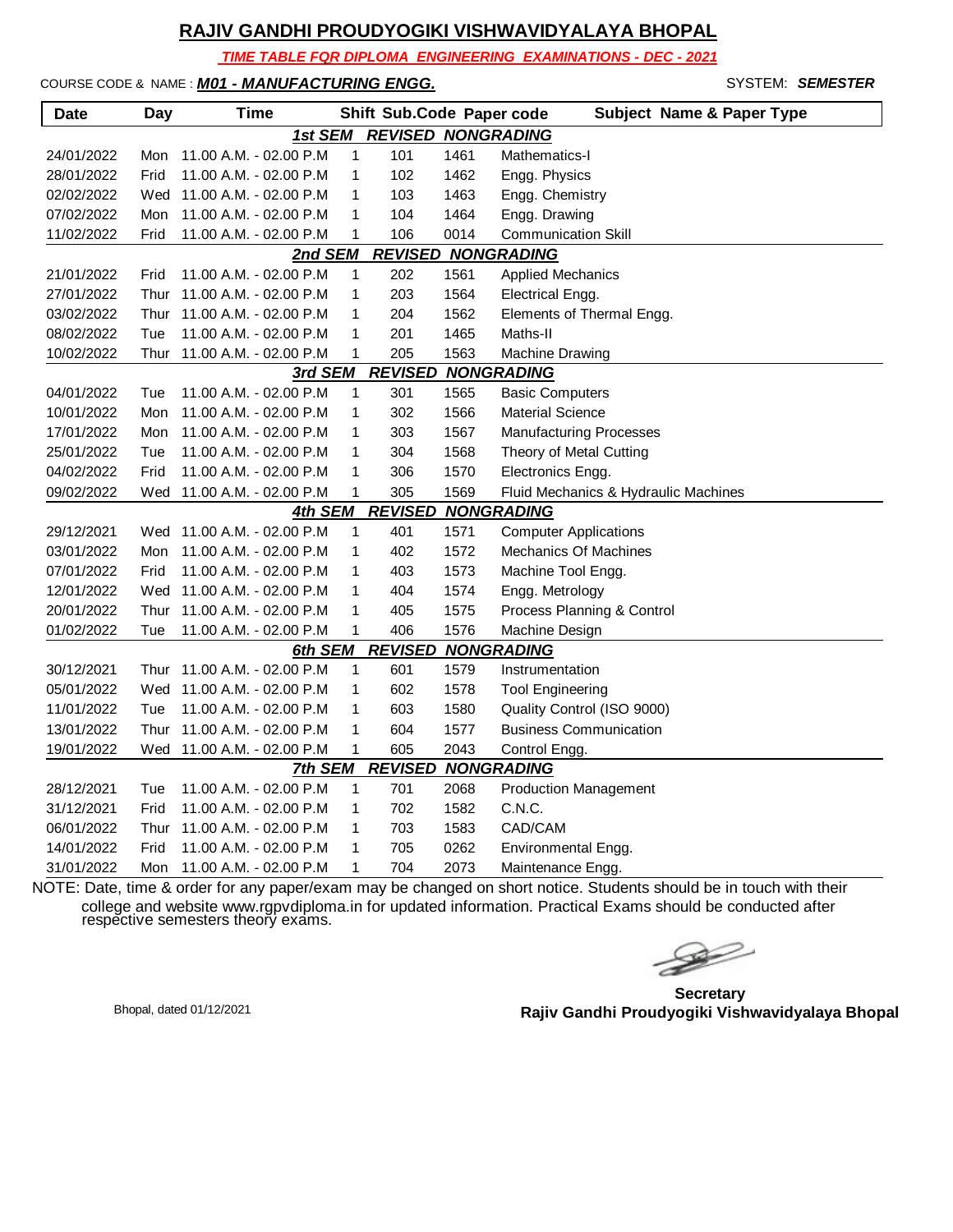*TIME TABLE FOR DIPLOMA ENGINEERING EXAMINATIONS - DEC - 2021*

COURSE CODE & NAME : *M02 - MECHANICAL ENGINEERING* - SYSTEM: *SEMESTER*

| <b>Date</b> | Day  | <b>Time</b>                 |   |     | Shift Sub.Code Paper code | <b>Subject Name &amp; Paper Type</b>             |
|-------------|------|-----------------------------|---|-----|---------------------------|--------------------------------------------------|
|             |      |                             |   |     |                           | 1st REMEDIAL CGPA-2012 GRADING                   |
| 18/01/2022  | Tue  | 11.00 A.M. - 02.00 P.M      | 1 | 106 | 6035                      | Environmental Engineering & Safety               |
| 20/01/2022  | Thur | 11.00 A.M. - 02.00 P.M      | 1 | 102 | 6031                      | Physics                                          |
| 25/01/2022  | Tue  | 11.00 A.M. - 02.00 P.M      | 1 | 103 | 6032                      | Chemistry                                        |
| 01/02/2022  | Tue  | 11.00 A.M. - 02.00 P.M      | 1 | 104 | 6033                      | Mathematics                                      |
| 03/02/2022  | Thur | 11.00 A.M. - 02.00 P.M      | 1 | 105 | 6034                      | <b>Applied Mechanics</b>                         |
| 10/02/2022  | Thur | 11.00 A.M. - 02.00 P.M      | 1 | 101 | 5161                      | <b>Communication Skills</b>                      |
|             |      | 1st SEM                     |   |     | <b>CGPA-2012 GRADING</b>  |                                                  |
| 20/01/2022  | Thur | 11.00 A.M. - 02.00 P.M      | 1 | 102 | 6031                      | Physics                                          |
| 25/01/2022  | Tue  | 11.00 A.M. - 02.00 P.M      | 1 | 103 | 6032                      | Chemistry                                        |
| 01/02/2022  | Tue  | 11.00 A.M. - 02.00 P.M      | 1 | 104 | 6033                      | <b>Mathematics</b>                               |
| 10/02/2022  | Thur | 11.00 A.M. - 02.00 P.M      | 1 | 101 | 5161                      | <b>Communication Skills</b>                      |
|             |      | 2nd SEM                     |   |     | <b>CGPA-2012 GRADING</b>  |                                                  |
| 18/01/2022  | Tue  | 11.00 A.M. - 02.00 P.M      | 1 | 202 | 6035                      | Environmental Engineering & Safety               |
| 21/01/2022  | Frid | 11.00 A.M. - 02.00 P.M      | 1 | 203 | 5132                      | Introduction to Computers                        |
| 28/01/2022  | Frid | 11.00 A.M. - 02.00 P.M      | 1 | 204 | 6036                      | <b>Engineering Drawing</b>                       |
| 03/02/2022  | Thur | 11.00 A.M. - 02.00 P.M      | 1 | 201 | 6034                      | <b>Applied Mechanics</b>                         |
|             |      | 3rd SEM                     |   |     | <b>CGPA-2012 GRADING</b>  |                                                  |
| 04/01/2022  | Tue  | 11.00 A.M. - 02.00 P.M      | 1 | 301 | 6250                      | <b>Material Technology</b>                       |
| 10/01/2022  | Mon  | 11.00 A.M. - 02.00 P.M      | 1 | 305 | 6253                      | <b>Strength of Materials</b>                     |
| 24/01/2022  | Mon  | 11.00 A.M. - 02.00 P.M      | 1 | 304 | 6252                      | Mechanical Drafting & AutoCAD                    |
| 27/01/2022  | Thur | 11.00 A.M. - 02.00 P.M      | 1 | 302 | 6251                      | <b>Manufacturing Processes</b>                   |
| 31/01/2022  | Mon  | 11.00 A.M. - 02.00 P.M      | 1 | 303 | 6063                      | <b>Basic Electrical and Electronics</b>          |
|             |      | 4th SEM                     |   |     | <b>CGPA-2012 GRADING</b>  |                                                  |
| 29/12/2021  |      | Wed 11.00 A.M. - 02.00 P.M  | 1 | 411 | 6046                      | Entrepreneurship                                 |
| 29/12/2021  |      | Wed 11.00 A.M. - 02.00 P.M  | 1 | 412 | 5181                      | <b>Marketing Management</b>                      |
| 03/01/2022  | Mon  | 11.00 A.M. - 02.00 P.M      | 1 | 401 | 6254                      | Fluid Mechanics & Hydraulic Machines             |
| 07/01/2022  | Frid | 11.00 A.M. - 02.00 P.M      | 1 | 402 | 6255                      | <b>Thermal Engineering</b>                       |
| 12/01/2022  | Wed  | 11.00 A.M. - 02.00 P.M      | 1 | 403 | 6256                      | Theory of Machines                               |
| 17/01/2022  | Mon  | 11.00 A.M. - 02.00 P.M      | 1 | 404 | 6129                      | Industrial Management                            |
|             |      | 5th SEM                     |   |     | <b>CGPA-2012 GRADING</b>  |                                                  |
| 30/12/2021  | Thur | 11.00 A.M. - 02.00 P.M      | 1 | 501 | 6257                      | Process Planning, Estimating and Costing         |
| 05/01/2022  |      | Wed 11.00 A.M. - 02.00 P.M  | 1 | 502 | 6258                      | Machine Tool Technology                          |
| 11/01/2022  |      |                             |   | 503 | 6259                      | Enga Measurements and Maintenance Practices      |
| 13/01/2022  |      | Thur 11.00 A.M. - 02.00 P.M | 1 | 504 | 6260                      | Modern Practices in Manufacturing and Management |
| 19/01/2022  | Wed  | 11.00 A.M. - 02.00 P.M      | 1 | 505 | 6261                      | Industrial Engineering                           |
|             |      | 6th SEM                     |   |     | <b>CGPA-2012 GRADING</b>  |                                                  |
| 28/12/2021  | Tue  | 11.00 A.M. - 02.00 P.M      | 1 | 601 | 6262                      | Design of Machine Elements                       |
| 31/12/2021  | Frid | 11.00 A.M. - 02.00 P.M      | 1 | 611 | 6263                      | Automobile Engineering                           |
| 31/12/2021  | Frid | 11.00 A.M. - 02.00 P.M      | 1 | 612 | 6264                      | CAD/CAM                                          |
| 06/01/2022  | Thur | 11.00 A.M. - 02.00 P.M      | 1 | 621 | 6265                      | Refrigeration And Air Conditioning               |
| 06/01/2022  |      | Thur 11.00 A.M. - 02.00 P.M | 1 | 622 | 6266                      | Power Plant Engineering                          |

 $\begin{picture}(120,15) \put(0,0){\line(1,0){15}} \put(15,0){\line(1,0){15}} \put(15,0){\line(1,0){15}} \put(15,0){\line(1,0){15}} \put(15,0){\line(1,0){15}} \put(15,0){\line(1,0){15}} \put(15,0){\line(1,0){15}} \put(15,0){\line(1,0){15}} \put(15,0){\line(1,0){15}} \put(15,0){\line(1,0){15}} \put(15,0){\line(1,0){15}} \put(15,0){\line($ 

**Secretary Rajiv Gandhi Proudyogiki Vishwavidyalaya Bhopal** Bhopal, dated 01/12/2021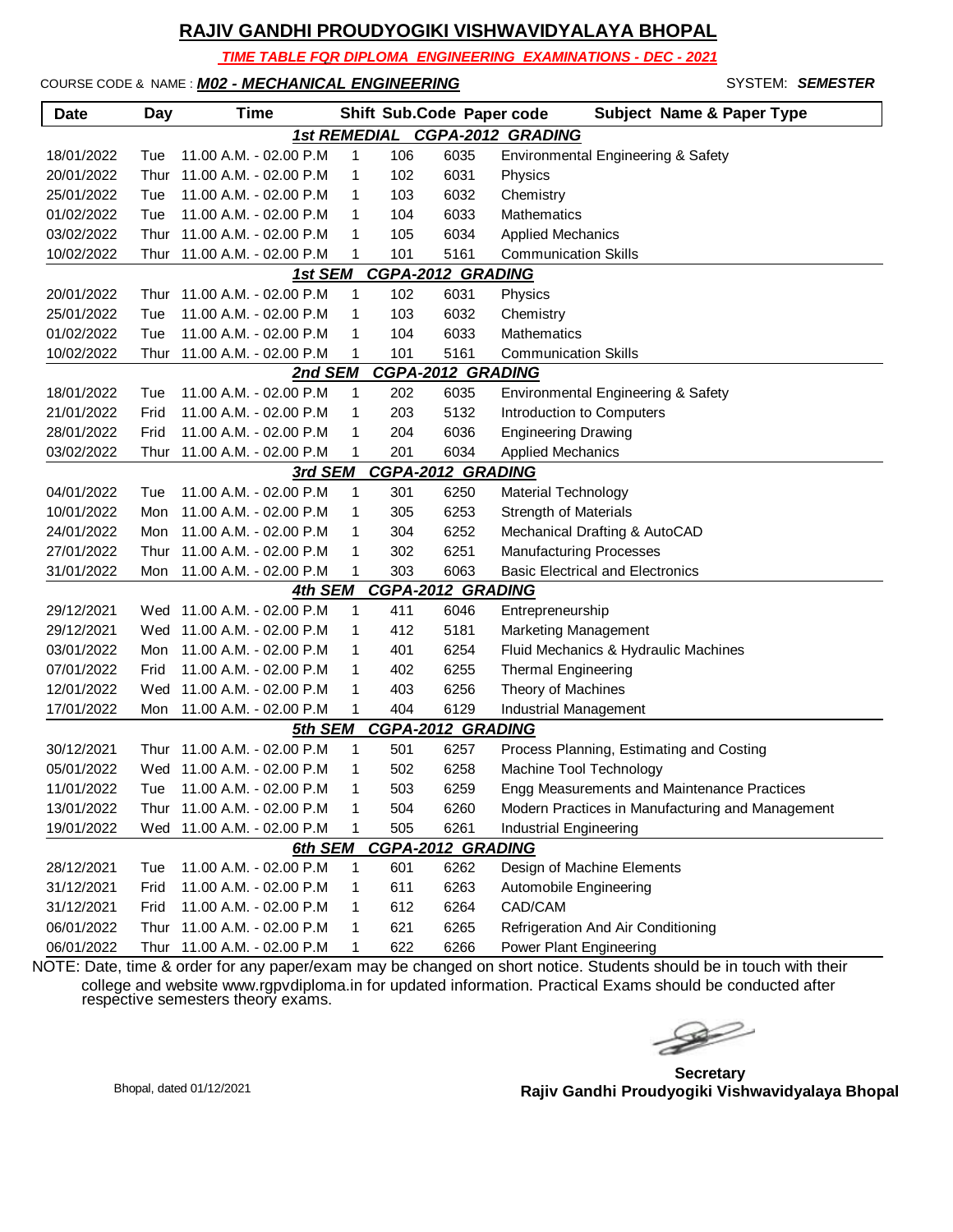*TIME TABLE FOR DIPLOMA ENGINEERING EXAMINATIONS - DEC - 2021*

COURSE CODE & NAME : **M02 - MECHANICAL ENGINEERING** 

|                                      | SYSTEM: SEMESTER |
|--------------------------------------|------------------|
| <b>Subject Name &amp; Paper Type</b> |                  |

| <b>Date</b>                              | <b>Day</b> | Time                        |              |     | Shift Sub.Code Paper code | <b>Subject Name &amp; Paper Type</b>       |  |  |  |
|------------------------------------------|------------|-----------------------------|--------------|-----|---------------------------|--------------------------------------------|--|--|--|
|                                          |            |                             |              |     |                           | 1st REMEDIAL OCBC-2019 / OCBC-2020 GRADING |  |  |  |
| 25/01/2022                               | Tue        | 11.00 A.M. - 02.00 P.M.     | $\mathbf{1}$ | 101 | 6801                      | <b>Communication Skills in English</b>     |  |  |  |
| 27/01/2022                               | Thur       | 11.00 A.M. - 02.00 P.M      | 1            | 105 | 6805                      | <b>Applied Mechanics</b>                   |  |  |  |
| 31/01/2022                               | Mon        | 11.00 A.M. - 02.00 P.M      | 1            | 102 | 6802                      | Physics                                    |  |  |  |
| 03/02/2022                               | Thur       | 11.00 A.M. - 02.00 P.M      | 1            | 103 | 6803                      | Chemistry                                  |  |  |  |
| 08/02/2022                               | Tue        | 11.00 A.M. - 02.00 P.M      | 1            | 104 | 6804                      | Mathematics                                |  |  |  |
| OCBC-2019 / OCBC-2020 GRADING<br>1st SEM |            |                             |              |     |                           |                                            |  |  |  |
| 27/01/2022                               | Thur       | 11.00 A.M. - 02.00 P.M      | $\mathbf{1}$ | 101 | 6805                      | <b>Applied Mechanics</b>                   |  |  |  |
| 01/02/2022                               | Tue        | 11.00 A.M. - 02.00 P.M.     | $\mathbf{1}$ | 102 | 6806                      | Environmental Engineering & Safety         |  |  |  |
| 01/02/2022                               | Tue        | 11.00 A.M. - 02.00 P.M      | 1            | 102 | 6813                      | Environmental Engineering & Safety         |  |  |  |
| 04/02/2022                               | Frid       | 11.00 A.M. - 02.00 P.M      | 1            | 103 | 6807                      | Introduction to Computers                  |  |  |  |
| 09/02/2022                               | Wed        | 11.00 A.M. - 02.00 P.M      | 1            | 104 | 6808                      | <b>Engineering Drawing</b>                 |  |  |  |
|                                          |            | 2nd SEM                     |              |     |                           | OCBC-2019 / OCBC-2020 GRADING              |  |  |  |
| 25/01/2022                               | Tue        | 11.00 A.M. - 02.00 P.M      | 1            | 201 | 6801                      | Communication Skills in English            |  |  |  |
| 31/01/2022                               | Mon        | 11.00 A.M. - 02.00 P.M      | 1            | 202 | 6802                      | Physics                                    |  |  |  |
| 03/02/2022                               | Thur       | 11.00 A.M. - 02.00 P.M      | 1            | 203 | 6803                      | Chemistry                                  |  |  |  |
| 08/02/2022                               | Tue        | 11.00 A.M. - 02.00 P.M      | 1            | 204 | 6804                      | <b>Mathematics</b>                         |  |  |  |
|                                          |            | 3rd SEM                     |              |     |                           | OCBC-2019 / OCBC-2020 GRADING              |  |  |  |
| 03/01/2022                               | Mon        | 11.00 A.M. - 02.00 P.M      | $\mathbf{1}$ | 301 | 6930                      | MANUFACTURING PROCESS                      |  |  |  |
| 07/01/2022                               | Frid       | 11.00 A.M. - 02.00 P.M      | $\mathbf{1}$ | 302 | 6931                      | <b>THERMAL ENGINEERING</b>                 |  |  |  |
| 13/01/2022                               | Thur       | 11.00 A.M. - 02.00 P.M      | 1            | 303 | 6932                      | MATERIAL SCIENCE AND ENGINEERING           |  |  |  |
| 14/01/2022                               | Frid       | 11.00 A.M. - 02.00 P.M      | 1            | 304 | 6933                      | BASIC ELECTRICAL AND ELECTRONICS           |  |  |  |
|                                          |            | 4th SEM                     |              |     |                           | OCBC-2019 / OCBC-2020 GRADING              |  |  |  |
| 29/12/2021                               |            | Wed 11.00 A.M. - 02.00 P.M. | 1            | 401 | 6934                      | STRENGHT OF MATERIALS                      |  |  |  |
| 04/01/2022                               | Tue        | 11.00 A.M. - 02.00 P.M      | 1            | 402 | 6935                      | FLUID MECHANICS AND HYDRAULIC MACHINERY    |  |  |  |
| 10/01/2022                               | Mon        | 11.00 A.M. - 02.00 P.M      | 1            | 403 | 6936                      | MACHINE DRAWING AND CAD                    |  |  |  |
| 12/01/2022                               | Wed        | 11.00 A.M. - 02.00 P.M      | 1            | 404 | 6937                      | ENGINEERING MEASUREMENT AND MAINTENANCE    |  |  |  |
|                                          |            |                             |              |     |                           | <b>PRACTICES</b>                           |  |  |  |
|                                          |            | 5th SEM                     |              |     |                           | OCBC-2019 / OCBC-2020 GRADING              |  |  |  |
| 30/12/2021                               |            | Thur 11.00 A.M. - 02.00 P.M | $\mathbf{1}$ | 501 | 6938                      | Theory of Machine                          |  |  |  |
| 05/01/2022                               | Wed        | 11.00 A.M. - 02.00 P.M      | 1            | 502 | 6939                      | Automobile Engineering                     |  |  |  |
| 11/01/2022                               | Tue        | 11.00 A.M. - 02.00 P.M      | 1            | 503 | 6940                      | Manufacturing Techniques and Systems       |  |  |  |
| 17/01/2022                               | Mon        | 11.00 A.M. - 02.00 P.M      | 1            | 504 | 6941                      | Industrial Engineering and Quality Control |  |  |  |

 $\geqslant$ 

**Secretary Rajiv Gandhi Proudyogiki Vishwavidyalaya Bhopal** Bhopal, dated 01/12/2021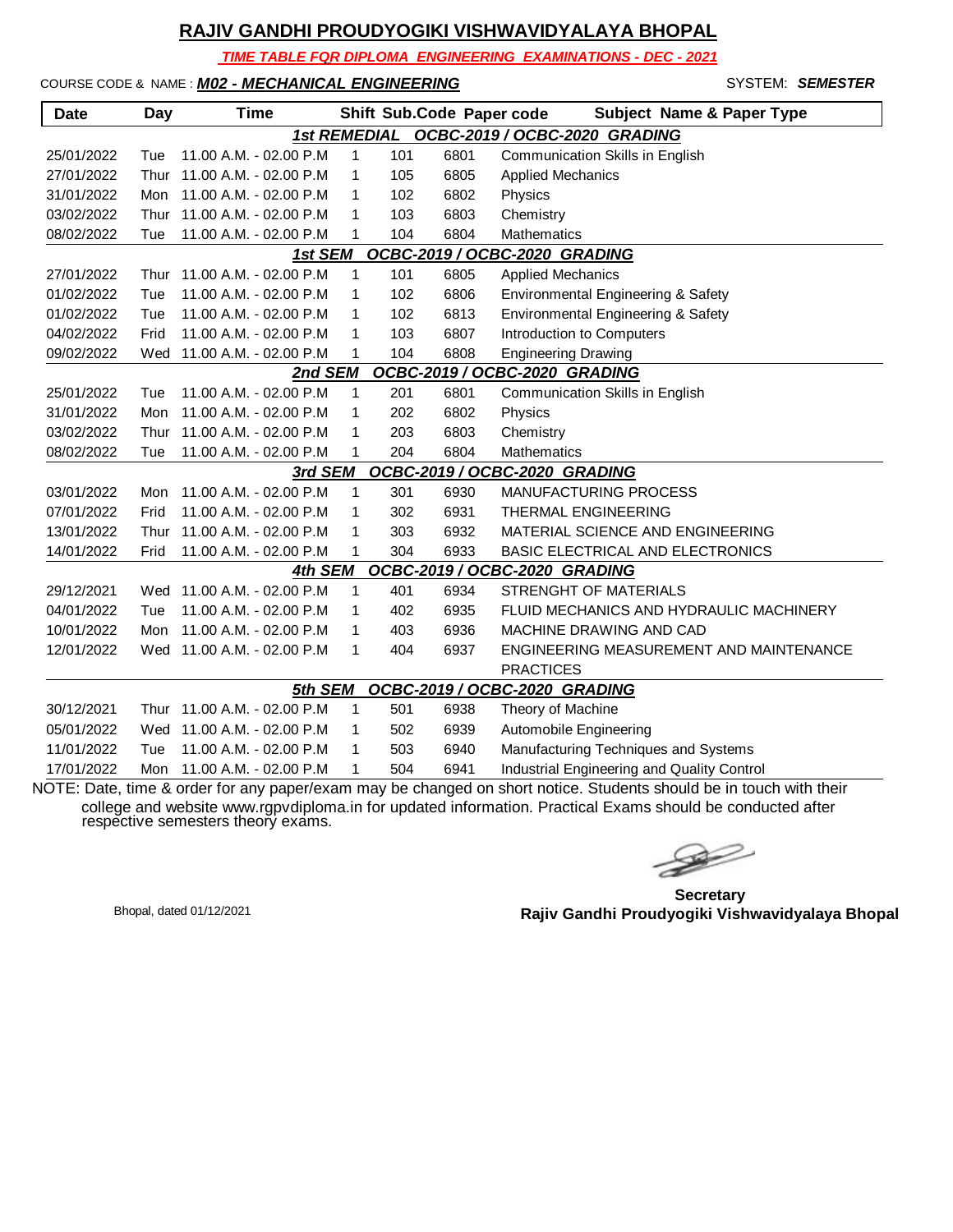*TIME TABLE FOR DIPLOMA ENGINEERING EXAMINATIONS - DEC - 2021*

#### COURSE CODE & NAME : *M03 - MECHATRONICS* - SYSTEM: *SEMESTER*

| Date       | Day  | <b>Time</b>                |              | Shift Sub.Code Paper code |      | <b>Subject Name &amp; Paper Type</b>         |
|------------|------|----------------------------|--------------|---------------------------|------|----------------------------------------------|
|            |      | 1st SEM                    |              | <b>REVISED NONGRADING</b> |      |                                              |
| 24/01/2022 | Mon  | 11.00 A.M. - 02.00 P.M     | $\mathbf{1}$ | 102                       | 1461 | Mathematics-I                                |
| 28/01/2022 | Frid | 11.00 A.M. - 02.00 P.M     | 1            | 103                       | 1462 | Engg. Physics                                |
| 02/02/2022 |      | Wed 11.00 A.M. - 02.00 P.M | 1            | 104                       | 1463 | Engg. Chemistry                              |
| 07/02/2022 | Mon  | 11.00 A.M. - 02.00 P.M     | $\mathbf{1}$ | 105                       | 1464 | Engg. Drawing                                |
| 11/02/2022 | Frid | 11.00 A.M. - 02.00 P.M     | 1            | 101                       | 0014 | <b>Communication Skill</b>                   |
|            |      | 2nd SEM                    |              |                           |      | <b>REVISED NONGRADING</b>                    |
| 21/01/2022 | Frid | 11.00 A.M. - 02.00 P.M     | 1            | 202                       | 1561 | <b>Applied Mechanics</b>                     |
| 31/01/2022 | Mon  | 11.00 A.M. - 02.00 P.M     | $\mathbf{1}$ | 203                       | 1601 | General Mechanical Engg.                     |
| 03/02/2022 | Thur | 11.00 A.M. - 02.00 P.M     | $\mathbf{1}$ | 204                       | 1602 | <b>Basic Electrical Engg.</b>                |
| 08/02/2022 | Tue  | 11.00 A.M. - 02.00 P.M     | 1            | 201                       | 1465 | Maths-II                                     |
| 10/02/2022 | Thur | 11.00 A.M. - 02.00 P.M     | 1            | 205                       | 1603 | Basic Electronics Engg.                      |
|            |      | 3rd SEM                    |              | <b>REVISED</b>            |      | <b>NONGRADING</b>                            |
| 04/01/2022 | Tue  | 11.00 A.M. - 02.00 P.M     | $\mathbf{1}$ | 301                       | 1565 | <b>Basics of Computer</b>                    |
| 10/01/2022 | Mon  | 11.00 A.M. - 02.00 P.M     | 1            | 303                       | 1470 | <b>Electrical Machines</b>                   |
| 17/01/2022 | Mon  | 11.00 A.M. - 02.00 P.M     | 1            | 302                       | 1469 | <b>Electrical &amp; Electronic Materials</b> |
| 27/01/2022 | Thur | 11.00 A.M. - 02.00 P.M     | $\mathbf{1}$ | 305                       | 1604 | Machine Drawing & Electrical Drawing         |
| 01/02/2022 | Tue  | 11.00 A.M. - 02.00 P.M     | $\mathbf{1}$ | 304                       | 1472 | <b>Digital Electronics</b>                   |
|            |      | 4th SEM                    |              | <b>REVISED</b>            |      | <b>NONGRADING</b>                            |
| 29/12/2021 | Wed  | 11.00 A.M. - 02.00 P.M     | $\mathbf 1$  | 401                       | 1607 | Production Technology - I                    |
| 03/01/2022 | Mon  | 11.00 A.M. - 02.00 P.M     | $\mathbf{1}$ | 402                       | 1606 | Mechanics of Machines                        |
| 07/01/2022 | Frid | 11.00 A.M. - 02.00 P.M     | 1            | 403                       | 1605 | Microprocessor & Interfacing                 |
| 12/01/2022 | Wed  | 11.00 A.M. - 02.00 P.M     | $\mathbf{1}$ | 405                       | 1608 | <b>Computer Applications</b>                 |
| 19/01/2022 |      | Wed 11.00 A.M. - 02.00 P.M | $\mathbf{1}$ | 404                       | 2043 | <b>Industrial Controls</b>                   |
|            |      | <b>6th SEM</b>             |              | <b>REVISED</b>            |      | <b>NONGRADING</b>                            |
| 30/12/2021 | Thur | 11.00 A.M. - 02.00 P.M     | $\mathbf{1}$ | 601                       | 1609 | Instrumentation                              |
| 06/01/2022 | Thur | 11.00 A.M. - 02.00 P.M     | $\mathbf{1}$ | 602                       | 1610 | <b>Production Technology II</b>              |
| 11/01/2022 | Tue  | 11.00 A.M. - 02.00 P.M     | 1            | 603                       | 1611 | $C.N.C.-I$                                   |
| 13/01/2022 | Thur | 11.00 A.M. - 02.00 P.M     | 1            | 605                       | 1577 | <b>Business Communication</b>                |
| 20/01/2022 | Thur | 11.00 A.M. - 02.00 P.M     | 1            | 604                       | 1612 | Cad                                          |
|            |      | <b>7th SEM</b>             |              | <b>REVISED</b>            |      | <b>NONGRADING</b>                            |
| 28/12/2021 | Tue  | 11.00 A.M. - 02.00 P.M     | $\mathbf{1}$ | 701                       | 1613 | Industrial Management                        |
| 31/12/2021 | Frid | 11.00 A.M. - 02.00 P.M     | 1            | 702                       | 1614 | $C.N.C.-II$                                  |
| 05/01/2022 | Wed  | 11.00 A.M. - 02.00 P.M     | 1            | 705                       | 2074 | Entrepreneurship                             |
| 14/01/2022 | Frid | 11.00 A.M. - 02.00 P.M     | 1            | 703                       | 1615 | Maintenance Engg.                            |
| 25/01/2022 | Tue  | 11.00 A.M. - 02.00 P.M     | 1            | 704                       | 1616 | <b>Computer Integrated Manufacturing</b>     |

 $\rightarrow$ 

**Secretary Rajiv Gandhi Proudyogiki Vishwavidyalaya Bhopal** Bhopal, dated 01/12/2021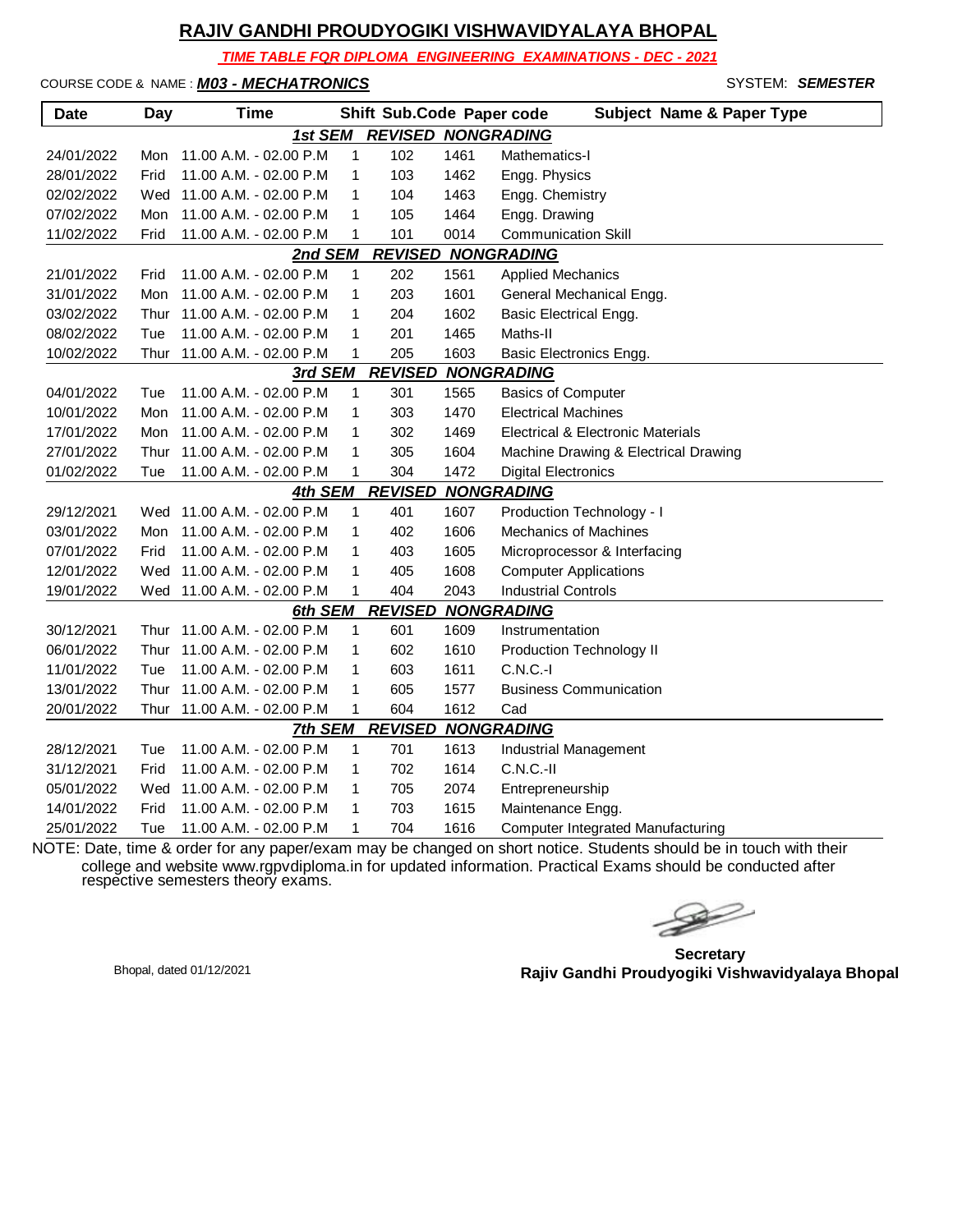*TIME TABLE FOR DIPLOMA ENGINEERING EXAMINATIONS - DEC - 2021*

#### COURSE CODE & NAME : *M06 - MINE SURVEYING* - SYSTEM: *SEMESTER*

| <b>Date</b>                                   | Day  | Time                    |   |     |                          | <b>Subject Name &amp; Paper Type</b><br>Shift Sub.Code Paper code |  |  |
|-----------------------------------------------|------|-------------------------|---|-----|--------------------------|-------------------------------------------------------------------|--|--|
|                                               |      | 1st SEM                 |   |     | <b>JUL.12 NONGRADING</b> |                                                                   |  |  |
| 18/01/2022                                    | Tue  | 11.00 A.M. - 02.00 P.M  | 1 | 104 | 6322                     | <b>Basics of Surveying</b>                                        |  |  |
| 20/01/2022                                    | Thur | 11.00 A.M. - 02.00 P.M  |   | 102 | 6320                     | <b>Applied Sciences</b>                                           |  |  |
| 01/02/2022                                    | Tue  | 11.00 A.M. - 02.00 P.M. | 1 | 103 | 6033                     | <b>Mathematics</b>                                                |  |  |
| 10/02/2022                                    | Thur | 11.00 A.M. - 02.00 P.M  | 1 | 101 | 5161                     | <b>Communication Skills</b>                                       |  |  |
| <b>NONGRADING</b><br>2nd SEM<br><b>JUL.12</b> |      |                         |   |     |                          |                                                                   |  |  |
| 19/01/2022                                    | Wed  | 11.00 A.M. - 02.00 P.M  |   | 201 | 6325                     | <b>Applied Geology</b>                                            |  |  |
| 21/01/2022                                    | Frid | 11.00 A.M. - 02.00 P.M  | 1 | 204 | 5132                     | Introduction To Computers                                         |  |  |
| 28/01/2022                                    | Frid | 11.00 A.M. - 02.00 P.M  | 1 | 202 | 6036                     | <b>Engineering Drawing</b>                                        |  |  |
| 03/02/2022                                    | Thur | 11.00 A.M. - 02.00 P.M  | 1 | 203 | 6610                     | Mining Technology-I                                               |  |  |
|                                               |      | 3rd SEM                 |   |     | <b>JUL.12 NONGRADING</b> |                                                                   |  |  |
| 30/12/2021                                    | Thur | 11.00 A.M. - 02.00 P.M  | 1 | 301 | 6611                     | Mine Surveying- I                                                 |  |  |
| 07/01/2022                                    | Frid | 11.00 A.M. - 02.00 P.M  | 1 | 302 | 6612                     | Mine Environment - Ventilation & Rescue                           |  |  |
| 24/01/2022                                    | Mon  | 11.00 A.M. - 02.00 P.M  |   | 304 | 6614                     | Mine Safety & Legislation                                         |  |  |
| 02/02/2022                                    | Wed  | 11.00 A.M. - 02.00 P.M  |   | 303 | 6613                     | Mining Technology- II                                             |  |  |
|                                               |      | 4th SEM                 |   |     | <b>JUL.12 NONGRADING</b> |                                                                   |  |  |
| 31/12/2021                                    | Frid | 11.00 A.M. - 02.00 P.M  | 1 | 401 | 6615                     | Mine Surveying Drawing                                            |  |  |
| 05/01/2022                                    | Wed  | 11.00 A.M. - 02.00 P.M  |   | 402 | 6616                     | Elements Of Civil Engineering                                     |  |  |
| 11/01/2022                                    | Tue  | 11.00 A.M. - 02.00 P.M  | 1 | 403 | 6617                     | Mine Surveying- II                                                |  |  |
| 17/01/2022                                    | Mon  | 11.00 A.M. - 02.00 P.M  |   | 404 | 6618                     | Mine Management & Economics                                       |  |  |

 $\rightarrow$ 

**Secretary Rajiv Gandhi Proudyogiki Vishwavidyalaya Bhopal** Bhopal, dated 01/12/2021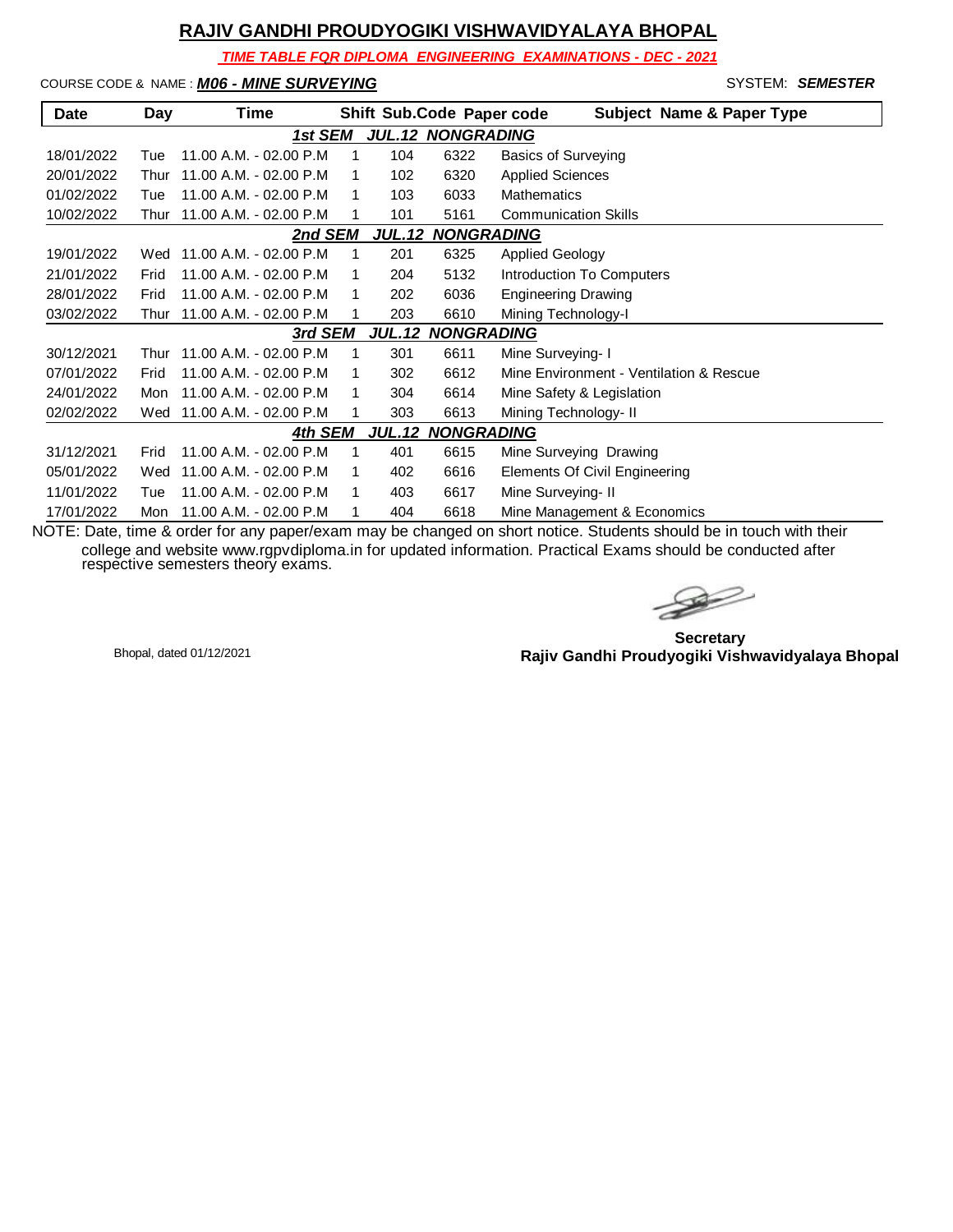*TIME TABLE FOR DIPLOMA ENGINEERING EXAMINATIONS - DEC - 2021*

COURSE CODE & NAME : *M07 - MINING & MINE SURVEYING* - SYSTEM: *SEMESTER*

| <b>Date</b> | Day  | <b>Time</b>                |              |     | Shift Sub.Code Paper code | <b>Subject Name &amp; Paper Type</b>    |
|-------------|------|----------------------------|--------------|-----|---------------------------|-----------------------------------------|
|             |      | 1st SEM                    |              |     | <b>CGPA-2015 GRADING</b>  |                                         |
| 20/01/2022  | Thur | 11.00 A.M. - 02.00 P.M     | $\mathbf{1}$ | 102 | 6320                      | <b>Applied Sciences</b>                 |
| 25/01/2022  | Tue  | 11.00 A.M. - 02.00 P.M     | 1            | 103 | 6321                      | Introduction to Mining Engineering      |
| 01/02/2022  | Tue  | 11.00 A.M. - 02.00 P.M     | 1            | 104 | 6033                      | <b>Mathematics</b>                      |
| 10/02/2022  | Thur | 11.00 A.M. - 02.00 P.M     | 1            | 101 | 5161                      | <b>Communication Skills</b>             |
|             |      | 2nd SEM                    |              |     | <b>CGPA-2015 GRADING</b>  |                                         |
| 18/01/2022  | Tue  | 11.00 A.M. - 02.00 P.M     | $\mathbf{1}$ | 203 | 6322                      | <b>Basics of Surveying</b>              |
| 21/01/2022  | Frid | 11.00 A.M. - 02.00 P.M     | 1            | 205 | 5132                      | Introduction to Computers               |
| 28/01/2022  | Frid | 11.00 A.M. - 02.00 P.M     | 1            | 202 | 6036                      | <b>Engineering Drawing</b>              |
| 03/02/2022  | Thur | 11.00 A.M. - 02.00 P.M     | 1            | 201 | 6034                      | <b>Applied Mechanics</b>                |
|             |      | 3rd SEM                    |              |     | <b>CGPA-2015 GRADING</b>  |                                         |
| 04/01/2022  | Tue  | 11.00 A.M. - 02.00 P.M     | 1            | 301 | 6323                      | Mine Environment and Ventilation        |
| 10/01/2022  | Mon  | 11.00 A.M. - 02.00 P.M     | 1            | 302 | 6324                      | Mine Surveying                          |
| 19/01/2022  | Wed  | 11.00 A.M. - 02.00 P.M     | 1            | 303 | 6325                      | <b>Applied Geology</b>                  |
| 24/01/2022  | Mon  | 11.00 A.M. - 02.00 P.M     | 1            | 305 | 6326                      | <b>Applied Civil Engineering</b>        |
| 31/01/2022  | Mon  | 11.00 A.M. - 02.00 P.M     | 1            | 304 | 6063                      | <b>Basic Electrical and Electronics</b> |
|             |      | 4th SEM                    |              |     | <b>CGPA-2015 GRADING</b>  |                                         |
| 29/12/2021  | Wed  | 11.00 A.M. - 02.00 P.M     | 1            | 411 | 6046                      | Entrepreneurship                        |
| 29/12/2021  |      | Wed 11.00 A.M. - 02.00 P.M | 1            | 412 | 5181                      | <b>Marketing Management</b>             |
| 03/01/2022  | Mon  | 11.00 A.M. - 02.00 P.M     | 1            | 402 | 6236                      | General Mechanical Engg.                |
| 07/01/2022  | Frid | 11.00 A.M. - 02.00 P.M     | 1            | 403 | 6328                      | Method Of Working Coal                  |
| 12/01/2022  | Wed  | 11.00 A.M. - 02.00 P.M     | 1            | 405 | 6329                      | Mine Economics & Mineral Processing     |
| 17/01/2022  |      | Mon 11.00 A.M. - 02.00 P.M | 1            | 401 | 6327                      | <b>Advanced Geology</b>                 |
|             |      | 5th SEM                    |              |     | <b>CGPA-2015 GRADING</b>  |                                         |
| 30/12/2021  | Thur | 11.00 A.M. - 02.00 P.M     | 1            | 501 | 6330                      | Mine Machinery                          |
| 05/01/2022  | Wed  | 11.00 A.M. - 02.00 P.M     | 1            | 502 | 6331                      | Rock Mechanics & Ground Control         |
| 11/01/2022  | Tue  | 11.00 A.M. - 02.00 P.M     | 1            | 503 | 6332                      | <b>Metalliferrous Mining</b>            |
| 13/01/2022  | Thur | 11.00 A.M. - 02.00 P.M     | 1            | 504 | 6333                      | <b>Advance Mine Surveying</b>           |
|             |      | 6th SEM                    |              |     | <b>CGPA-2015 GRADING</b>  |                                         |
| 28/12/2021  | Tue  | 11.00 A.M. - 02.00 P.M     | 1            | 601 | 6337                      | Mine Legislation & Management(New)      |
| 31/12/2021  | Frid | 11.00 A.M. - 02.00 P.M     | 1            | 602 | 6335                      | Mine Environment, Rescue and Recovery   |
| 06/01/2022  | Thur | 11.00 A.M. - 02.00 P.M     | 1            | 603 | 6336                      | <b>Surface Mining Technology</b>        |

 $\begin{picture}(120,17)(-20,17)(-20,17)(-20,17)(-20,17)(-20,17)(-20,17)(-20,17)(-20,17)(-20,17)(-20,17)(-20,17)(-20,17)(-20,17)(-20,17)(-20,17)(-20,17)(-20,17)(-20,17)(-20,17)(-20,17)(-20,17)(-20,17)(-20,17)(-20,17)(-20,17)(-20,17)(-20,17)(-20,17)(-20,17)(-20,1$ 

**Secretary Rajiv Gandhi Proudyogiki Vishwavidyalaya Bhopal** Bhopal, dated 01/12/2021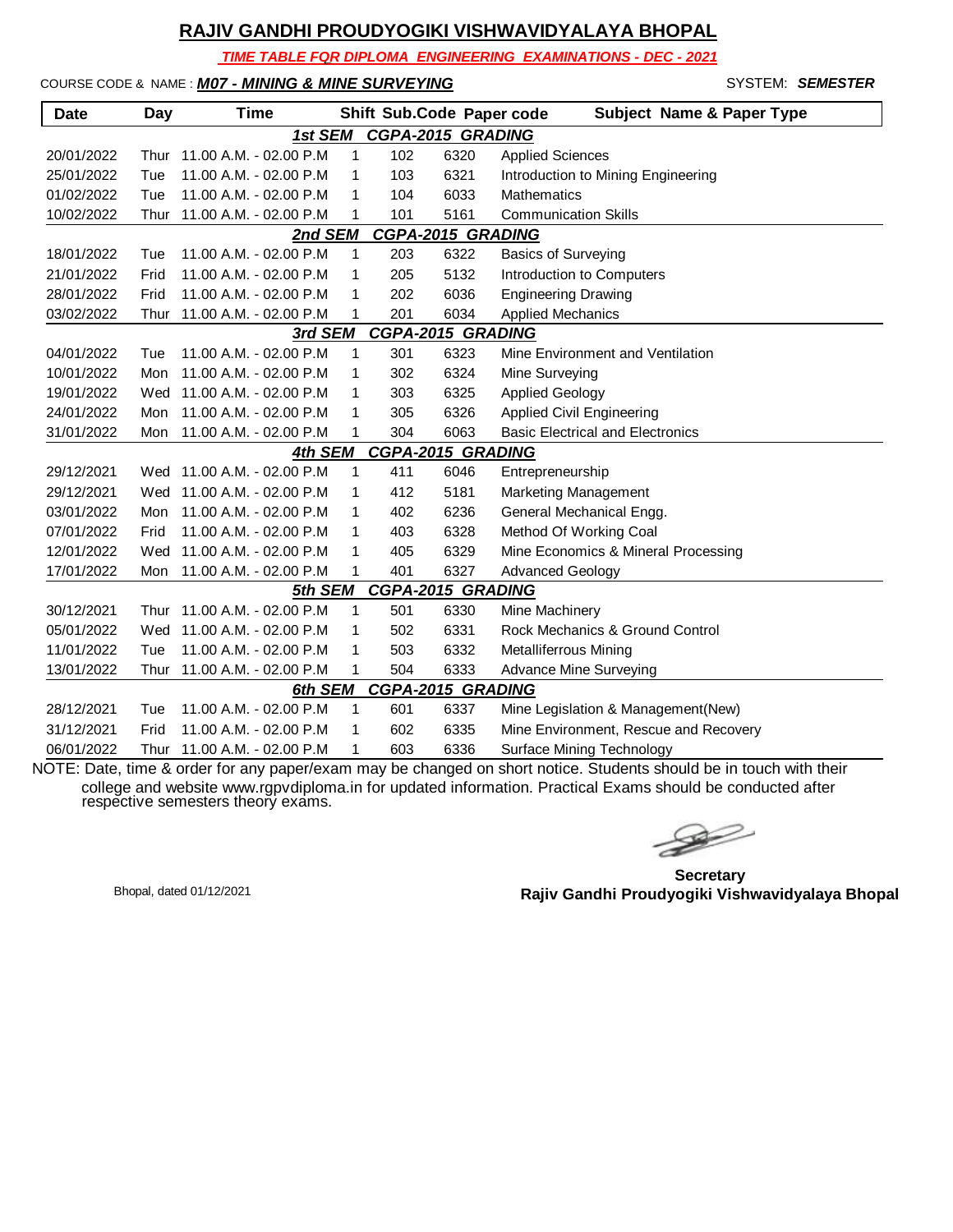*TIME TABLE FOR DIPLOMA ENGINEERING EXAMINATIONS - DEC - 2021*

COURSE CODE & NAME : *M07 - MINING & MINE SURVEYING* - SYSTEM: *SEMESTER*

| Date                                     | Day  | Time                      |   |     | Shift Sub.Code Paper code | <b>Subject Name &amp; Paper Type</b>    |  |  |
|------------------------------------------|------|---------------------------|---|-----|---------------------------|-----------------------------------------|--|--|
|                                          |      | 1st SEM                   |   |     |                           | OCBC-2019 / OCBC-2020 GRADING           |  |  |
| 21/01/2022                               | Frid | 11.00 A.M. - 02.00 P.M    | 1 | 102 | 7220                      | <b>Applied Sciences</b>                 |  |  |
| 25/01/2022                               | Tue  | 11.00 A.M. - 02.00 P.M    | 1 | 101 | 6801                      | Communication Skills in English         |  |  |
| 28/01/2022                               | Frid | 11.00 A.M. - 02.00 P.M    | 1 | 103 | 7221                      | Introduction to Mining Engineering      |  |  |
| 08/02/2022                               | Tue  | 11.00 A.M. - 02.00 P.M    |   | 104 | 6804                      | <b>Mathematics</b>                      |  |  |
| 2nd SEM<br>OCBC-2019 / OCBC-2020 GRADING |      |                           |   |     |                           |                                         |  |  |
| 27/01/2022                               | Thur | $11.00 A.M. - 02.00 P.M.$ | 1 | 201 | 6805                      | <b>Applied Mechanics</b>                |  |  |
| 01/02/2022                               | Tue  | 11.00 A.M. - 02.00 P.M    | 1 | 202 | 7222                      | <b>Basics of Surveying</b>              |  |  |
| 04/02/2022                               | Frid | 11.00 A.M. - 02.00 P.M    | 1 | 203 | 6807                      | Introduction to Computers               |  |  |
| 09/02/2022                               | Wed  | 11.00 A.M. - 02.00 P.M    |   | 204 | 6808                      | <b>Engineering Drawing</b>              |  |  |
|                                          |      | 3rd SEM                   |   |     |                           | OCBC-2019 / OCBC-2020 GRADING           |  |  |
| 03/01/2022                               | Mon  | 11.00 A.M. - 02.00 P.M    | 1 | 301 | 7223                      | Mine Environment and Ventilation        |  |  |
| 07/01/2022                               | Frid | 11.00 A.M. - 02.00 P.M    | 1 | 302 | 7224                      | Mine Surveying                          |  |  |
| 13/01/2022                               | Thur | 11.00 A.M. - 02.00 P.M    | 1 | 303 | 7225                      | <b>Applied Geology</b>                  |  |  |
| 18/01/2022                               | Tue  | 11.00 A.M. - 02.00 P.M    |   | 304 | 6843                      | General Mechanical Engineering          |  |  |
|                                          |      | 4th SEM                   |   |     |                           | OCBC-2019 / OCBC-2020 GRADING           |  |  |
| 29/12/2021                               | Wed  | 11.00 A.M. - 02.00 P.M    | 1 | 401 | 7226                      | ADVANCE GEOLOGY                         |  |  |
| 04/01/2022                               | Tue  | 11.00 A.M. - 02.00 P.M    | 1 | 402 | 7227                      | APPLIED CIVIL ENGINEERING               |  |  |
| 10/01/2022                               | Mon  | 11.00 A.M. - 02.00 P.M    | 1 | 403 | 7228                      | METHOD OF WORKING COAL AND METAL        |  |  |
| 14/01/2022                               | Frid | 11.00 A.M. - 02.00 P.M    |   | 404 | 6933                      | <b>BASIC ELECTRICAL AND ELECTRONICS</b> |  |  |
|                                          |      | 5th SEM                   |   |     |                           | OCBC-2019 / OCBC-2020 GRADING           |  |  |
| 30/12/2021                               | Thur | 11.00 A.M. - 02.00 P.M    | 1 | 501 | 7229                      | Advance Mine Surveying                  |  |  |
| 05/01/2022                               | Wed  | 11.00 A.M. - 02.00 P.M    | 1 | 502 | 7230                      | Mine Machinery                          |  |  |
| 11/01/2022                               | Tue  | 11.00 A.M. - 02.00 P.M    | 1 | 503 | 7231                      | Mine Legislation and Mine Management    |  |  |
| 17/01/2022                               | Mon  | 11.00 A.M. - 02.00 P.M    | 1 | 504 | 7232                      | Rock Machinery and Groung Control       |  |  |

 $\rightarrow$ 

**Secretary Rajiv Gandhi Proudyogiki Vishwavidyalaya Bhopal** Bhopal, dated 01/12/2021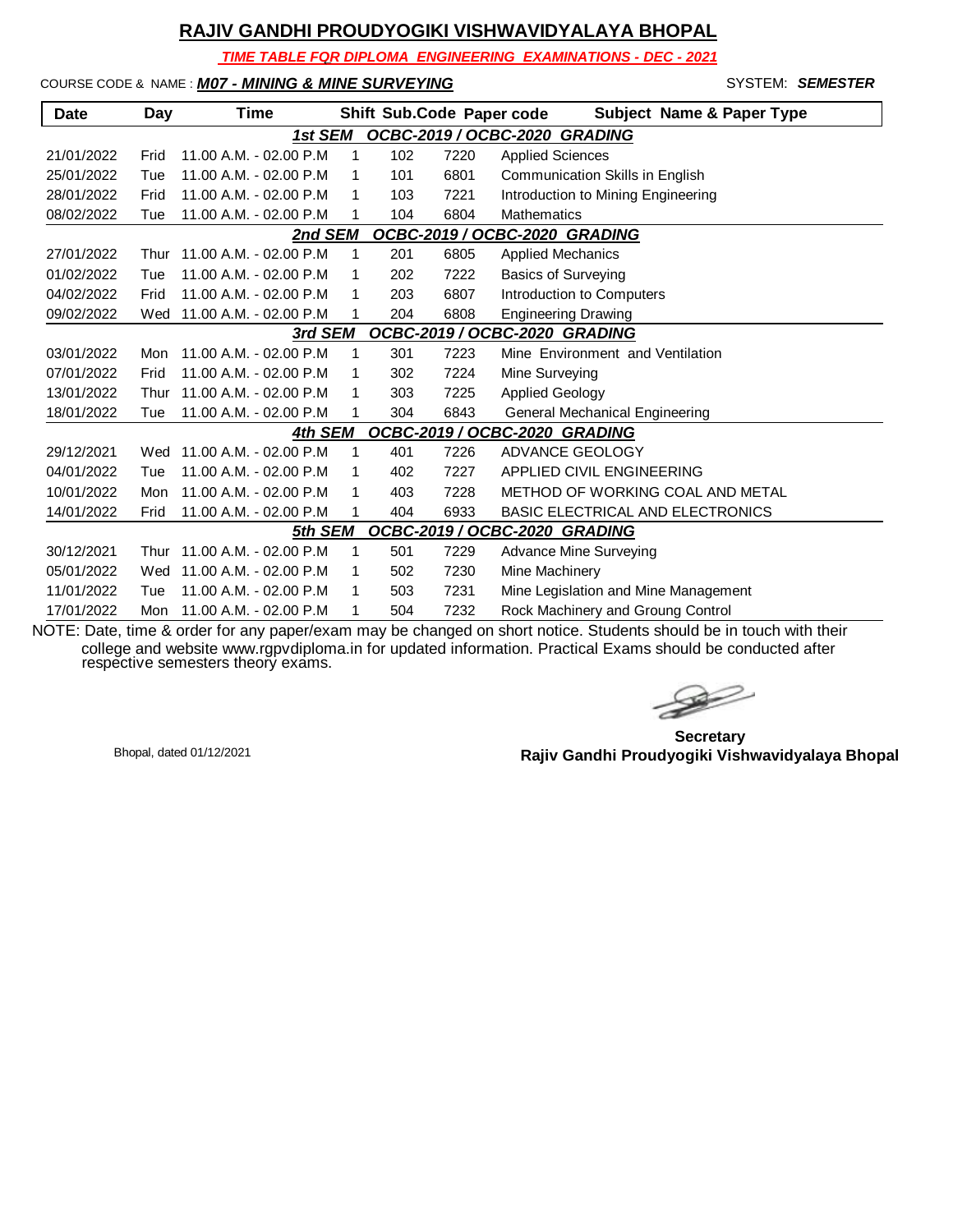*TIME TABLE FOR DIPLOMA ENGINEERING EXAMINATIONS - DEC - 2021*

#### COURSE CODE & NAME : *M08 - MODERN OFFICE MANAGEMENT* - SYSTEM: *SEMESTER*

| <b>Date</b> | Day                                 | <b>Time</b>                |              |     | Shift Sub.Code Paper code | <b>Subject Name &amp; Paper Type</b>   |  |  |  |  |
|-------------|-------------------------------------|----------------------------|--------------|-----|---------------------------|----------------------------------------|--|--|--|--|
|             |                                     | 1st SEM                    |              |     | <b>CGPA-2012 GRADING</b>  |                                        |  |  |  |  |
| 25/01/2022  | Tue                                 | 11.00 A.M. - 02.00 P.M     | 1            | 102 | 6540                      | Office Procedure & Correspondance      |  |  |  |  |
| 01/02/2022  | Tue                                 | 11.00 A.M. - 02.00 P.M     | 1            | 103 | 6541                      | Introduction To Computer               |  |  |  |  |
| 04/02/2022  | Frid                                | 11.00 A.M. - 02.00 P.M     | 1            | 105 | 6543                      | General Awareness & Environments       |  |  |  |  |
| 08/02/2022  | Tue                                 | 11.00 A.M. - 02.00 P.M     | 1            | 104 | 6542                      | <b>Financial Accounting</b>            |  |  |  |  |
| 10/02/2022  | Thur                                | 11.00 A.M. - 02.00 P.M     | 1            | 101 | 5161                      | <b>Communication Skills</b>            |  |  |  |  |
|             | <b>CGPA-2012 GRADING</b><br>2nd SEM |                            |              |     |                           |                                        |  |  |  |  |
| 21/01/2022  | Frid                                | 11.00 A.M. - 02.00 P.M     | $\mathbf{1}$ | 201 | 6545                      | Office Managemnt                       |  |  |  |  |
| 27/01/2022  | Thur                                | 11.00 A.M. - 02.00 P.M     | 1            | 202 | 6546                      | <b>Elements Of Statistics</b>          |  |  |  |  |
| 31/01/2022  | Mon                                 | 11.00 A.M. - 02.00 P.M     | 1            | 203 | 6547                      | Word Processing And Spreadsheet        |  |  |  |  |
| 03/02/2022  | Thur                                | 11.00 A.M. - 02.00 P.M     | 1            | 204 | 6548                      | <b>Business Studies</b>                |  |  |  |  |
|             |                                     | 3rd SEM                    |              |     | <b>CGPA-2012 GRADING</b>  |                                        |  |  |  |  |
| 04/01/2022  | Tue                                 | 11.00 A.M. - 02.00 P.M     | 1            | 311 | 6554                      | Stenography-I Hindi                    |  |  |  |  |
| 04/01/2022  | Tue                                 | 11.00 A.M. - 02.00 P.M     | 1            | 312 | 6555                      | Stenography-I English                  |  |  |  |  |
| 10/01/2022  | Mon                                 | 11.00 A.M. - 02.00 P.M     | 1            | 301 | 6550                      | <b>Cost Accounting</b>                 |  |  |  |  |
| 13/01/2022  | Thur                                | 11.00 A.M. - 02.00 P.M     | 1            | 302 | 6551                      | Financial Accounting With Tally. Erp 9 |  |  |  |  |
| 19/01/2022  | Wed                                 | 11.00 A.M. - 02.00 P.M     | 1            | 303 | 6552                      | <b>Financial Market</b>                |  |  |  |  |
| 24/01/2022  |                                     | Mon 11.00 A.M. - 02.00 P.M | 1            | 304 | 6553                      | <b>Secretarial Practice</b>            |  |  |  |  |
|             |                                     | 4th SEM                    |              |     | CGPA-2012 GRADING         |                                        |  |  |  |  |
| 29/12/2021  | Wed                                 | 11.00 A.M. - 02.00 P.M     | 1            | 411 | 6560                      | Stenography-II (Hindi)                 |  |  |  |  |
| 29/12/2021  | Wed                                 | 11.00 A.M. - 02.00 P.M     | 1            | 412 | 6561                      | Stenography-II (English)               |  |  |  |  |
| 03/01/2022  | Mon                                 | 11.00 A.M. - 02.00 P.M     | 1            | 401 | 6556                      | Front Office Management                |  |  |  |  |
| 07/01/2022  | Frid                                | 11.00 A.M. - 02.00 P.M     | 1            | 402 | 6557                      | <b>Indirect Tax</b>                    |  |  |  |  |
| 12/01/2022  | Wed                                 | 11.00 A.M. - 02.00 P.M     | 1            | 403 | 6558                      | Desktop Publishing & Presentation      |  |  |  |  |
| 17/01/2022  | Mon                                 | 11.00 A.M. - 02.00 P.M     | 1            | 404 | 6559                      | Marketing Management and Salesmanship  |  |  |  |  |
|             |                                     | 5th SEM                    |              |     | <b>CGPA-2012 GRADING</b>  |                                        |  |  |  |  |
| 05/01/2022  |                                     | Wed 11.00 A.M. - 02.00 P.M | 1            | 501 | 6562                      | Auditing                               |  |  |  |  |
| 11/01/2022  | Tue                                 | 11.00 A.M. - 02.00 P.M     | 1            | 503 | 6564                      | Database Management                    |  |  |  |  |
| 28/01/2022  | Frid                                | 11.00 A.M. - 02.00 P.M     | 1            | 502 | 6563                      | Income Tax-I                           |  |  |  |  |
|             |                                     | 6th SEM                    |              |     | <b>CGPA-2012 GRADING</b>  |                                        |  |  |  |  |
| 31/12/2021  | Frid                                | 11.00 A.M. - 02.00 P.M     | 1            | 601 | 6567                      | Entrepreneurship Development           |  |  |  |  |
| 06/01/2022  | Thur                                | 11.00 A.M. - 02.00 P.M     | 1            | 602 | 6568                      | Income Tax-II                          |  |  |  |  |
| 18/01/2022  | Tue                                 | 11.00 A.M. - 02.00 P.M     | 1            | 604 | 6570                      | E-commerce & MIS                       |  |  |  |  |
| 02/02/2022  | Wed                                 | 11.00 A.M. - 02.00 P.M     | 1            | 603 | 6569                      | PC Troubleshooting Maintenance         |  |  |  |  |

 $\gg$ 

**Secretary Rajiv Gandhi Proudyogiki Vishwavidyalaya Bhopal** Bhopal, dated 01/12/2021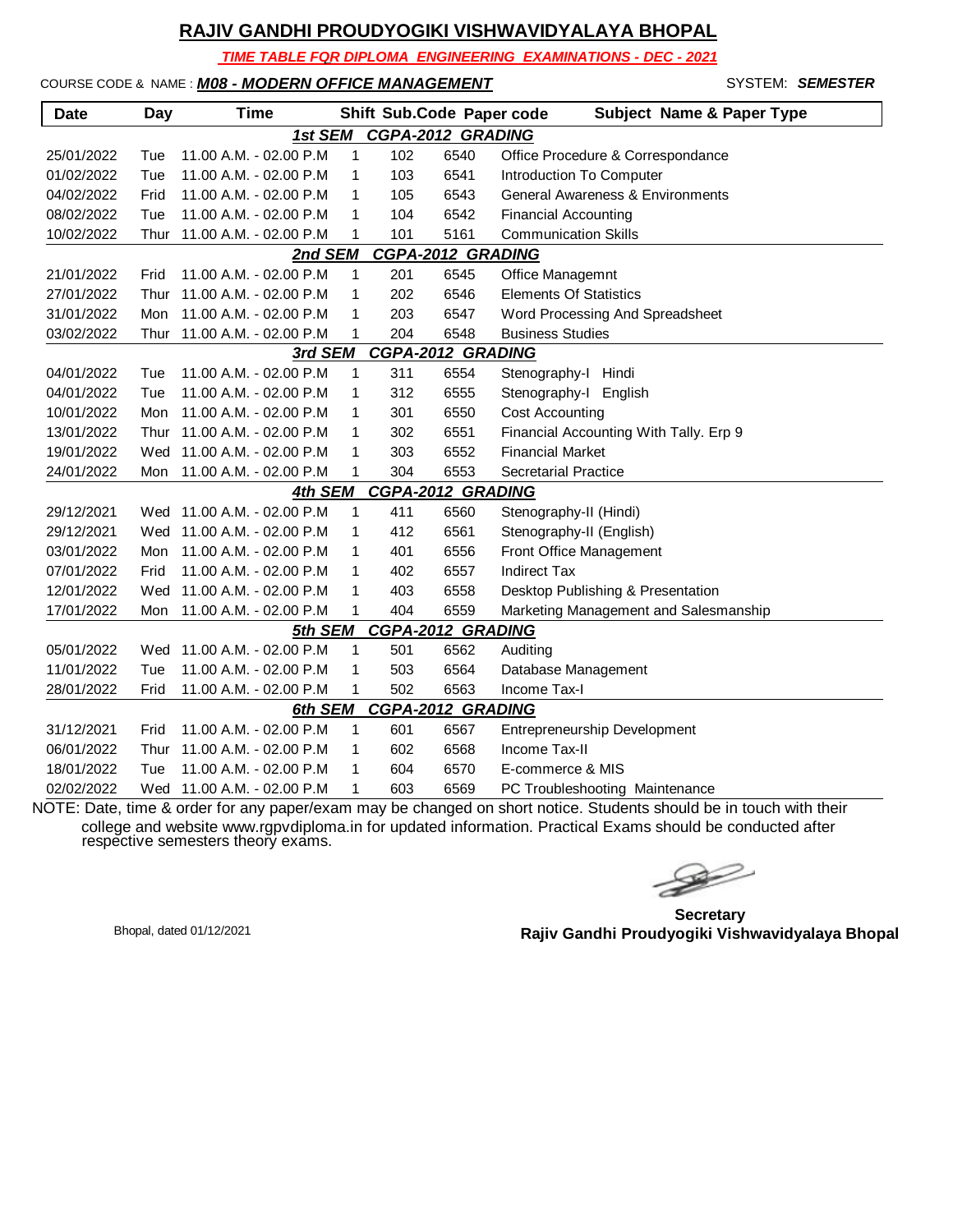*TIME TABLE FOR DIPLOMA ENGINEERING EXAMINATIONS - DEC - 2021*

#### COURSE CODE & NAME : *M08 - MODERN OFFICE MANAGEMENT* - SYSTEM: *SEMESTER*

| <b>Date</b> | Day  | <b>Time</b>                |              |     | Shift Sub.Code Paper code | <b>Subject Name &amp; Paper Type</b>   |
|-------------|------|----------------------------|--------------|-----|---------------------------|----------------------------------------|
|             |      | 1st SEM                    |              |     | <b>CGPA-2016 GRADING</b>  |                                        |
| 25/01/2022  | Tue  | 11.00 A.M. - 02.00 P.M     | 1            | 102 | 6540                      | Office Procedure & Correspondance      |
| 01/02/2022  | Tue  | 11.00 A.M. - 02.00 P.M     | 1            | 103 | 6541                      | Introduction To Computer               |
| 04/02/2022  | Frid | 11.00 A.M. - 02.00 P.M     | 1            | 105 | 6543                      | General Awareness & Environments       |
| 08/02/2022  | Tue  | 11.00 A.M. - 02.00 P.M     | 1            | 104 | 6542                      | <b>Financial Accounting</b>            |
| 10/02/2022  | Thur | 11.00 A.M. - 02.00 P.M     | 1            | 101 | 5161                      | <b>Communication Skills</b>            |
|             |      | 2nd SEM                    |              |     | <b>CGPA-2016 GRADING</b>  |                                        |
| 21/01/2022  | Frid | 11.00 A.M. - 02.00 P.M     | $\mathbf{1}$ | 201 | 6545                      | Office Managemnt                       |
| 27/01/2022  | Thur | 11.00 A.M. - 02.00 P.M     | 1            | 202 | 6546                      | <b>Elements Of Statistics</b>          |
| 31/01/2022  | Mon  | 11.00 A.M. - 02.00 P.M     | 1            | 203 | 6547                      | Word Processing And Spreadsheet        |
| 03/02/2022  | Thur | 11.00 A.M. - 02.00 P.M     | 1            | 204 | 6548                      | <b>Business Studies</b>                |
|             |      | 3rd SEM                    |              |     | <b>CGPA-2016 GRADING</b>  |                                        |
| 04/01/2022  | Tue  | 11.00 A.M. - 02.00 P.M     | 1            | 311 | 6554                      | Stenography-I Hindi                    |
| 04/01/2022  | Tue  | 11.00 A.M. - 02.00 P.M     | 1            | 312 | 6555                      | Stenography-I English                  |
| 10/01/2022  | Mon  | 11.00 A.M. - 02.00 P.M     | 1            | 301 | 6550                      | <b>Cost Accounting</b>                 |
| 13/01/2022  | Thur | 11.00 A.M. - 02.00 P.M     | 1            | 302 | 6551                      | Financial Accounting With Tally. Erp 9 |
| 19/01/2022  | Wed  | 11.00 A.M. - 02.00 P.M     | 1            | 303 | 6552                      | <b>Financial Market</b>                |
| 24/01/2022  |      | Mon 11.00 A.M. - 02.00 P.M | 1            | 304 | 6553                      | <b>Secretarial Practice</b>            |
|             |      | 4th SEM                    |              |     | CGPA-2016 GRADING         |                                        |
| 29/12/2021  | Wed  | 11.00 A.M. - 02.00 P.M     | 1            | 411 | 6560                      | Stenography-II (Hindi)                 |
| 29/12/2021  | Wed  | 11.00 A.M. - 02.00 P.M     | 1            | 412 | 6561                      | Stenography-II (English)               |
| 03/01/2022  | Mon  | 11.00 A.M. - 02.00 P.M     | 1            | 401 | 6556                      | Front Office Management                |
| 07/01/2022  | Frid | 11.00 A.M. - 02.00 P.M     | 1            | 402 | 6573                      | Goods & Service Tax                    |
| 12/01/2022  | Wed  | 11.00 A.M. - 02.00 P.M     | 1            | 403 | 6558                      | Desktop Publishing & Presentation      |
| 17/01/2022  | Mon  | 11.00 A.M. - 02.00 P.M     | 1            | 404 | 6559                      | Marketing Management and Salesmanship  |
|             |      | 5th SEM                    |              |     | <b>CGPA-2016 GRADING</b>  |                                        |
| 05/01/2022  |      | Wed 11.00 A.M. - 02.00 P.M | 1            | 501 | 6562                      | Auditing                               |
| 11/01/2022  | Tue  | 11.00 A.M. - 02.00 P.M     | 1            | 503 | 6564                      | Database Management                    |
| 28/01/2022  | Frid | 11.00 A.M. - 02.00 P.M     | 1            | 502 | 6563                      | Income Tax-I                           |
|             |      | 6th SEM                    |              |     | <b>CGPA-2016 GRADING</b>  |                                        |
| 31/12/2021  | Frid | 11.00 A.M. - 02.00 P.M     | 1            | 601 | 6567                      | Entrepreneurship Development           |
| 06/01/2022  | Thur | 11.00 A.M. - 02.00 P.M     | 1            | 602 | 6568                      | Income Tax-II                          |
| 18/01/2022  | Tue  | 11.00 A.M. - 02.00 P.M     | 1            | 604 | 6570                      | E-commerce & MIS                       |
| 02/02/2022  | Wed  | 11.00 A.M. - 02.00 P.M     | 1            | 603 | 6569                      | PC Troubleshooting Maintenance         |

 $\gg$ 

**Secretary Rajiv Gandhi Proudyogiki Vishwavidyalaya Bhopal** Bhopal, dated 01/12/2021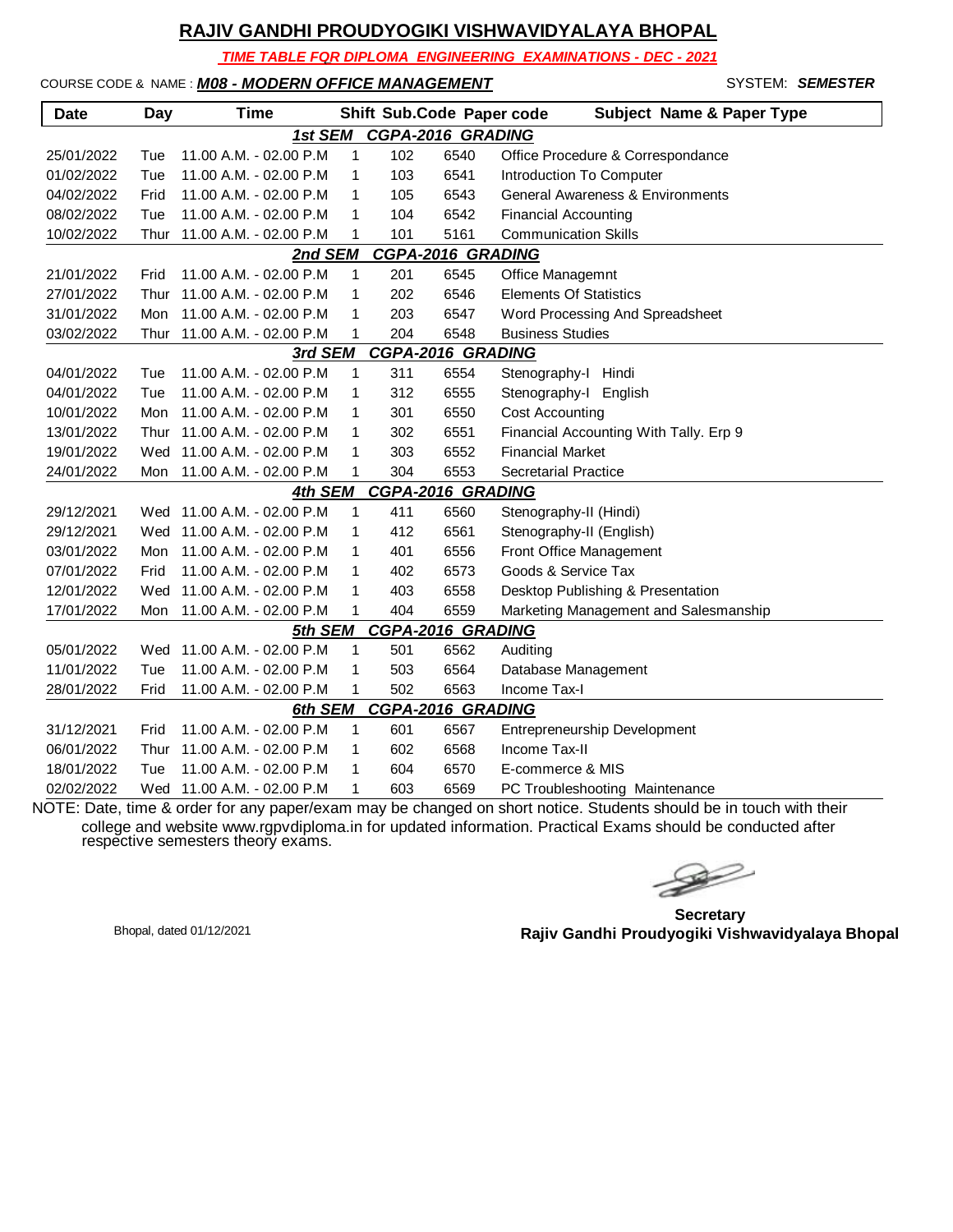*TIME TABLE FOR DIPLOMA ENGINEERING EXAMINATIONS - DEC - 2021*

COURSE CODE & NAME : *O01 - OPTO-ELECTRONICS* - SYSTEM: *SEMESTER*

| <b>Date</b>                         | Day  | <b>Time</b>                |              |                          |      | Shift Sub.Code Paper code<br><b>Subject Name &amp; Paper Type</b> |  |  |  |  |
|-------------------------------------|------|----------------------------|--------------|--------------------------|------|-------------------------------------------------------------------|--|--|--|--|
| <b>CGPA-2012 GRADING</b><br>1st SEM |      |                            |              |                          |      |                                                                   |  |  |  |  |
| 20/01/2022                          | Thur | 11.00 A.M. - 02.00 P.M     | $\mathbf{1}$ | 102                      | 6031 | Physics                                                           |  |  |  |  |
| 25/01/2022                          | Tue  | 11.00 A.M. - 02.00 P.M     | 1            | 103                      | 6032 | Chemistry                                                         |  |  |  |  |
| 01/02/2022                          | Tue  | 11.00 A.M. - 02.00 P.M     | 1            | 104                      | 6033 | Mathematics                                                       |  |  |  |  |
| 10/02/2022                          | Thur | 11.00 A.M. - 02.00 P.M     | 1            | 101                      | 5161 | <b>Communication Skills</b>                                       |  |  |  |  |
| <b>CGPA-2012 GRADING</b><br>2nd SEM |      |                            |              |                          |      |                                                                   |  |  |  |  |
| 18/01/2022                          | Tue  | 11.00 A.M. - 02.00 P.M     | 1            | 202                      | 6035 | Environmental Engineering & Safety                                |  |  |  |  |
| 21/01/2022                          | Frid | 11.00 A.M. - 02.00 P.M     | 1            | 203                      | 5132 | Introduction to Computers                                         |  |  |  |  |
| 28/01/2022                          | Frid | 11.00 A.M. - 02.00 P.M     | 1            | 204                      | 6036 | <b>Engineering Drawing</b>                                        |  |  |  |  |
| 03/02/2022                          | Thur | 11.00 A.M. - 02.00 P.M     | 1            | 201                      | 6034 | <b>Applied Mechanics</b>                                          |  |  |  |  |
|                                     |      | 3rd SEM                    |              | <b>CGPA-2012 GRADING</b> |      |                                                                   |  |  |  |  |
| 04/01/2022                          | Tue  | 11.00 A.M. - 02.00 P.M     | 1            | 301                      | 6200 | <b>Electronic Components and Material</b>                         |  |  |  |  |
| 10/01/2022                          | Mon  | 11.00 A.M. - 02.00 P.M     | 1            | 302                      | 6201 | <b>Electronic Devices and Circuits</b>                            |  |  |  |  |
| 19/01/2022                          | Wed  | 11.00 A.M. - 02.00 P.M     | 1            | 303                      | 6202 | <b>Basic Electrical Engineering</b>                               |  |  |  |  |
| 24/01/2022                          | Mon  | 11.00 A.M. - 02.00 P.M     | 1            | 304                      | 6203 | Network Analysis                                                  |  |  |  |  |
| 27/01/2022                          | Thur | 11.00 A.M. - 02.00 P.M     | 1            | 305                      | 6204 | <b>Digital Electronics</b>                                        |  |  |  |  |
|                                     |      | 4th SEM                    |              | <b>CGPA-2012 GRADING</b> |      |                                                                   |  |  |  |  |
| 29/12/2021                          |      | Wed 11.00 A.M. - 02.00 P.M | 1            | 411                      | 6046 | Enterprenuership                                                  |  |  |  |  |
| 29/12/2021                          | Wed  | 11.00 A.M. - 02.00 P.M     | 1            | 412                      | 5181 | <b>Marketing Management</b>                                       |  |  |  |  |
| 03/01/2022                          | Mon  | 11.00 A.M. - 02.00 P.M     | 1            | 401                      | 6205 | <b>Linear Integrated Circuits</b>                                 |  |  |  |  |
| 07/01/2022                          | Frid | 11.00 A.M. - 02.00 P.M     | 1            | 402                      | 6206 | Microprocessor and Microcontroller                                |  |  |  |  |
| 12/01/2022                          | Wed  | 11.00 A.M. - 02.00 P.M     | 1            | 403                      | 6207 | <b>Electronic Measurements</b>                                    |  |  |  |  |
| 17/01/2022                          | Mon  | 11.00 A.M. - 02.00 P.M     | 1            | 404                      | 6208 | <b>Communication Engineering</b>                                  |  |  |  |  |
|                                     |      | 5th SEM                    |              | <b>CGPA-2012 GRADING</b> |      |                                                                   |  |  |  |  |
| 30/12/2021                          | Thur | 11.00 A.M. - 02.00 P.M     | 1            | 501                      | 6220 | <b>Applied Optics</b>                                             |  |  |  |  |
| 05/01/2022                          | Wed  | 11.00 A.M. - 02.00 P.M     | 1            | 502                      | 6221 | Opto-electronic Devices                                           |  |  |  |  |
| 11/01/2022                          | Tue  | 11.00 A.M. - 02.00 P.M     | 1            | 503                      | 6222 | <b>Optical Fiber Waveguide</b>                                    |  |  |  |  |
| 13/01/2022                          | Thur | 11.00 A.M. - 02.00 P.M     | 1            | 504                      | 6223 | Laser Application and Safety                                      |  |  |  |  |
|                                     |      | 6th SEM                    |              | <b>CGPA-2012 GRADING</b> |      |                                                                   |  |  |  |  |
| 28/12/2021                          | Tue  | 11.00 A.M. - 02.00 P.M     | 1            | 601                      | 6224 | <b>Optical And Digital Communication</b>                          |  |  |  |  |
| 31/12/2021                          | Frid | 11.00 A.M. - 02.00 P.M     | 1            | 611                      | 6215 | <b>Computer Programming</b>                                       |  |  |  |  |
| 31/12/2021                          | Frid | 11.00 A.M. - 02.00 P.M     | 1            | 612                      | 6216 | Programmable Logic Controller                                     |  |  |  |  |
| 06/01/2022                          | Thur | 11.00 A.M. - 02.00 P.M     | 1            | 602                      | 6225 | <b>Fiber Installation And Measurement</b>                         |  |  |  |  |

 $\rightarrow$ 

**Secretary Rajiv Gandhi Proudyogiki Vishwavidyalaya Bhopal** Bhopal, dated 01/12/2021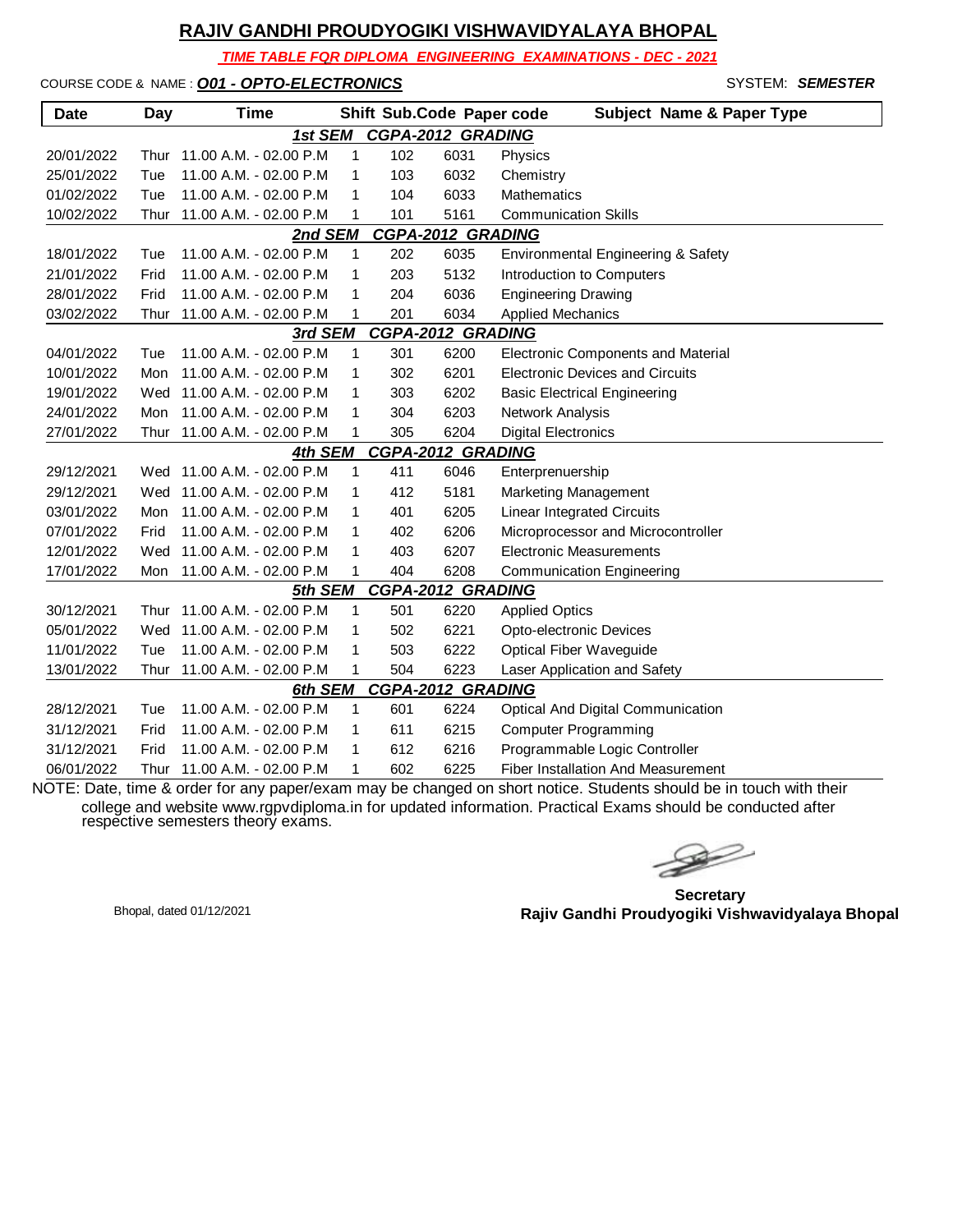*TIME TABLE FOR DIPLOMA ENGINEERING EXAMINATIONS - DEC - 2021*

COURSE CODE & NAME : *O01 - OPTO-ELECTRONICS* - SYSTEM: *SEMESTER*

| <b>Date</b>                              | Day  | Time                       |   |     | Shift Sub.Code Paper code | <b>Subject Name &amp; Paper Type</b>   |  |  |  |
|------------------------------------------|------|----------------------------|---|-----|---------------------------|----------------------------------------|--|--|--|
|                                          |      | 1st SEM                    |   |     |                           | OCBC-2019 / OCBC-2020 GRADING          |  |  |  |
| 25/01/2022                               | Tue  | 11.00 A.M. - 02.00 P.M     | 1 | 101 | 6801                      | <b>Communication Skills in English</b> |  |  |  |
| 31/01/2022                               | Mon  | 11.00 A.M. - 02.00 P.M     | 1 | 102 | 6802                      | Physics                                |  |  |  |
| 03/02/2022                               | Thur | 11.00 A.M. - 02.00 P.M     | 1 | 103 | 6803                      | Chemistry                              |  |  |  |
| 08/02/2022                               | Tue  | 11.00 A.M. - 02.00 P.M     |   | 104 | 6804                      | Mathematics                            |  |  |  |
| OCBC-2019 / OCBC-2020 GRADING<br>2nd SEM |      |                            |   |     |                           |                                        |  |  |  |
| 28/01/2022                               | Frid | 11.00 A.M. - 02.00 P.M     | 1 | 201 | 6811                      | <b>Basic Electronics</b>               |  |  |  |
| 01/02/2022                               | Tue  | 11.00 A.M. - 02.00 P.M     | 1 | 202 | 6806                      | Environmental Engineering & Safety     |  |  |  |
| 01/02/2022                               | Tue  | 11.00 A.M. - 02.00 P.M     | 1 | 202 | 6813                      | Environmental Engineering & Safety     |  |  |  |
| 02/02/2022                               | Wed  | 11.00 A.M. - 02.00 P.M     | 1 | 204 | 6812                      | <b>Basic Electrical Engineering</b>    |  |  |  |
| 04/02/2022                               | Frid | 11.00 A.M. - 02.00 P.M     | 1 | 203 | 6807                      | Introduction to Computers              |  |  |  |
| OCBC-2019 / OCBC-2020 GRADING<br>3rd SEM |      |                            |   |     |                           |                                        |  |  |  |
| 03/01/2022                               | Mon  | 11.00 A.M. - 02.00 P.M     | 1 | 301 | 6820                      | <b>Analog Circuit</b>                  |  |  |  |
| 07/01/2022                               | Frid | 11.00 A.M. - 02.00 P.M     | 1 | 302 | 6821                      | Analog Communication                   |  |  |  |
| 13/01/2022                               | Thur | 11.00 A.M. - 02.00 P.M     | 1 | 303 | 6822                      | <b>Digital Electronics</b>             |  |  |  |
| 19/01/2022                               | Wed  | 11.00 A.M. - 02.00 P.M     | 1 | 304 | 6823                      | Programming in C                       |  |  |  |
|                                          |      | 4th SEM                    |   |     |                           | OCBC-2019 / OCBC-2020 GRADING          |  |  |  |
| 29/12/2021                               | Wed  | 11.00 A.M. - 02.00 P.M     | 1 | 401 | 6824                      | <b>ELECTRONIC MEASUREMENT</b>          |  |  |  |
| 04/01/2022                               | Tue  | 11.00 A.M. - 02.00 P.M     | 1 | 402 | 6825                      | MICROPROCESSOR & MICROCONTROLLER       |  |  |  |
| 10/01/2022                               | Mon  | 11.00 A.M. - 02.00 P.M     | 1 | 403 | 6826                      | <b>DIGITAL COMMUNICATION</b>           |  |  |  |
| 14/01/2022                               | Frid | 11.00 A.M. - 02.00 P.M     | 1 | 404 | 6827                      | ANALOG INTEGRATED CIRCUIT              |  |  |  |
|                                          |      | 5th SEM                    |   |     |                           | OCBC-2019 / OCBC-2020 GRADING          |  |  |  |
| 05/01/2022                               |      | Wed 11.00 A.M. - 02.00 P.M | 1 | 502 | 6890                      | <b>Opto-Electronic Devices</b>         |  |  |  |
| 11/01/2022                               | Tue  | 11.00 A.M. - 02.00 P.M     | 1 | 503 | 6891                      | <b>Optical Fiber Wave Guide</b>        |  |  |  |
| 17/01/2022                               | Mon  | 11.00 A.M. - 02.00 P.M     | 1 | 511 | 6831                      | Instrumentation and Control            |  |  |  |
| 17/01/2022                               | Mon  | 11.00 A.M. - 02.00 P.M     | 1 | 512 | 6832                      | <b>Power Electronics</b>               |  |  |  |
| 17/01/2022                               | Mon  | 11.00 A.M. - 02.00 P.M     | 1 | 513 | 6892                      | <b>Applied Optics</b>                  |  |  |  |
| 18/01/2022                               | Tue  | 11.00 A.M. - 02.00 P.M     | 1 | 501 | 6828                      | Data Communication and Networking      |  |  |  |

 $\rightarrow$ 

**Secretary Rajiv Gandhi Proudyogiki Vishwavidyalaya Bhopal** Bhopal, dated 01/12/2021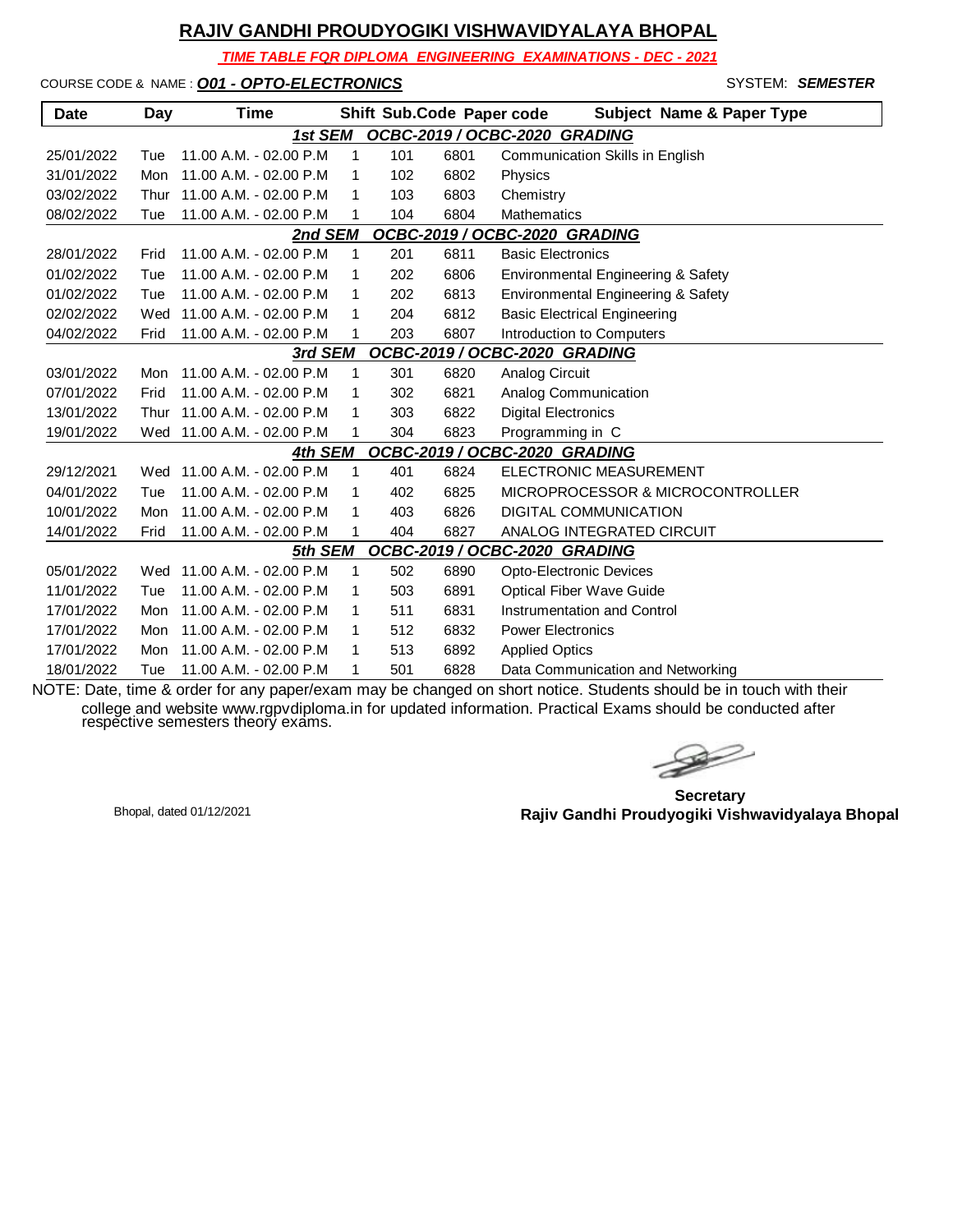*TIME TABLE FOR DIPLOMA ENGINEERING EXAMINATIONS - DEC - 2021*

COURSE CODE & NAME : *O03 - OPTHALMIC TECHNOLOGY* - SYSTEM: *SEMESTER*

| <b>Date</b> | Day  | <b>Time</b>                 |              |     | Shift Sub.Code Paper code | <b>Subject Name &amp; Paper Type</b>             |
|-------------|------|-----------------------------|--------------|-----|---------------------------|--------------------------------------------------|
|             |      | 1st SEM                     |              |     | <b>CGPA-2012 GRADING</b>  |                                                  |
| 20/01/2022  | Thur | 11.00 A.M. - 02.00 P.M      | 1            | 103 | 6002                      | <b>Ocular Structures &amp; Functions</b>         |
| 25/01/2022  | Tue  | 11.00 A.M. - 02.00 P.M      | 1            | 104 | 6003                      | <b>Preliminary Visual Optics</b>                 |
| 31/01/2022  | Mon  | 11.00 A.M. - 02.00 P.M      | 1            | 105 | 6004                      | <b>Geometrical Optics</b>                        |
| 02/02/2022  | Wed  | 11.00 A.M. - 02.00 P.M      | 1            | 102 | 6001                      | <b>Physical Optics</b>                           |
| 04/02/2022  | Frid | 11.00 A.M. - 02.00 P.M      | 1            | 106 | 6005                      | Basic Engineering - Mech./Elect.                 |
| 10/02/2022  | Thur | 11.00 A.M. - 02.00 P.M      | 1            | 101 | 5161                      | <b>Communication Skill</b>                       |
|             |      | 2nd SEM                     |              |     | <b>CGPA-2012 GRADING</b>  |                                                  |
| 17/01/2022  | Mon  | 11.00 A.M. - 02.00 P.M      | 1            | 201 | 6006                      | Dispensing Optics & Workshop Practice            |
| 21/01/2022  | Frid | 11.00 A.M. - 02.00 P.M      | 1            | 205 | 5132                      | Introduction to Computer                         |
| 28/01/2022  | Frid | 11.00 A.M. - 02.00 P.M      | 1            | 202 | 6007                      | <b>Preliminary Optometric Optics</b>             |
| 01/02/2022  | Tue  | 11.00 A.M. - 02.00 P.M      | 1            | 204 | 6008                      | <b>Basic Ophthalmic Optics</b>                   |
|             |      | 3rd SEM                     |              |     | <b>CGPA-2012 GRADING</b>  |                                                  |
| 04/01/2022  | Tue  | 11.00 A.M. - 02.00 P.M      | $\mathbf{1}$ | 301 | 6009                      | Common Ocular Problems & Their Management        |
| 10/01/2022  | Mon  | 11.00 A.M. - 02.00 P.M      | 1            | 302 | 6010                      | <b>Basic Optometric Optics</b>                   |
| 18/01/2022  | Tue  | 11.00 A.M. - 02.00 P.M      | 1            | 305 | 6035                      | Environmental Engineering & Safety               |
| 24/01/2022  | Mon  | 11.00 A.M. - 02.00 P.M      | 1            | 304 | 6011                      | <b>Basic Visual Optics</b>                       |
|             |      | 4th SEM                     |              |     | <b>CGPA-2012 GRADING</b>  |                                                  |
| 29/12/2021  | Wed  | 11.00 A.M. - 02.00 P.M      | 1            | 401 | 6012                      | <b>Examination of Visual System</b>              |
| 03/01/2022  | Mon  | 11.00 A.M. - 02.00 P.M      | 1            | 402 | 6013                      | Ophthalmic Investigations                        |
| 07/01/2022  | Frid | 11.00 A.M. - 02.00 P.M      | 1            | 403 | 6014                      | Ophthalmic Instrumentation                       |
| 12/01/2022  | Wed  | 11.00 A.M. - 02.00 P.M      | 1            | 405 | 6015                      | <b>Binocular Vision &amp; Orthoptics</b>         |
|             |      | 5th SEM                     |              |     | <b>CGPA-2012 GRADING</b>  |                                                  |
| 30/12/2021  | Thur | 11.00 A.M. - 02.00 P.M      | $\mathbf{1}$ | 501 | 6016                      | Advanced Dispensing Optics & W/S Practice        |
| 05/01/2022  | Wed  | 11.00 A.M. - 02.00 P.M      | 1            | 502 | 6017                      | <b>Advanced Ophthalmic Optics</b>                |
| 11/01/2022  | Tue  | 11.00 A.M. - 02.00 P.M      | 1            | 504 | 6018                      | <b>Contact Lenses</b>                            |
| 13/01/2022  |      | Thur 11.00 A.M. - 02.00 P.M | 1            | 505 | 6019                      | Low Vision Aids                                  |
|             |      | 6th SEM                     |              |     | <b>CGPA-2012 GRADING</b>  |                                                  |
| 28/12/2021  | Tue  | 11.00 A.M. - 02.00 P.M      | 1            | 601 | 6020                      | Community and Occupational Ophthalmic Technology |
| 31/12/2021  | Frid | 11.00 A.M. - 02.00 P.M      | 1            | 603 | 6021                      | Pediatric Ophthalmic Technology                  |
| 06/01/2022  | Thur | 11.00 A.M. - 02.00 P.M      | 1            | 604 | 6022                      | Geriatric Ophthalmic Technology                  |

 $\rightarrow$ 

**Secretary Rajiv Gandhi Proudyogiki Vishwavidyalaya Bhopal** Bhopal, dated 01/12/2021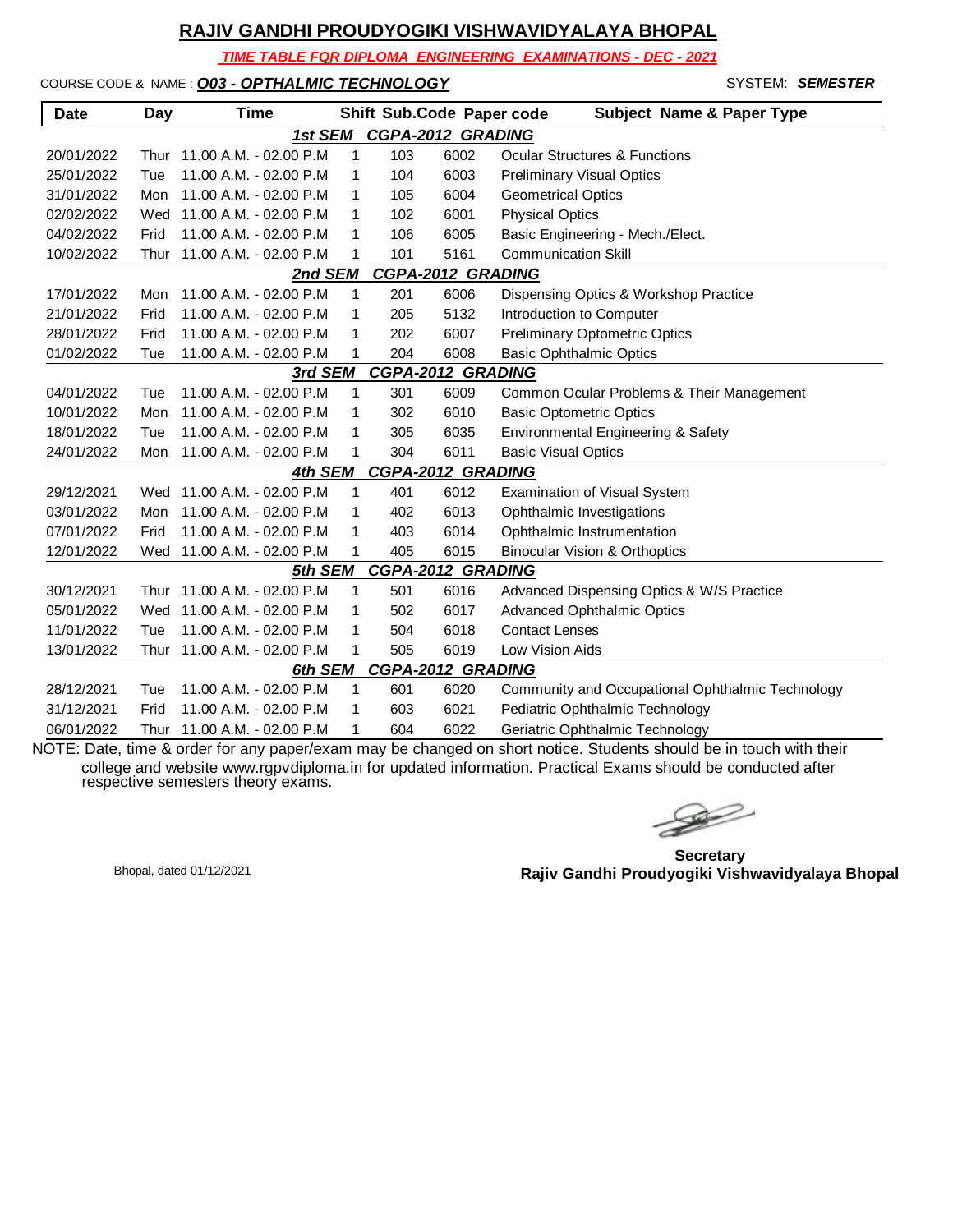*TIME TABLE FOR DIPLOMA ENGINEERING EXAMINATIONS - DEC - 2021*

#### COURSE CODE & NAME : *P01 - REFINERY & PETRO-CHEMICAL ENGG* - SYSTEM: *SEMESTER*

| Date                                | Day                                 | Time                       |   |     | Shift Sub.Code Paper code | <b>Subject Name &amp; Paper Type</b>       |  |  |  |  |
|-------------------------------------|-------------------------------------|----------------------------|---|-----|---------------------------|--------------------------------------------|--|--|--|--|
|                                     |                                     | 1st SEM                    |   |     | <b>CGPA-2012 GRADING</b>  |                                            |  |  |  |  |
| 18/01/2022                          | Tue                                 | 11.00 A.M. - 02.00 P.M     | 1 | 102 | 6035                      | Environmental Engineering & Safety         |  |  |  |  |
| 21/01/2022                          | Frid                                | 11.00 A.M. - 02.00 P.M     | 1 | 103 | 5132                      | Introduction to Computers                  |  |  |  |  |
| 28/01/2022                          | Frid                                | 11.00 A.M. - 02.00 P.M     | 1 | 104 | 6036                      | <b>Engineering Drawing</b>                 |  |  |  |  |
| 03/02/2022                          | Thur                                | 11.00 A.M. - 02.00 P.M     | 1 | 101 | 6034                      | <b>Applied Mechanics</b>                   |  |  |  |  |
| <b>CGPA-2012 GRADING</b><br>2nd SEM |                                     |                            |   |     |                           |                                            |  |  |  |  |
| 20/01/2022                          | Thur                                | 11.00 A.M. - 02.00 P.M     | 1 | 202 | 6031                      | Physics                                    |  |  |  |  |
| 25/01/2022                          | Tue                                 | 11.00 A.M. - 02.00 P.M     | 1 | 203 | 6032                      | Chemistry                                  |  |  |  |  |
| 01/02/2022                          | Tue                                 | 11.00 A.M. - 02.00 P.M     | 1 | 204 | 6033                      | <b>Mathematics</b>                         |  |  |  |  |
| 10/02/2022                          | Thur                                | 11.00 A.M. - 02.00 P.M     | 1 | 201 | 5161                      | <b>Communication Skills</b>                |  |  |  |  |
|                                     |                                     | 3rd SEM                    |   |     | <b>CGPA-2012 GRADING</b>  |                                            |  |  |  |  |
| 04/01/2022                          | Tue                                 | 11.00 A.M. - 02.00 P.M     | 1 | 301 | 6081                      | <b>Industrial Utilities</b>                |  |  |  |  |
| 07/01/2022                          | Frid                                | 11.00 A.M. - 02.00 P.M     | 1 | 304 | 6068                      | <b>Material Science</b>                    |  |  |  |  |
| 12/01/2022                          | Wed                                 | 11.00 A.M. - 02.00 P.M     | 1 | 302 | 6082                      | Introduction to Petrochemical Engg.        |  |  |  |  |
| 24/01/2022                          | Mon                                 | 11.00 A.M. - 02.00 P.M     | 1 | 305 | 6065                      | <b>Industrial Process Calculation</b>      |  |  |  |  |
| 31/01/2022                          | Mon                                 | 11.00 A.M. - 02.00 P.M     | 1 | 303 | 6063                      | <b>Basic Electrical and Electronics</b>    |  |  |  |  |
|                                     | <b>CGPA-2012 GRADING</b><br>4th SEM |                            |   |     |                           |                                            |  |  |  |  |
| 29/12/2021                          |                                     | Wed 11.00 A.M. - 02.00 P.M | 1 | 411 | 6046                      | Enterprenuership                           |  |  |  |  |
| 29/12/2021                          |                                     | Wed 11.00 A.M. - 02.00 P.M | 1 | 412 | 5181                      | Marketing Management                       |  |  |  |  |
| 03/01/2022                          | Mon                                 | 11.00 A.M. - 02.00 P.M     | 1 | 402 | 6067                      | <b>Fluid Flow Operation</b>                |  |  |  |  |
| 10/01/2022                          | Mon                                 | 11.00 A.M. - 02.00 P.M     | 1 | 403 | 6084                      | Petrochemical Technology-I                 |  |  |  |  |
| 17/01/2022                          | Mon                                 | 11.00 A.M. - 02.00 P.M     | 1 | 401 | 6083                      | Petroleum Refining-I                       |  |  |  |  |
| 27/01/2022                          | Thur                                | 11.00 A.M. - 02.00 P.M     | 1 | 404 | 6085                      | Refinery Maintenance and Safety            |  |  |  |  |
|                                     |                                     | 5th SEM                    |   |     | <b>CGPA-2012 GRADING</b>  |                                            |  |  |  |  |
| 30/12/2021                          | Thur                                | 11.00 A.M. - 02.00 P.M     | 1 | 501 | 6070                      | <b>Chemical Engineering Thermodynamics</b> |  |  |  |  |
| 05/01/2022                          | Wed                                 | 11.00 A.M. - 02.00 P.M     | 1 | 502 | 6071                      | <b>Process Heat Transfer</b>               |  |  |  |  |
| 11/01/2022                          | Tue                                 | 11.00 A.M. - 02.00 P.M     | 1 | 503 | 6086                      | <b>Fluid Particle Mechanics</b>            |  |  |  |  |
| 13/01/2022                          | Thur                                | 11.00 A.M. - 02.00 P.M     | 1 | 504 | 6087                      | Petrochemical Technology-II                |  |  |  |  |
| 19/01/2022                          |                                     | Wed 11.00 A.M. - 02.00 P.M | 1 | 505 | 6088                      | <b>Mass Transfer Operations</b>            |  |  |  |  |
|                                     |                                     | 6th SEM                    |   |     | <b>CGPA-2012 GRADING</b>  |                                            |  |  |  |  |
| 28/12/2021                          | Tue                                 | 11.00 A.M. - 02.00 P.M     | 1 | 601 | 6077                      | Instrumentation and Process Control        |  |  |  |  |
| 31/12/2021                          | Frid                                | 11.00 A.M. - 02.00 P.M     | 1 | 602 | 6089                      | Petroleum Refining II                      |  |  |  |  |
| 06/01/2022                          | Thur                                | 11.00 A.M. - 02.00 P.M     | 1 | 603 | 6079                      | <b>Chemical Reaction Engineering</b>       |  |  |  |  |

NOTE: Date, time & order for any paper/exam may be changed on short notice. Students should be in touch with their college and website www.rgpvdiploma.in for updated information. Practical Exams should be conducted after respective semesters theory exams.

 $\rightarrow$ 

**Secretary Rajiv Gandhi Proudyogiki Vishwavidyalaya Bhopal** Bhopal, dated 01/12/2021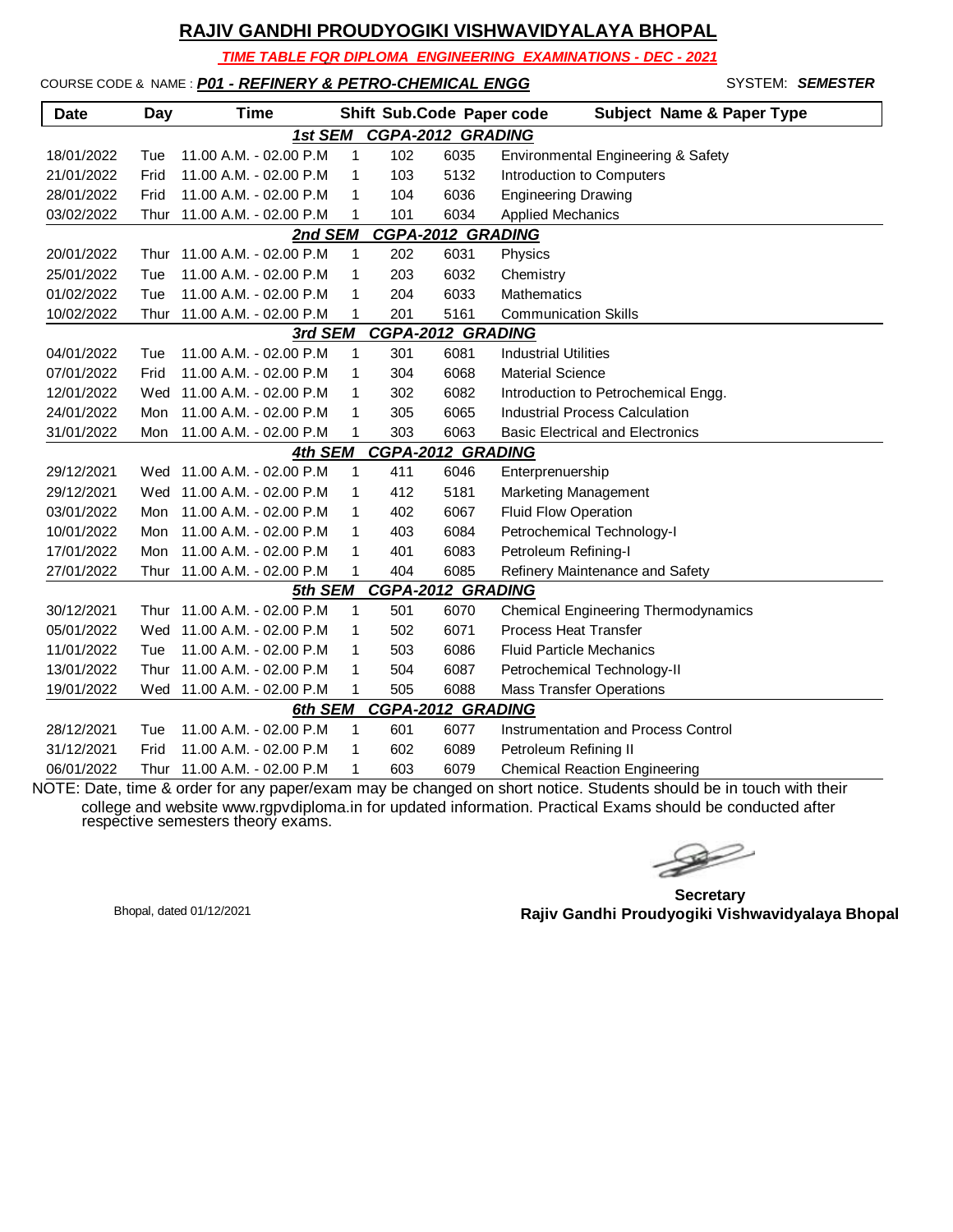*TIME TABLE FOR DIPLOMA ENGINEERING EXAMINATIONS - DEC - 2021*

#### COURSE CODE & NAME : *P01 - REFINERY & PETRO-CHEMICAL ENGG* - SYSTEM: *SEMESTER*

| Date                                     | Day  | <b>Time</b>            |   |     | Shift Sub.Code Paper code | <b>Subject Name &amp; Paper Type</b>      |  |  |
|------------------------------------------|------|------------------------|---|-----|---------------------------|-------------------------------------------|--|--|
|                                          |      | 1st SEM                |   |     |                           | OCBC-2019 / OCBC-2020 GRADING             |  |  |
| 25/01/2022                               | Tue  | 11.00 A.M. - 02.00 P.M | 1 | 101 | 6801                      | Communication Skills in English           |  |  |
| 31/01/2022                               | Mon  | 11.00 A.M. - 02.00 P.M | 1 | 102 | 6802                      | Physics                                   |  |  |
| 03/02/2022                               | Thur | 11.00 A.M. - 02.00 P.M | 1 | 103 | 6803                      | Chemistry                                 |  |  |
| 08/02/2022                               | Tue  | 11.00 A.M. - 02.00 P.M | 1 | 104 | 6804                      | <b>Mathematics</b>                        |  |  |
| OCBC-2019 / OCBC-2020 GRADING<br>2nd SEM |      |                        |   |     |                           |                                           |  |  |
| 27/01/2022                               | Thur | 11.00 A.M. - 02.00 P.M | 1 | 201 | 6805                      | <b>Applied Mechanics</b>                  |  |  |
| 01/02/2022                               | Tue  | 11.00 A.M. - 02.00 P.M | 1 | 202 | 6806                      | Environmental Engineering & Safety        |  |  |
| 01/02/2022                               | Tue  | 11.00 A.M. - 02.00 P.M | 1 | 202 | 6813                      | Environmental Engineering & Safety        |  |  |
| 04/02/2022                               | Frid | 11.00 A.M. - 02.00 P.M | 1 | 203 | 6807                      | Introduction to Computers                 |  |  |
| 09/02/2022                               | Wed  | 11.00 A.M. - 02.00 P.M | 1 | 204 | 6808                      | <b>Engineering Drawing</b>                |  |  |
| OCBC-2019 / OCBC-2020 GRADING<br>3rd SEM |      |                        |   |     |                           |                                           |  |  |
| 31/12/2021                               | Frid | 11.00 A.M. - 02.00 P.M | 1 | 301 | 7040                      | INTRODUCTION TO PETROCHEMICAL ENGINEERING |  |  |
| 06/01/2022                               | Thur | 11.00 A.M. - 02.00 P.M | 1 | 302 | 7041                      | INDUSTRIAL PROCESS CALCULATION            |  |  |
| 12/01/2022                               | Wed  | 11.00 A.M. - 02.00 P.M | 1 | 303 | 7042                      | <b>MATERIAL SCIENCE</b>                   |  |  |
| 19/01/2022                               | Wed  | 11.00 A.M. - 02.00 P.M | 1 | 304 | 7043                      | CHEMICAL PROCESS TECHNOLOGY               |  |  |
|                                          |      | 4th SEM                |   |     |                           | OCBC-2019 / OCBC-2020 GRADING             |  |  |
| 30/12/2021                               | Thur | 11.00 A.M. - 02.00 P.M | 1 | 401 | 7044                      | <b>FLUID MECHANICS</b>                    |  |  |
| 05/01/2022                               | Wed  | 11.00 A.M. - 02.00 P.M | 1 | 402 | 7045                      | FLUID PARTICLE MECHANICS                  |  |  |
| 11/01/2022                               | Tue  | 11.00 A.M. - 02.00 P.M | 1 | 403 | 7046                      | REFINERY MAINTENANCE AND SAFETY           |  |  |
| 17/01/2022                               | Mon  | 11.00 A.M. - 02.00 P.M | 1 | 404 | 7047                      | REFINERY MAINTENANCE AND ECONOMICS        |  |  |
|                                          |      | 5th SEM                |   |     |                           | OCBC-2019 / OCBC-2020 GRADING             |  |  |
| 29/12/2021                               | Wed  | 11.00 A.M. - 02.00 P.M | 1 | 501 | 7048                      | <b>Engineering Thermodynamics</b>         |  |  |
| 04/01/2022                               | Tue  | 11.00 A.M. - 02.00 P.M | 1 | 502 | 7049                      | <b>Mass Transfer</b>                      |  |  |
| 10/01/2022                               | Mon  | 11.00 A.M. - 02.00 P.M | 1 | 503 | 7050                      | <b>Heat Transfer</b>                      |  |  |
| 14/01/2022                               | Frid | 11.00 A.M. - 02.00 P.M | 1 | 504 | 7051                      | Petrochemical Technology                  |  |  |

 $\rightarrow$ 

**Secretary Rajiv Gandhi Proudyogiki Vishwavidyalaya Bhopal** Bhopal, dated 01/12/2021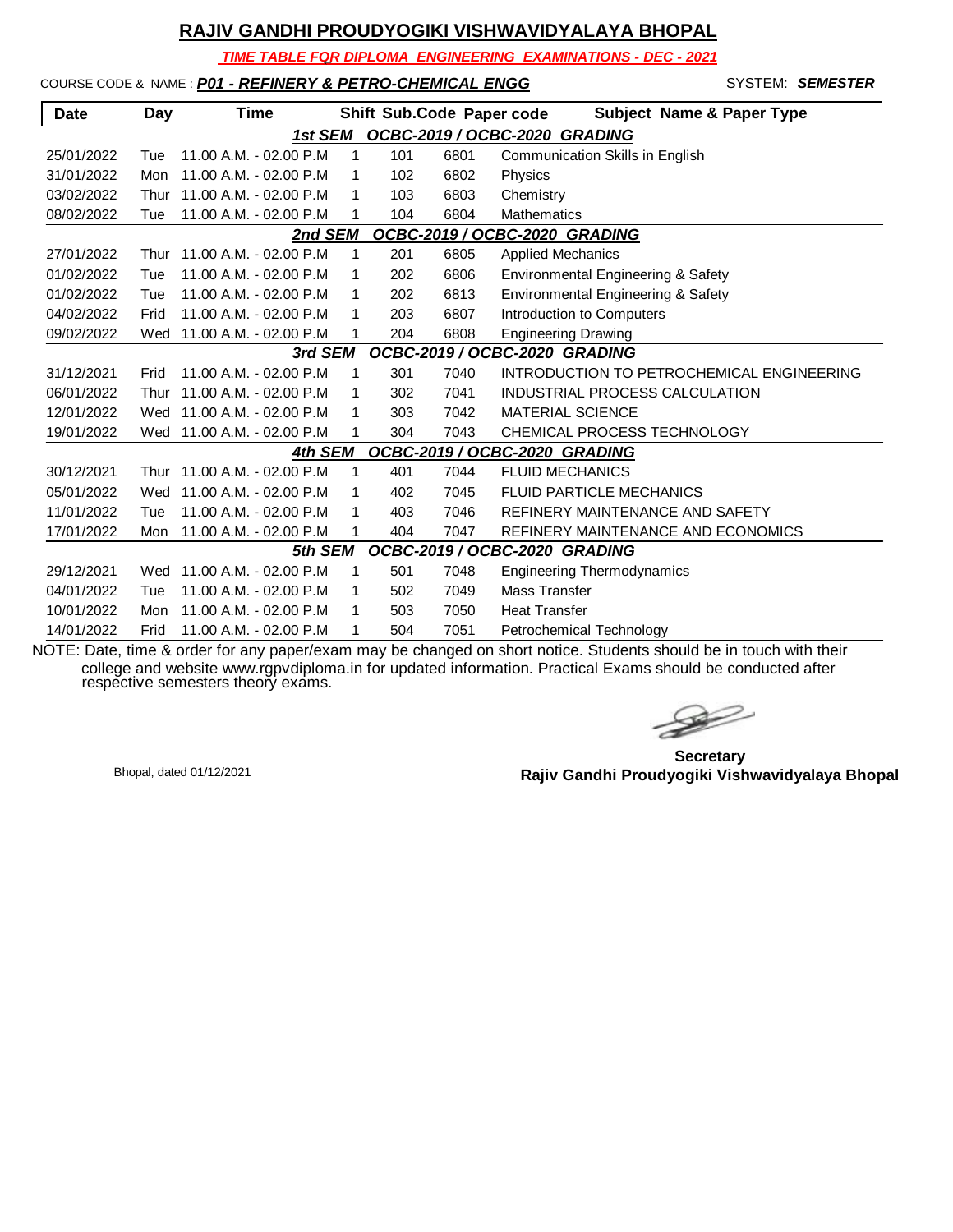*TIME TABLE FOR DIPLOMA ENGINEERING EXAMINATIONS - DEC - 2021*

COURSE CODE & NAME : *P03 - PLASTIC TECHNOLOGY* - SYSTEM: *SEMESTER*

| <b>Date</b>                         | Day                                 | Time                       |              |     | Shift Sub.Code Paper code | <b>Subject Name &amp; Paper Type</b>    |  |  |  |  |
|-------------------------------------|-------------------------------------|----------------------------|--------------|-----|---------------------------|-----------------------------------------|--|--|--|--|
|                                     | <b>CGPA-2012 GRADING</b><br>1st SEM |                            |              |     |                           |                                         |  |  |  |  |
| 18/01/2022                          | Tue                                 | 11.00 A.M. - 02.00 P.M     | 1            | 102 | 6035                      | Environmental Engineering & Safety      |  |  |  |  |
| 21/01/2022                          | Frid                                | 11.00 A.M. - 02.00 P.M     | $\mathbf{1}$ | 103 | 5132                      | Introduction to Computers               |  |  |  |  |
| 28/01/2022                          | Frid                                | 11.00 A.M. - 02.00 P.M     | 1            | 104 | 6036                      | <b>Engineering Drawing</b>              |  |  |  |  |
| 03/02/2022                          | Thur                                | 11.00 A.M. - 02.00 P.M     | 1            | 101 | 6034                      | <b>Applied Mechanics</b>                |  |  |  |  |
| <b>CGPA-2012 GRADING</b><br>2nd SEM |                                     |                            |              |     |                           |                                         |  |  |  |  |
| 20/01/2022                          | Thur                                | 11.00 A.M. - 02.00 P.M     | 1            | 202 | 6031                      | Physics                                 |  |  |  |  |
| 25/01/2022                          | Tue                                 | 11.00 A.M. - 02.00 P.M     | 1            | 203 | 6032                      | Chemistry                               |  |  |  |  |
| 01/02/2022                          | Tue                                 | 11.00 A.M. - 02.00 P.M     | 1            | 204 | 6033                      | Mathematics                             |  |  |  |  |
| 10/02/2022                          | Thur                                | 11.00 A.M. - 02.00 P.M     | 1            | 201 | 5161                      | <b>Communication Skills</b>             |  |  |  |  |
| <b>CGPA-2012 GRADING</b><br>3rd SEM |                                     |                            |              |     |                           |                                         |  |  |  |  |
| 30/12/2021                          | Thur                                | 11.00 A.M. - 02.00 P.M     | 1            | 304 | 6124                      | <b>Plastic Materials</b>                |  |  |  |  |
| 04/01/2022                          | Tue                                 | 11.00 A.M. - 02.00 P.M     | $\mathbf{1}$ | 301 | 6121                      | <b>Fundamentals of Polymer Science</b>  |  |  |  |  |
| 10/01/2022                          | Mon                                 | 11.00 A.M. - 02.00 P.M     | 1            | 302 | 6122                      | Fundamentals of Plastic Processing      |  |  |  |  |
| 19/01/2022                          | Wed                                 | 11.00 A.M. - 02.00 P.M     | 1            | 303 | 6123                      | Unit Operation-I                        |  |  |  |  |
| 02/02/2022                          | Wed                                 | 11.00 A.M. - 02.00 P.M     | 1            | 305 | 6125                      | Materials & Mechanical Technology       |  |  |  |  |
| <b>CGPA-2012 GRADING</b><br>4th SEM |                                     |                            |              |     |                           |                                         |  |  |  |  |
| 29/12/2021                          | Wed                                 | 11.00 A.M. - 02.00 P.M     | 1            | 411 | 6046                      | Entrepreneurship                        |  |  |  |  |
| 29/12/2021                          | Wed                                 | 11.00 A.M. - 02.00 P.M     | 1            | 412 | 5181                      | <b>Marketing Management</b>             |  |  |  |  |
| 03/01/2022                          | Mon                                 | 11.00 A.M. - 02.00 P.M     | 1            | 402 | 6126                      | <b>Plastics Processing-I</b>            |  |  |  |  |
| 11/01/2022                          | Tue                                 | 11.00 A.M. - 02.00 P.M     | 1            | 403 | 6127                      | Unit Operation-II                       |  |  |  |  |
| 24/01/2022                          | Mon                                 | 11.00 A.M. - 02.00 P.M     | 1            | 404 | 6128                      | Moulds & Dies Design-I                  |  |  |  |  |
| 31/01/2022                          | Mon                                 | 11.00 A.M. - 02.00 P.M     | 1            | 401 | 6063                      | <b>Basic Electrical and Electronics</b> |  |  |  |  |
|                                     |                                     | 5th SEM                    |              |     | <b>CGPA-2012 GRADING</b>  |                                         |  |  |  |  |
| 05/01/2022                          |                                     | Wed 11.00 A.M. - 02.00 P.M | 1            | 502 | 6130                      | Plastic Processing-II                   |  |  |  |  |
| 07/01/2022                          | Frid                                | 11.00 A.M. - 02.00 P.M     | 1            | 503 | 6131                      | Plastic Testing and Quality Control     |  |  |  |  |
| 13/01/2022                          | Thur                                | 11.00 A.M. - 02.00 P.M     | 1            | 504 | 6132                      | Moulds and Dies Design-II               |  |  |  |  |
| 17/01/2022                          | Mon                                 | 11.00 A.M. - 02.00 P.M     | 1            | 501 | 6129                      | <b>Industrial Management</b>            |  |  |  |  |
| 27/01/2022                          | Thur                                | 11.00 A.M. - 02.00 P.M     | 1            | 505 | 6133                      | Process Instrumentation and Control     |  |  |  |  |
|                                     |                                     | 6th SEM                    |              |     | <b>CGPA-2012 GRADING</b>  |                                         |  |  |  |  |
| 28/12/2021                          | Tue                                 | 11.00 A.M. - 02.00 P.M     | $\mathbf{1}$ | 601 | 6134                      | Plant Maintenance & Safety              |  |  |  |  |
| 31/12/2021                          | Frid                                | 11.00 A.M. - 02.00 P.M     | 1            | 602 | 6135                      | Plastic Product Design                  |  |  |  |  |
| 06/01/2022                          | Thur                                | 11.00 A.M. - 02.00 P.M     | 1            | 611 | 6136                      | Additives & Compounding                 |  |  |  |  |
| 06/01/2022                          | Thur                                | 11.00 A.M. - 02.00 P.M     | 1            | 612 | 6137                      | <b>Reinforced Plastics</b>              |  |  |  |  |

 $\gg$ 

**Secretary Rajiv Gandhi Proudyogiki Vishwavidyalaya Bhopal** Bhopal, dated 01/12/2021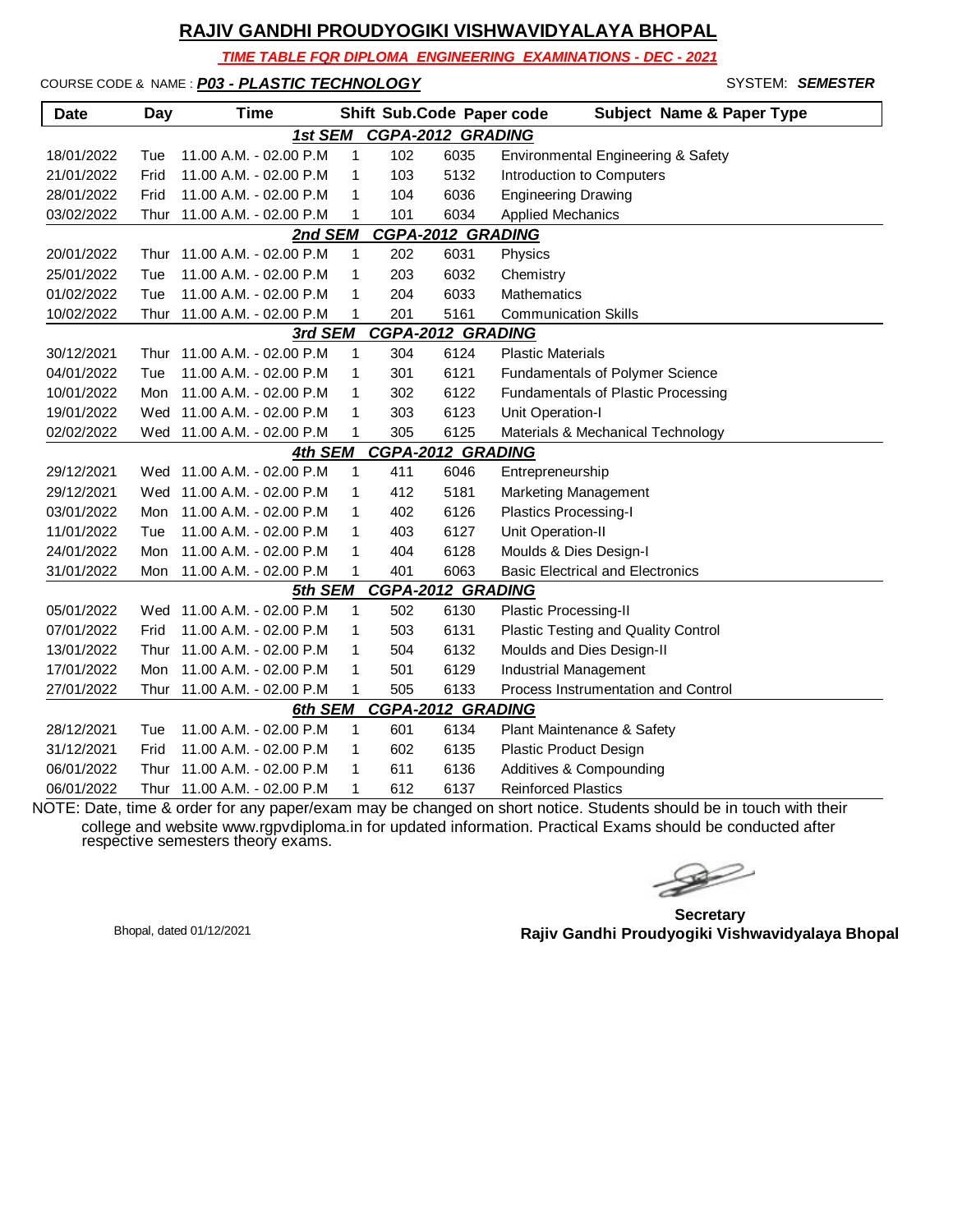*TIME TABLE FOR DIPLOMA ENGINEERING EXAMINATIONS - DEC - 2021*

COURSE CODE & NAME : *P03 - PLASTIC TECHNOLOGY* - SYSTEM: *SEMESTER*

| <b>Date</b>                              | Day                                      | Time                      |             |     | Shift Sub.Code Paper code | <b>Subject Name &amp; Paper Type</b> |  |  |  |  |
|------------------------------------------|------------------------------------------|---------------------------|-------------|-----|---------------------------|--------------------------------------|--|--|--|--|
|                                          | OCBC-2019 / OCBC-2020 GRADING<br>1st SEM |                           |             |     |                           |                                      |  |  |  |  |
| 25/01/2022                               | Tue                                      | 11.00 A.M. - 02.00 P.M    | 1           | 101 | 6801                      | Communication Skills in English      |  |  |  |  |
| 31/01/2022                               | Mon                                      | 11.00 A.M. - 02.00 P.M    | 1           | 102 | 6802                      | Physics                              |  |  |  |  |
| 03/02/2022                               | Thur                                     | 11.00 A.M. - 02.00 P.M    | 1           | 103 | 6803                      | Chemistry                            |  |  |  |  |
| 08/02/2022                               | Tue                                      | 11.00 A.M. - 02.00 P.M    | 1           | 104 | 6804                      | <b>Mathematics</b>                   |  |  |  |  |
| 2nd SEM<br>OCBC-2019 / OCBC-2020 GRADING |                                          |                           |             |     |                           |                                      |  |  |  |  |
| 27/01/2022                               | Thur                                     | 11.00 A.M. - 02.00 P.M    | $\mathbf 1$ | 201 | 6805                      | <b>Applied Mechanics</b>             |  |  |  |  |
| 01/02/2022                               | Tue                                      | 11.00 A.M. - 02.00 P.M    | 1           | 202 | 6806                      | Environmental Engineering & Safety   |  |  |  |  |
| 01/02/2022                               | Tue                                      | 11.00 A.M. - 02.00 P.M    | 1           | 202 | 6813                      | Environmental Engineering & Safety   |  |  |  |  |
| 04/02/2022                               | Frid                                     | 11.00 A.M. - 02.00 P.M    | 1           | 203 | 6807                      | Introduction to Computers            |  |  |  |  |
| 09/02/2022                               | Wed                                      | 11.00 A.M. - 02.00 P.M    | 1           | 204 | 6808                      | <b>Engineering Drawing</b>           |  |  |  |  |
| OCBC-2019 / OCBC-2020 GRADING<br>3rd SEM |                                          |                           |             |     |                           |                                      |  |  |  |  |
| 03/01/2022                               | Mon                                      | $11.00 A.M. - 02.00 P.M.$ | 1           | 301 | 7055                      | ADDITIVES AND COMPOUNDING            |  |  |  |  |
| 07/01/2022                               | Frid                                     | 11.00 A.M. - 02.00 P.M    | 1           | 302 | 7056                      | <b>PLASTIC PROCESSING</b>            |  |  |  |  |
| 13/01/2022                               | Thur                                     | 11.00 A.M. - 02.00 P.M    | 1           | 303 | 7057                      | PLASTIC TESTING                      |  |  |  |  |
| 18/01/2022                               | Tue                                      | 11.00 A.M. - 02.00 P.M    | 1           | 304 | 7058                      | <b>PLASTIC MATERIALS</b>             |  |  |  |  |
|                                          |                                          | 4th SEM                   |             |     |                           | OCBC-2019 / OCBC-2020 GRADING        |  |  |  |  |
| 29/12/2021                               | Wed                                      | 11.00 A.M. - 02.00 P.M    | 1           | 401 | 7059                      | POLYMER SCIENCE                      |  |  |  |  |
| 04/01/2022                               | Tue                                      | 11.00 A.M. - 02.00 P.M    | 1           | 402 | 7060                      | <b>MOULD AND DIES DESIGN - I</b>     |  |  |  |  |
| 10/01/2022                               | Mon                                      | 11.00 A.M. - 02.00 P.M    | 1           | 403 | 7061                      | <b>PLASTIC PROCESSING - II</b>       |  |  |  |  |
| 14/01/2022                               | Frid                                     | 11.00 A.M. - 02.00 P.M    | 1           | 404 | 7062                      | <b>ENTERPRENEURSHIP</b>              |  |  |  |  |
|                                          |                                          | 5th SEM                   |             |     |                           | OCBC-2019 / OCBC-2020 GRADING        |  |  |  |  |
| 30/12/2021                               | Thur                                     | 11.00 A.M. - 02.00 P.M    | 1           | 501 | 7063                      | <b>Plastic Moulding Technology</b>   |  |  |  |  |
| 05/01/2022                               | Wed                                      | 11.00 A.M. - 02.00 P.M    | 1           | 502 | 7064                      | Moulds & Dies Design - II            |  |  |  |  |
| 11/01/2022                               | Tue                                      | 11.00 A.M. - 02.00 P.M    | 1           | 503 | 7065                      | Process instrumentation and Control  |  |  |  |  |
| 17/01/2022                               | Mon                                      | 11.00 A.M. - 02.00 P.M    | 1           | 504 | 7066                      | Industrial Management                |  |  |  |  |

 $\rightarrow$ 

**Secretary Rajiv Gandhi Proudyogiki Vishwavidyalaya Bhopal** Bhopal, dated 01/12/2021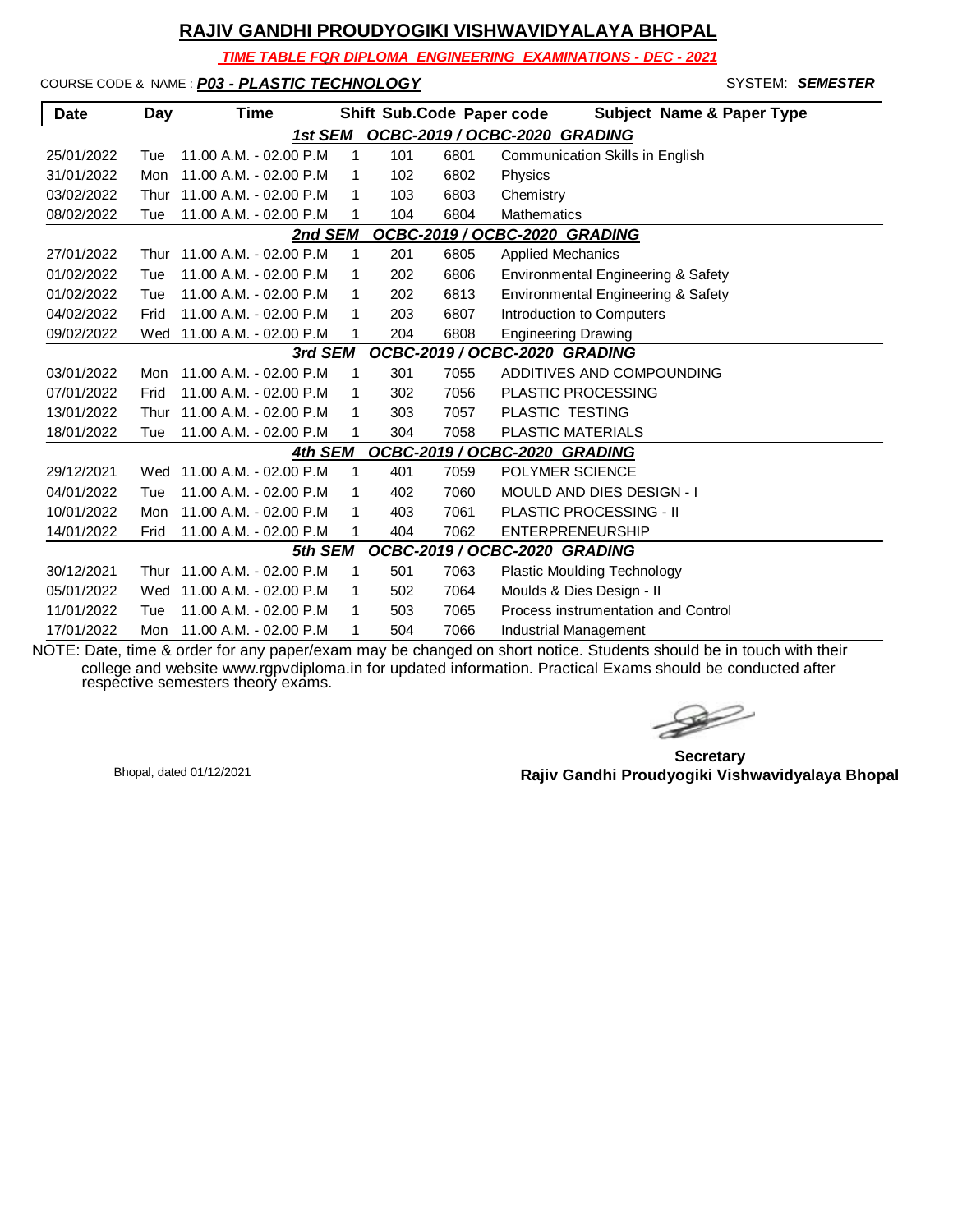*TIME TABLE FOR DIPLOMA ENGINEERING EXAMINATIONS - DEC - 2021*

COURSE CODE & NAME : *P04 - PRINTING TECHNOLOGY* - SYSTEM: *SEMESTER*

| <b>Date</b>                         | Day  | Time                        |              |     | Shift Sub.Code Paper code | <b>Subject Name &amp; Paper Type</b>     |  |  |  |
|-------------------------------------|------|-----------------------------|--------------|-----|---------------------------|------------------------------------------|--|--|--|
| <b>CGPA-2012 GRADING</b><br>1st SEM |      |                             |              |     |                           |                                          |  |  |  |
| 18/01/2022                          | Tue  | 11.00 A.M. - 02.00 P.M      | 1            | 102 | 6035                      | Environmental Engineering & Safety       |  |  |  |
| 21/01/2022                          | Frid | 11.00 A.M. - 02.00 P.M      | 1            | 103 | 5132                      | Introduction to Computers                |  |  |  |
| 28/01/2022                          | Frid | 11.00 A.M. - 02.00 P.M      | 1            | 104 | 6036                      | <b>Engineering Drawing</b>               |  |  |  |
| 03/02/2022                          | Thur | 11.00 A.M. - 02.00 P.M      | 1            | 101 | 6034                      | <b>Applied Mechanics</b>                 |  |  |  |
| <b>CGPA-2012 GRADING</b><br>2nd SEM |      |                             |              |     |                           |                                          |  |  |  |
| 20/01/2022                          | Thur | 11.00 A.M. - 02.00 P.M      | $\mathbf{1}$ | 202 | 6031                      | Physics                                  |  |  |  |
| 25/01/2022                          | Tue  | 11.00 A.M. - 02.00 P.M      | 1            | 203 | 6032                      | Chemistry                                |  |  |  |
| 01/02/2022                          | Tue  | 11.00 A.M. - 02.00 P.M      | 1            | 204 | 6033                      | Mathematics                              |  |  |  |
| 10/02/2022                          | Thur | 11.00 A.M. - 02.00 P.M      | 1            | 201 | 5161                      | <b>Communication Skills</b>              |  |  |  |
|                                     |      | 3rd SEM                     |              |     | <b>CGPA-2012 GRADING</b>  |                                          |  |  |  |
| 04/01/2022                          | Tue  | 11.00 A.M. - 02.00 P.M      | 1            | 301 | 6145                      | Letter Assembly                          |  |  |  |
| 10/01/2022                          | Mon  | 11.00 A.M. - 02.00 P.M      | 1            | 302 | 6146                      | Graphic Design                           |  |  |  |
| 17/01/2022                          | Mon  | 11.00 A.M. - 02.00 P.M      | 1            | 303 | 6147                      | <b>Printing Processes</b>                |  |  |  |
| 24/01/2022                          | Mon  | 11.00 A.M. - 02.00 P.M      | 1            | 304 | 6148                      | <b>Printer's Science</b>                 |  |  |  |
| 31/01/2022                          | Mon  | 11.00 A.M. - 02.00 P.M      | 1            | 305 | 6149                      | Ware H & BB                              |  |  |  |
|                                     |      | 4th SEM                     |              |     | <b>CGPA-2012 GRADING</b>  |                                          |  |  |  |
| 29/12/2021                          |      | Wed 11.00 A.M. - 02.00 P.M  | 1            | 411 | 6046                      | Enterprenuership                         |  |  |  |
| 29/12/2021                          | Wed  | 11.00 A.M. - 02.00 P.M      | 1            | 412 | 5181                      | <b>Marketing Management</b>              |  |  |  |
| 03/01/2022                          | Mon  | 11.00 A.M. - 02.00 P.M      | 1            | 401 | 6150                      | Image Carrier (Plano)                    |  |  |  |
| 07/01/2022                          | Frid | 11.00 A.M. - 02.00 P.M      | 1            | 402 | 6151                      | <b>Graphic Reproduction Technique-I</b>  |  |  |  |
| 12/01/2022                          | Wed  | 11.00 A.M. - 02.00 P.M      | 1            | 403 | 6152                      | Press Work-I                             |  |  |  |
| 27/01/2022                          |      | Thur 11.00 A.M. - 02.00 P.M | 1            | 404 | 6153                      | Printing Materials and Allied Technology |  |  |  |
|                                     |      | 5th SEM                     |              |     | <b>CGPA-2012 GRADING</b>  |                                          |  |  |  |
| 30/12/2021                          | Thur | 11.00 A.M. - 02.00 P.M      | 1            | 501 | 6154                      | Printing Management and Accountancy      |  |  |  |
| 05/01/2022                          |      | Wed 11.00 A.M. - 02.00 P.M  | 1            | 502 | 6155                      | <b>Graphic Reproduction Technique-II</b> |  |  |  |
| 11/01/2022                          | Tue  | 11.00 A.M. - 02.00 P.M      | 1            | 503 | 6156                      | Press Work - II                          |  |  |  |
| 13/01/2022                          | Thur | 11.00 A.M. - 02.00 P.M      | 1            | 504 | 6157                      | <b>Finishing Processes</b>               |  |  |  |
| 19/01/2022                          |      | Wed 11.00 A.M. - 02.00 P.M  | 1            | 505 | 6158                      | <b>Print Media Advertising</b>           |  |  |  |
|                                     |      | 6th SEM                     |              |     | <b>CGPA-2012 GRADING</b>  |                                          |  |  |  |
| 28/12/2021                          | Tue  | 11.00 A.M. - 02.00 P.M      | 1            | 601 | 6159                      | Printer's Costing & Estimating           |  |  |  |
| 31/12/2021                          | Frid | 11.00 A.M. - 02.00 P.M      | $\mathbf{1}$ | 602 | 6160                      | Packaging                                |  |  |  |
| 06/01/2022                          | Thur | 11.00 A.M. - 02.00 P.M      | 1            | 603 | 6161                      | Electronic & Digital Reproduction        |  |  |  |

NOTE: Date, time & order for any paper/exam may be changed on short notice. Students should be in touch with their college and website www.rgpvdiploma.in for updated information. Practical Exams should be conducted after respective semesters theory exams.

 $\rightarrow$ 

**Secretary Rajiv Gandhi Proudyogiki Vishwavidyalaya Bhopal** Bhopal, dated 01/12/2021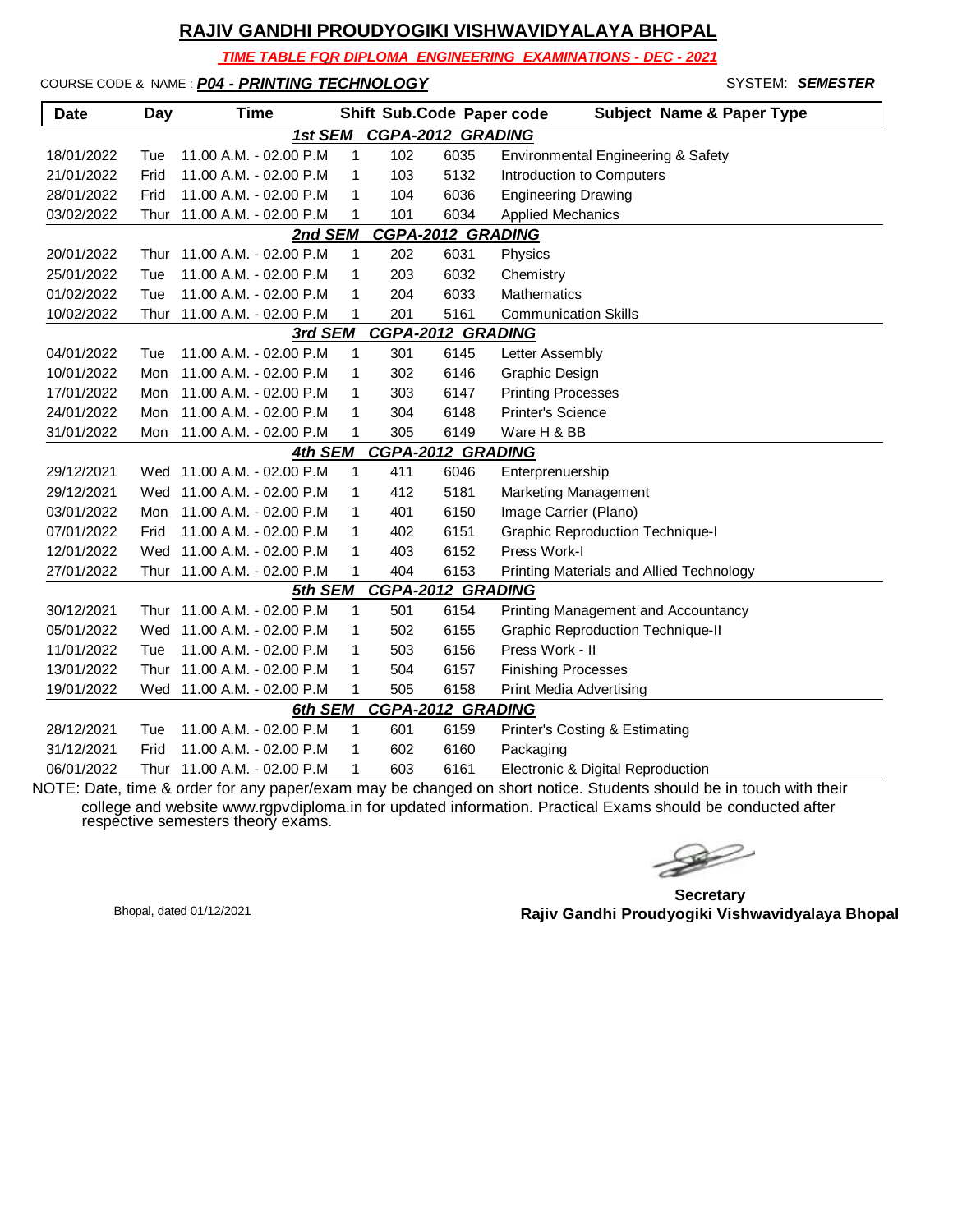*TIME TABLE FOR DIPLOMA ENGINEERING EXAMINATIONS - DEC - 2021*

COURSE CODE & NAME : *P04 - PRINTING TECHNOLOGY* - SYSTEM: *SEMESTER*

| <b>Date</b>                              | Day  | <b>Time</b>             |              |     | Shift Sub.Code Paper code | <b>Subject Name &amp; Paper Type</b>    |  |  |
|------------------------------------------|------|-------------------------|--------------|-----|---------------------------|-----------------------------------------|--|--|
|                                          |      | 1st SEM                 |              |     |                           | OCBC-2019 / OCBC-2020 GRADING           |  |  |
| 27/01/2022                               | Thur | 11.00 A.M. - 02.00 P.M  | 1            | 101 | 6805                      | <b>Applied Mechanics</b>                |  |  |
| 01/02/2022                               | Tue  | 11.00 A.M. - 02.00 P.M. | 1            | 102 | 6806                      | Environmental Engineering & Safety      |  |  |
| 01/02/2022                               | Tue  | 11.00 A.M. - 02.00 P.M  | 1            | 102 | 6813                      | Environmental Engineering & Safety      |  |  |
| 04/02/2022                               | Frid | 11.00 A.M. - 02.00 P.M. | 1            | 103 | 6807                      | Introduction to Computers               |  |  |
| 09/02/2022                               | Wed  | 11.00 A.M. - 02.00 P.M  | 1            | 104 | 6808                      | <b>Engineering Drawing</b>              |  |  |
| OCBC-2019 / OCBC-2020 GRADING<br>2nd SEM |      |                         |              |     |                           |                                         |  |  |
| 25/01/2022                               | Tue  | 11.00 A.M. - 02.00 P.M  | 1            | 201 | 6801                      | Communication Skills in English         |  |  |
| 31/01/2022                               | Mon  | 11.00 A.M. - 02.00 P.M. | 1            | 202 | 6802                      | Physics                                 |  |  |
| 03/02/2022                               | Thur | 11.00 A.M. - 02.00 P.M  | 1            | 203 | 6803                      | Chemistry                               |  |  |
| 08/02/2022                               | Tue  | 11.00 A.M. - 02.00 P.M  | 1            | 204 | 6804                      | <b>Mathematics</b>                      |  |  |
| OCBC-2019 / OCBC-2020 GRADING<br>3rd SEM |      |                         |              |     |                           |                                         |  |  |
| 31/12/2021                               | Frid | 11.00 A.M. - 02.00 P.M  | $\mathbf{1}$ | 301 | 7080                      | COMPOSITION METHODOLOGY IN PRINTING     |  |  |
| 06/01/2022                               | Thur | 11.00 A.M. - 02.00 P.M. | 1            | 302 | 7081                      | <b>GRAPHIC DESIGN</b>                   |  |  |
| 12/01/2022                               | Wed  | 11.00 A.M. - 02.00 P.M  | 1            | 303 | 7082                      | <b>PRINTERS SCIENCE</b>                 |  |  |
| 19/01/2022                               | Wed  | 11.00 A.M. - 02.00 P.M  | 1            | 304 | 7083                      | <b>FUNDAMENTALS OF PRINTING PROCESS</b> |  |  |
|                                          |      | 4th SEM                 |              |     |                           | OCBC-2019 / OCBC-2020 GRADING           |  |  |
| 30/12/2021                               | Thur | 11.00 A.M. - 02.00 P.M  | 1            | 401 | 7084                      | <b>IMAGE GENERATION TECHNIQUES</b>      |  |  |
| 05/01/2022                               | Wed  | 11.00 A.M. - 02.00 P.M. | 1            | 402 | 7085                      | <b>GRAPHIC REPRODUCTION TECHNIQUES</b>  |  |  |
| 11/01/2022                               | Tue  | 11.00 A.M. - 02.00 P.M. | 1            | 403 | 7086                      | PAPER AND INK TECHNOLOGY                |  |  |
| 17/01/2022                               | Mon  | 11.00 A.M. - 02.00 P.M  | 1            | 404 | 7087                      | TECHNOLOGY OSHEETFED OFFSET             |  |  |
|                                          |      | 5th SEM                 |              |     |                           | OCBC-2019 / OCBC-2020 GRADING           |  |  |
| 29/12/2021                               | Wed  | 11.00 A.M. - 02.00 P.M  | 1            | 501 | 7088                      | Printer's Costing and Estimating        |  |  |
| 04/01/2022                               | Tue  | 11.00 A.M. - 02.00 P.M  | 1            | 502 | 7089                      | Print Media Advertising                 |  |  |
| 10/01/2022                               | Mon  | 11.00 A.M. - 02.00 P.M  | 1            | 503 | 7090                      | Book Binding and Finishing              |  |  |
| 14/01/2022                               | Frid | 11.00 A.M. - 02.00 P.M. | 1            | 504 | 7091                      | <b>WEBFED Technology</b>                |  |  |

 $\rightarrow$ 

**Secretary Rajiv Gandhi Proudyogiki Vishwavidyalaya Bhopal** Bhopal, dated 01/12/2021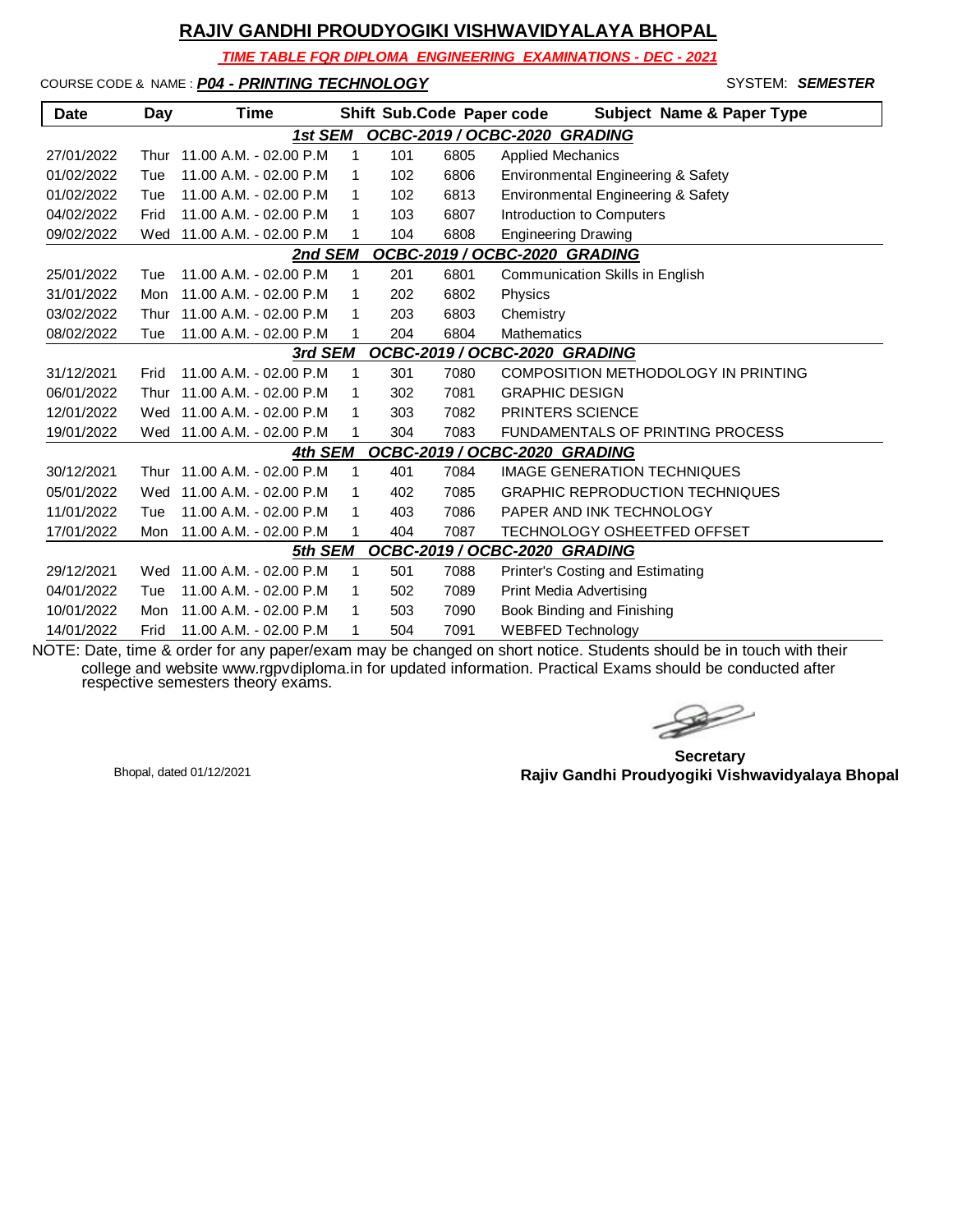*TIME TABLE FOR DIPLOMA ENGINEERING EXAMINATIONS - DEC - 2021*

COURSE CODE & NAME : **P05 - PRODUCTION TECHNOLOGY And System: SEMESTER** 

| <b>Date</b>                                     | Day  | <b>Time</b>                |   |     | Shift Sub.Code Paper code | <b>Subject Name &amp; Paper Type</b>              |  |  |  |
|-------------------------------------------------|------|----------------------------|---|-----|---------------------------|---------------------------------------------------|--|--|--|
| <b>1st REMEDIAL</b><br><b>CGPA-2012 GRADING</b> |      |                            |   |     |                           |                                                   |  |  |  |
| 18/01/2022                                      | Tue  | 11.00 A.M. - 02.00 P.M     | 1 | 106 | 6035                      | Environmental Engineering & Safety                |  |  |  |
| 20/01/2022                                      | Thur | 11.00 A.M. - 02.00 P.M     | 1 | 102 | 6031                      | Physics                                           |  |  |  |
| 25/01/2022                                      | Tue  | 11.00 A.M. - 02.00 P.M     | 1 | 103 | 6032                      | Chemistry                                         |  |  |  |
| 01/02/2022                                      | Tue  | 11.00 A.M. - 02.00 P.M     | 1 | 104 | 6033                      | Mathematics                                       |  |  |  |
| 03/02/2022                                      | Thur | 11.00 A.M. - 02.00 P.M     | 1 | 105 | 6034                      | <b>Applied Mechanics</b>                          |  |  |  |
| 10/02/2022                                      | Thur | 11.00 A.M. - 02.00 P.M     | 1 | 101 | 5161                      | <b>Communication Skills</b>                       |  |  |  |
| CGPA-2012 GRADING<br>1st SEM                    |      |                            |   |     |                           |                                                   |  |  |  |
| 18/01/2022                                      | Tue  | 11.00 A.M. - 02.00 P.M     | 1 | 102 | 6035                      | Environmental Engineering & Safety                |  |  |  |
| 21/01/2022                                      | Frid | 11.00 A.M. - 02.00 P.M     | 1 | 103 | 5132                      | Introduction to Computers                         |  |  |  |
| 28/01/2022                                      | Frid | 11.00 A.M. - 02.00 P.M     | 1 | 104 | 6036                      | <b>Engineering Drawing</b>                        |  |  |  |
| 03/02/2022                                      | Thur | 11.00 A.M. - 02.00 P.M     | 1 | 101 | 6034                      | <b>Applied Mechanics</b>                          |  |  |  |
|                                                 |      | 2nd SEM                    |   |     | <b>CGPA-2012 GRADING</b>  |                                                   |  |  |  |
| 20/01/2022                                      | Thur | 11.00 A.M. - 02.00 P.M     | 1 | 202 | 6031                      | Physics                                           |  |  |  |
| 25/01/2022                                      | Tue  | 11.00 A.M. - 02.00 P.M     | 1 | 203 | 6032                      | Chemistry                                         |  |  |  |
| 01/02/2022                                      | Tue  | 11.00 A.M. - 02.00 P.M     | 1 | 204 | 6033                      | Mathematics                                       |  |  |  |
| 10/02/2022                                      | Thur | 11.00 A.M. - 02.00 P.M     | 1 | 201 | 5161                      | <b>Communication Skills</b>                       |  |  |  |
|                                                 |      | 3rd SEM                    |   |     | <b>CGPA-2012 GRADING</b>  |                                                   |  |  |  |
| 04/01/2022                                      | Tue  | 11.00 A.M. - 02.00 P.M     | 1 | 301 | 6250                      | <b>Material Technology</b>                        |  |  |  |
| 10/01/2022                                      | Mon  | 11.00 A.M. - 02.00 P.M     | 1 | 302 | 6410                      | Foundary and Welding Technology                   |  |  |  |
| 24/01/2022                                      | Mon  | 11.00 A.M. - 02.00 P.M     | 1 | 303 | 6411                      | <b>Basic Mechanical Engineering</b>               |  |  |  |
| 27/01/2022                                      | Thur | 11.00 A.M. - 02.00 P.M     | 1 | 304 | 6412                      | <b>Mechanics of Machine</b>                       |  |  |  |
| 31/01/2022                                      | Mon  | 11.00 A.M. - 02.00 P.M     | 1 | 305 | 6063                      | Basic Electrical and Electronics Engineering      |  |  |  |
|                                                 |      | 4th SEM                    |   |     | <b>CGPA-2012 GRADING</b>  |                                                   |  |  |  |
| 29/12/2021                                      |      | Wed 11.00 A.M. - 02.00 P.M | 1 | 411 | 6046                      | Enterprenuership                                  |  |  |  |
| 29/12/2021                                      |      | Wed 11.00 A.M. - 02.00 P.M | 1 | 412 | 5181                      | <b>Marketing Management</b>                       |  |  |  |
| 03/01/2022                                      | Mon  | 11.00 A.M. - 02.00 P.M     | 1 | 401 | 6413                      | <b>Engineering Metrology</b>                      |  |  |  |
| 07/01/2022                                      | Frid | 11.00 A.M. - 02.00 P.M     | 1 | 402 | 6414                      | Production Technololgy-I                          |  |  |  |
| 12/01/2022                                      | Wed  | 11.00 A.M. - 02.00 P.M     | 1 | 421 | 6415                      | <b>Steel Fabrication</b>                          |  |  |  |
| 12/01/2022                                      | Wed  | 11.00 A.M. - 02.00 P.M     | 1 | 422 | 6416                      | Plastic Technology                                |  |  |  |
| 17/01/2022                                      | Mon  | 11.00 A.M. - 02.00 P.M     | 1 | 403 | 6129                      | Industrial Management                             |  |  |  |
|                                                 |      | 5th SEM                    |   |     | <b>CGPA-2012 GRADING</b>  |                                                   |  |  |  |
| 30/12/2021                                      | Thur | 11.00 A.M. - 02.00 P.M     | 1 | 501 | 6417                      | Production Technology-II                          |  |  |  |
| 05/01/2022                                      |      | Wed 11.00 A.M. - 02.00 P.M | 1 | 502 | 6418                      | <b>Production Drawing</b>                         |  |  |  |
| 11/01/2022                                      | Tue  | 11.00 A.M. - 02.00 P.M     | 1 | 503 | 6419                      | Estimating Costing & Process Planning,            |  |  |  |
| 13/01/2022                                      | Thur | 11.00 A.M. - 02.00 P.M     | 1 | 504 | 6420                      | <b>Computer Aided Technologies</b>                |  |  |  |
| 19/01/2022                                      | Wed  | 11.00 A.M. - 02.00 P.M     | 1 | 505 | 6421                      | Industrial Engg & Quality Control                 |  |  |  |
|                                                 |      | 6th SEM                    |   |     | <b>CGPA-2012 GRADING</b>  |                                                   |  |  |  |
| 28/12/2021                                      | Tue  | 11.00 A.M. - 02.00 P.M     | 1 | 601 | 6422                      | <b>Computer Aided Manufacturing</b>               |  |  |  |
| 31/12/2021                                      | Frid | 11.00 A.M. - 02.00 P.M     | 1 | 602 | 6423                      | Maintenance Engineering & Safety                  |  |  |  |
| 06/01/2022                                      | Thur | 11.00 A.M. - 02.00 P.M     | 1 | 603 | 6424                      | Pneumatics & Hydraulics Control & Instrumentation |  |  |  |

 $\rightarrow$ 

**Secretary Rajiv Gandhi Proudyogiki Vishwavidyalaya Bhopal** Bhopal, dated 01/12/2021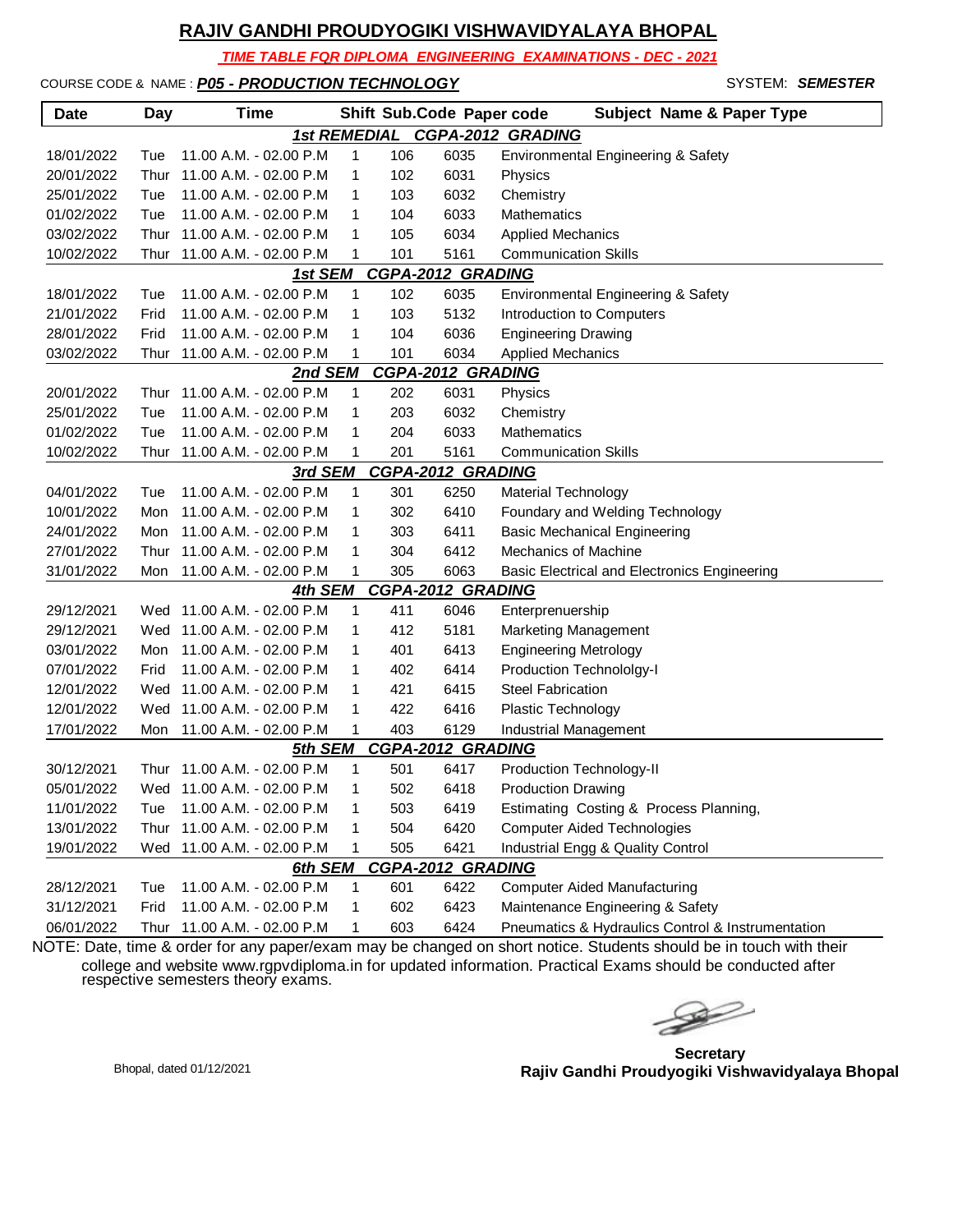*TIME TABLE FOR DIPLOMA ENGINEERING EXAMINATIONS - DEC - 2021*

COURSE CODE & NAME : *P05 - PRODUCTION TECHNOLOGY* - SYSTEM: *SEMESTER*

| <b>Date</b>                                | Day  | <b>Time</b>                 |              |     | Shift Sub.Code Paper code | <b>Subject Name &amp; Paper Type</b>           |  |  |  |
|--------------------------------------------|------|-----------------------------|--------------|-----|---------------------------|------------------------------------------------|--|--|--|
| 1st REMEDIAL OCBC-2019 / OCBC-2020 GRADING |      |                             |              |     |                           |                                                |  |  |  |
| 25/01/2022                                 | Tue  | 11.00 A.M. - 02.00 P.M.     | $\mathbf{1}$ | 101 | 6801                      | Communication Skills in English                |  |  |  |
| 27/01/2022                                 | Thur | 11.00 A.M. - 02.00 P.M      | 1            | 105 | 6805                      | <b>Applied Mechanics</b>                       |  |  |  |
| 31/01/2022                                 | Mon  | 11.00 A.M. - 02.00 P.M      | 1            | 102 | 6802                      | Physics                                        |  |  |  |
| 03/02/2022                                 | Thur | 11.00 A.M. - 02.00 P.M      | 1            | 103 | 6803                      | Chemistry                                      |  |  |  |
| 08/02/2022                                 | Tue  | 11.00 A.M. - 02.00 P.M      | 1            | 104 | 6804                      | <b>Mathematics</b>                             |  |  |  |
|                                            |      | 1st SEM                     |              |     |                           | OCBC-2019 / OCBC-2020 GRADING                  |  |  |  |
| 27/01/2022                                 | Thur | 11.00 A.M. - 02.00 P.M      | 1            | 101 | 6805                      | <b>Applied Mechanics</b>                       |  |  |  |
| 01/02/2022                                 | Tue  | 11.00 A.M. - 02.00 P.M      | 1            | 102 | 6806                      | Environmental Engineering & Safety             |  |  |  |
| 01/02/2022                                 | Tue  | 11.00 A.M. - 02.00 P.M      | 1            | 102 | 6813                      | Environmental Engineering & Safety             |  |  |  |
| 04/02/2022                                 | Frid | 11.00 A.M. - 02.00 P.M      | 1            | 103 | 6807                      | Introduction to Computers                      |  |  |  |
| 09/02/2022                                 |      | Wed 11.00 A.M. - 02.00 P.M  | 1            | 104 | 6808                      | <b>Engineering Drawing</b>                     |  |  |  |
|                                            |      | 2nd SEM                     |              |     |                           | OCBC-2019 / OCBC-2020 GRADING                  |  |  |  |
| 25/01/2022                                 | Tue  | 11.00 A.M. - 02.00 P.M.     | 1            | 201 | 6801                      | <b>Communication Skills in English</b>         |  |  |  |
| 31/01/2022                                 | Mon  | 11.00 A.M. - 02.00 P.M      | 1            | 202 | 6802                      | Physics                                        |  |  |  |
| 03/02/2022                                 | Thur | 11.00 A.M. - 02.00 P.M      | 1            | 203 | 6803                      | Chemistry                                      |  |  |  |
| 08/02/2022                                 | Tue  | 11.00 A.M. - 02.00 P.M      | 1            | 204 | 6804                      | <b>Mathematics</b>                             |  |  |  |
|                                            |      | 3rd SEM                     |              |     |                           | OCBC-2019 / OCBC-2020 GRADING                  |  |  |  |
| 03/01/2022                                 | Mon  | 11.00 A.M. - 02.00 P.M      | 1            | 301 | 6980                      | <b>MATERIAL TECHNOLOGY</b>                     |  |  |  |
| 07/01/2022                                 | Frid | 11.00 A.M. - 02.00 P.M.     | 1            | 302 | 6981                      | FOUNDRY AND WELDING TECHNOLOGY                 |  |  |  |
| 13/01/2022                                 | Thur | 11.00 A.M. - 02.00 P.M      | 1            | 303 | 6982                      | <b>BASIC MECHANICAL ENGINEERING</b>            |  |  |  |
| 18/01/2022                                 | Tue  | 11.00 A.M. - 02.00 P.M      | 1            | 304 | 6983                      | <b>MECHANICS OF MACHINE</b>                    |  |  |  |
|                                            |      | 4th SEM                     |              |     |                           | OCBC-2019 / OCBC-2020 GRADING                  |  |  |  |
| 29/12/2021                                 | Wed  | 11.00 A.M. - 02.00 P.M      | 1            | 401 | 6984                      | <b>ENGINEERING METROLOGY</b>                   |  |  |  |
| 04/01/2022                                 | Tue  | 11.00 A.M. - 02.00 P.M      | 1            | 402 | 6985                      | <b>PRODUCTION TECHNOLOGY - I</b>               |  |  |  |
| 10/01/2022                                 | Mon  | 11.00 A.M. - 02.00 P.M      | 1            | 403 | 6986                      | <b>STEEL FABRICATION</b>                       |  |  |  |
| 14/01/2022                                 | Frid | 11.00 A.M. - 02.00 P.M      | 1            | 404 | 6933                      | <b>BASIC ELECTRICAL AND ELECTRONICS</b>        |  |  |  |
|                                            |      | 5th SEM                     |              |     |                           | OCBC-2019 / OCBC-2020 GRADING                  |  |  |  |
| 30/12/2021                                 |      | Thur 11.00 A.M. - 02.00 P.M | $\mathbf{1}$ | 501 | 6987                      | Production Technology - II                     |  |  |  |
| 05/01/2022                                 | Wed  | 11.00 A.M. - 02.00 P.M      | 1            | 502 | 6988                      | <b>Production Drawing</b>                      |  |  |  |
| 11/01/2022                                 | Tue  | 11.00 A.M. - 02.00 P.M      | 1            | 503 | 6989                      | <b>Estimating Costing and Process Planning</b> |  |  |  |
| 17/01/2022                                 | Mon  | 11.00 A.M. - 02.00 P.M      | 1            | 504 | 6990                      | <b>Computer Aided Technologies</b>             |  |  |  |

 $\begin{picture}(120,17)(-20,17)(-20,17)(-20,17)(-20,17)(-20,17)(-20,17)(-20,17)(-20,17)(-20,17)(-20,17)(-20,17)(-20,17)(-20,17)(-20,17)(-20,17)(-20,17)(-20,17)(-20,17)(-20,17)(-20,17)(-20,17)(-20,17)(-20,17)(-20,17)(-20,17)(-20,17)(-20,17)(-20,17)(-20,17)(-20,1$ 

**Secretary Rajiv Gandhi Proudyogiki Vishwavidyalaya Bhopal** Bhopal, dated 01/12/2021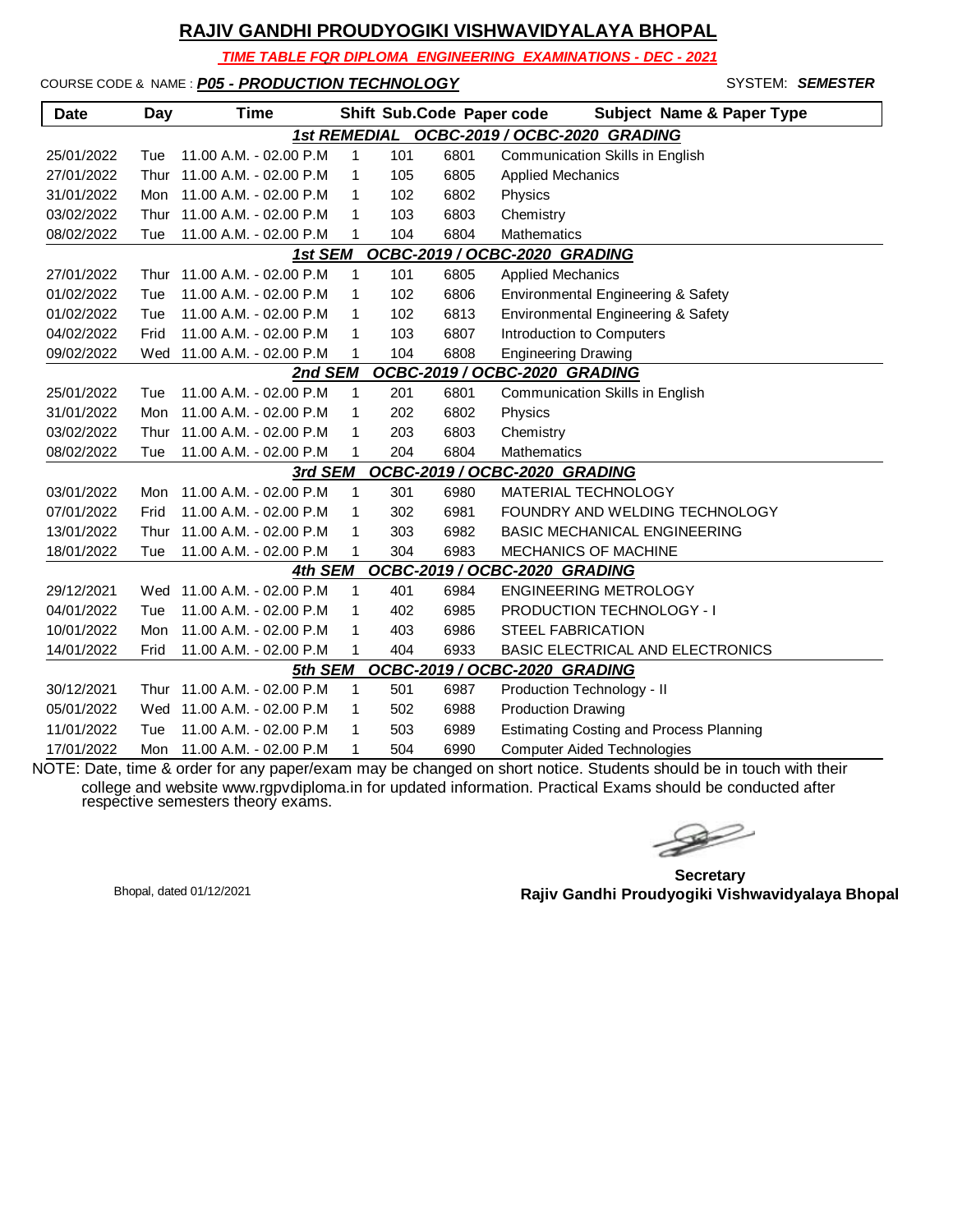*TIME TABLE FOR DIPLOMA ENGINEERING EXAMINATIONS - DEC - 2021*

## COURSE CODE & NAME : **P07 - PTDC- CIVIL ENGG. (PART TIME)** SYSTEM: **SYSTEM: PTDC**

| <b>Date</b> | Day  | <b>Time</b>                  |              |     |      | Shift Sub.Code Paper code<br><b>Subject Name &amp; Paper Type</b> |
|-------------|------|------------------------------|--------------|-----|------|-------------------------------------------------------------------|
|             |      | 1st SEM                      |              |     |      | <b>NEW PTDC NONGRADING</b>                                        |
| 25/01/2022  | Tue  | 11.00 A.M. - 02.00 P.M       | $\mathbf{1}$ | 101 | 0001 | Communication Skill - I                                           |
| 28/01/2022  | Frid | 11.00 A.M. - 02.00 P.M       | 1            | 103 | 0002 | Applied Physics - I                                               |
| 31/01/2022  | Mon  | 11.00 A.M. - 02.00 P.M       | 1            | 102 | 0016 | App. Chemistry - I                                                |
| 07/02/2022  | Mon  | 11.00 A.M. - 02.00 P.M       | 1            | 104 | 0006 | App. Maths - I                                                    |
|             |      | 2nd SEM                      |              |     |      | <b>NEW PTDC NONGRADING</b>                                        |
| 27/01/2022  |      | Thur 11.00 A.M. - 02.00 P.M. | $\mathbf{1}$ | 201 | 0021 | Communication Skill - II                                          |
| 02/02/2022  | Wed  | 11.00 A.M. - 02.00 P.M       | 1            | 202 | 0017 | App. Chemistry - II                                               |
| 04/02/2022  | Frid | 11.00 A.M. - 02.00 P.M       | 1            | 203 | 0003 | Applied Physics - II                                              |
|             |      | 3rd SEM                      |              |     |      | <b>NEW PTDC NONGRADING</b>                                        |
| 12/01/2022  |      | Wed 11.00 A.M. - 02.00 P.M   | 1            | 301 | 0012 | <b>Applied Mechanics</b>                                          |
| 17/01/2022  | Mon  | 11.00 A.M. - 02.00 P.M       | 1            | 302 | 0007 | App. Maths - II                                                   |
| 20/01/2022  | Thur | 11.00 A.M. - 02.00 P.M       | 1            | 303 | 0022 | Maths & Comp. Application                                         |
|             |      | 4th SEM                      |              |     |      | <b>NEW PTDC NONGRADING</b>                                        |
| 13/01/2022  | Thur | 11.00 A.M. - 02.00 P.M       | $\mathbf{1}$ | 401 | 0023 | Surveying - I                                                     |
| 18/01/2022  | Tue  | 11.00 A.M. - 02.00 P.M       | 1            | 402 | 0027 | Materials Tech.                                                   |
| 21/01/2022  | Frid | 11.00 A.M. - 02.00 P.M       | 1            | 403 | 0024 | Civil Engg. Drawing                                               |
|             |      | 5th SEM                      |              |     |      | <b>NEW PTDC NONGRADING</b>                                        |
| 29/12/2021  | Wed  | 11.00 A.M. - 02.00 P.M       | 1            | 501 | 0026 | Engg. Mechanics & Mechanics of Structure                          |
| 05/01/2022  | Wed  | 11.00 A.M. - 02.00 P.M       | 1            | 502 | 0038 | Surveying-II                                                      |
| 10/01/2022  | Mon  | 11.00 A.M. - 02.00 P.M       | 1            | 503 | 0028 | <b>Construction Technology</b>                                    |
|             |      | 6th SEM                      |              |     |      | <b>NEW PTDC NONGRADING</b>                                        |
| 30/12/2021  | Thur | 11.00 A.M. - 02.00 P.M       | 1            | 601 | 0029 | Highway Engg. (including Project)                                 |
| 07/01/2022  | Frid | 11.00 A.M. - 02.00 P.M       | 1            | 602 | 0025 | Hydraulics                                                        |
| 14/01/2022  | Frid | 11.00 A.M. - 02.00 P.M       | 1            | 603 | 0031 | <b>Quantity Surveying &amp; Costing</b>                           |
|             |      | 7th SEM                      |              |     |      | <b>NEW PTDC NONGRADING</b>                                        |
| 31/12/2021  | Frid | 11.00 A.M. - 02.00 P.M       | 1            | 701 | 0035 | Structural Design & Drafting (Steel)-II                           |
| 06/01/2022  | Thur | 11.00 A.M. - 02.00 P.M       | 1            | 702 | 0032 | Soil Mechanics                                                    |
| 11/01/2022  | Tue  | 11.00 A.M. - 02.00 P.M       | 1            | 703 | 0033 | Public Health Engg.                                               |
| 19/01/2022  | Wed  | 11.00 A.M. - 02.00 P.M       | 1            | 704 | 0034 | <b>Works Organisation &amp; Accounts</b>                          |
|             |      | 8th SEM                      |              |     |      | <b>NEW PTDC NONGRADING</b>                                        |
| 28/12/2021  | Tue  | 11.00 A.M. - 02.00 P.M.      | 1            | 801 | 0030 | Structural Design & Drafting - I (RCC)                            |
| 03/01/2022  | Mon  | 11.00 A.M. - 02.00 P.M       | 1            | 802 | 0037 | <b>Irrigation Engineering</b>                                     |
| 04/01/2022  | Tue  | 11.00 A.M. - 02.00 P.M       | 1            | 803 | 0036 | Railway Bridges & Tunnels(incl. Maintenance Manual P              |

 $\gg$ 

**Secretary Rajiv Gandhi Proudyogiki Vishwavidyalaya Bhopal** Bhopal, dated 01/12/2021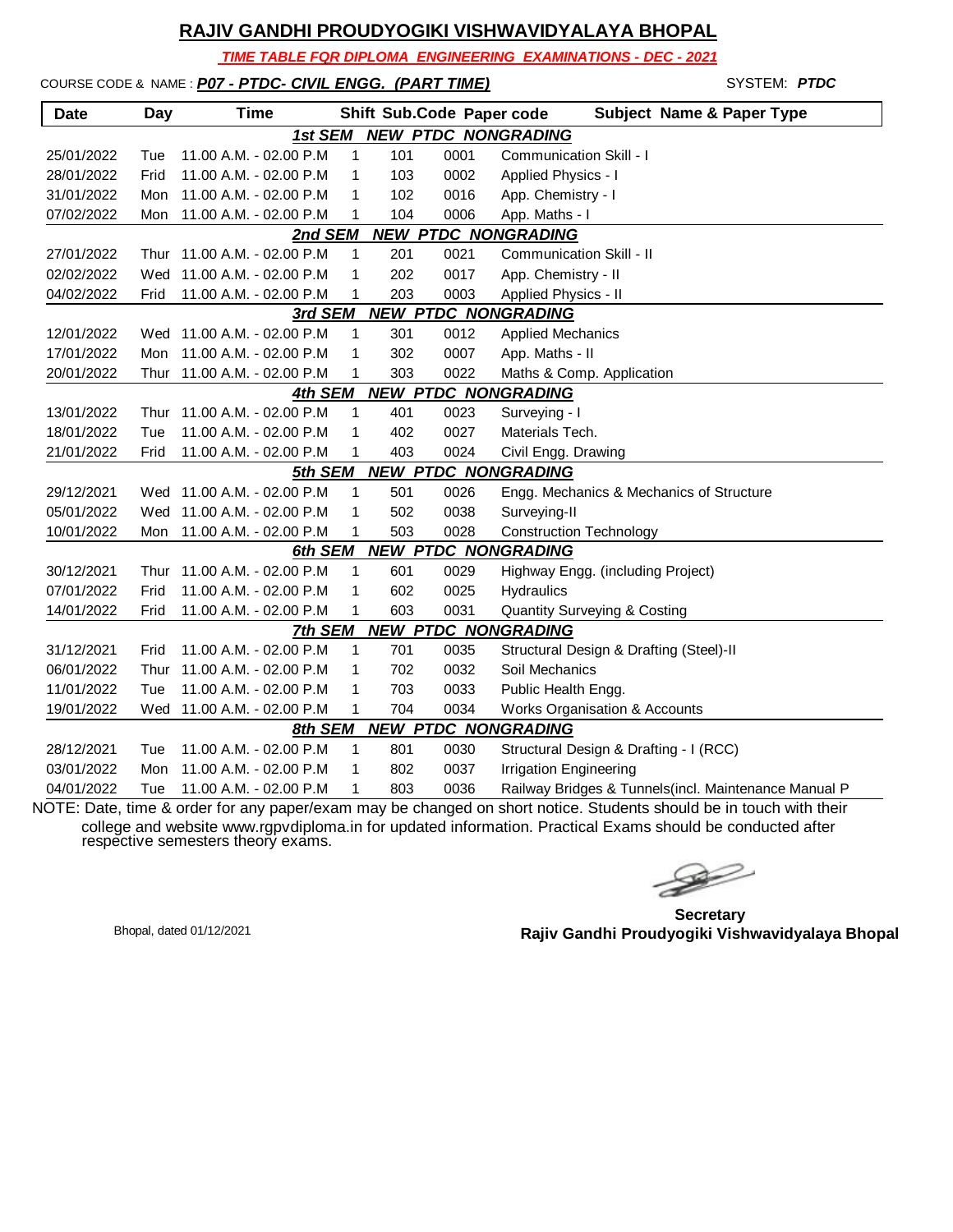*TIME TABLE FOR DIPLOMA ENGINEERING EXAMINATIONS - DEC - 2021*

## COURSE CODE & NAME : **P07 - PTDC- CIVIL ENGG. (PART TIME)** SYSTEM: **SYSTEM: PTDC**

| <b>Date</b>                                 | <b>Day</b> | <b>Time</b>                 |              |     |      | <b>Subject Name &amp; Paper Type</b><br>Shift Sub.Code Paper code |  |
|---------------------------------------------|------------|-----------------------------|--------------|-----|------|-------------------------------------------------------------------|--|
|                                             |            | 1st SEM                     |              |     |      | <b>REVISED-JAN-2015 PTDC NONGRADING</b>                           |  |
| 20/01/2022                                  |            | Thur 11.00 A.M. - 02.00 P.M | 1            | 102 | 6031 | <b>Applied Physics</b>                                            |  |
| 01/02/2022                                  | Tue        | 11.00 A.M. - 02.00 P.M      | 1            | 103 | 6033 | <b>Maths</b>                                                      |  |
| 10/02/2022                                  | Thur       | 11.00 A.M. - 02.00 P.M      | 1            | 101 | 5161 | <b>Communication Skills</b>                                       |  |
|                                             |            | 2nd SEM                     |              |     |      | REVISED-JAN-2015 PTDC NONGRADING                                  |  |
| 21/01/2022                                  | Frid       | 11.00 A.M. - 02.00 P.M.     | $\mathbf{1}$ | 201 | 5132 | Introduction to Computer                                          |  |
| 25/01/2022                                  | Tue        | 11.00 A.M. - 02.00 P.M      | 1            | 202 | 6032 | <b>Applied Chemistry</b>                                          |  |
| 03/02/2022                                  | Thur       | 11.00 A.M. - 02.00 P.M      | 1            | 203 | 6034 | <b>Applied Mechanics</b>                                          |  |
|                                             |            | 3rd SEM                     |              |     |      | REVISED-JAN-2015 PTDC NONGRADING                                  |  |
| 29/12/2021                                  |            | Wed 11.00 A.M. - 02.00 P.M  | 1            | 311 | 6046 | Enterpreneurship                                                  |  |
| 29/12/2021                                  |            | Wed 11.00 A.M. - 02.00 P.M  | 1            | 312 | 5181 | <b>Marketing Management</b>                                       |  |
| 18/01/2022                                  | Tue        | 11.00 A.M. - 02.00 P.M      | 1            | 302 | 6035 | Environmental Engineering & Safety                                |  |
| 07/02/2022                                  | Mon        | 11.00 A.M. - 02.00 P.M      | 1            | 301 | 6690 | Engineering Drawing and Basic Auto CAD                            |  |
| REVISED-JAN-2015 PTDC NONGRADING<br>4th SEM |            |                             |              |     |      |                                                                   |  |
| 04/01/2022                                  | Tue        | 11.00 A.M. - 02.00 P.M      | 1            | 401 | 6171 | Surveying                                                         |  |
| 10/01/2022                                  | Mon        | 11.00 A.M. - 02.00 P.M      | 1            | 402 | 6172 | Material Technology                                               |  |
| 17/01/2022                                  | Mon        | 11.00 A.M. - 02.00 P.M      | 1            | 403 | 6173 | <b>Building Construction</b>                                      |  |
|                                             |            | 5th SEM                     |              |     |      | REVISED-JAN-2015 PTDC NONGRADING                                  |  |
| 07/01/2022                                  | Frid       | 11.00 A.M. - 02.00 P.M      | 1            | 503 | 6178 | <b>Mechanics of Structure</b>                                     |  |
| 27/01/2022                                  | Thur       | 11.00 A.M. - 02.00 P.M      | 1            | 502 | 6176 | Adv. Surveying                                                    |  |
| 31/01/2022                                  | Mon        | 11.00 A.M. - 02.00 P.M      | 1            | 501 | 6174 | Hydraulics                                                        |  |
|                                             |            | 6th SEM                     |              |     |      | REVISED-JAN-2015 PTDC NONGRADING                                  |  |
| 30/12/2021                                  |            | Thur 11.00 A.M. - 02.00 P.M | $\mathbf{1}$ | 603 | 6180 | Irrigation Engg.                                                  |  |
| 03/01/2022                                  |            | Mon 11.00 A.M. - 02.00 P.M  | 1            | 601 | 6177 | Soil Mechanics                                                    |  |
| 05/01/2022                                  |            | Wed 11.00 A.M. - 02.00 P.M  | 1            | 604 | 6181 | $Q.S.C. - I$                                                      |  |
| 12/01/2022                                  |            | Wed 11.00 A.M. - 02.00 P.M  | 1            | 602 | 6179 | Transportation Engg - I                                           |  |
|                                             |            | 7th SEM                     |              |     |      | REVISED-JAN-2015 PTDC NONGRADING                                  |  |
| 28/12/2021                                  | Tue        | 11.00 A.M. - 02.00 P.M      | 1            | 702 | 6185 | <b>PHE</b>                                                        |  |
| 31/12/2021                                  | Frid       | 11.00 A.M. - 02.00 P.M      | 1            | 703 | 6186 | $Q.S.C.-II$                                                       |  |
| 02/02/2022                                  |            | Wed 11.00 A.M. - 02.00 P.M  | 1            | 701 | 6175 | <b>Building Drawing</b>                                           |  |
|                                             |            | 8th SEM                     |              |     |      | <b>REVISED-JAN-2015 PTDC NONGRADING</b>                           |  |
| 06/01/2022                                  | Thur       | 11.00 A.M. - 02.00 P.M      | 1            | 803 | 6695 | S. D. D.                                                          |  |
| 11/01/2022                                  | Tue        | 11.00 A.M. - 02.00 P.M      | 1            | 801 | 6182 | Work Organization & Management                                    |  |
| 13/01/2022                                  |            | Thur 11.00 A.M. - 02.00 P.M | 1            | 802 | 6183 | Transportation Engg - II                                          |  |

 $\gg$ 

**Secretary Rajiv Gandhi Proudyogiki Vishwavidyalaya Bhopal** Bhopal, dated 01/12/2021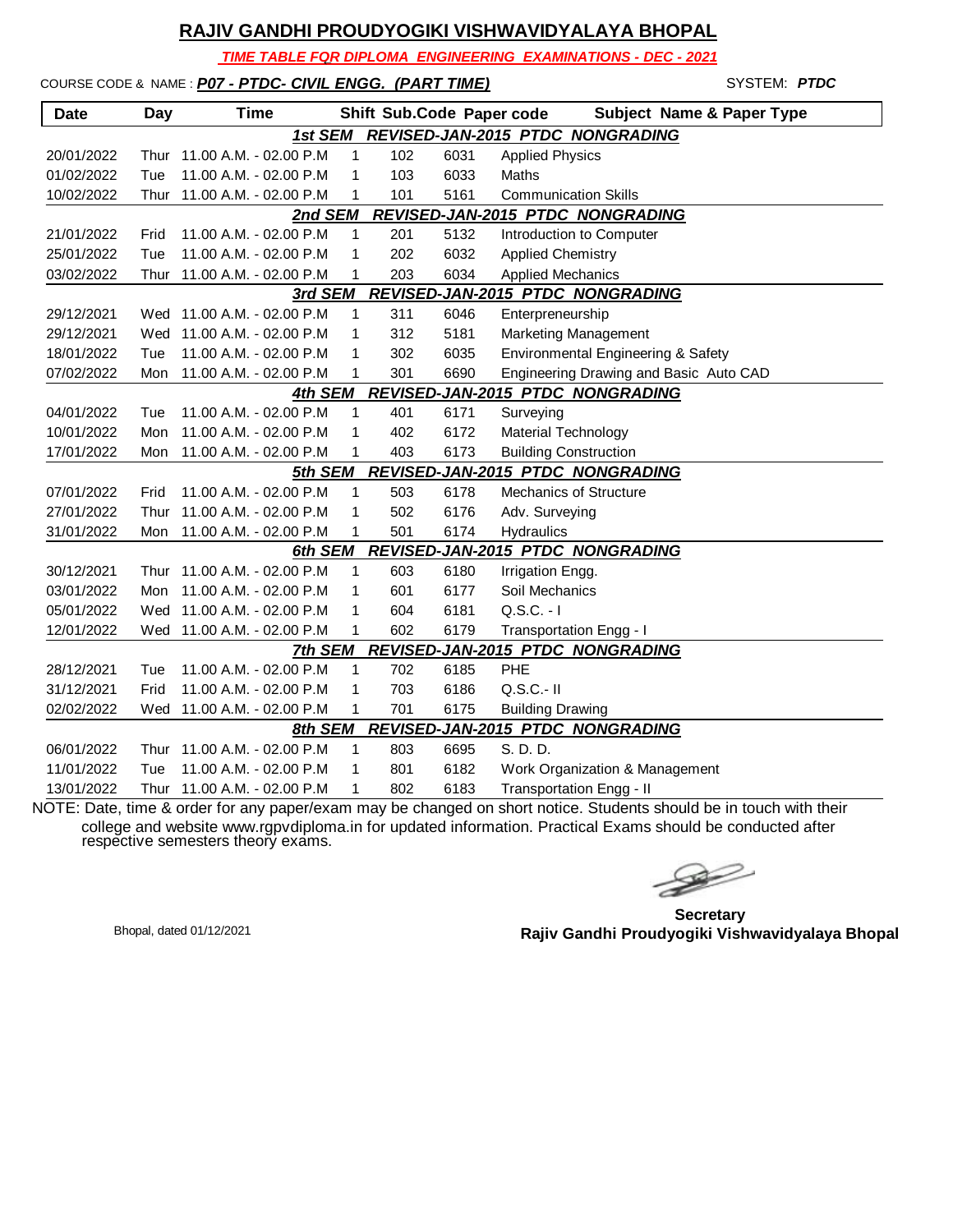*TIME TABLE FOR DIPLOMA ENGINEERING EXAMINATIONS - DEC - 2021*

| COURSE CODE & NAME: P08 - PTDC- MECHANICAL ENGG. (PART TIME) |  |  |  |
|--------------------------------------------------------------|--|--|--|
|                                                              |  |  |  |

| <b>Date</b> | <b>Day</b> | Time                        |              | Shift Sub.Code Paper code |      | <b>Subject Name &amp; Paper Type</b>                |
|-------------|------------|-----------------------------|--------------|---------------------------|------|-----------------------------------------------------|
|             |            | 1st SEM                     |              |                           |      | <b>NEW PTDC NONGRADING</b>                          |
| 25/01/2022  | Tue        | 11.00 A.M. - 02.00 P.M      | 1            | 101                       | 0001 | <b>Communication Skill - I</b>                      |
| 28/01/2022  | Frid       | 11.00 A.M. - 02.00 P.M      | 1            | 103                       | 0002 | Applied Physics - I                                 |
| 31/01/2022  | Mon        | 11.00 A.M. - 02.00 P.M      | 1            | 102                       | 0016 | App. Chemistry - I                                  |
| 07/02/2022  | Mon        | 11.00 A.M. - 02.00 P.M      | 1            | 104                       | 0006 | App. Maths - I                                      |
|             |            | 2nd SEM                     |              |                           |      | <b>NEW PTDC NONGRADING</b>                          |
| 27/01/2022  |            | Thur 11.00 A.M. - 02.00 P.M | $\mathbf{1}$ | 201                       | 0021 | Communication Skill - II                            |
| 02/02/2022  | Wed        | 11.00 A.M. - 02.00 P.M      | 1            | 202                       | 0017 | App. Chemistry - II                                 |
| 04/02/2022  | Frid       | 11.00 A.M. - 02.00 P.M      | 1            | 203                       | 0003 | Applied Physics - II                                |
|             |            | 3rd SEM                     |              |                           |      | <b>NEW PTDC NONGRADING</b>                          |
| 12/01/2022  |            | Wed 11.00 A.M. - 02.00 P.M  | 1            | 301                       | 0012 | <b>Applied Mechanics</b>                            |
| 17/01/2022  | Mon        | 11.00 A.M. - 02.00 P.M      | 1            | 302                       | 0007 | App. Maths - II                                     |
| 20/01/2022  |            | Thur 11.00 A.M. - 02.00 P.M | 1            | 303                       | 0022 | Maths & Comp. Application                           |
|             |            | 4th SEM                     |              |                           |      | <b>NEW PTDC NONGRADING</b>                          |
| 13/01/2022  |            | Thur 11.00 A.M. - 02.00 P.M | 1            | 401                       | 0061 | Materials Technology                                |
| 18/01/2022  | Tue        | 11.00 A.M. - 02.00 P.M      | 1            | 402                       | 0062 | <b>Strength of Materials</b>                        |
| 21/01/2022  | Frid       | 11.00 A.M. - 02.00 P.M      | 1            | 403                       | 0063 | <b>Mechanical Drawing</b>                           |
|             |            | 5th SEM                     |              |                           |      | <b>NEW PTDC NONGRADING</b>                          |
| 29/12/2021  |            | Wed 11.00 A.M. - 02.00 P.M  | 1            | 501                       | 0065 | <b>Thermal Engineering</b>                          |
| 05/01/2022  |            | Wed 11.00 A.M. - 02.00 P.M  | 1            | 502                       | 0067 | Manufacturing Process Engg. & Practice              |
| 19/01/2022  |            | Wed 11.00 A.M. - 02.00 P.M  | 1            | 503                       | 0068 | <b>Electrial Engineering &amp; Electronics</b>      |
|             |            | 6th SEM                     |              |                           |      | <b>NEW PTDC NONGRADING</b>                          |
| 30/12/2021  | Thur       | 11.00 A.M. - 02.00 P.M      | 1            | 601                       | 0066 | Fluid Mechanics & Machinery                         |
| 07/01/2022  | Frid       | 11.00 A.M. - 02.00 P.M      | 1            | 602                       | 0064 | <b>Mechanics of Machines</b>                        |
| 10/01/2022  | Mon        | 11.00 A.M. - 02.00 P.M      | 1            | 604                       | 0069 | Industrial Management                               |
| 11/01/2022  | Tue        | 11.00 A.M. - 02.00 P.M      | 1            | 603                       | 0074 | Industrial Engg.                                    |
|             |            | 7th SEM                     |              |                           |      | <b>NEW PTDC NONGRADING</b>                          |
| 31/12/2021  | Frid       | 11.00 A.M. - 02.00 P.M      | 1            | 701                       | 0070 | Metal Cutting & Machine Tools                       |
| 06/01/2022  | Thur       | 11.00 A.M. - 02.00 P.M      | 1            | 702                       | 0072 | Mech. Engg. Design, Estimating & Costing            |
| 14/01/2022  | Frid       | 11.00 A.M. - 02.00 P.M      | 1            | 703                       | 0076 | Mechanical Drafting & Computer Graphics             |
| 24/01/2022  | Mon        | 11.00 A.M. - 02.00 P.M      | 1            | 704                       | 0071 | Metrology & Instrumentation                         |
|             |            | 8th SEM                     |              |                           |      | <b>NEW PTDC NONGRADING</b>                          |
| 28/12/2021  | Tue        | 11.00 A.M. - 02.00 P.M      | 1            | 801                       | 0073 | Refrigeration, Air Conditioning & Pollution Control |
| 03/01/2022  | Mon        | 11.00 A.M. - 02.00 P.M      | 1            | 802                       | 0075 | Automobile Engineering                              |
| 04/01/2022  | Tue        | 11.00 A.M. - 02.00 P.M      | 1            | 803                       | 0077 | Conventional and Non-conventional Sources of Energy |

NOTE: Date, time & order for any paper/exam may be changed on short notice. Students should be in touch with their college and website www.rgpvdiploma.in for updated information. Practical Exams should be conducted after respective semesters theory exams.

 $\begin{picture}(120,17)(-20,17)(-20,17)(-20,17)(-20,17)(-20,17)(-20,17)(-20,17)(-20,17)(-20,17)(-20,17)(-20,17)(-20,17)(-20,17)(-20,17)(-20,17)(-20,17)(-20,17)(-20,17)(-20,17)(-20,17)(-20,17)(-20,17)(-20,17)(-20,17)(-20,17)(-20,17)(-20,17)(-20,17)(-20,17)(-20,1$ 

SYSTEM: **PTDC** 

**Secretary Rajiv Gandhi Proudyogiki Vishwavidyalaya Bhopal** Bhopal, dated 01/12/2021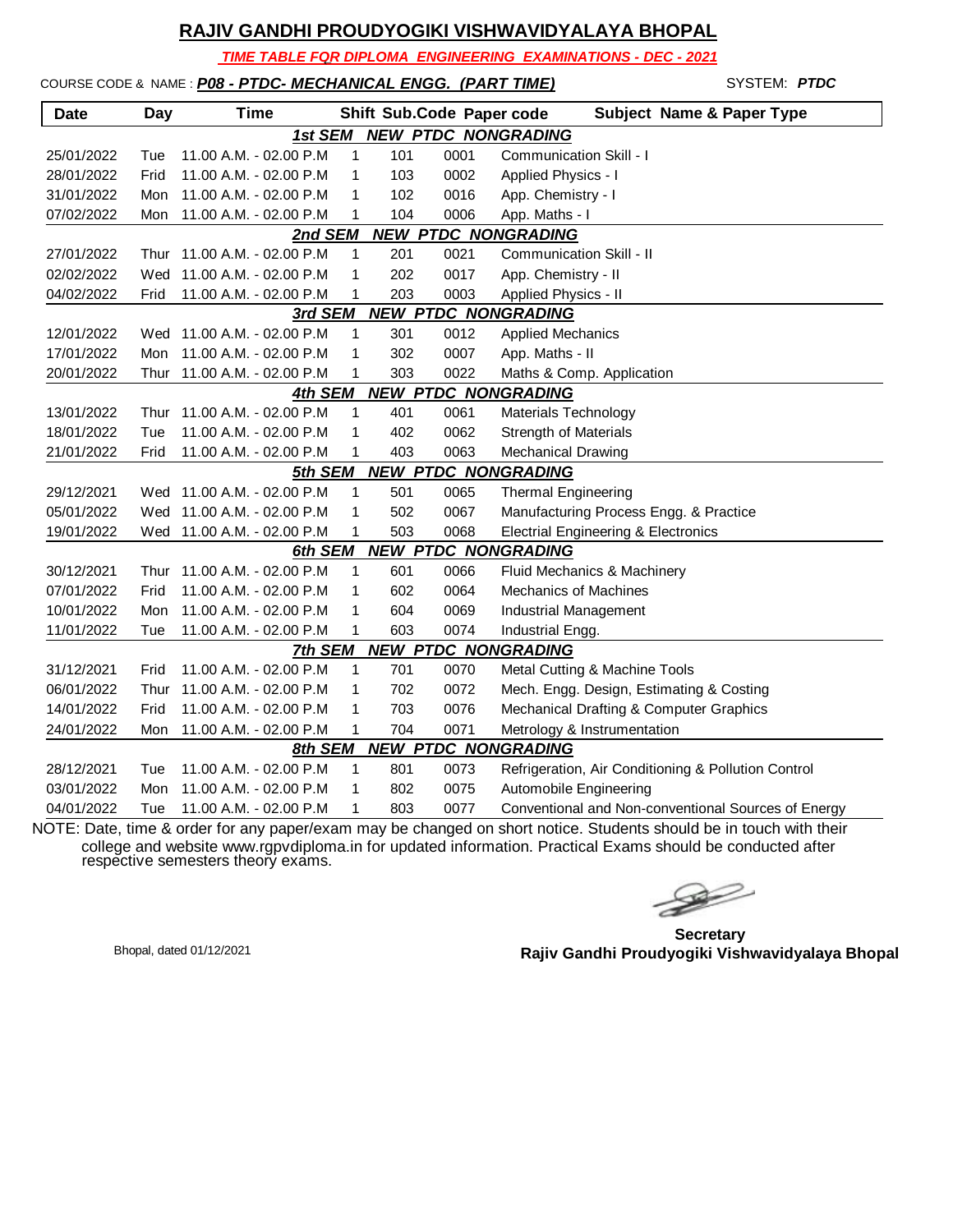*TIME TABLE FOR DIPLOMA ENGINEERING EXAMINATIONS - DEC - 2021*

| COURSE CODE & NAME: P08 - PTDC- MECHANICAL ENGG. (PART TIME) |  |
|--------------------------------------------------------------|--|
|                                                              |  |

COURSE CODE & NAME : *P08 - PTDC- MECHANICAL ENGG. (PART TIME)* - SYSTEM: *PTDC* **Date Day Time Shift Sub.Code Paper code Subject Name & Paper Type** *1st SEM REVISED-JAN-2015 NONGRADING* 20/01/2022 Thur 11.00 A.M. - 02.00 P.M 1 102 6031 Applied Physics 01/02/2022 Tue 11.00 A.M. - 02.00 P.M 1 103 6033 Maths 10/02/2022 Thur 11.00 A.M. - 02.00 P.M 1 101 5161 Communication Skills *2nd SEM REVISED-JAN-2015 NONGRADING* 21/01/2022 Frid 11.00 A.M. - 02.00 P.M 1 201 5132 Introduction to Computer 25/01/2022 Tue 11.00 A.M. - 02.00 P.M 1 202 6032 Applied Chemistry 03/02/2022 Thur 11.00 A.M. - 02.00 P.M 1 203 6034 Applied Mechanics *3rd SEM REVISED-JAN-2015 NONGRADING* 29/12/2021 Wed 11.00 A.M. - 02.00 P.M 1 311 6046 Enterpreneurship 29/12/2021 Wed 11.00 A.M. - 02.00 P.M 1 312 5181 Marketing Management 18/01/2022 Tue 11.00 A.M. - 02.00 P.M 1 302 6035 Environmental Engineering & Safety 07/02/2022 Mon 11.00 A.M. - 02.00 P.M 1 301 6690 Engineering Drawing and Basic Auto CAD *4th SEM REVISED-JAN-2015 PTDC NONGRADING* 07/01/2022 Frid 11.00 A.M. - 02.00 P.M 1 401 6255 Thermal Engineering 10/01/2022 Mon 11.00 A.M. - 02.00 P.M 1 402 6253 Strength of Materials 24/01/2022 Mon 11.00 A.M. - 02.00 P.M 1 403 6252 Mechanical Drafting & Auto CAD *5th SEM REVISED-JAN-2015 PTDC NONGRADING* 04/01/2022 Tue 11.00 A.M. - 02.00 P.M 1 501 6250 Materials Technology 27/01/2022 Thur 11.00 A.M. - 02.00 P.M 1 502 6251 Manufacturing Processes 31/01/2022 Mon 11.00 A.M. - 02.00 P.M 1 503 6063 Basic Electrical & Electronics *6th SEM REVISED-JAN-2015 PTDC NONGRADING* 03/01/2022 Mon 11.00 A.M. - 02.00 P.M 1 601 6254 Fluid Mechanics and Hydraulic Machines 11/01/2022 Tue 11.00 A.M. - 02.00 P.M 1 604 6259 Engineering Measurements and Maintenance Practices 12/01/2022 Wed 11.00 A.M. - 02.00 P.M 1 602 6256 Theory of Machine 17/01/2022 Mon 11.00 A.M. - 02.00 P.M 1 603 6129 Industrial Management *7th SEM REVISED-JAN-2015 PTDC NONGRADING* 28/12/2021 Tue 11.00 A.M. - 02.00 P.M 1 701 6262 Design of Machine Elements 30/12/2021 Thur 11.00 A.M. - 02.00 P.M 1 704 6257 Process Planning, Estimating and Costing 05/01/2022 Wed 11.00 A.M. - 02.00 P.M 1 702 6258 Machine Tool Technology 13/01/2022 Thur 11.00 A.M. - 02.00 P.M 1 703 6260 Modern Practices in Manufacturing and Management *8th SEM REVISED-JAN-2015 PTDC NONGRADING* 31/12/2021 Frid 11.00 A.M. - 02.00 P.M 1 802 6263 Automobile Engineering 31/12/2021 Frid 11.00 A.M. - 02.00 P.M 1 802 6264 CAD/CAM 06/01/2022 Thur 11.00 A.M. - 02.00 P.M 1 803 6265 Refrigeration & Air Conditioning

19/01/2022 Wed 11.00 A.M. - 02.00 P.M 1 801 6261 Industrial Engineering NOTE: Date, time & order for any paper/exam may be changed on short notice. Students should be in touch with their college and website www.rgpvdiploma.in for updated information. Practical Exams should be conducted after respective semesters theory exams.

06/01/2022 Thur 11.00 A.M. - 02.00 P.M 1 803 6266 Power Plant Engineering

**Secretary Rajiv Gandhi Proudyogiki Vishwavidyalaya Bhopal** Bhopal, dated 01/12/2021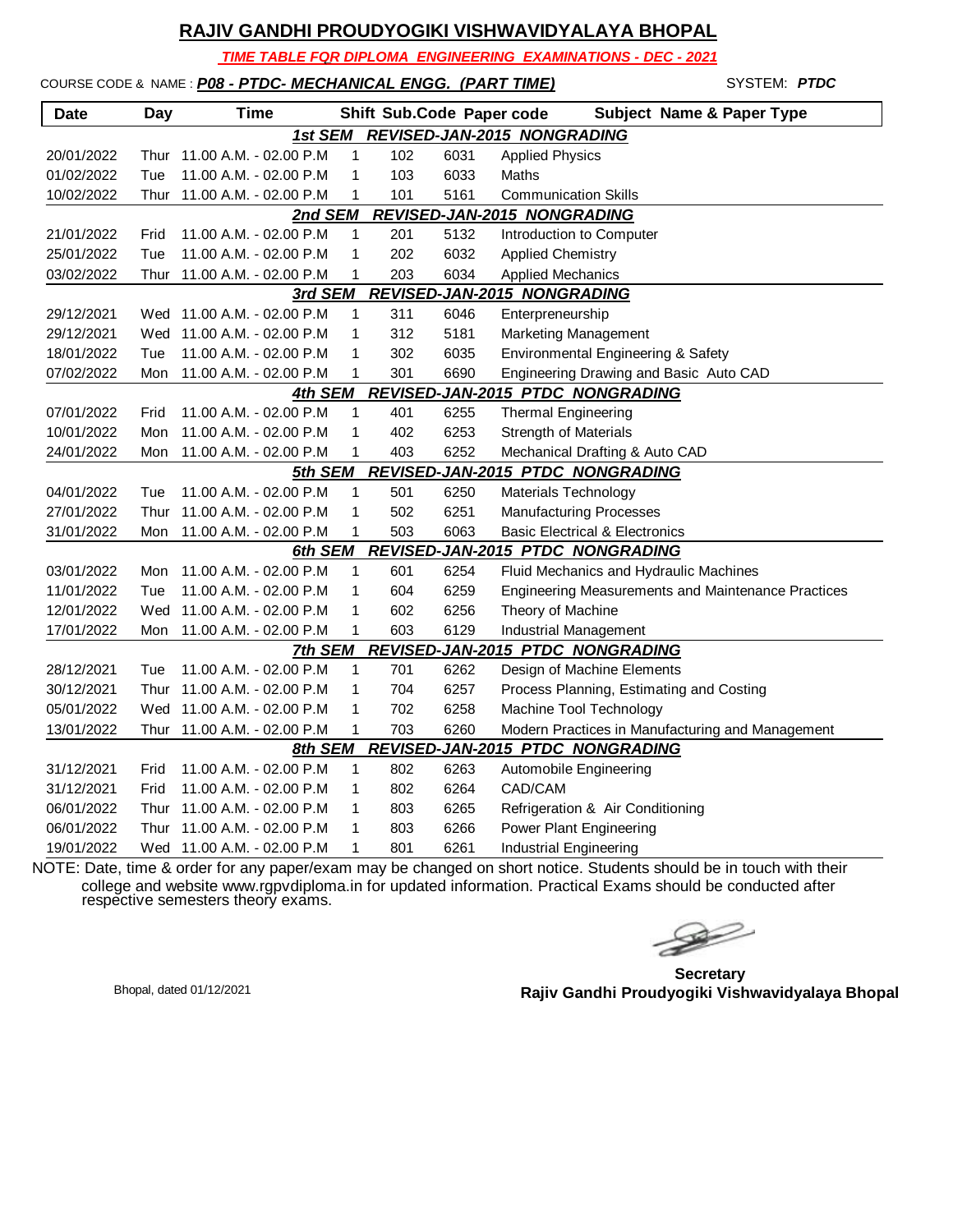*TIME TABLE FOR DIPLOMA ENGINEERING EXAMINATIONS - DEC - 2021*

# COURSE CODE & NAME: **P09 - PTDC- ELECTRICAL ENGG. (PART TIME)** SYSTEM: **PTDC**

| <b>Date</b> | <b>Day</b> | Time                        |              |     |      | <b>Subject Name &amp; Paper Type</b><br>Shift Sub.Code Paper code |
|-------------|------------|-----------------------------|--------------|-----|------|-------------------------------------------------------------------|
|             |            | 1st SEM                     |              |     |      | <b>NEW PTDC NONGRADING</b>                                        |
| 25/01/2022  | Tue        | 11.00 A.M. - 02.00 P.M.     | 1            | 101 | 0001 | <b>Communication Skill - I</b>                                    |
| 28/01/2022  | Frid       | 11.00 A.M. - 02.00 P.M      | 1            | 103 | 0002 | Applied Physics - I                                               |
| 31/01/2022  | Mon        | 11.00 A.M. - 02.00 P.M      | 1            | 102 | 0016 | App. Chemistry - I                                                |
| 07/02/2022  | Mon        | 11.00 A.M. - 02.00 P.M      | 1            | 104 | 0006 | App. Maths - I                                                    |
|             |            | 2nd SEM                     |              |     |      | <b>NEW PTDC NONGRADING</b>                                        |
| 27/01/2022  |            | Thur 11.00 A.M. - 02.00 P.M | $\mathbf{1}$ | 201 | 0021 | <b>Communication Skill - II</b>                                   |
| 02/02/2022  | Wed        | 11.00 A.M. - 02.00 P.M      | 1            | 202 | 0017 | App. Chemistry - II                                               |
| 04/02/2022  | Frid       | 11.00 A.M. - 02.00 P.M      | 1            | 203 | 0003 | Applied Physics - II                                              |
|             |            | 3rd SEM                     |              |     |      | <b>NEW PTDC NONGRADING</b>                                        |
| 12/01/2022  |            | Wed 11.00 A.M. - 02.00 P.M  | 1            | 301 | 0012 | <b>Applied Mechanics</b>                                          |
| 17/01/2022  |            | Mon 11.00 A.M. - 02.00 P.M  | 1            | 302 | 0007 | App. Maths - II                                                   |
| 20/01/2022  |            | Thur 11.00 A.M. - 02.00 P.M | 1            | 303 | 0022 | Maths & Comp. Application                                         |
|             |            | 4th SEM                     |              |     |      | <b>NEW PTDC NONGRADING</b>                                        |
| 13/01/2022  | Thur       | 11.00 A.M. - 02.00 P.M      | 1            | 401 | 0094 | <b>Basic Electronics</b>                                          |
| 18/01/2022  | Tue        | 11.00 A.M. - 02.00 P.M      | 1            | 402 | 0093 | Electrical & Electronics Measurement & Measuring Ins              |
|             |            | 5th SEM                     |              |     |      | <b>NEW PTDC NONGRADING</b>                                        |
| 29/12/2021  |            | Wed 11.00 A.M. - 02.00 P.M  | 1            | 501 | 0092 | <b>Electrical Materials &amp; Circuits</b>                        |
| 05/01/2022  |            | Wed 11.00 A.M. - 02.00 P.M  | 1            | 502 | 0095 | <b>Electrical Machines</b>                                        |
| 07/01/2022  | Frid       | 11.00 A.M. - 02.00 P.M      | 1            | 503 | 0096 | Electrical Engg. Drg.                                             |
|             |            | 6th SEM                     |              |     |      | <b>NEW PTDC NONGRADING</b>                                        |
| 30/12/2021  |            | Thur 11.00 A.M. - 02.00 P.M | 1            | 601 | 0091 | Mechanical Engg.                                                  |
| 10/01/2022  | Mon        | 11.00 A.M. - 02.00 P.M      | 1            | 602 | 0069 | <b>Industrial Management</b>                                      |
| 11/01/2022  | Tue        | 11.00 A.M. - 02.00 P.M      | 1            | 603 | 0097 | Instrumentation & Control                                         |
|             |            | 7th SEM                     |              |     |      | <b>NEW PTDC NONGRADING</b>                                        |
| 31/12/2021  | Frid       | 11.00 A.M. - 02.00 P.M      | 1            | 701 | 0098 | <b>Generation &amp; Utilization of Electrical Power</b>           |
| 06/01/2022  | Thur       | 11.00 A.M. - 02.00 P.M      | 1            | 702 | 0099 | Transmission, Distribution & Protection                           |
| 14/01/2022  | Frid       | 11.00 A.M. - 02.00 P.M      | 1            | 703 | 0100 | <b>Industrial Electronics</b>                                     |
|             |            | 8th SEM                     |              |     |      | <b>NEW PTDC NONGRADING</b>                                        |
| 28/12/2021  | Tue        | 11.00 A.M. - 02.00 P.M      | 1            | 801 | 0103 | Power System Operation                                            |
| 03/01/2022  | Mon        | 11.00 A.M. - 02.00 P.M      | 1            | 802 | 0101 | Drg. Estg. and Costing                                            |
| 04/01/2022  | Tue        | 11.00 A.M. - 02.00 P.M      | 1            | 803 | 0102 | Installation, Maintenance and Testing                             |

 $\begin{picture}(120,17)(-20,17)(-20,17)(-20,17)(-20,17)(-20,17)(-20,17)(-20,17)(-20,17)(-20,17)(-20,17)(-20,17)(-20,17)(-20,17)(-20,17)(-20,17)(-20,17)(-20,17)(-20,17)(-20,17)(-20,17)(-20,17)(-20,17)(-20,17)(-20,17)(-20,17)(-20,17)(-20,17)(-20,17)(-20,17)(-20,1$ 

**Secretary Rajiv Gandhi Proudyogiki Vishwavidyalaya Bhopal** Bhopal, dated 01/12/2021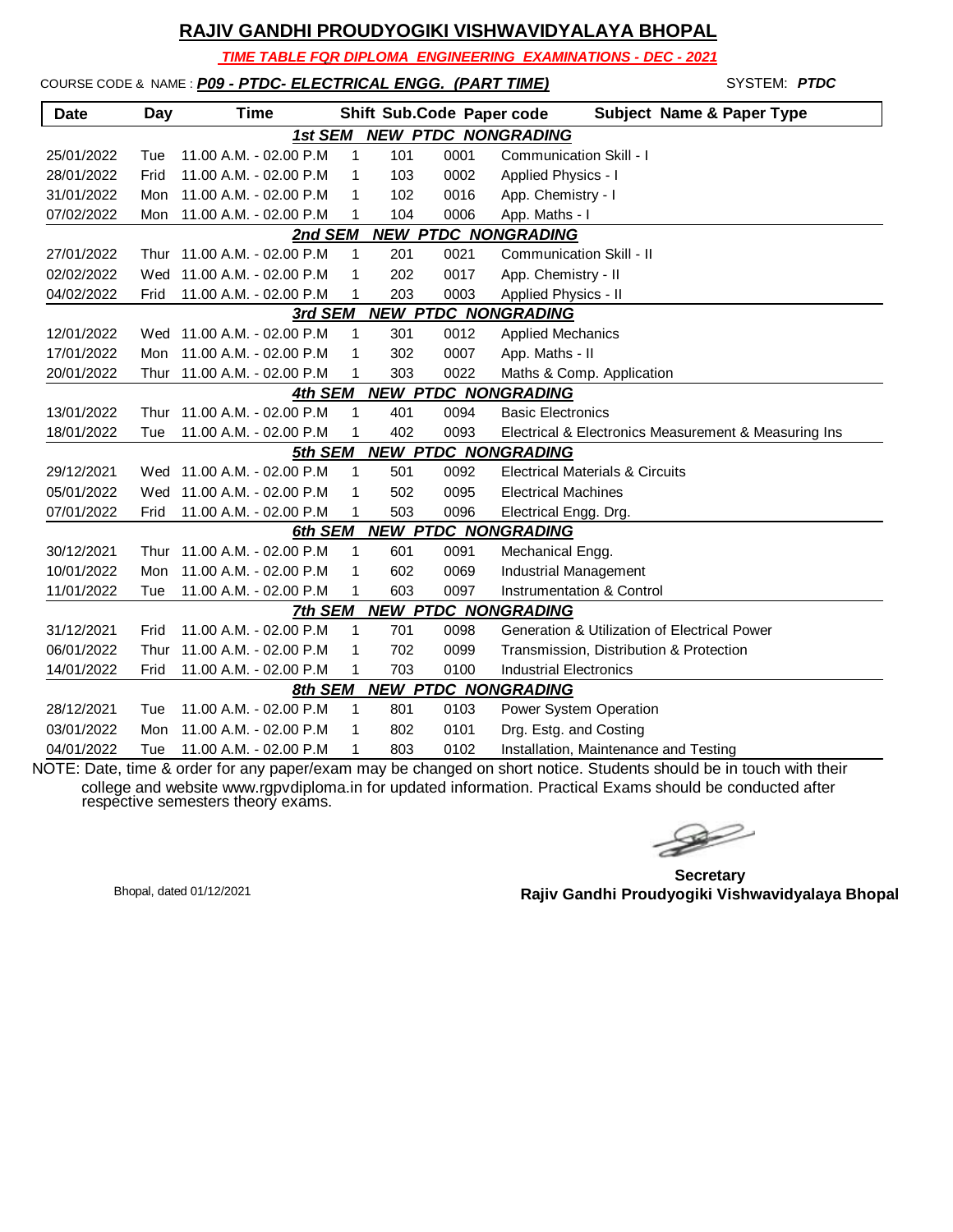*TIME TABLE FOR DIPLOMA ENGINEERING EXAMINATIONS - DEC - 2021*

| COURSE CODE & NAME: P09 - PTDC- ELECTRICAL ENGG. (PART TIME) |  |
|--------------------------------------------------------------|--|
|                                                              |  |

| <b>Date</b> | <b>Day</b> | Time                       |   |     | Shift Sub.Code Paper code | <b>Subject Name &amp; Paper Type</b>                    |
|-------------|------------|----------------------------|---|-----|---------------------------|---------------------------------------------------------|
|             |            | 1st SEM                    |   |     |                           | REVISED-JAN-2015 NONGRADING                             |
| 20/01/2022  | Thur       | 11.00 A.M. - 02.00 P.M     | 1 | 102 | 6031                      | <b>Applied Physics</b>                                  |
| 01/02/2022  | Tue        | 11.00 A.M. - 02.00 P.M     | 1 | 103 | 6033                      | Maths                                                   |
| 10/02/2022  | Thur       | 11.00 A.M. - 02.00 P.M     | 1 | 101 | 5161                      | <b>Communication Skills</b>                             |
|             |            | 2nd SEM                    |   |     |                           | REVISED-JAN-2015 NONGRADING                             |
| 21/01/2022  | Frid       | 11.00 A.M. - 02.00 P.M     | 1 | 201 | 5132                      | Introduction to Computer                                |
| 25/01/2022  | Tue        | 11.00 A.M. - 02.00 P.M     | 1 | 202 | 6032                      | <b>Applied Chemistry</b>                                |
| 03/02/2022  | Thur       | 11.00 A.M. - 02.00 P.M     | 1 | 203 | 6034                      | <b>Applied Mechanics</b>                                |
|             |            | 3rd SEM                    |   |     |                           | REVISED-JAN-2015 NONGRADING                             |
| 29/12/2021  |            | Wed 11.00 A.M. - 02.00 P.M | 1 | 311 | 6046                      | Enterpreneurship                                        |
| 29/12/2021  |            | Wed 11.00 A.M. - 02.00 P.M | 1 | 312 | 5181                      | Marketing Management                                    |
| 18/01/2022  | Tue        | 11.00 A.M. - 02.00 P.M     | 1 | 302 | 6035                      | Environmental Engineering & Safety                      |
| 07/02/2022  | Mon        | 11.00 A.M. - 02.00 P.M     | 1 | 301 | 6690                      | Engineering Drawing and Basic Auto CAD                  |
|             |            | 4th SEM                    |   |     |                           | REVISED-JAN-2015 PTDC NONGRADING                        |
| 04/01/2022  | Tue        | 11.00 A.M. - 02.00 P.M     | 1 | 403 | 6234                      | <b>Basic Electronics</b>                                |
| 07/01/2022  | Frid       | 11.00 A.M. - 02.00 P.M     | 1 | 402 | 6231                      | <b>Electrical Circuits</b>                              |
| 24/01/2022  | Mon        | 11.00 A.M. - 02.00 P.M     | 1 | 401 | 6230                      | <b>Basic Electrical Engineering Materials</b>           |
|             |            | 5th SEM                    |   |     |                           | REVISED-JAN-2015 PTDC NONGRADING                        |
| 31/12/2021  | Frid       | 11.00 A.M. - 02.00 P.M     | 1 | 501 | 6705                      | <b>Electrical Machines</b>                              |
| 11/01/2022  | Tue        | 11.00 A.M. - 02.00 P.M     | 1 | 502 | 6706                      | Mechanical Engineerion & Workshop Practice              |
| 02/02/2022  |            | Wed 11.00 A.M. - 02.00 P.M | 1 | 503 | 6238                      | <b>Generation Transmission &amp; Distribution</b>       |
|             |            | 6th SEM                    |   |     |                           | REVISED-JAN-2015 PTDC NONGRADING                        |
| 10/01/2022  | Mon        | 11.00 A.M. - 02.00 P.M     | 1 | 603 | 6237                      | Electrical Engg. Drawing                                |
| 13/01/2022  | Thur       | 11.00 A.M. - 02.00 P.M     | 1 | 602 | 6241                      | Power Electronics & Application                         |
| 31/01/2022  | Mon        | 11.00 A.M. - 02.00 P.M     | 1 | 601 | 6233                      | Electrical & Electronics Measurement & Measuring Instru |
|             |            | 7th SEM                    |   |     |                           | REVISED-JAN-2015 PTDC NONGRADING                        |
| 30/12/2021  | Thur       | 11.00 A.M. - 02.00 P.M     | 1 | 701 | 6239                      | Instrumentation                                         |
| 05/01/2022  |            | Wed 11.00 A.M. - 02.00 P.M | 1 | 702 | 6240                      | Power System Operation & Protection                     |
| 12/01/2022  |            | Wed 11.00 A.M. - 02.00 P.M | 1 | 703 | 6707                      | Utilization of Electrical Power                         |
|             |            | 8th SEM                    |   |     |                           | <b>REVISED-JAN-2015 PTDC NONGRADING</b>                 |
| 06/01/2022  | Thur       | 11.00 A.M. - 02.00 P.M     | 1 | 802 | 6245                      | Installation, Maintenance and Testing                   |
| 19/01/2022  |            | Wed 11.00 A.M. - 02.00 P.M | 1 | 801 | 6243                      | <b>Estimating &amp; Costing</b>                         |

NOTE: Date, time & order for any paper/exam may be changed on short notice. Students should be in touch with their college and website www.rgpvdiploma.in for updated information. Practical Exams should be conducted after respective semesters theory exams.

 $\begin{picture}(120,17)(-20,17)(-20,17)(-20,17)(-20,17)(-20,17)(-20,17)(-20,17)(-20,17)(-20,17)(-20,17)(-20,17)(-20,17)(-20,17)(-20,17)(-20,17)(-20,17)(-20,17)(-20,17)(-20,17)(-20,17)(-20,17)(-20,17)(-20,17)(-20,17)(-20,17)(-20,17)(-20,17)(-20,17)(-20,17)(-20,1$ 

SYSTEM: **PTDC** 

**Secretary Rajiv Gandhi Proudyogiki Vishwavidyalaya Bhopal** Bhopal, dated 01/12/2021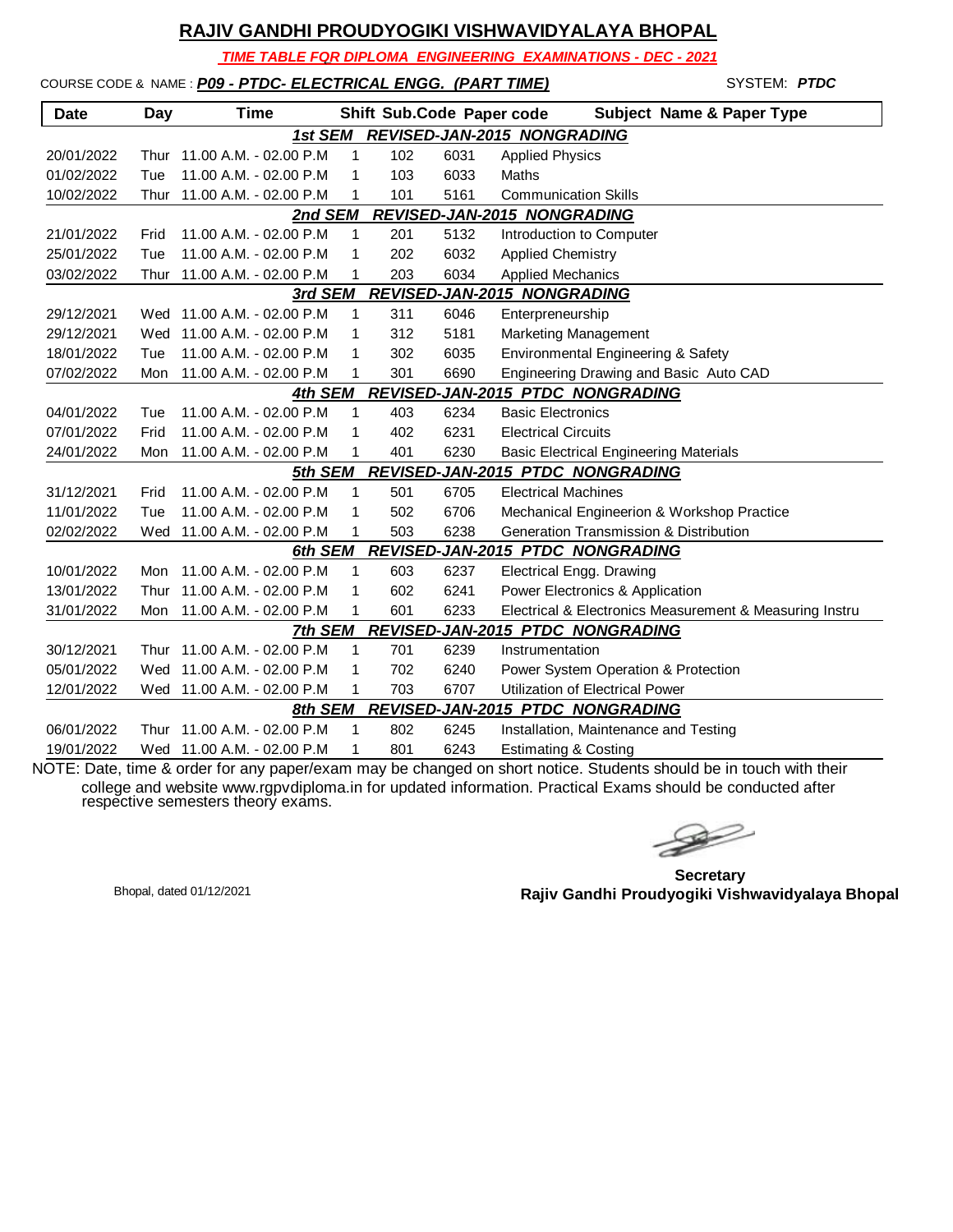*TIME TABLE FOR DIPLOMA ENGINEERING EXAMINATIONS - DEC - 2021*

#### COURSE CODE & NAME : *R01 - REFRIGERATION & A.C. ENGG.* - SYSTEM: *SEMESTER*

| <b>Date</b> | <b>Day</b> | <b>Time</b>                 |                     |     | Shift Sub.Code Paper code | <b>Subject Name &amp; Paper Type</b>              |
|-------------|------------|-----------------------------|---------------------|-----|---------------------------|---------------------------------------------------|
|             |            |                             | <b>1st REMEDIAL</b> |     |                           | CGPA-2012 GRADING                                 |
| 18/01/2022  | Tue        | 11.00 A.M. - 02.00 P.M      | 1                   | 106 | 6035                      | Environmental Engineering & Safety                |
| 20/01/2022  | Thur       | 11.00 A.M. - 02.00 P.M      | 1                   | 102 | 6031                      | Physics                                           |
| 25/01/2022  | Tue        | 11.00 A.M. - 02.00 P.M      | 1                   | 103 | 6032                      | Chemistry                                         |
| 01/02/2022  | Tue        | 11.00 A.M. - 02.00 P.M      | 1                   | 104 | 6033                      | Mathematics                                       |
| 03/02/2022  | Thur       | 11.00 A.M. - 02.00 P.M      | 1                   | 105 | 6034                      | <b>Applied Mechanics</b>                          |
| 10/02/2022  | Thur       | 11.00 A.M. - 02.00 P.M      | 1                   | 101 | 5161                      | <b>Communication Skills</b>                       |
|             |            | 1st SEM                     |                     |     | <b>CGPA-2012 GRADING</b>  |                                                   |
| 20/01/2022  | Thur       | 11.00 A.M. - 02.00 P.M      | 1                   | 102 | 6031                      | Physics                                           |
| 25/01/2022  | Tue        | 11.00 A.M. - 02.00 P.M      | 1                   | 103 | 6032                      | Chemistry                                         |
| 01/02/2022  | Tue        | 11.00 A.M. - 02.00 P.M      | 1                   | 104 | 6033                      | Mathematics                                       |
| 10/02/2022  | Thur       | 11.00 A.M. - 02.00 P.M      | 1                   | 101 | 5161                      | <b>Communication Skills</b>                       |
|             |            | 2nd SEM                     |                     |     | <b>CGPA-2012 GRADING</b>  |                                                   |
| 18/01/2022  | Tue        | 11.00 A.M. - 02.00 P.M      | 1                   | 202 | 6035                      | Environmental Engineering & Safety                |
| 21/01/2022  | Frid       | 11.00 A.M. - 02.00 P.M      | 1                   | 203 | 5132                      | Introduction to Computers                         |
| 28/01/2022  | Frid       | 11.00 A.M. - 02.00 P.M      | 1                   | 204 | 6036                      | <b>Engineering Drawing</b>                        |
| 03/02/2022  | Thur       | 11.00 A.M. - 02.00 P.M      | 1                   | 201 | 6034                      | <b>Applied Mechanics</b>                          |
|             |            | 3rd SEM                     |                     |     | <b>CGPA-2012 GRADING</b>  |                                                   |
| 04/01/2022  | Tue        | 11.00 A.M. - 02.00 P.M      | 1                   | 301 | 6250                      | <b>Material Technology</b>                        |
| 10/01/2022  | Mon        | 11.00 A.M. - 02.00 P.M      | 1                   | 305 | 6253                      | <b>Strength of Materials</b>                      |
| 24/01/2022  | Mon        | 11.00 A.M. - 02.00 P.M      | 1                   | 304 | 6290                      | Thermodynamics & Heat Transfer                    |
| 27/01/2022  | Thur       | 11.00 A.M. - 02.00 P.M      | 1                   | 302 | 6251                      | <b>Manufacturing Processes</b>                    |
| 31/01/2022  | Mon        | 11.00 A.M. - 02.00 P.M      | 1                   | 303 | 6063                      | <b>Basic Electrical and Electronics</b>           |
|             |            | 4th SEM                     |                     |     | <b>CGPA-2012 GRADING</b>  |                                                   |
| 29/12/2021  |            | Wed 11.00 A.M. - 02.00 P.M  | 1                   | 411 | 6046                      | Entrepreneurship                                  |
| 29/12/2021  |            | Wed 11.00 A.M. - 02.00 P.M  | 1                   | 412 | 5181                      | <b>Marketing Management</b>                       |
| 03/01/2022  | Mon        | 11.00 A.M. - 02.00 P.M      | 1                   | 401 | 6254                      | Fluid Mechanics & Hydraulic Machines              |
| 07/01/2022  | Frid       | 11.00 A.M. - 02.00 P.M      | 1                   | 402 | 6291                      | Basic Refrigeration & Air Conditioning            |
| 12/01/2022  | Wed        | 11.00 A.M. - 02.00 P.M      | 1                   | 403 | 6256                      | Theory of Machines                                |
| 17/01/2022  | Mon        | 11.00 A.M. - 02.00 P.M      | 1                   | 404 | 6129                      | Industrial Management                             |
|             |            | 5th SEM                     |                     |     | CGPA-2012 GRADING         |                                                   |
| 30/12/2021  | Thur       | 11.00 A.M. - 02.00 P.M      | 1                   | 501 | 6292                      | System Control and Instrumentation                |
| 05/01/2022  |            | Wed 11.00 A.M. - 02.00 P.M  | 1                   | 502 | 6293                      | <b>Advanced Refrigeration</b>                     |
| 11/01/2022  | Tue        | 11.00 A.M. - 02.00 P.M      |                     | 503 | 6294                      | Refrigeration and Air-conditioning Drawing        |
| 13/01/2022  |            | Thur 11.00 A.M. - 02.00 P.M | 1                   | 504 | 6295                      | Advanced Air Conditioning                         |
| 19/01/2022  | Wed        | 11.00 A.M. - 02.00 P.M      | 1                   | 505 | 6261                      | Industrial Engineering                            |
|             |            | 6th SEM                     |                     |     | <b>CGPA-2012 GRADING</b>  |                                                   |
| 28/12/2021  | Tue        | 11.00 A.M. - 02.00 P.M      | 1                   | 601 | 6296                      | Installation Operation & Maintenance              |
| 31/12/2021  | Frid       | 11.00 A.M. - 02.00 P.M      | 1                   | 602 | 6297                      | Design of Refrigeration & Air Conditioning Plants |
| 06/01/2022  | Thur       | 11.00 A.M. - 02.00 P.M      | 1                   | 611 | 6298                      | Design of Heat Exchangers                         |
| 06/01/2022  |            | Thur 11.00 A.M. - 02.00 P.M | 1                   | 612 | 6299                      | <b>Food Preservation</b>                          |

 $\rightarrow$ 

**Secretary Rajiv Gandhi Proudyogiki Vishwavidyalaya Bhopal** Bhopal, dated 01/12/2021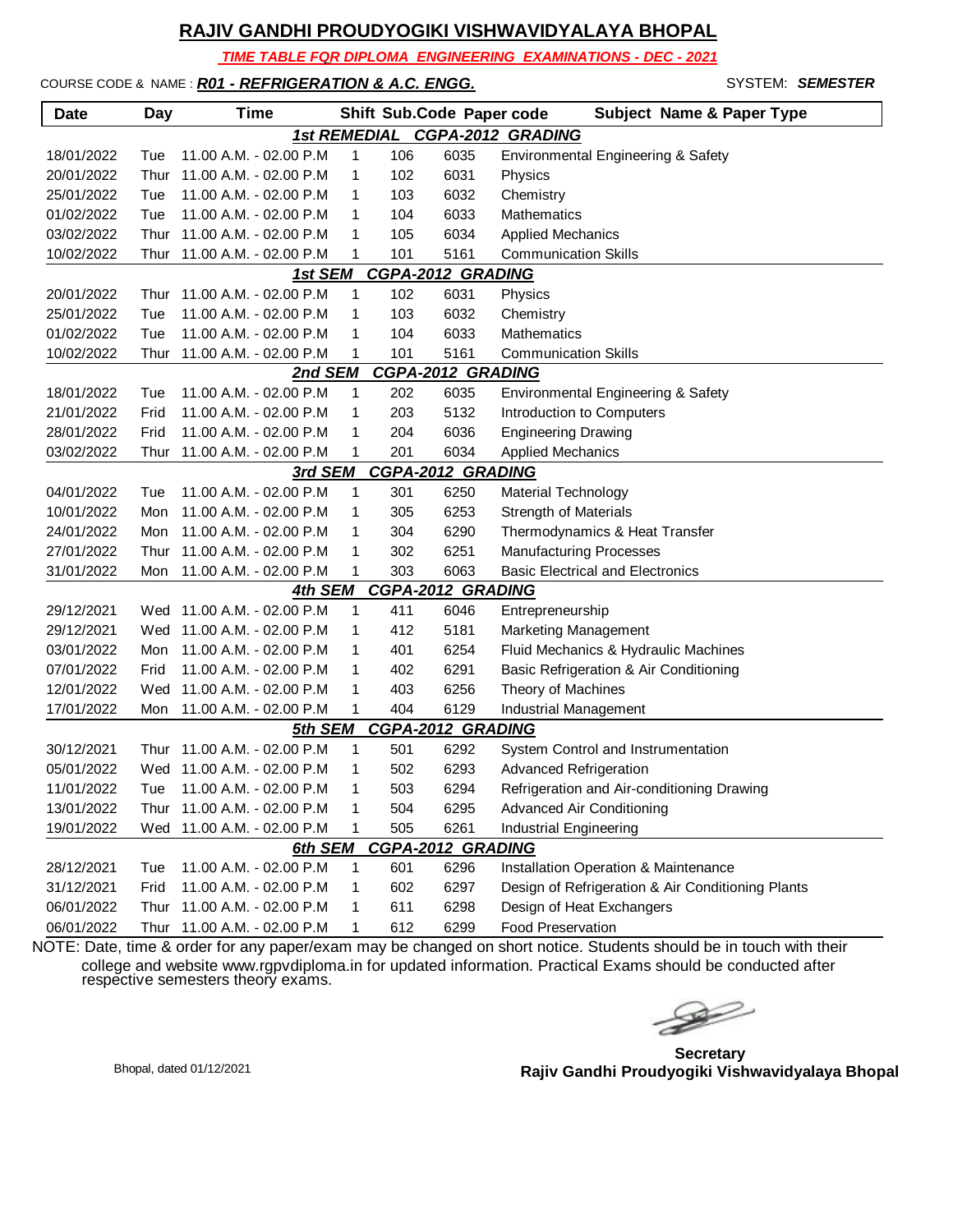*TIME TABLE FOR DIPLOMA ENGINEERING EXAMINATIONS - DEC - 2021*

COURSE CODE & NAME : *R01 - REFRIGERATION & A.C. ENGG.* - SYSTEM: *SEMESTER*

| <b>Date</b>                                | <b>Day</b> | Time                       |              |     | Shift Sub.Code Paper code | <b>Subject Name &amp; Paper Type</b>     |  |  |  |
|--------------------------------------------|------------|----------------------------|--------------|-----|---------------------------|------------------------------------------|--|--|--|
| 1st REMEDIAL OCBC-2019 / OCBC-2020 GRADING |            |                            |              |     |                           |                                          |  |  |  |
| 25/01/2022                                 | Tue        | 11.00 A.M. - 02.00 P.M.    | $\mathbf{1}$ | 101 | 6801                      | Communication Skills in English          |  |  |  |
| 27/01/2022                                 | Thur       | 11.00 A.M. - 02.00 P.M     | $\mathbf{1}$ | 105 | 6805                      | <b>Applied Mechanics</b>                 |  |  |  |
| 31/01/2022                                 | Mon        | 11.00 A.M. - 02.00 P.M     | 1            | 102 | 6802                      | Physics                                  |  |  |  |
| 03/02/2022                                 | Thur       | 11.00 A.M. - 02.00 P.M     | 1            | 103 | 6803                      | Chemistry                                |  |  |  |
| 08/02/2022                                 | Tue        | 11.00 A.M. - 02.00 P.M     | 1            | 104 | 6804                      | <b>Mathematics</b>                       |  |  |  |
|                                            |            | 1st SEM                    |              |     |                           | OCBC-2019 / OCBC-2020 GRADING            |  |  |  |
| 27/01/2022                                 | Thur       | 11.00 A.M. - 02.00 P.M     | 1            | 101 | 6805                      | <b>Applied Mechanics</b>                 |  |  |  |
| 01/02/2022                                 | Tue        | 11.00 A.M. - 02.00 P.M     | 1            | 102 | 6806                      | Environmental Engineering & Safety       |  |  |  |
| 01/02/2022                                 | Tue        | 11.00 A.M. - 02.00 P.M.    | 1            | 102 | 6813                      | Environmental Engineering & Safety       |  |  |  |
| 04/02/2022                                 | Frid       | 11.00 A.M. - 02.00 P.M     | 1            | 103 | 6807                      | Introduction to Computers                |  |  |  |
| 09/02/2022                                 |            | Wed 11.00 A.M. - 02.00 P.M | 1            | 104 | 6808                      | <b>Engineering Drawing</b>               |  |  |  |
|                                            |            | 2nd SEM                    |              |     |                           | OCBC-2019 / OCBC-2020 GRADING            |  |  |  |
| 25/01/2022                                 | Tue        | 11.00 A.M. - 02.00 P.M     | 1            | 201 | 6801                      | Communication Skills in English          |  |  |  |
| 31/01/2022                                 | Mon        | 11.00 A.M. - 02.00 P.M     | 1            | 202 | 6802                      | Physics                                  |  |  |  |
| 03/02/2022                                 | Thur       | 11.00 A.M. - 02.00 P.M     | 1            | 203 | 6803                      | Chemistry                                |  |  |  |
| 08/02/2022                                 | Tue        | 11.00 A.M. - 02.00 P.M     | 1            | 204 | 6804                      | Mathematics                              |  |  |  |
|                                            |            | 3rd SEM                    |              |     |                           | OCBC-2019 / OCBC-2020 GRADING            |  |  |  |
| 03/01/2022                                 | Mon        | 11.00 A.M. - 02.00 P.M     | $\mathbf{1}$ | 301 | 6930                      | <b>MANUFACTURING PROCESS</b>             |  |  |  |
| 07/01/2022                                 | Frid       | 11.00 A.M. - 02.00 P.M     | 1            | 302 | 6965                      | FUNDAMENTALS OF THERMODYNAMICS           |  |  |  |
| 13/01/2022                                 | Thur       | 11.00 A.M. - 02.00 P.M     | 1            | 303 | 6932                      | MATERIAL SCIENCE AND ENGINEERING         |  |  |  |
| 14/01/2022                                 | Frid       | 11.00 A.M. - 02.00 P.M     | 1            | 304 | 6933                      | BASIC ELECTRICAL AND ELECTRONICS         |  |  |  |
|                                            |            | 4th SEM                    |              |     |                           | OCBC-2019 / OCBC-2020 GRADING            |  |  |  |
| 29/12/2021                                 | Wed        | 11.00 A.M. - 02.00 P.M     | 1            | 401 | 6934                      | STRENGHT OF MATERIALS                    |  |  |  |
| 04/01/2022                                 | Tue        | 11.00 A.M. - 02.00 P.M     | 1            | 402 | 6935                      | FLUID MECHANICS AND HYDRAULICS MACHINERY |  |  |  |
| 10/01/2022                                 | Mon        | 11.00 A.M. - 02.00 P.M.    | 1            | 403 | 6966                      | <b>BASICS OF REF &amp; AC</b>            |  |  |  |
| 12/01/2022                                 | Wed        | 11.00 A.M. - 02.00 P.M     | $\mathbf 1$  | 404 | 6967                      | <b>FUNDAMENTAL OF HEAT TRANSFER</b>      |  |  |  |
|                                            |            | 5th SEM                    |              |     |                           | OCBC-2019 / OCBC-2020 GRADING            |  |  |  |
| 30/12/2021                                 | Thur       | 11.00 A.M. - 02.00 P.M     | 1            | 501 | 6968                      | <b>Advanced Refrigeration</b>            |  |  |  |
| 05/01/2022                                 | Wed        | 11.00 A.M. - 02.00 P.M     | 1            | 502 | 6969                      | <b>Advanced Air Conditioning</b>         |  |  |  |
| 11/01/2022                                 | Tue        | 11.00 A.M. - 02.00 P.M     | 1            | 503 | 6970                      | System Control and Instrumentation       |  |  |  |
| 17/01/2022                                 | Mon        | 11.00 A.M. - 02.00 P.M     | 1            | 504 | 6971                      | RAC Drawing and Auto CAD                 |  |  |  |

 $\begin{picture}(120,17)(-20,17)(-20,17)(-20,17)(-20,17)(-20,17)(-20,17)(-20,17)(-20,17)(-20,17)(-20,17)(-20,17)(-20,17)(-20,17)(-20,17)(-20,17)(-20,17)(-20,17)(-20,17)(-20,17)(-20,17)(-20,17)(-20,17)(-20,17)(-20,17)(-20,17)(-20,17)(-20,17)(-20,17)(-20,17)(-20,1$ 

**Secretary Rajiv Gandhi Proudyogiki Vishwavidyalaya Bhopal** Bhopal, dated 01/12/2021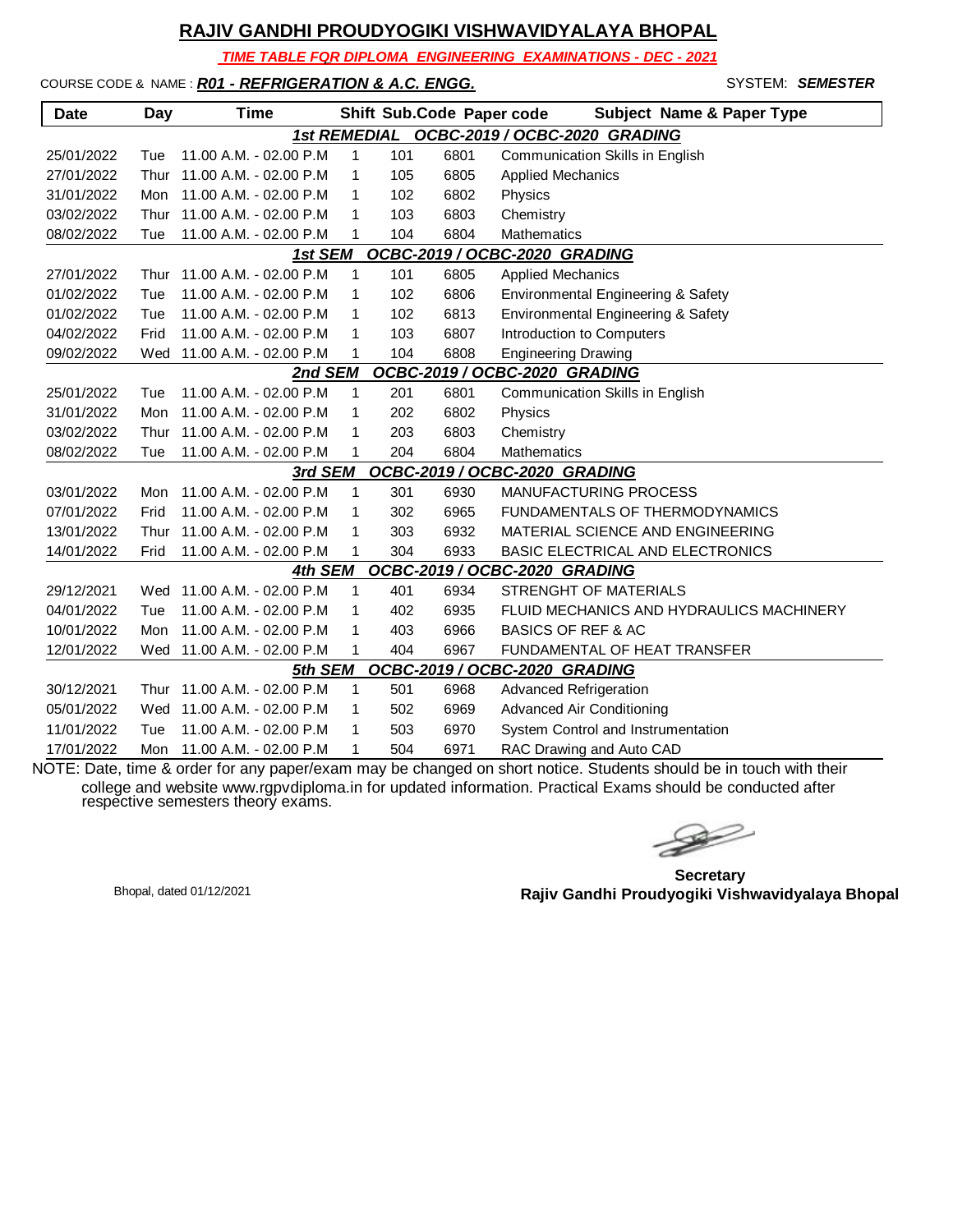*TIME TABLE FOR DIPLOMA ENGINEERING EXAMINATIONS - DEC - 2021*

#### COURSE CODE & NAME : *T01 - TEXTILE DESIGN* - SYSTEM: *SEMESTER*

| <b>Date</b> | Day  | <b>Time</b>             |    |                |      | Shift Sub.Code Paper code<br><b>Subject Name &amp; Paper Type</b> |
|-------------|------|-------------------------|----|----------------|------|-------------------------------------------------------------------|
|             |      | 1st SEM                 |    | <b>REVISED</b> |      |                                                                   |
| 18/01/2022  | Tue  | 11.00 A.M. - 02.00 P.M. | 1  | 101            | 2111 | <b>Communication Skill</b>                                        |
| 21/01/2022  | Frid | 11.00 A.M. - 02.00 P.M. |    | 102            | 2112 | <b>Embroidary Work</b>                                            |
|             |      | 2nd SEM                 |    | <b>REVISED</b> |      |                                                                   |
| 14/01/2022  | Frid | 11.00 A.M. - 02.00 P.M. | 1  | 201            | 2113 | Design of Indian Textile                                          |
| 20/01/2022  | Thur | 11.00 A.M. - 02.00 P.M  | 1  | 202            | 2114 | <b>Textile Fibres &amp; Yarns</b>                                 |
|             |      | 3rd SEM                 |    | <b>REVISED</b> |      |                                                                   |
| 04/01/2022  | Tue  | 11.00 A.M. - 02.00 P.M. | 1  | 301            | 2115 | <b>Chemical Processing-I</b>                                      |
| 10/01/2022  | Mon  | 11.00 A.M. - 02.00 P.M  |    | 303            | 2116 | <b>Computer Literacy &amp; Applications</b>                       |
|             |      | 4th SEM                 |    | <b>REVISED</b> |      |                                                                   |
| 29/12/2021  | Wed  | 11.00 A.M. - 02.00 P.M. | 1  | 401            | 2117 | <b>Fabric Construction &amp; Analysis-I</b>                       |
| 03/01/2022  | Mon  | 11.00 A.M. - 02.00 P.M  | 1  | 402            | 2118 | Elements of Handloom Weaving                                      |
| 07/01/2022  | Frid | 11.00 A.M. - 02.00 P.M  | 1  | 403            | 2119 | Colour & Design                                                   |
|             |      | 5th SEM                 |    | <b>REVISED</b> |      |                                                                   |
| 30/12/2021  | Thur | 11.00 A.M. - 02.00 P.M. | 1  | 501            | 2120 | Fabric Construction & Analysis-II                                 |
| 05/01/2022  | Wed  | 11.00 A.M. - 02.00 P.M  | 1. | 502            | 2121 | Handloom Technology                                               |
| 11/01/2022  | Tue  | 11.00 A.M. - 02.00 P.M  | 1  | 503            | 2122 | <b>Textile Testing</b>                                            |
|             |      | 6th SEM                 |    | <b>REVISED</b> |      |                                                                   |
| 28/12/2021  | Tue  | 11.00 A.M. - 02.00 P.M. | 1  | 601            | 2123 | <b>Chemical Processing-II</b>                                     |
| 31/12/2021  | Frid | 11.00 A.M. - 02.00 P.M  | 1. | 602            | 2124 | Management & Entp.                                                |

 $\rightarrow$ 

**Secretary Rajiv Gandhi Proudyogiki Vishwavidyalaya Bhopal** Bhopal, dated 01/12/2021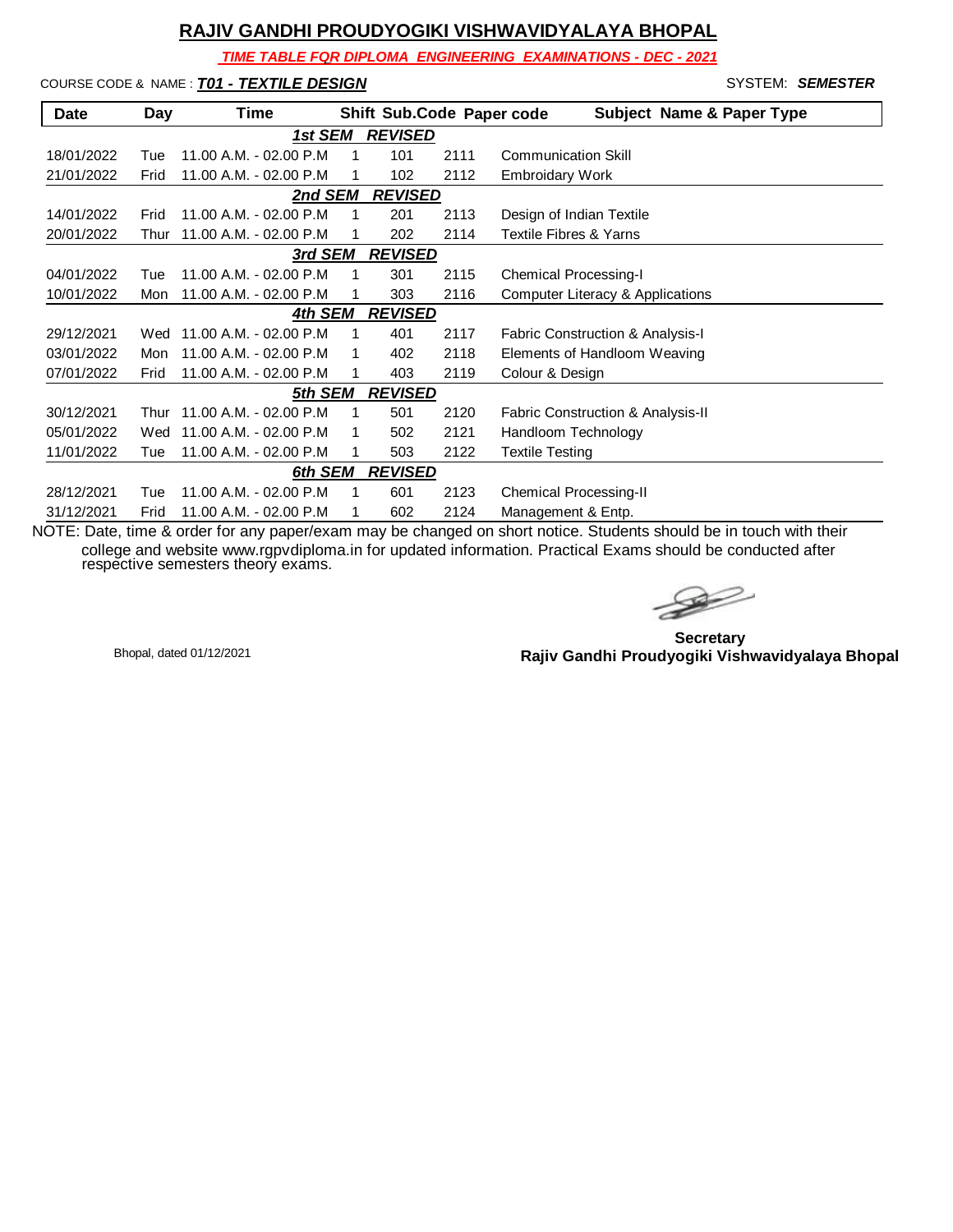*TIME TABLE FOR DIPLOMA ENGINEERING EXAMINATIONS - DEC - 2021*

COURSE CODE & NAME : *T02 - TEXTILE TECHNOLOGY* - SYSTEM: *SEMESTER*

| <b>Date</b>                         | Day  | <b>Time</b>                |              | Shift Sub.Code Paper code |      | <b>Subject Name &amp; Paper Type</b>     |  |  |
|-------------------------------------|------|----------------------------|--------------|---------------------------|------|------------------------------------------|--|--|
| 1st SEM<br><b>CGPA-2012 GRADING</b> |      |                            |              |                           |      |                                          |  |  |
| 18/01/2022                          | Tue  | 11.00 A.M. - 02.00 P.M     | 1            | 102                       | 6035 | Environmental Engineering & Safety       |  |  |
| 21/01/2022                          | Frid | 11.00 A.M. - 02.00 P.M     | 1            | 103                       | 5132 | Introduction to Computers                |  |  |
| 28/01/2022                          | Frid | 11.00 A.M. - 02.00 P.M     | 1            | 104                       | 6036 | <b>Engineering Drawing</b>               |  |  |
| 03/02/2022                          | Thur | 11.00 A.M. - 02.00 P.M     | 1            | 101                       | 6034 | <b>Applied Mechanics</b>                 |  |  |
| <b>CGPA-2012 GRADING</b><br>2nd SEM |      |                            |              |                           |      |                                          |  |  |
| 20/01/2022                          | Thur | 11.00 A.M. - 02.00 P.M     | 1            | 202                       | 6031 | Physics                                  |  |  |
| 25/01/2022                          | Tue  | 11.00 A.M. - 02.00 P.M     | 1            | 203                       | 6032 | Chemistry                                |  |  |
| 01/02/2022                          | Tue  | 11.00 A.M. - 02.00 P.M     | 1            | 204                       | 6033 | Mathematics                              |  |  |
| 10/02/2022                          | Thur | 11.00 A.M. - 02.00 P.M     | 1            | 201                       | 5161 | <b>Communication Skills</b>              |  |  |
| <b>CGPA-2012 GRADING</b><br>3rd SEM |      |                            |              |                           |      |                                          |  |  |
| 04/01/2022                          | Tue  | 11.00 A.M. - 02.00 P.M     | 1            | 301                       | 6037 | Introductory Spinning                    |  |  |
| 10/01/2022                          | Mon  | 11.00 A.M. - 02.00 P.M     | 1            | 302                       | 6038 | <b>Introductory Weaving</b>              |  |  |
| 24/01/2022                          | Mon  | 11.00 A.M. - 02.00 P.M     | 1            | 303                       | 6039 | Fabric Structure & Cloth Analysis-I      |  |  |
| 31/01/2022                          | Mon  | 11.00 A.M. - 02.00 P.M     | 1            | 304                       | 6040 | <b>Textile Fibre</b>                     |  |  |
| 02/02/2022                          | Wed  | 11.00 A.M. - 02.00 P.M     | 1            | 305                       | 6041 | Wet. Processing                          |  |  |
| <b>CGPA-2012 GRADING</b><br>4th SEM |      |                            |              |                           |      |                                          |  |  |
| 29/12/2021                          |      | Wed 11.00 A.M. - 02.00 P.M | $\mathbf{1}$ | 411                       | 6046 | Entrepreneurship                         |  |  |
| 29/12/2021                          |      | Wed 11.00 A.M. - 02.00 P.M | 1            | 412                       | 5181 | <b>Marketing Management</b>              |  |  |
| 03/01/2022                          | Mon  | 11.00 A.M. - 02.00 P.M     | 1            | 401                       | 6042 | <b>Spinning Preparatory</b>              |  |  |
| 07/01/2022                          | Frid | 11.00 A.M. - 02.00 P.M     | 1            | 402                       | 6043 | <b>Weaving Preparatory</b>               |  |  |
| 12/01/2022                          | Wed  | 11.00 A.M. - 02.00 P.M     | 1            | 403                       | 6044 | Fabric Structure & Cloth Analysis-II     |  |  |
| 17/01/2022                          | Mon  | 11.00 A.M. - 02.00 P.M     | 1            | 404                       | 6045 | Textile Testing & Quality Control-I      |  |  |
|                                     |      | 5th SEM                    |              | <b>CGPA-2012 GRADING</b>  |      |                                          |  |  |
| 30/12/2021                          | Thur | 11.00 A.M. - 02.00 P.M     | 1            | 501                       | 6047 | <b>Textile Management</b>                |  |  |
| 05/01/2022                          | Wed  | 11.00 A.M. - 02.00 P.M     | 1            | 502                       | 6048 | Textile Testing and Quality Control - II |  |  |
| 11/01/2022                          | Tue  | 11.00 A.M. - 02.00 P.M     | 1            | 503                       | 6049 | Spinning Technology                      |  |  |
| 13/01/2022                          | Thur | 11.00 A.M. - 02.00 P.M     | 1            | 504                       | 6050 | <b>Weaving Technology</b>                |  |  |
| 19/01/2022                          | Wed  | 11.00 A.M. - 02.00 P.M     | 1            | 511                       | 6051 | <b>Garment Technology</b>                |  |  |
| 19/01/2022                          |      | Wed 11.00 A.M. - 02.00 P.M | 1            | 512                       | 6052 | Non-woven and Geo Textile                |  |  |
| <b>CGPA-2012 GRADING</b><br>6th SEM |      |                            |              |                           |      |                                          |  |  |
| 28/12/2021                          | Tue  | 11.00 A.M. - 02.00 P.M     | 1            | 601                       | 6053 | Modern Spinning Technologes              |  |  |
| 31/12/2021                          | Frid | 11.00 A.M. - 02.00 P.M     | 1            | 602                       | 6054 | Shuttleless Weaving                      |  |  |
| 06/01/2022                          | Thur | 11.00 A.M. - 02.00 P.M     | 1            | 611                       | 6055 | Knitting Technology                      |  |  |
| 06/01/2022                          | Thur | 11.00 A.M. - 02.00 P.M     | 1            | 612                       | 6056 | Merchandising and Export Management      |  |  |

 $\begin{picture}(120,17)(-20,17)(-20,17)(-20,17)(-20,17)(-20,17)(-20,17)(-20,17)(-20,17)(-20,17)(-20,17)(-20,17)(-20,17)(-20,17)(-20,17)(-20,17)(-20,17)(-20,17)(-20,17)(-20,17)(-20,17)(-20,17)(-20,17)(-20,17)(-20,17)(-20,17)(-20,17)(-20,17)(-20,17)(-20,17)(-20,1$ 

**Secretary Rajiv Gandhi Proudyogiki Vishwavidyalaya Bhopal** Bhopal, dated 01/12/2021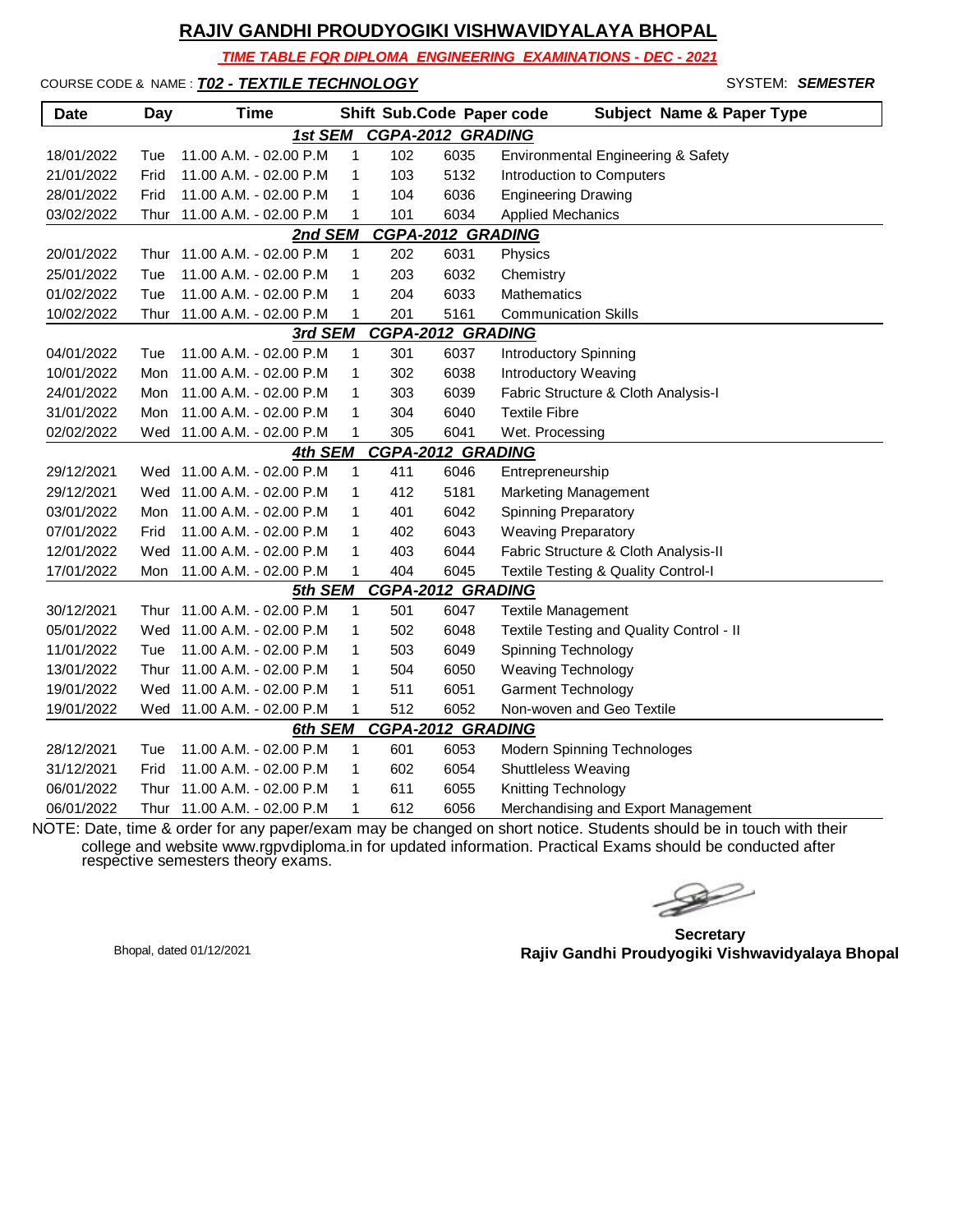*TIME TABLE FOR DIPLOMA ENGINEERING EXAMINATIONS - DEC - 2021*

COURSE CODE & NAME : *T02 - TEXTILE TECHNOLOGY* - SYSTEM: *SEMESTER*

| <b>Date</b>                              | Day                                      | Time                       |             |                               |      | Shift Sub.Code Paper code<br><b>Subject Name &amp; Paper Type</b> |  |  |
|------------------------------------------|------------------------------------------|----------------------------|-------------|-------------------------------|------|-------------------------------------------------------------------|--|--|
|                                          |                                          | 1st SEM                    |             |                               |      | OCBC-2019 / OCBC-2020 GRADING                                     |  |  |
| 27/01/2022                               | Thur                                     | $11.00$ A.M. - 02.00 P.M   | $\mathbf 1$ | 101                           | 6805 | <b>Applied Mechanics</b>                                          |  |  |
| 01/02/2022                               | Tue                                      | 11.00 A.M. - 02.00 P.M     | 1           | 102                           | 6806 | Environmental Engineering & Safety                                |  |  |
| 01/02/2022                               | Tue                                      | 11.00 A.M. - 02.00 P.M     | 1           | 102                           | 6813 | Environmental Engineering & Safety                                |  |  |
| 04/02/2022                               | Frid                                     | 11.00 A.M. - 02.00 P.M     | 1           | 103                           | 6807 | Introduction to Computers                                         |  |  |
| 09/02/2022                               | Wed                                      | 11.00 A.M. - 02.00 P.M     | 1           | 104                           | 6808 | <b>Engineering Drawing</b>                                        |  |  |
| OCBC-2019 / OCBC-2020 GRADING<br>2nd SEM |                                          |                            |             |                               |      |                                                                   |  |  |
| 25/01/2022                               | Tue                                      | 11.00 A.M. - 02.00 P.M.    | 1           | 201                           | 6801 | Communication Skills in English                                   |  |  |
| 31/01/2022                               | Mon                                      | 11.00 A.M. - 02.00 P.M     | 1           | 202                           | 6802 | Physics                                                           |  |  |
| 03/02/2022                               | Thur                                     | 11.00 A.M. - 02.00 P.M     | 1           | 203                           | 6803 | Chemistry                                                         |  |  |
| 08/02/2022                               | Tue                                      | 11.00 A.M. - 02.00 P.M     | 1           | 204                           | 6804 | <b>Mathematics</b>                                                |  |  |
|                                          | OCBC-2019 / OCBC-2020 GRADING<br>3rd SEM |                            |             |                               |      |                                                                   |  |  |
| 31/12/2021                               | Frid                                     | 11.00 A.M. - 02.00 P.M     | $\mathbf 1$ | 301                           | 7100 | <b>FABRIC STRUCTURE AND CLOTH ANALYSIS-I</b>                      |  |  |
| 06/01/2022                               | Thur                                     | 11.00 A.M. - 02.00 P.M     | 1           | 302                           | 7101 | <b>INTRODUCTORY SPINNING</b>                                      |  |  |
| 12/01/2022                               |                                          | Wed 11.00 A.M. - 02.00 P.M | 1           | 303                           | 7102 | <b>TEXTILE FIBRES</b>                                             |  |  |
| 19/01/2022                               |                                          | Wed 11.00 A.M. - 02.00 P.M |             | 304                           | 7103 | <b>INTRODUCTORY WEAVING</b>                                       |  |  |
|                                          |                                          | 4th SEM                    |             | OCBC-2019 / OCBC-2020 GRADING |      |                                                                   |  |  |
| 30/12/2021                               | Thur                                     | 11.00 A.M. - 02.00 P.M     | $\mathbf 1$ | 401                           | 7104 | <b>FABRIC STRUCTURE &amp; CLOTH ANALYSIS -II</b>                  |  |  |
| 05/01/2022                               | Wed                                      | 11.00 A.M. - 02.00 P.M     | 1           | 402                           | 7105 | SPINNING - I                                                      |  |  |
| 11/01/2022                               | Tue                                      | 11.00 A.M. - 02.00 P.M     | 1           | 403                           | 7106 | TEXTILE TESTING & QUALITY CONTROL - I                             |  |  |
| 17/01/2022                               | Mon                                      | 11.00 A.M. - 02.00 P.M     | 1           | 404                           | 7107 | <b>WEAVING - I</b>                                                |  |  |
| OCBC-2019 / OCBC-2020 GRADING<br>5th SEM |                                          |                            |             |                               |      |                                                                   |  |  |
| 29/12/2021                               | Wed                                      | 11.00 A.M. - 02.00 P.M     | $\mathbf 1$ | 501                           | 7108 | Spinning - II                                                     |  |  |
| 04/01/2022                               | Tue                                      | 11.00 A.M. - 02.00 P.M     | 1           | 502                           | 7109 | Weaving - II                                                      |  |  |
| 10/01/2022                               | Mon                                      | 11.00 A.M. - 02.00 P.M     | 1           | 503                           | 7110 | Wet Processing                                                    |  |  |
| 14/01/2022                               | Frid                                     | 11.00 A.M. - 02.00 P.M     | 1           | 504                           | 7111 | <b>Textile Testing and Quality Control</b>                        |  |  |

 $\rightarrow$ 

**Secretary Rajiv Gandhi Proudyogiki Vishwavidyalaya Bhopal** Bhopal, dated 01/12/2021